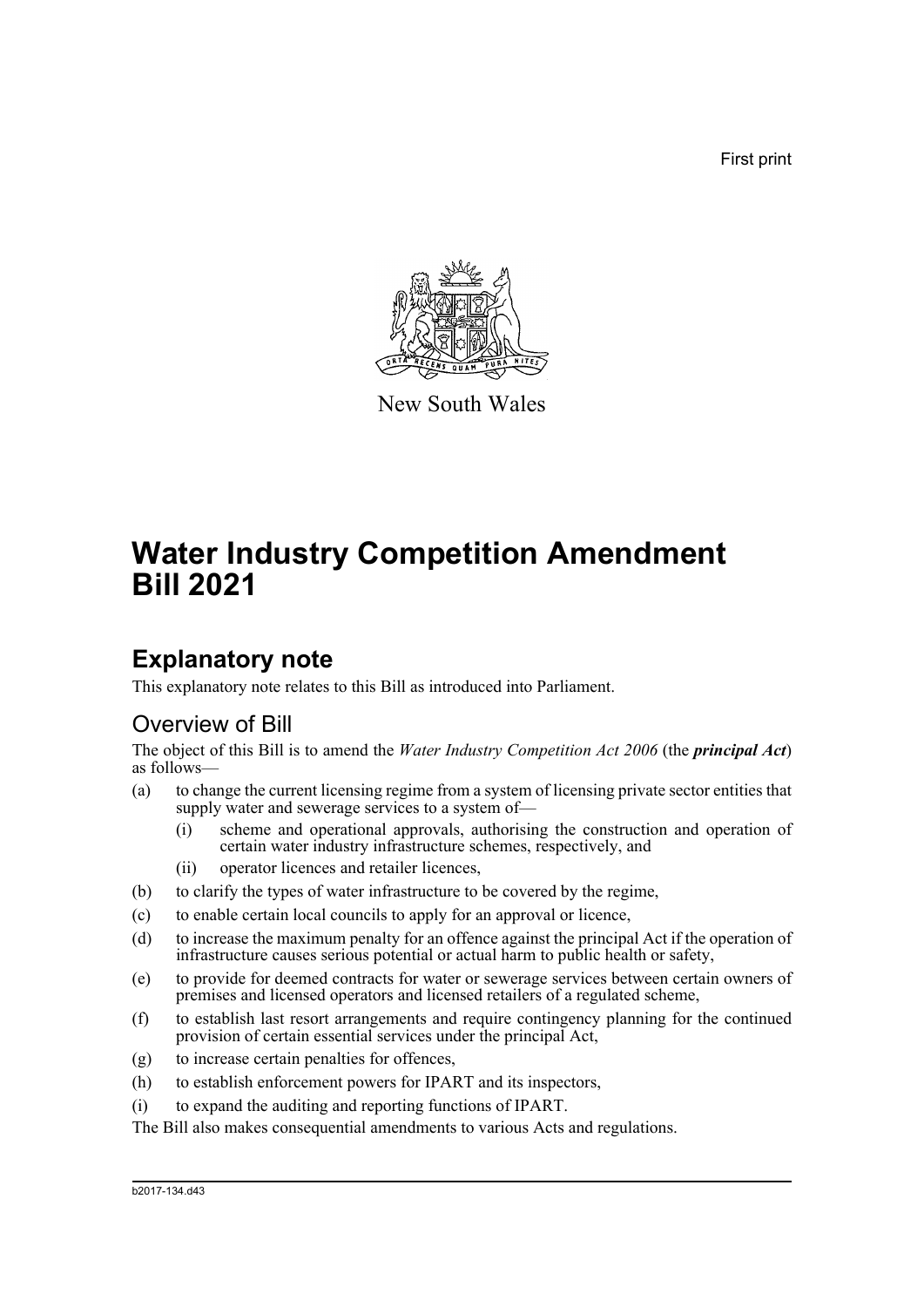## Outline of provisions

**Clause 1** sets out the name, also called the short title, of the proposed Act.

**Clause 2** provides for the commencement of the proposed Act on a day or days to be appointed by proclamation.

**Clause 3** repeals the *Water Industry Competition Amendment (Review) Act 2014*.

### **Schedule 1 Amendment of Water Industry Competition Act 2006 No 104**

**Schedule 1[1]** makes a consequential amendment to the long title of the principal Act.

**Schedule 1[2]** introduces objects of the principal Act.

**Schedule 1[3]** defines *classes* of water industry infrastructure for the purposes of the principal Act.

**Schedule 1[4]** substitutes Part 2 to introduce a system of scheme and operational approvals, authorising the construction and operation of certain water industry infrastructure, respectively, and operator (currently network operator) and retailer (currently retail supplier) licences. The proposed Part contains the following—

- (a) **Proposed Division 1**, which establishes the scope and objects of the proposed Part. The proposed Division specifies the types of water industry infrastructure to which the proposed Part applies and sets out additional objects to be considered in deciding whether to grant or vary an approval or licence or what conditions to impose,
- (b) **Proposed Division 2**, which prohibits the construction and operation of water industry infrastructure to which the proposed Part applies and the sale of water or sewerage services from regulated schemes unless certain approval, licensing and related requirements are satisfied,
- (c) **Proposed Division 3**, which deals with the grant or variation of an approval by IPART and the imposition, variation and revocation of conditions,
- (d) **Proposed Division 4**, which deals with the grant or variation of a licence by the Minister and the imposition, variation and revocation of conditions,
- (e) **Proposed Division 5**, which enables the regulatory authority to give a *public health and safety direction* to any person to deal with a risk to public health or safety arising from the construction or operation of water industry infrastructure and makes it an offence to contravene a direction and increases the maximum penalty for an offence against the principal Act if the operation of infrastructure causes serious potential or actual harm to public health or safety,
- (f) **Proposed Division 6**, which deals with the enforcement and cancellation of approvals and licences,
- (g) **Proposed Division 7**, which sets out the circumstances in which an application for an administrative review of certain decisions may be made to the Civil and Administrative Tribunal and appeals against certain decisions may be made to the Land and Environment Court,
- (h) **Proposed Division 8**, which stipulates application requirements, including manner and form, content and accompanying fee.

**Schedule 1[5] and [6]** increase the maximum penalty for an individual for an access regime offence under Part 3, Division 7.

**Schedule 1[7]** amends the heading to Part 5 to more accurately capture the scope of the Part.

**Schedule 1[8]** inserts proposed Division 1AA into Part 5 to deal with customer contracts for regulated schemes. The proposed Division contains the following—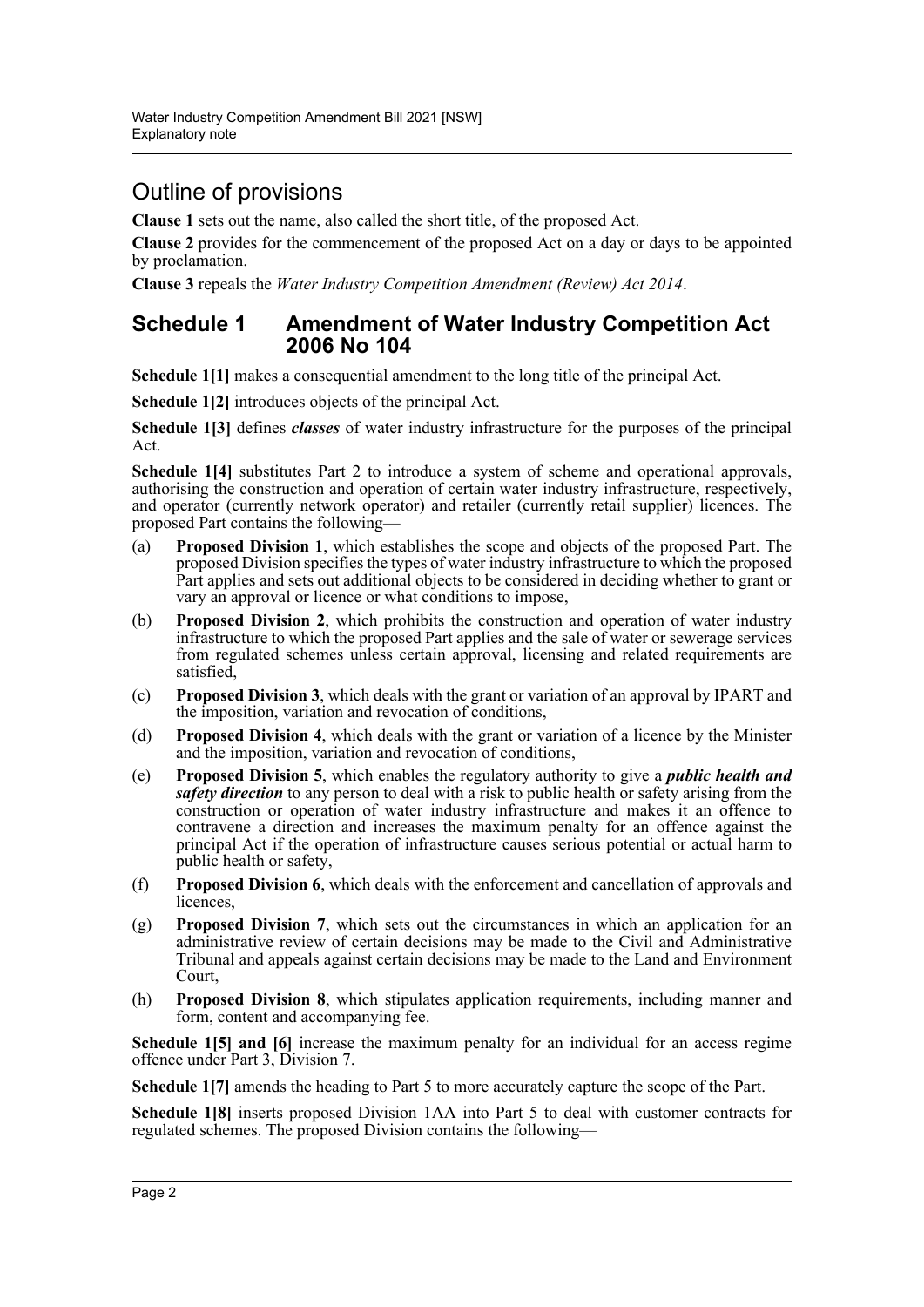- (a) **Proposed section 46AA** which contains definitions for the proposed Division,
- (b) **Proposed section 46AB** which deems a small retail customer who is an owner of premises to have entered into a contract for water or sewerage services with both the registered operator and the registered retailer for the regulated scheme, on terms and conditions to be set out in the regulations and for the standard contract charges referred to in proposed section 46AC,
- (c) **Proposed section 46AC** which requires a regulated scheme licensee to publish contract charges on its website and to give customers at least 6 months written notice of an increase, unless IPART approves a shorter notice period, with the exclusion of certain increases,
- (d) **Proposed section 46AD** which supports arrangements for the transfer of land by requiring a licensee to, on an application approved by IPART, issue a certificate as to the contract charges payable for water or sewerage services provided to specified premises,
- (e) **Proposed section 46AE** which makes it clear that the new owner of premises to which water or sewerage services are provided by means of a regulated scheme is liable for any unpaid contract charges,
- (f) **Proposed section 46AF** which allows a lessee to pay any unpaid charges due from the lessor and to recover the amount as a debt or to claim it as a deduction.

**Schedule 1[9] and [10]** clarify the operation of section 47 that deals with the internal review of certain decisions disputed by a small retail customer.

**Schedule 1[11]–[16]** make minor and consequential amendments to sections 49 and 50 relating to approved ombudsman schemes.

**Schedule 1[17]** amends section 50 to require a licensed operator deemed to have entered into a contract with an owner of premises under proposed Division 1AA to join an approved ombudsman scheme and to comply with a decision of the ombudsman relating to a dispute or complaint.

**Schedule 1[18]** inserts proposed section 50A into Part 5, Division 1 to require an insolvency official appointed for a licensee to facilitate the resolution of a dispute or complaint about the licensee.

**Schedule 1[19]** substitutes Part 5, Division 2 to make consequential and other amendments to provisions relating to monopoly services and suppliers. The proposed amendment makes further provision regarding the determination of pricing methodologies by IPART and makes it clear that a methodology may be determined for connection charges relating to a monopoly service. The amendment also omits Part 5, Division 3 (Retailers of last resort).

**Schedule 1[20]** inserts proposed Part 5A into the principal Act to replace Part 5, Division 3 (Retailers of last resort). The proposed Part contains last resort arrangements and contingency planning requirements, including provision for last resort providers to take the place of providers of essential services during certain declared failures. The proposed Part contains the following—

- (a) **Proposed Division 1**, which sets out the matters that IPART must be satisfied of in determining that a scheme is *essential infrastructure* and the process of revoking a determination,
- (b) **Proposed Division 2**, which deals with the designation of a last resort provider of an essential service and obligations relating to contingency planning,
- (c) **Proposed Division 3**, which deals with the declaration of a failure of an essential service provider and last resort events,
- (d) **Proposed Division 4**, which provides for the review of a declared failure, its resolution and the declaration of the end of the failure,
- (e) **Proposed Division 5**, which contains general provisions including provisions dealing with how an application under the proposed Part is to be made, the enforcement of obligations under the proposed Part and restrictions on the use and disclosure of confidential or commercially sensitive information and customer information,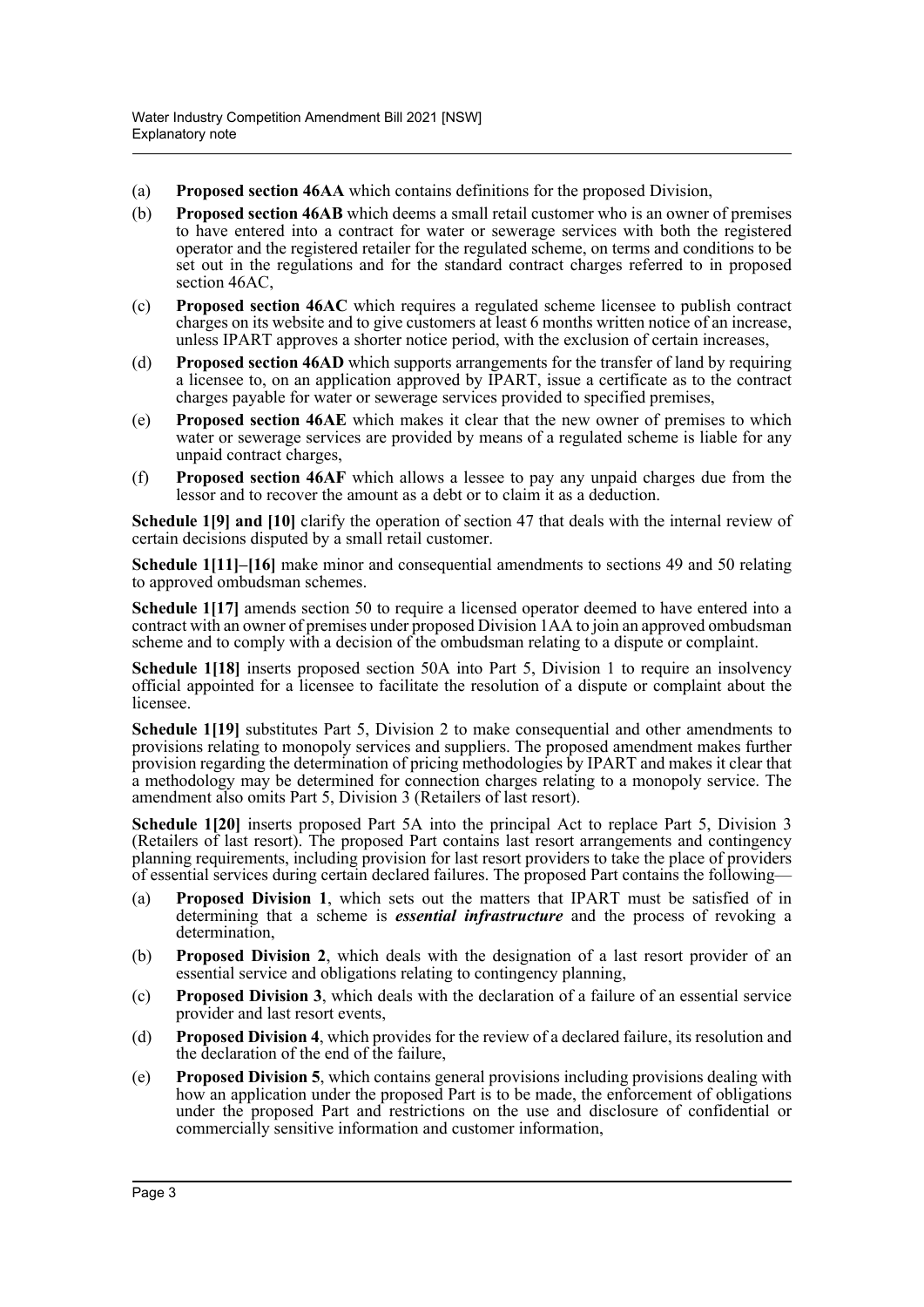**Schedule 1[22], [23] and [31]** relocate provisions.

**Schedule 1[24] and [25]** make amendments to section 58A, as renumbered, regarding work connected with the construction, maintenance or removal of water industry infrastructure that forms part of a scheme in or under a public road or public reserve.

**Schedule 1[26]** makes it clear that water industry infrastructure is owned by the person that constructs or installs it, or on whose behalf it is constructed or installed, or a person that subsequently acquires title to it.

Schedule 1[27] removes the subsection that states that certain water industry infrastructure is not to be taken in execution of any judgment against a person, other than the owner of the infrastructure or the licensee, under any process of a court.

**Schedule 1[29]** increases the maximum penalty for the offence of a meter reader failing to produce their identify certificate on the request of a person who appears to be the occupier of the premises.

**Schedule 1[30] and [32]–[46]** make amendments, including consequential amendments, relating to the power of registered operators of schemes to enter land for specified purposes.

**Schedule 1[47]** inserts proposed section 66A into the principal Act to make it an offence for a person, other than a public water utility, to on-sell a drinking water service to another person, unless—

- (a) the person also supplies a sewerage service to the other person, and
- (b) both services are the subject of a single contract between the person and the other person.

**Schedule 1[50] and [51]** increase the maximum penalties for certain offences in Part 7, Division 1.

**Schedule 1[53]** substitutes sections 71 and 72 which contain offences dealing with the discharge of substances into stormwater drains or sewer mains that forms part of a scheme and the taking, wasting, diversion, consumption or use of water conveyed by water industry infrastructure that forms part of a scheme.

**Schedule 1[54]** substitutes section 73(1) and (2) to deal with the persons who are authorised to do plumbing or drainage work on infrastructure that is connected or is intended to be connected to a water main or sewer main that forms part of a scheme.

**Schedule 1[55]** inserts the following proposed offence provisions into the principal Act—

- (a) **Proposed section 73A** makes it an offence for an owner of water industry infrastructure or the premises on which it is located to prevent the continuing operation of the infrastructure,
- (b) **Proposed section 73B** makes it an offence for a person to obstruct or hinder an auditor in the exercise of their functions under the principal Act,
- (c) **Proposed section 73C** makes it an offence for a person to provide false or misleading information to an auditor in connection with an audit,
- (d) **Proposed section 73D** makes it an offence for a person to provide false or misleading information to the Minister, IPART or an inspector,
- (e) **Proposed section 73E** prohibits persons taking actions that detrimentally affect the employment of another person, or threaten to do so, because that other person has assisted IPART, the Minister, an auditor or inspector in the performance of auditing or regulatory functions or in an investigation under the principal Act.

**Schedule 1[56] and [62]** omit Part 7, Division 2 and insert proposed Part 7A to deal with the enforcement powers of inspectors. The proposed Part contains—

- (a) **Proposed Division 1**, which sets out the purposes for which a function may be exercised under the proposed Part and allows the Minister or IPART to appoint inspectors, and
- (b) **Proposed Division 2**, which contains powers to obtain information and records, and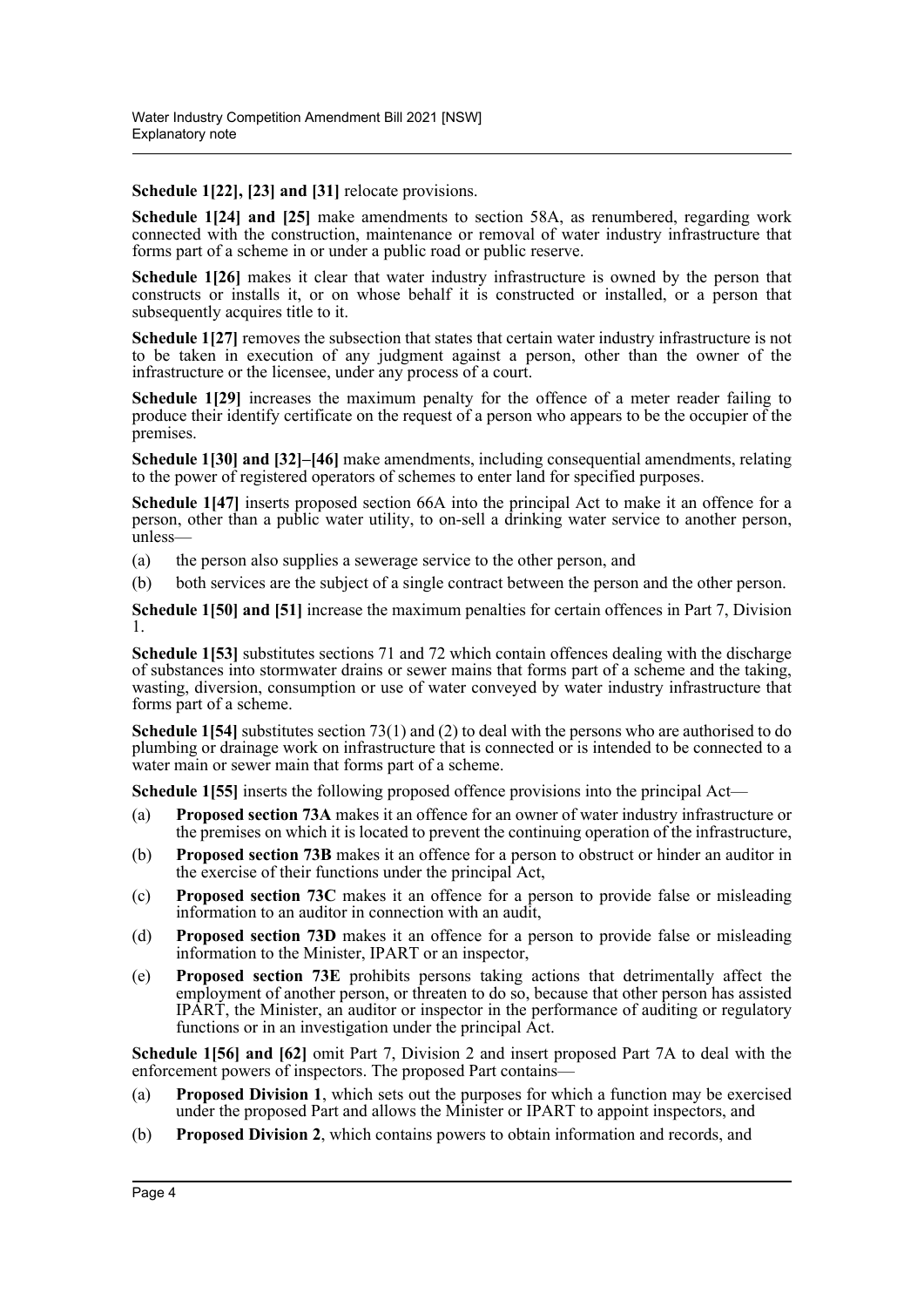- (c) **Proposed Division 3**, which deals with an inspector's power to enter and search land, and
- (d) **Proposed Division 4**, which contains general provisions, including a proposed offence dealing with failure to comply with a requirement made under the proposed Part, threatening, hindering, obstructing or delaying an inspector in the exercise of the inspector's functions under the proposed Part and impersonating an inspector.

**Schedule 1157** enables IPART to appoint an authorised official with the power to issue a penalty notice under section 82.

**Schedule 1[58]** inserts provisions dealing with the privilege against self-incrimination in relation to complying with requirements under the principal Act to provide information or records or to answer a question. The amendment also provides for increased criminal penalties for offences against the principal Act if it is proved that an operation of infrastructure contrary to the Act caused harm to the health or safety of human beings.

**Schedule 1[61]** enables IPART to direct a registered operator of an approval to keep records or provide certain information.

**Schedule 1[64]** inserts provisions relating to IPART's compliance functions including the conduct of compliance audits.

**Schedule 1[69] and [70]** relocate the offence of refusing or failing to comply with a notice under section 87 to the end of that section. The offence of providing false or misleading information to IPART under section 88 is relocated to proposed section 73D and the offence of victimisation is relocated to proposed section 73E.

**Schedule 1[71]** deals with IPART's annual report to the Minister.

**Schedule 1[72]** inserts proposed Division 1A in Part 8 to require IPART to maintain a register of the following and make the register publicly available, free of charge, on IPART's website—

- (a) schemes and associated approvals,
- (b) licences,
- (c) registered operators,
- (d) registered retailers.

The proposed Division makes further provision regarding the register.

**Schedule 1[73]** requires IPART, on request, to provide advice to the Minister about the operation or administration of the principal Act if requested.

**Schedule 1[74]** inserts proposed sections into Part 8, Division 3 as follows—

- (a) **Proposed section 93A** enables IPART to extend the application of specified provisions of Parts 6 and 7 to a *declared operator*, being an owner or operator of water industry infrastructure to which Part 2 does not apply, as if they were the registered operator of a scheme,
- (b) **Proposed section 93B** requires the Minister and IPART to determine an application as quickly as reasonably practicable and enables the regulations to specify a time limit for a decision after which an applicant may apply to the Minister for a direction to IPART requiring the decision to be made within a time fixed by the Minister.

**Schedule 1[75] and [76]** makes amendments to section 94 regarding the delegation of functions of the Minister.

**Schedule 1[77]** provides for the disclosure of information between the Minister and IPART.

**Schedule 1[78]** deals with the service of documents and the extraterritorial application of certain provisions of the principal Act.

**Schedule 1[79]** substitutes a section to adopt the latest standard exclusion of personal liability provision.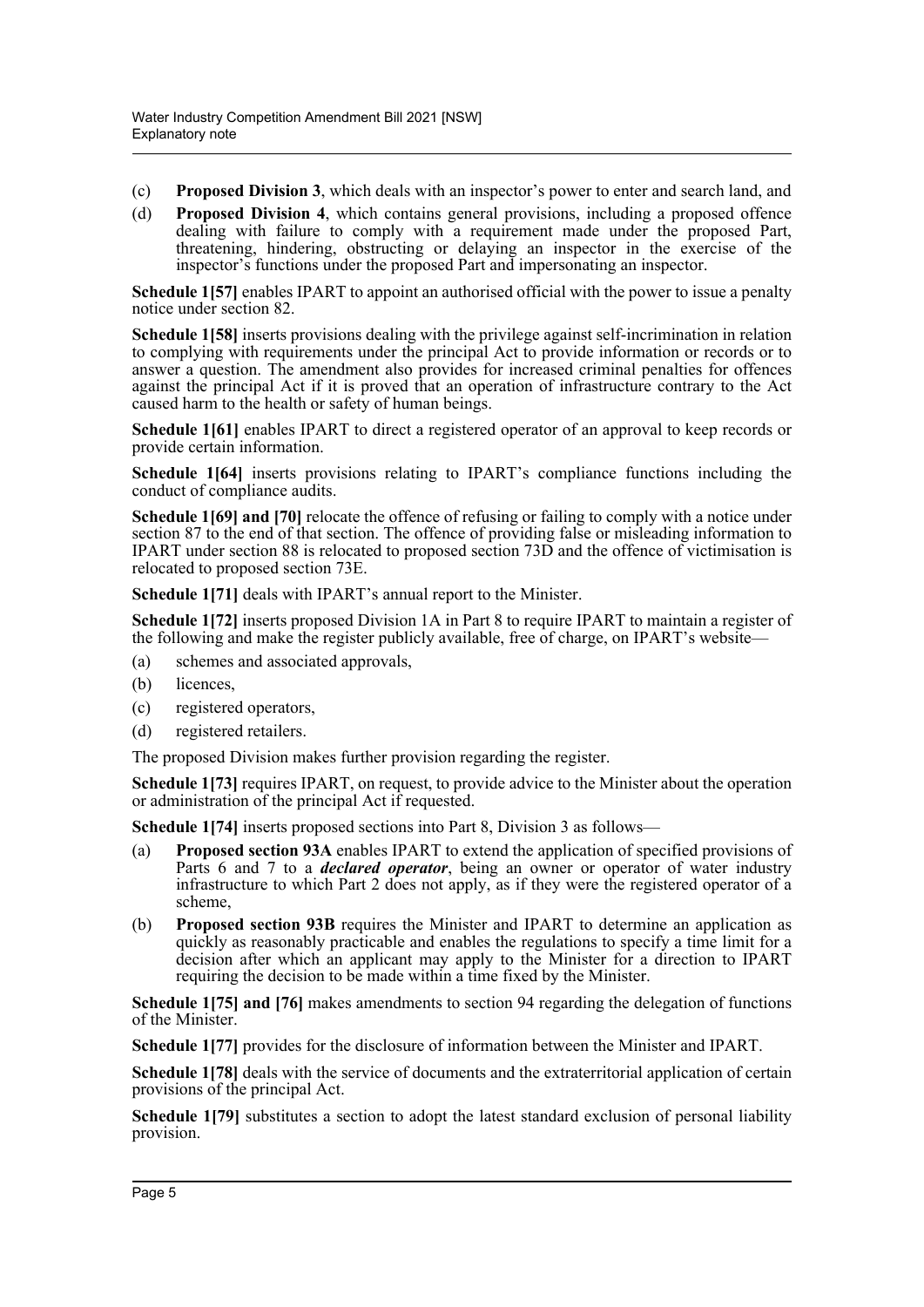**Schedule 1[80]** imposes an additional penalty, for a continuing offence, of up to one-tenth of the maximum penalty prescribed for the offence for each day it continues.

**Schedule 1[82]** amends the list of offences attracting executive liability to include not having the necessary approval or licence or failing to comply with the conditions of an approval or licence. **Schedule 1[81]** is a consequential amendment.

**Schedule 1[83]** inserts a displacement provision into Part 9 to allow the proposed provisions concerning the obligations and rights of insolvency officials to take precedence over inconsistent provisions of Chapter 5 of the *Corporations Act 2001* of the Commonwealth.

**Schedule 1[84]** substitutes a section to provide that proceedings for offences arising under the principal Act or the regulations to be dealt with summarily before the Land and Environment Court in its summary jurisdiction instead of the Local Court or Supreme Court in its summary jurisdiction.

**Schedule 1[85]** inserts a section to set out the time within which proceedings for an offence against this Act or the regulations may be commenced being—

- (a) not later than 3 years after the date on which the offence is alleged to have been committed, or
- (b) within, but not later than, 3 years after the date on which evidence of the alleged offence first came to the attention of the Minister, IPART or an inspector.

**Schedule 1[86] and [87]** make consequential amendments to section 99 so that it applies to an amount owed by, or penalty imposed on, the holder of an approval.

**Schedule 1[88]** amends section 100 to provide that a certificate signed by the Minister or IPART certifying a particular matter constitutes proof of that matter in proceedings.

**Schedule 1[89]** increases the maximum penalty that can be imposed by the regulations and allows the regulations to make exemptions and to provide for the payment of fees by instalments.

**Schedule 1[90]–[100]** extend and clarify the regulation-making powers under the principal Act.

**Schedule 1[101] and [102]** deal with savings and transitional issues and insert proposed Part 4 into Schedule 4 to the principal Act to provide for arrangements consequent on the enactment of this Act. The proposed provisions relate to the status of an existing licence, the grant of a replacement approval or licence and how a pending application is to be dealt with. The proposed provisions also clarify the position in relation to deemed customer contracts and monopoly supplier declarations and related pricing determinations.

**Schedule 1[103]–[110]** make consequential amendments to the Dictionary schedule.

**Schedule 1[111]** makes global amendments to the principal Act to substitute certain terms and expressions as a result of proposed changes in terminology.

**Schedule 1[21], [23], [28], [37], [42], [43], [46], [48], [49], [52], [60], [63], [65]–[68], [73] and [84]** make minor and consequential amendments.

## **Schedule 2 Consequential amendments to other legislation**

**Schedule 2.1** makes a consequential amendment to the *Conveyancing (Sale of Land) Regulation 2017*.

**Schedule 2.2** makes a consequential amendment to the *Energy and Utilities Administration Act 1987*.

**Schedule 2.3** amends the *Environmental Planning and Assessment Regulation 2000* to ensure that a planning certificate relating to land specifies whether water or sewerage services are, or are to be, provided to the land under the principal Act.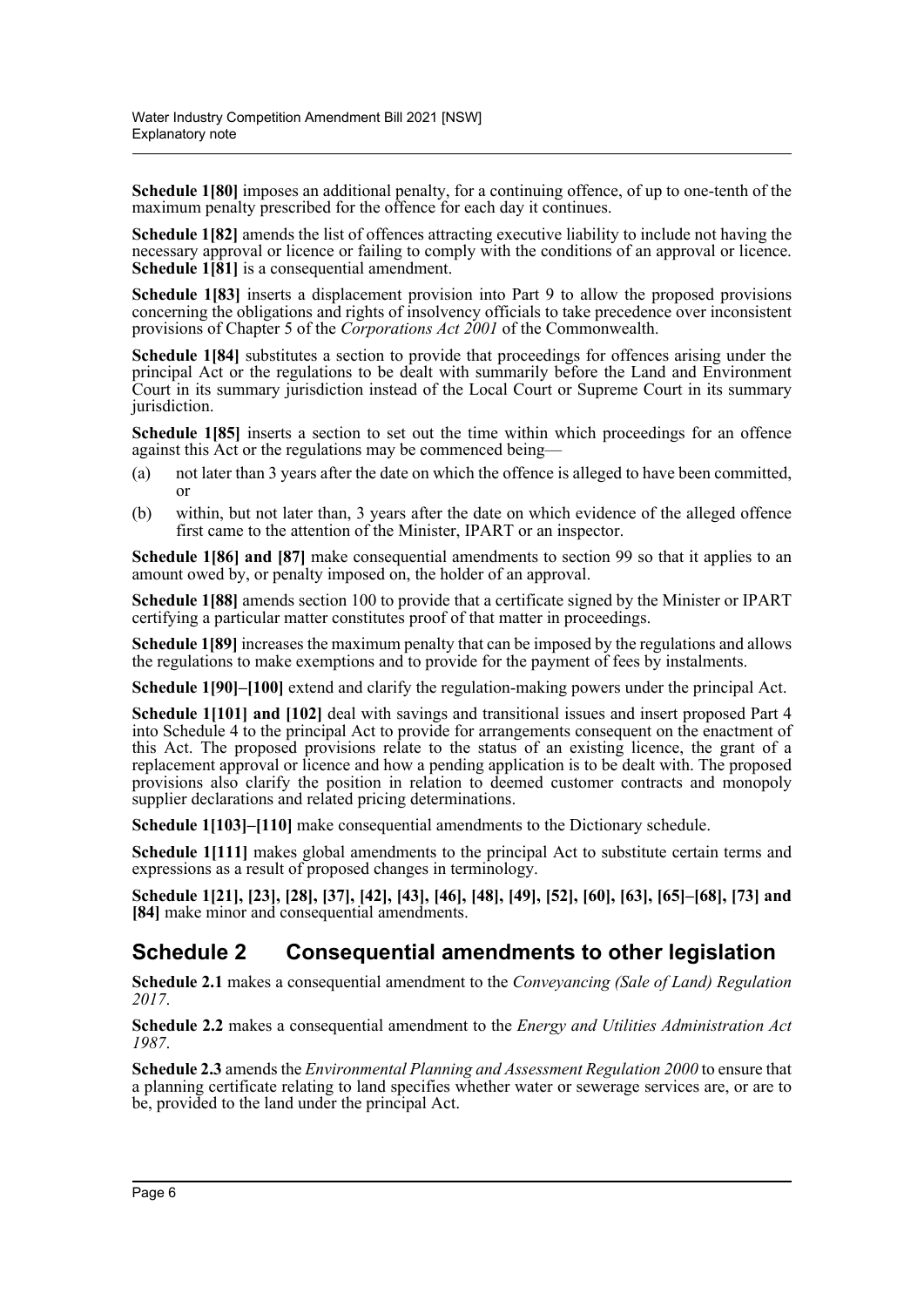**Schedule 2.4** makes a consequential amendment to the *Fluoridation of Public Water Supplies Act 1957*.

**Schedule 2.5** makes consequential amendments to the *Hunter Water Act 1991*, including by omitting a subsection concerning a matter to be dealt with under the proposed last resort provider provisions to be inserted into the principal Act.

**Schedule 2.6** amends the *Independent Commission Against Corruption Act 1988* to provide that an auditor under the principal Act is a *public official* for the purposes of that Act.

**Schedule 2.7** makes consequential amendments to the *Land and Environment Court Act 1979*.

**Schedule 2.8** makes a consequential amendment to the *Law Enforcement (Powers and Responsibilities) Act 2002* to update a reference to a section of the principal Act.

**Schedule 2.9** amends the *Local Government Act 1993* to enable councils to order that premises be connected to a water supply or sewerage system, whether or not it is the council's supply or system. The proposed amendments make it clear that special rates and charges are not payable in relation to any land in respect of the supply of water, or the provision of a sewerage service, by means of a scheme during the period a scheme is being operated. The proposed amendments also omit a subsection concerning a matter to be dealt with under the proposed last resort provider provisions of the principal Act.

**Schedule 2.10** makes a consequential amendment to the *Local Government (General) Regulation 2005*.

**Schedule 2.11** makes a consequential amendment to the *Plumbing and Drainage Act 2011*.

**Schedule 2.12** makes a consequential amendment to the *Public Health Act 2010*.

**Schedule 2.13** makes a consequential amendment to *State Environmental Planning Policy (Infrastructure) 2007*.

**Schedule 2.14** makes consequential amendments to the *Sydney Water Act 1994*, including by omitting a subsection concerning a matter to be dealt with under the proposed last resort provider provisions of this Act.

**Schedule 2.15** makes a consequential amendment to the *Water Management Act 2000*.

**Schedule 2.16** makes a consequential amendment to the *Water Management (General) Regulation 2018*.

**Schedule 2.16** makes consequential amendments to the *Water NSW Act 2014*, including by omitting a savings and transitional clause consequent on amendments in the *Water Industry Competition Amendment (Review) Act 2014* that are proposed to be repealed and not commenced.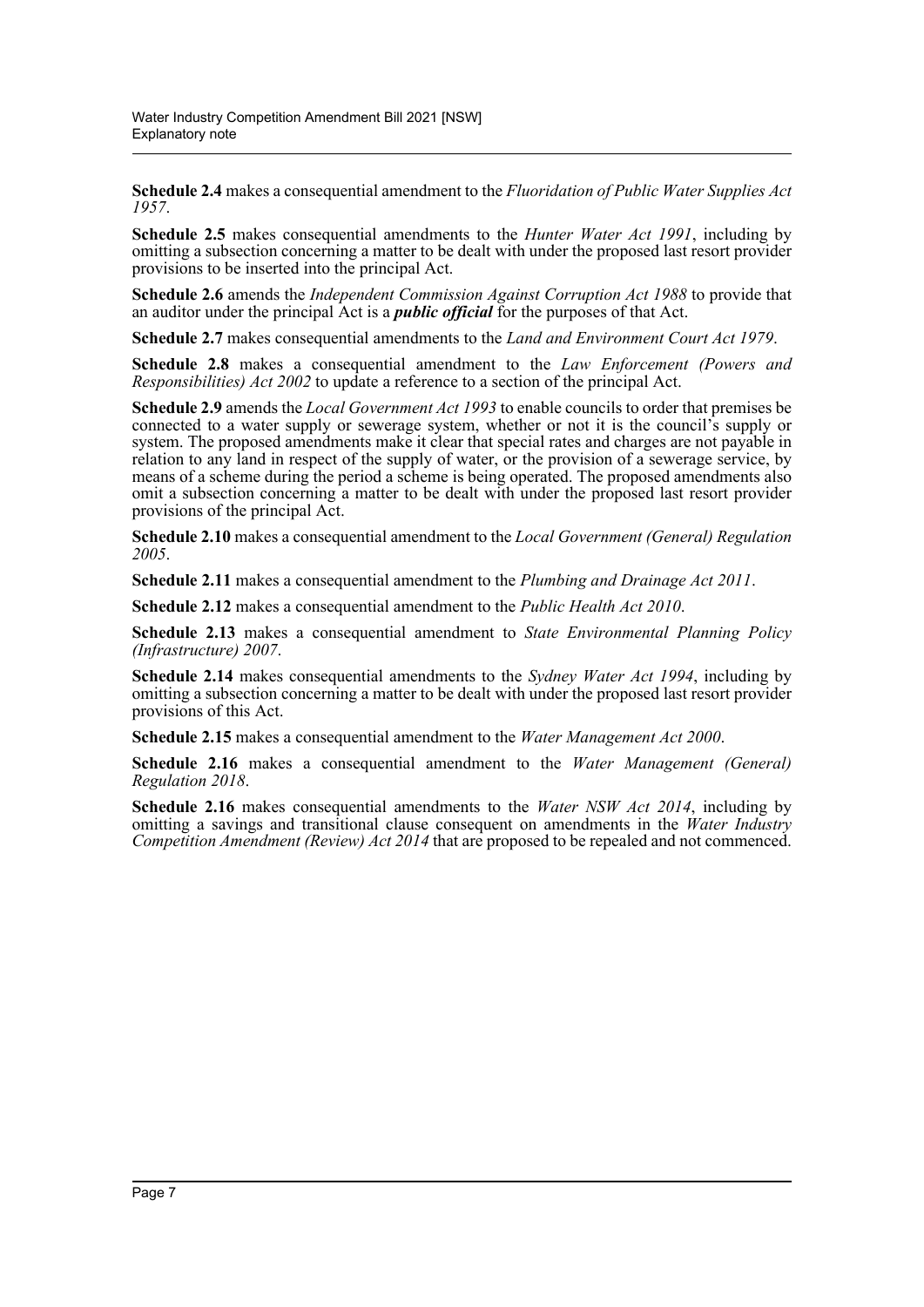First print



New South Wales

# **Water Industry Competition Amendment Bill 2021**

## **Contents**

| <b>Schedule 2</b> |   | Consequential amendments to other legislation           | 82   |
|-------------------|---|---------------------------------------------------------|------|
| <b>Schedule 1</b> |   | Amendment of Water Industry Competition Act 2006 No 104 |      |
|                   | 3 | Repeal                                                  |      |
|                   |   | Commencement                                            |      |
|                   |   | Name of Act                                             | ົ    |
|                   |   |                                                         | Page |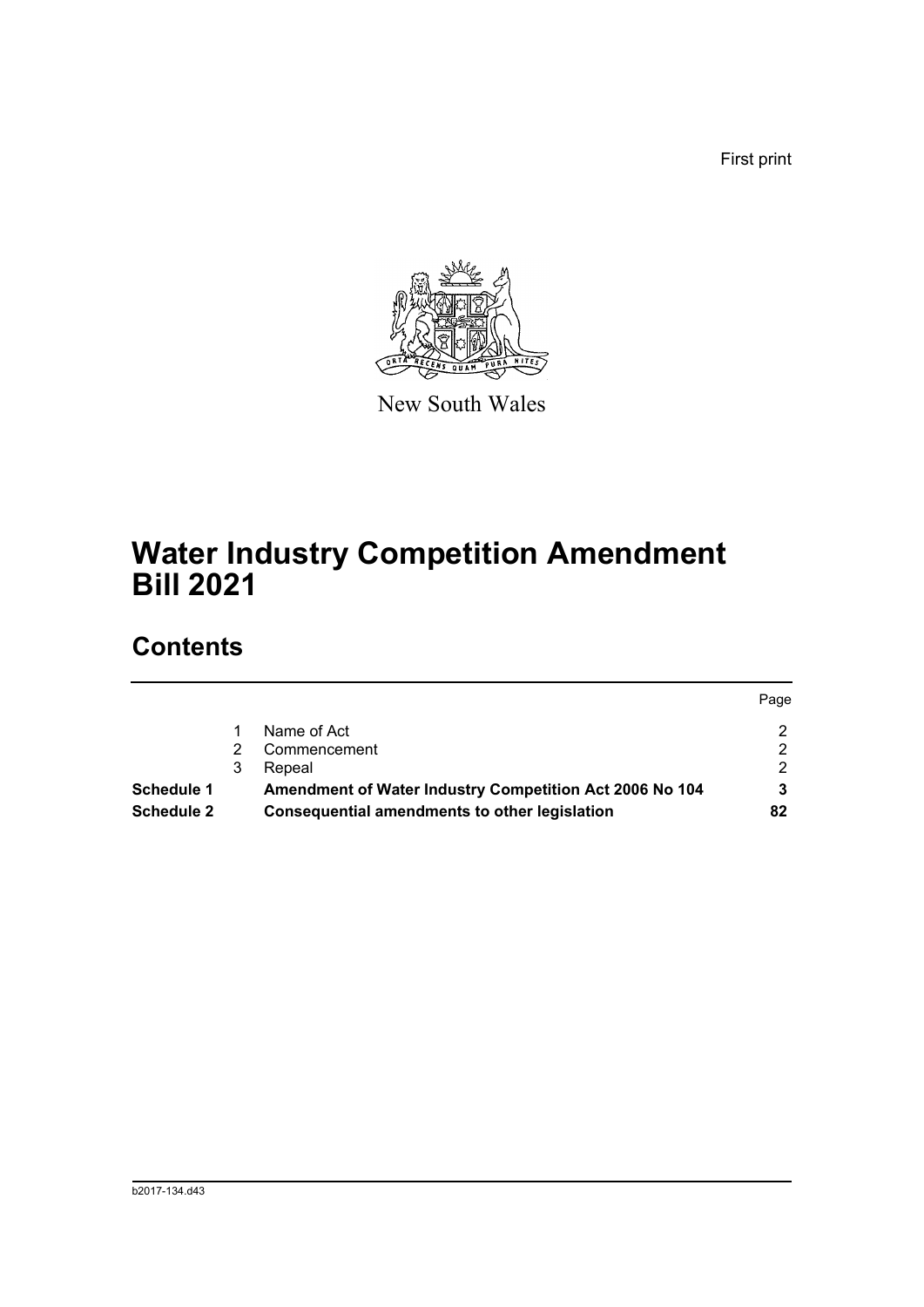

New South Wales

## **Water Industry Competition Amendment Bill 2021**

No , 2021

### **A Bill for**

An Act to amend the *Water Industry Competition Act 2006* to make further provision about competition in the supply of water and the provision of sewerage services; to repeal the *Water Industry Competition Amendment (Review) Act 2014*; and for other purposes.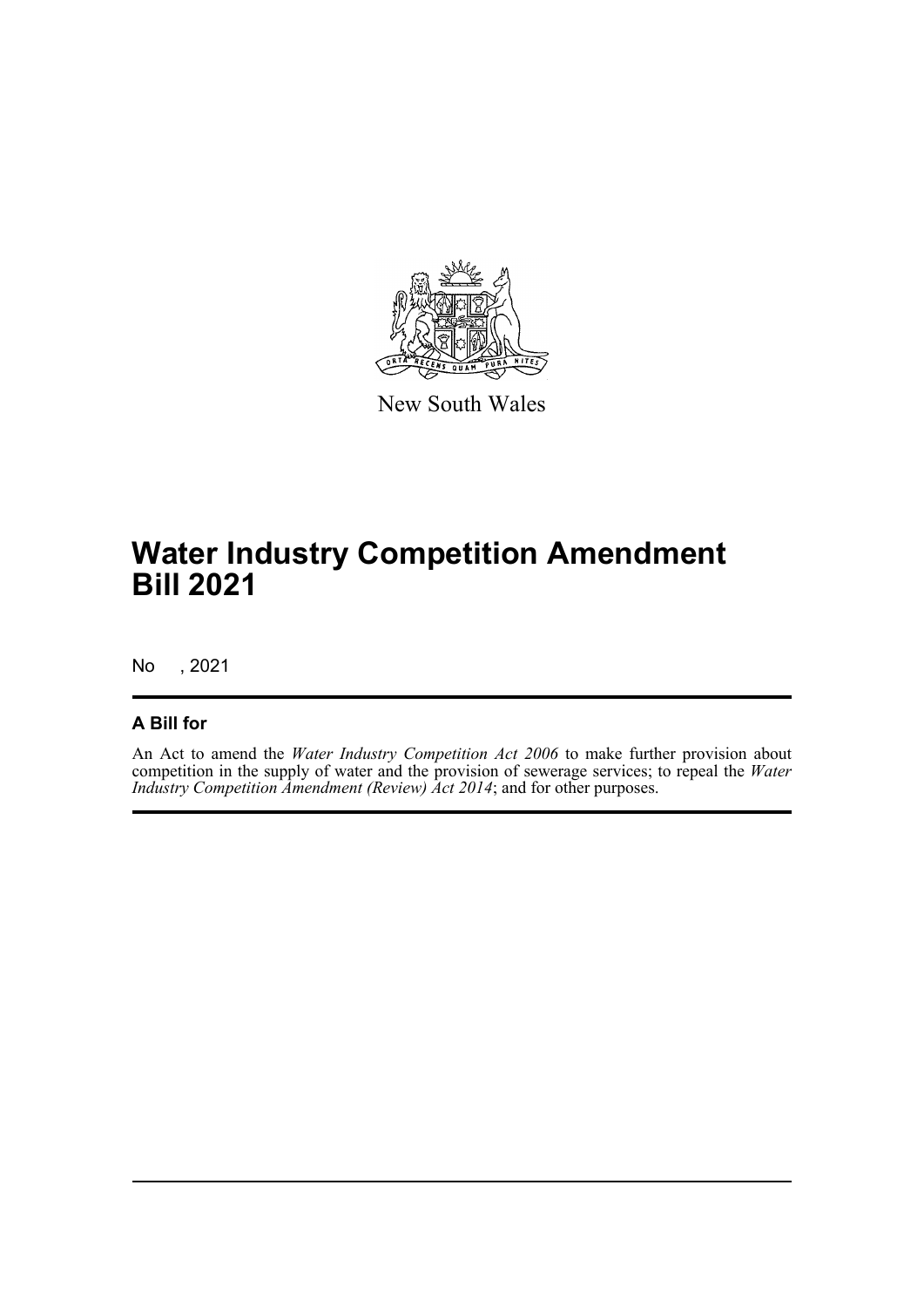Water Industry Competition Amendment Bill 2021 [NSW]

<span id="page-9-2"></span><span id="page-9-1"></span><span id="page-9-0"></span>

| The Legislature of New South Wales enacts—                                    |                |
|-------------------------------------------------------------------------------|----------------|
| Name of Act                                                                   | $\overline{2}$ |
| This Act is the <i>Water Industry Competition Amendment Act 2021</i> .        | 3              |
| Commencement                                                                  | $\overline{4}$ |
| This Act commences on a day or days to be appointed by proclamation.          | 5              |
| Repeal                                                                        | 6              |
| The Water Industry Competition Amendment (Review) Act 2014 No 57 is repealed. | 7              |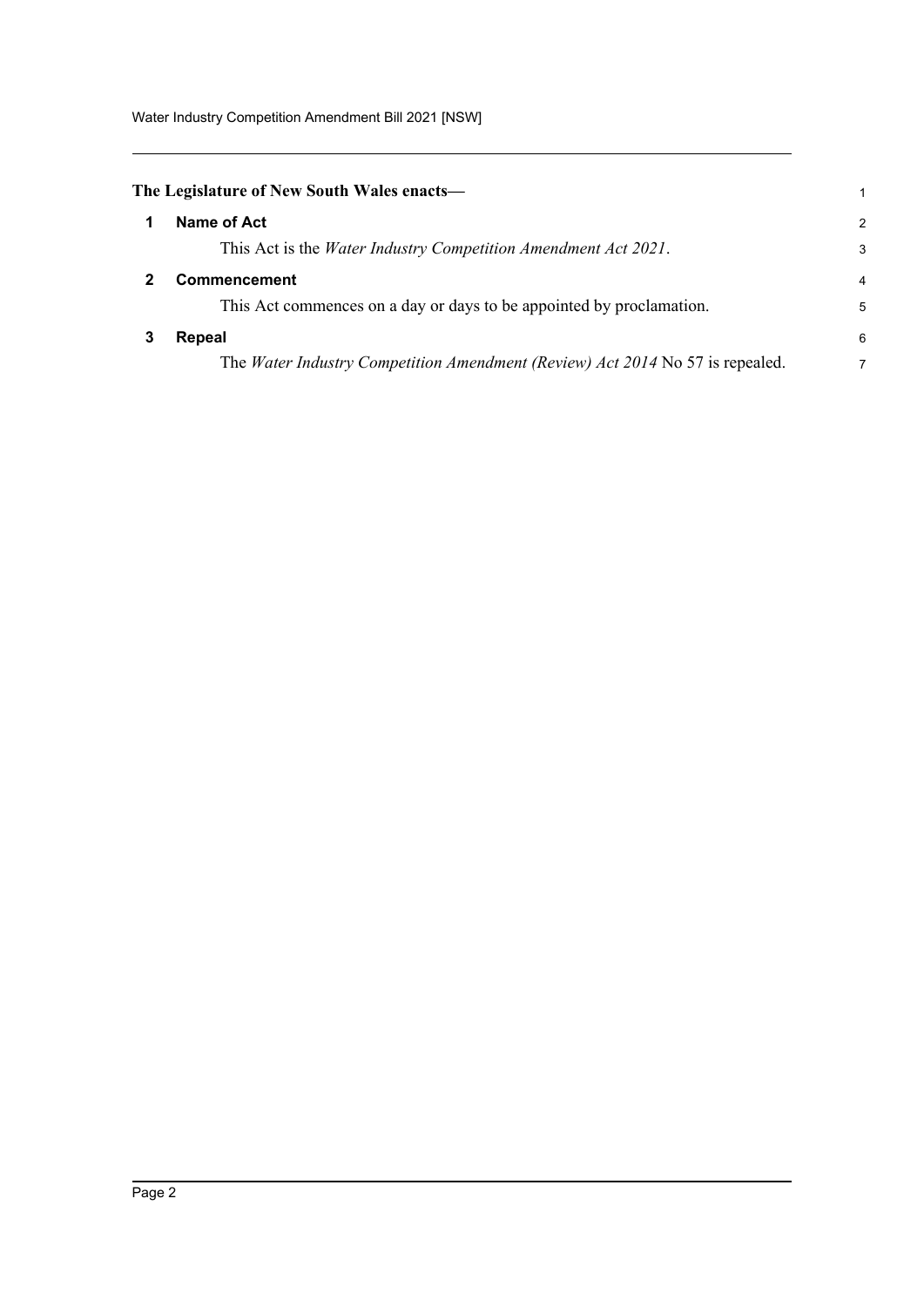### <span id="page-10-0"></span>**Schedule 1 Amendment of Water Industry Competition Act 2006 No 104**

#### **[1] Long title**

Omit the long title. Insert instead—

An Act to facilitate and regulate the water industry excluding certain public water utilities; to make provision for the continuity of essential services provided by the industry; to establish an access regime for significant water industry infrastructure; and for other purposes.

1 2

9

41 42

#### **[2] Section 2A**

Insert after section 2—

#### **2A Objects of Act**

|     | Insert after section 2— |                         |     |                                                                                                                                                                                           |                |
|-----|-------------------------|-------------------------|-----|-------------------------------------------------------------------------------------------------------------------------------------------------------------------------------------------|----------------|
|     | 2A                      | <b>Objects of Act</b>   |     |                                                                                                                                                                                           | 11             |
|     |                         |                         |     | The objects of this Act are—                                                                                                                                                              | 12             |
|     |                         |                         | (a) | to protect public health and safety and the environment in connection<br>with the water industry, including in the longer term, and                                                       | 13<br>14       |
|     |                         |                         | (b) | to protect the interests of consumers, particularly small retail customers,<br>in the quality, reliability and price of water and sewerage services,<br>including in the longer term, and | 15<br>16<br>17 |
|     |                         |                         | (c) | to facilitate the efficient, reliable and sustainable provision of water and<br>sewerage services, having regard to financial, environmental and social<br>considerations, and            | 18<br>19<br>20 |
|     |                         |                         | (d) | to promote the sustainable use of resources in connection with the water<br>industry, and                                                                                                 | 21<br>22       |
|     |                         |                         | (e) | to facilitate competition in the water industry with a view to<br>encouraging innovation and improved efficiency in the industry.                                                         | 23<br>24       |
| [3] |                         | <b>Section 3A</b>       |     |                                                                                                                                                                                           | 25             |
|     |                         | Insert after section 3— |     |                                                                                                                                                                                           | 26             |
|     | 3A                      |                         |     | Meaning of "classes" of water industry infrastructure                                                                                                                                     | 27             |
|     |                         |                         |     | The <i>classes</i> of water industry infrastructure are as follows—                                                                                                                       | 28             |
|     |                         |                         | (a) | infrastructure for the purpose of the production or supply of drinking<br>water,                                                                                                          | 29<br>30       |
|     |                         |                         | (b) | infrastructure for the purpose of the capture and treatment of<br>stormwater for the production, supply and use of recycled water,                                                        | 31<br>32       |
|     |                         |                         | (c) | infrastructure for the purpose of the collection and treatment of sewage<br>for the production, supply and use of recycled water,                                                         | 33<br>34       |
|     |                         |                         | (d) | infrastructure for the purpose of the collection and further treatment of<br>recycled water for the supply and use of the further treated recycled<br>water,                              | 35<br>36<br>37 |
|     |                         |                         | (e) | infrastructure for the purpose of the collection and treatment of sewage<br>for disposal and the disposal of the treated sewage,                                                          | 38<br>39       |
|     |                         |                         | (f) | infrastructure for another purpose prescribed by the regulations.                                                                                                                         | 40             |
|     |                         |                         |     |                                                                                                                                                                                           |                |

#### **[4] Part 2**

Omit the Part. Insert instead—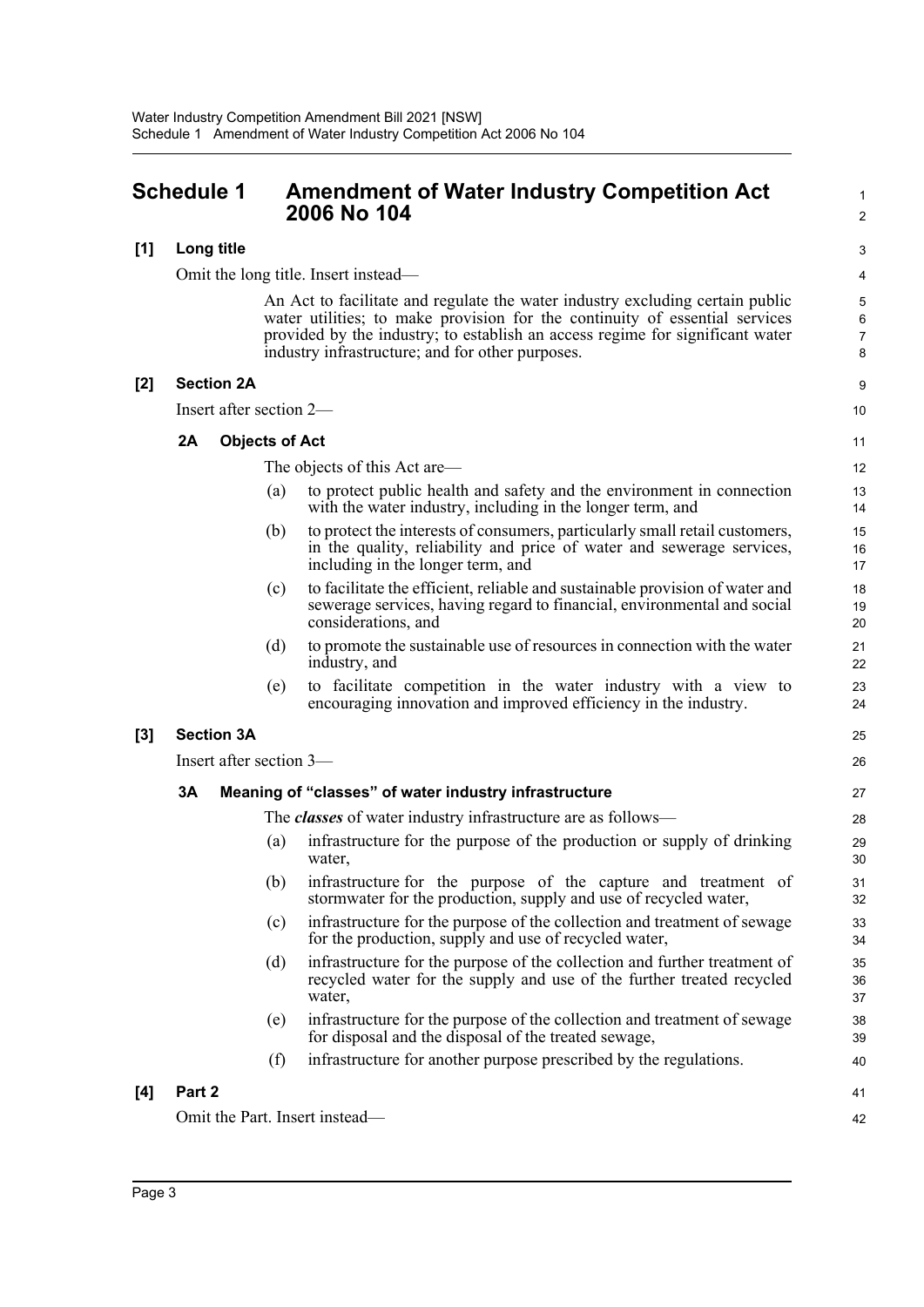## **Part 2 Approvals and licences for certain water industry infrastructure**

1

## **Division 1 Preliminary**

### **5 Water industry infrastructure to which Part applies**

- (1) This Part applies to the following—
	- (a) water industry infrastructure used or to be used for providing water or sewerage services to 30 or more small retail customer premises (a *category A scheme*),
	- (b) water industry infrastructure used or to be used for the production of drinking water, including a filtration, treatment or desalination facility, that has a design capacity of more than 500 kilolitres each day, together with a reticulation network connected to the infrastructure and used to convey anything to or from the infrastructure,
	- (c) water industry infrastructure used or to be used for the treatment of sewage, stormwater or recycled water that has a design capacity of more than 750 kilolitres each day, together with a reticulation network connected to the infrastructure and used to convey anything to or from the infrastructure,
	- (d) water industry infrastructure declared by the regulations to be water industry infrastructure to which this Part applies.
- (2) However, this Part does not apply to the following—
	- (a) water industry infrastructure within the area of operations of a public water utility and operated by or on behalf of the public water utility, other than as a last resort provider,
	- (b) water industry infrastructure excluded from the application of this Part by the regulations.
- (3) For the purposes of determining whether this Part applies to water industry infrastructure by operation of subsection (1)—
	- (a) initial and planned future stages of development of the infrastructure are to be taken into account, and
	- (b) the design capacity of the infrastructure is to be determined in accordance with guidelines issued by IPART and published in the Gazette and on IPART's website.

### **5A Additional objects of Part**

In considering whether or not an approval or licence is to be granted or varied under this Part and what conditions are to be imposed on an approval or licence, regard is to be had to the objects of this Act and the following additional objects—

- (a) to promote the adoption of written policies concerning the use of water resources as prescribed by the regulations, if any,
- (b) to mitigate the potential for adverse financial implications for small retail customers generally arising from the activities proposed to be covered by the approval or licence,
- (c) to promote the equitable sharing among participants in the drinking water market of the costs of water industry infrastructure that significantly contributes to water security.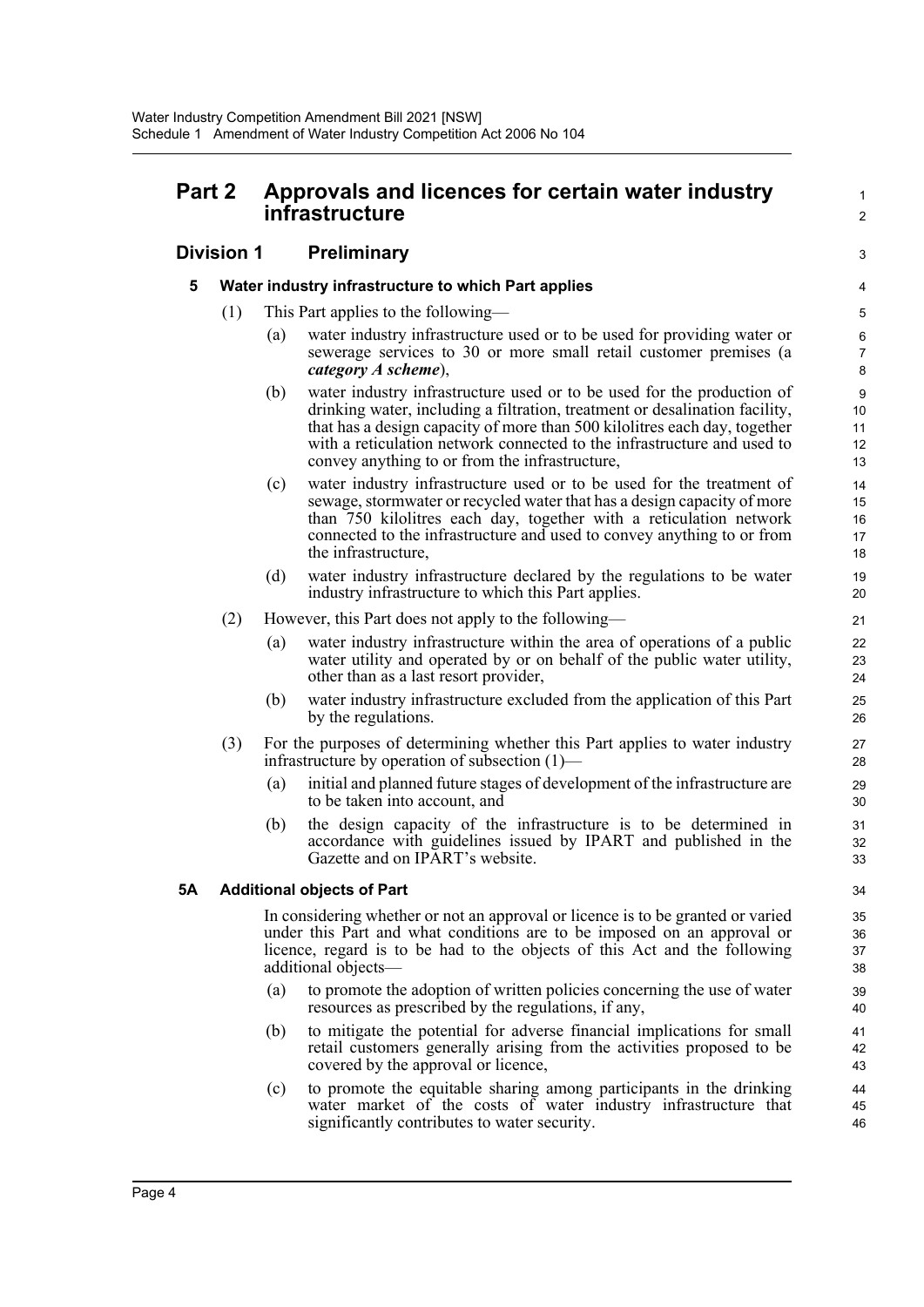| <b>Division 2</b> |     |         | Requirements for approvals and licences                                                                                                                                                                                                                                             |                      |  |
|-------------------|-----|---------|-------------------------------------------------------------------------------------------------------------------------------------------------------------------------------------------------------------------------------------------------------------------------------------|----------------------|--|
| 6                 |     |         | Requirements for construction of water industry infrastructure                                                                                                                                                                                                                      | 2                    |  |
|                   | (1) |         | A person must not construct water industry infrastructure to which this Part<br>applies unless the construction-                                                                                                                                                                    | 4                    |  |
|                   |     | (a)     | is authorised by a scheme approval, and                                                                                                                                                                                                                                             | ŧ                    |  |
|                   |     | (b)     | is carried out by or on behalf of the registered operator for the scheme.                                                                                                                                                                                                           | Е                    |  |
|                   |     |         | Maximum penalty-                                                                                                                                                                                                                                                                    | 7                    |  |
|                   |     | (a)     | for a corporation— $18,000$ penalty units, or                                                                                                                                                                                                                                       | ε                    |  |
|                   |     | (b)     | for an individual— $3,500$ penalty units.                                                                                                                                                                                                                                           | ς                    |  |
|                   | (2) |         | The regulations may prescribe exceptions to this section.                                                                                                                                                                                                                           | 10                   |  |
| 6A                |     |         | Requirements for operation of water industry infrastructure                                                                                                                                                                                                                         | 11                   |  |
|                   | (1) |         | A person must not operate water industry infrastructure to which this Part<br>applies unless-                                                                                                                                                                                       | 12<br>13             |  |
|                   |     | (a)     | the infrastructure is substantially constructed as authorised by a scheme<br>approval, and                                                                                                                                                                                          | 14<br>15             |  |
|                   |     | (b)     | the operation is authorised by an operational approval, and                                                                                                                                                                                                                         | 16                   |  |
|                   |     | (c)     | the person is the registered operator for the infrastructure.                                                                                                                                                                                                                       | 17                   |  |
|                   |     |         | Maximum penalty—                                                                                                                                                                                                                                                                    | 18                   |  |
|                   |     | (a)     | for a corporation— $18,000$ penalty units, or                                                                                                                                                                                                                                       | 19                   |  |
|                   |     | (b)     | for an individual— $3,500$ penalty units.                                                                                                                                                                                                                                           | 20                   |  |
|                   | (2) |         | This section does not apply to the operation of water industry infrastructure in<br>the course of commissioning the infrastructure.                                                                                                                                                 | 21<br>22             |  |
|                   | (3) |         | The regulations may prescribe further exceptions to this section.                                                                                                                                                                                                                   | 23                   |  |
| 6B                |     | schemes | Requirements for sale of water and sewerage services from regulated                                                                                                                                                                                                                 | 24<br>25             |  |
|                   | (1) |         | A person must not sell water or sewerage services provided by means of a<br>regulated scheme, including the service of connecting premises to the water or<br>sewerage services, unless-                                                                                            | 26<br>27<br>28       |  |
|                   |     | (a)     | the person is the registered retailer for the infrastructure, and                                                                                                                                                                                                                   | 29                   |  |
|                   |     | (b)     | the sale is authorised by the person's retailer licence.                                                                                                                                                                                                                            | 3 <sub>C</sub>       |  |
|                   |     |         | Maximum penalty-                                                                                                                                                                                                                                                                    | 31                   |  |
|                   |     | (a)     | for a corporation-18,000 penalty units, or                                                                                                                                                                                                                                          | 32                   |  |
|                   |     | (b)     | for an individual— $3,500$ penalty units.                                                                                                                                                                                                                                           | 33                   |  |
|                   | (2) |         | In this section, sell water or sewerage services includes charging a fee or<br>amount to connect premises to a water or sewerage service, including charging<br>an infrastructure charge, developer charge or administration charge related to<br>connecting premises to a service. | 34<br>35<br>36<br>37 |  |
|                   | (3) |         | Subsection (1) does not apply to a council.                                                                                                                                                                                                                                         | 38                   |  |
|                   | (4) |         | This section does not apply to the sale of the service of connecting premises to<br>the water or sewerage services by a registered operator for a scheme if—                                                                                                                        | 39<br>40             |  |
|                   |     | (a)     | the scheme is under construction, and                                                                                                                                                                                                                                               | 41                   |  |
|                   |     | (b)     | no person has been registered as the registered retailer for the scheme.                                                                                                                                                                                                            | 42                   |  |
|                   |     |         |                                                                                                                                                                                                                                                                                     |                      |  |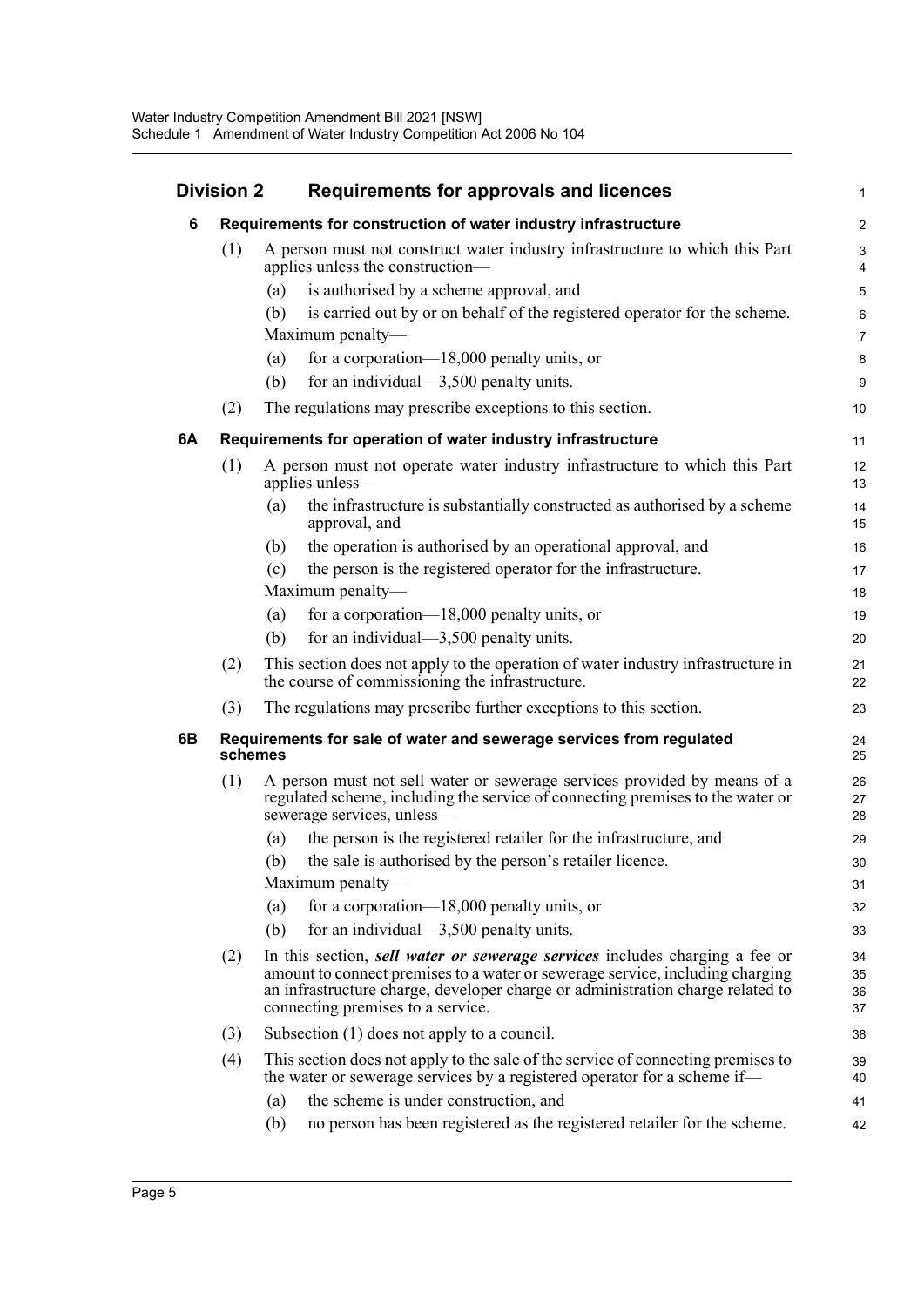|    | (5)               |        | The regulations may prescribe further exceptions to this section.                                                                                                                                                        | 1                   |
|----|-------------------|--------|--------------------------------------------------------------------------------------------------------------------------------------------------------------------------------------------------------------------------|---------------------|
|    | <b>Division 3</b> |        | <b>Approvals</b>                                                                                                                                                                                                         | $\overline{c}$      |
|    |                   |        | Note. A scheme approval authorises the construction of water industry infrastructure to which this<br>Part applies as specified in the approval.                                                                         | 3<br>$\overline{4}$ |
|    |                   |        | Scheme approvals are granted by IPART.                                                                                                                                                                                   | 5                   |
|    |                   |        | An operational approval authorises the operation of water industry infrastructure to which this Part                                                                                                                     | 6                   |
|    |                   |        | applies as specified in the approval.<br>Operational approvals are granted by IPART.                                                                                                                                     | $\overline{7}$<br>8 |
| 7  |                   |        | <b>Application for approval</b>                                                                                                                                                                                          | 9                   |
|    | (1)               |        | An application for a scheme approval or operational approval is to be made to                                                                                                                                            | 10                  |
|    |                   | IPART. |                                                                                                                                                                                                                          | 11                  |
|    |                   |        | Note. Section 12 imposes requirements for an application and allows an application to<br>be rejected if the requirements are not complied with.                                                                          | 12<br>13            |
|    | (2)               |        | An application for a scheme approval for water industry infrastructure—                                                                                                                                                  | 14                  |
|    |                   | (a)    | may be made by any person, and                                                                                                                                                                                           | 15                  |
|    |                   | (b)    | must only be made with the consent of the owner of the land on which                                                                                                                                                     | 16                  |
|    |                   |        | the infrastructure, other than pipelines within the reticulation network<br>connected to the infrastructure, is or is to be located.                                                                                     | 17<br>18            |
|    | (3)               |        | An application for an operational approval for water industry infrastructure—                                                                                                                                            | 19                  |
|    |                   | (a)    | may be made by any person, and                                                                                                                                                                                           | 20                  |
|    |                   | (b)    | must specify the scheme and scheme approval to which it relates.                                                                                                                                                         | 21                  |
| 7Α |                   |        | Process for dealing with an application for approval                                                                                                                                                                     | 22                  |
|    | (1)               |        | For all applications for an approval, IPART must invite submissions—                                                                                                                                                     | 23                  |
|    |                   | (a)    | from the Department of the Public Service responsible to the Minister<br>administering this Part, and                                                                                                                    | 24<br>25            |
|    |                   | (b)    | from the Department of the Public Service responsible to the Minister<br>administering the <i>Public Health Act 2010</i> , and                                                                                           | 26<br>27            |
|    |                   | (c)    | as otherwise required by the regulations.                                                                                                                                                                                | 28                  |
|    | (2)               |        | In addition, if the application is for a scheme approval, IPART must also invite<br>submissions from-                                                                                                                    | 29<br>30            |
|    |                   | (a)    | the public, by notice published on IPART's website and otherwise as<br>considered appropriate by IPART, and                                                                                                              | 31<br>32            |
|    |                   | (b)    | the council for the local government area within which the proposed<br>area of operations of the scheme is located or to whose infrastructure the<br>scheme is to be connected, and                                      | 33<br>34<br>35      |
|    |                   | (c)    | the Department of the Public Service responsible to the Minister<br>administering the <i>Environmental Planning and Assessment Act 1979</i> ,<br>and                                                                     | 36<br>37<br>38      |
|    |                   | (d)    | if a licence under the Protection of the Environment Operations Act<br>1997 may also be required—the appropriate regulatory authority under<br>that Act, and                                                             | 39<br>40<br>41      |
|    |                   | (e)    | if the infrastructure is or is proposed to be within the area of operations<br>of a public water utility—the public water utility, and                                                                                   | 42<br>43            |
|    |                   | (f)    | if an authorisation, however described, under the <i>Water Management</i><br><i>Act 2000</i> may also be required—the Department of the Public Service<br>responsible to the Minister administering that Act, Chapter 3. | 44<br>45<br>46      |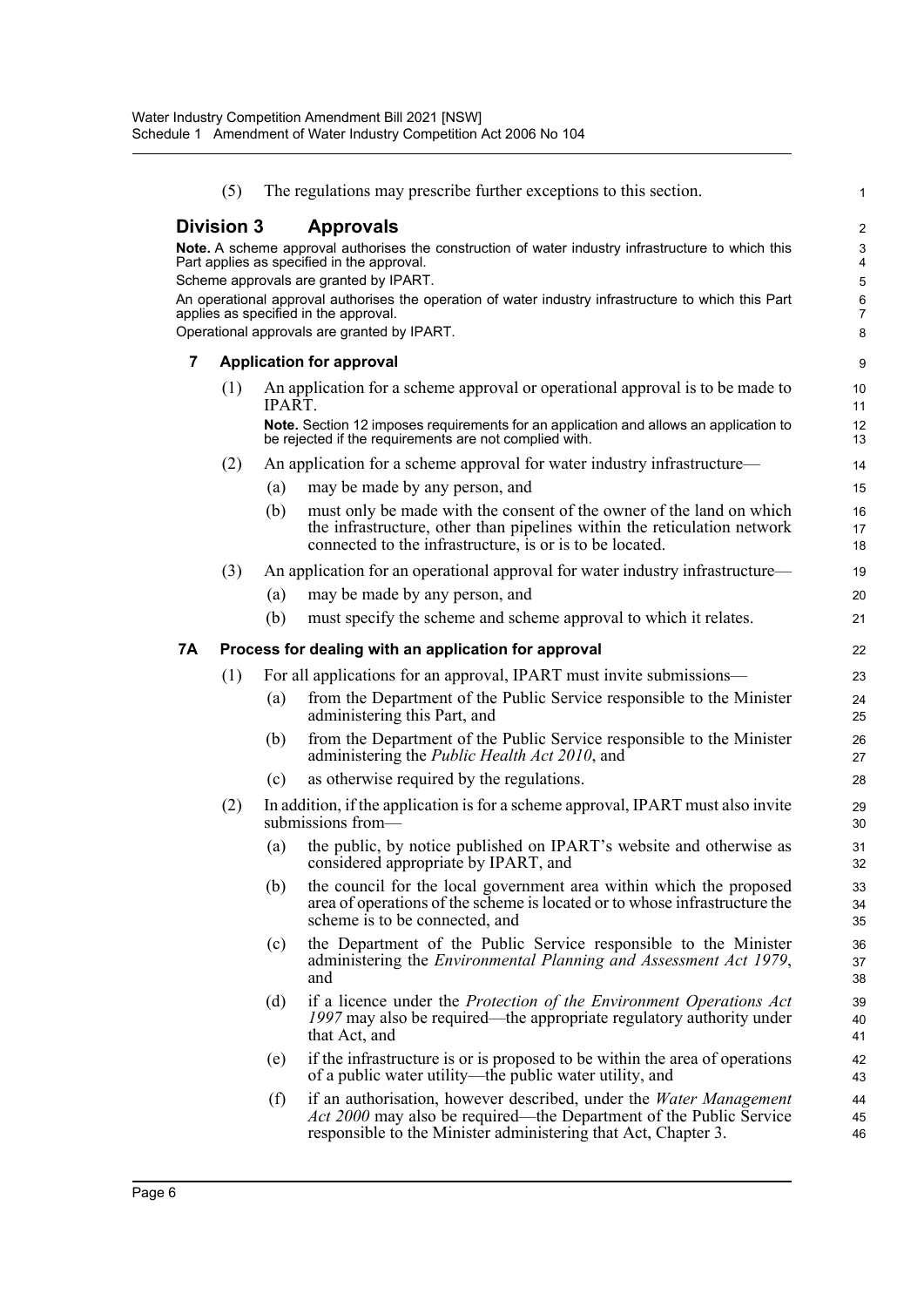|    | (3) |     |       | An invitation to make submissions on an application must—                                                                                                                                                                    | 1                     |
|----|-----|-----|-------|------------------------------------------------------------------------------------------------------------------------------------------------------------------------------------------------------------------------------|-----------------------|
|    |     | (a) |       | allow at least 28 days for submissions to be made, and                                                                                                                                                                       | $\overline{2}$        |
|    |     | (b) |       | be accompanied by a copy of the application, other than material that<br>IPART considers to be confidential, or set out how a copy of the<br>application may be obtained.                                                    | 3<br>4<br>5           |
|    | (4) |     |       | IPART must not accept a variation of an application after an invitation to make<br>submissions has been given unless satisfied that—                                                                                         | 6<br>$\overline{7}$   |
|    |     | (a) |       | the application as varied will be substantially the same as the original<br>application, and                                                                                                                                 | 8<br>9                |
|    |     | (b) |       | no prejudice will be caused to a person who made a submission<br>concerning the original application.                                                                                                                        | 10 <sup>1</sup><br>11 |
|    | (5) |     |       | If a variation is not accepted, the applicant may withdraw the application and<br>make a new application.                                                                                                                    | 12<br>13              |
| 7В |     |     |       | Determining an application for approval                                                                                                                                                                                      | 14                    |
|    | (1) |     |       | IPART is to determine an application for an approval by granting the approval,<br>either as applied for or with modifications IPART considers appropriate, or by<br>refusing to grant the approval.                          | 15<br>16<br>17        |
|    | (2) |     |       | If IPART proposes to refuse to grant an approval or to grant an approval with<br>modifications, IPART must-                                                                                                                  | 18<br>19              |
|    |     | (a) |       | give written notice of the proposed refusal or modifications to the<br>applicant specifying the reasons for it, and                                                                                                          | 20<br>21              |
|    |     | (b) |       | allow the applicant at least 14 days within which to make submissions<br>to IPART about the proposed refusal or modifications.                                                                                               | 22<br>23              |
|    | (3) |     |       | On determining an application for an approval, IPART must ensure notice of<br>the determination is given to the applicant and published on IPART's website.                                                                  | 24<br>25              |
| 7C |     |     |       | <b>Grant of scheme approval</b>                                                                                                                                                                                              | 26                    |
|    | (1) |     |       | A scheme approval must not be granted unless IPART is satisfied as to each<br>of the following—                                                                                                                              | 27<br>28              |
|    |     | (a) |       | the infrastructure will, if constructed as authorised by the approval, be<br>fit for purpose and capable of operating—                                                                                                       | 29<br>30              |
|    |     |     | (i)   | safely and reliably, and                                                                                                                                                                                                     | 31                    |
|    |     |     | (ii)  | in a way consistent with the national safety guidelines for the<br>control of public health risks, and                                                                                                                       | 32<br>33              |
|    |     |     | (iii) | in a way that does not present a significant risk of harm to the<br>environment,                                                                                                                                             | 34<br>35              |
|    |     | (b) |       | the applicant has established it is highly likely the proposed scheme will<br>become financially viable to operate within a reasonable period of time<br>and will then remain financially viable for the life of the scheme, | 36<br>37<br>38        |
|    |     | (c) |       | the applicant has established, for a regulated scheme, that it is not<br>reasonably foreseeable that the operation of the scheme will have<br>significant adverse financial implications for small retail customers,         | 39<br>40<br>41        |
|    |     | (d) | (i)   | the proposed registered operator of the scheme—<br>if the applicant is the proposed registered operator, holds an<br>appropriate operator licence, and                                                                       | 42<br>43<br>44        |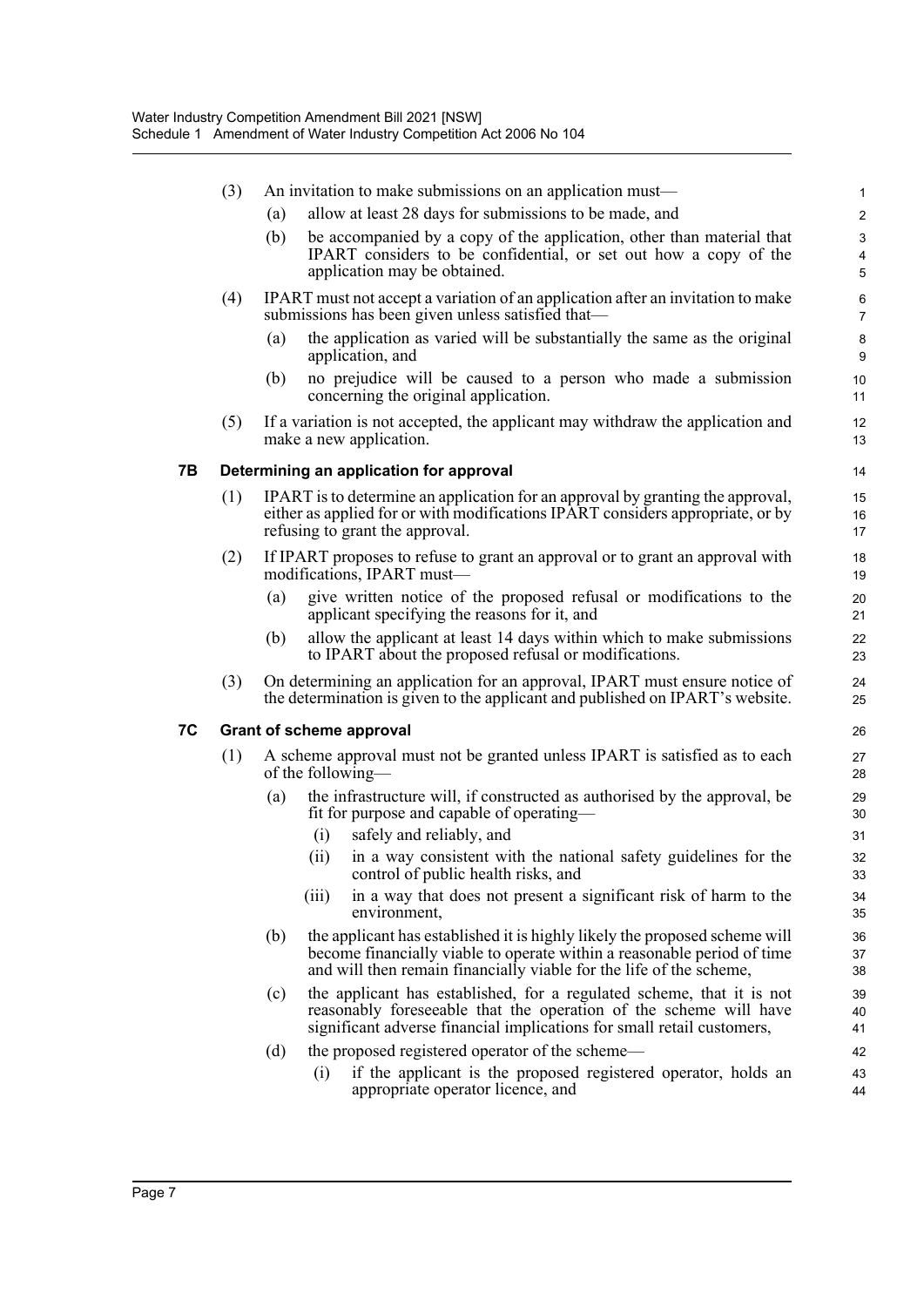(ii) if the applicant is not the proposed registered operator, has entered into an agreement with the applicant for the operation of the scheme,

(e) the applicant has established that the proposed area of operations of the scheme is appropriate,

**Note.** IPART may consider a proposed area of operations is not appropriate if—

- (a) the scheme is unlikely to be capable of supplying water supply or sewerage services to all premises within the proposed area of operations within a reasonable period, or
- (b) the proposed area of operations excludes premises within the outermost boundary of, or near, the area of operations, including, for example, by excluded enclaves or unusual boundaries, unless the exclusion is reasonable, having regard to the characteristics of the proposed scheme, the characteristics of the premises or the services already available to the premises.
- (f) for a scheme proposed to be constructed in stages—the applicant has established that the group of premises proposed to be serviced by each stage is reasonable having regard to the orderly and economic use and development of land in the area,
- (g) matters prescribed by the regulations.
- (2) In determining an application for a scheme approval, IPART must have regard to the following—
	- (a) whether disciplinary action against the proposed registered operator is pending or, as a result of disciplinary action against the proposed registered operator, the proposed registered operator is prohibited from being registered as the registered operator under a further scheme approval,
	- (b) whether, in the reasonable suspicion of IPART, a statutory default within the meaning of Division 6 has occurred within 2 years before the determination is made, and the proposed registered operator, or a related corporation of the proposed registered operator, is the alleged defaulter,
	- (c) the proposed registered operator, or a related corporation of the proposed registered operator, has failed to provide a service, or a connection to infrastructure, after granting a certificate of compliance relating to the service or infrastructure.

**Note.** Section 5A also requires the decision-maker to have regard to the objects of this Act and other additional objects when considering whether or not an approval or licence is to be granted or varied under this Part and what conditions are to be imposed on an approval or licence.

- (3) On the grant of the scheme approval, IPART must—
	- (a) register the proposed registered operator referred to in subsection  $(1)(d)$ as the registered operator for the scheme, and
	- (b) consider whether to make a determination under section 54 that the scheme is essential infrastructure.
- (4) For the purposes of this section, disciplinary action is pending from the time when notice is given to the licensee requiring the licensee to show cause why disciplinary action should not be taken against the licensee until—
	- (a) disciplinary action is taken against the licensee, or
	- (b) the decision is made that disciplinary action will not be taken against the licensee.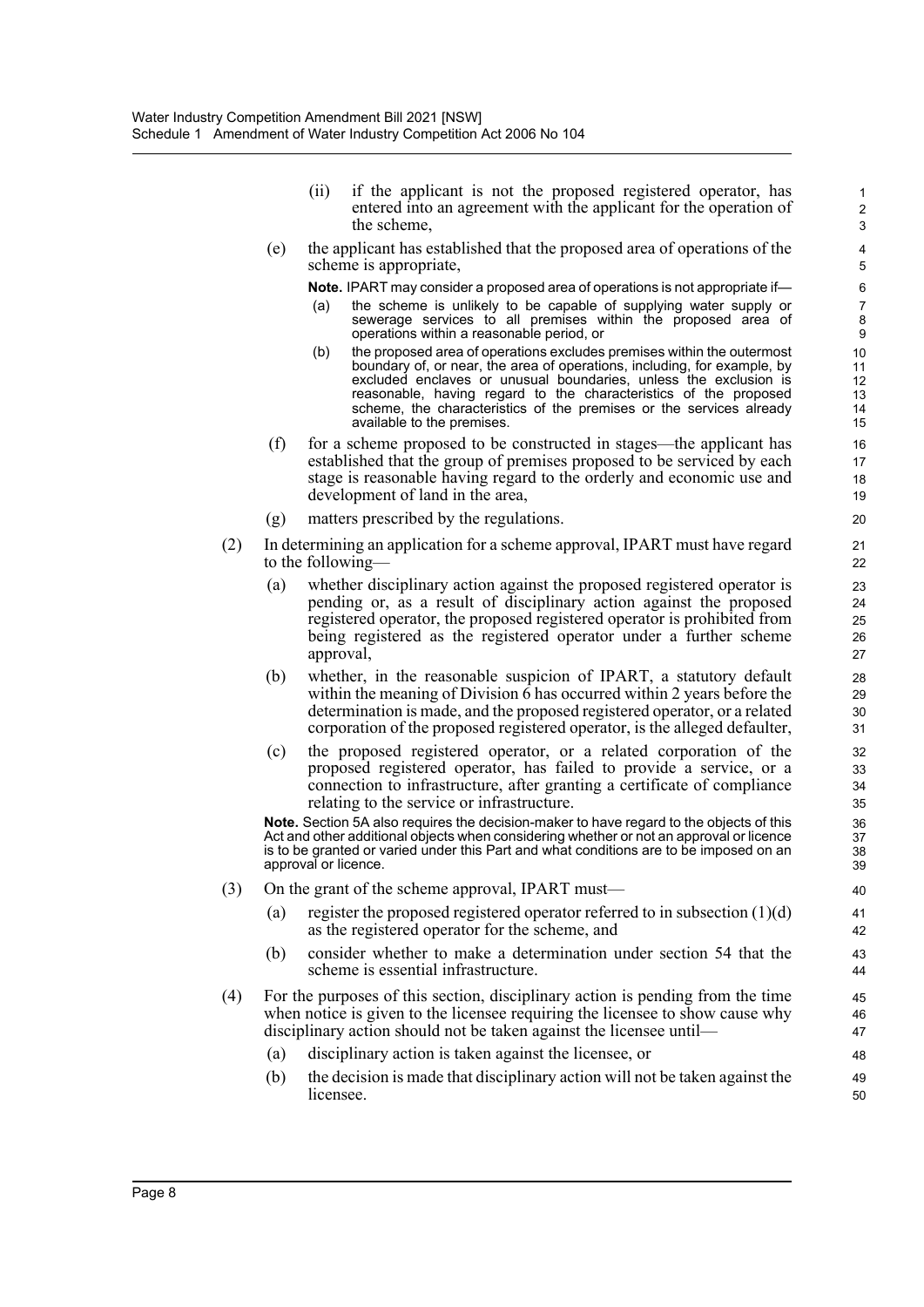#### **7D Grant of operational approval**

|     |                                                                                                       |                      | Grant of operational approval                                                                                                                                                                                                                                                                         | 1                          |  |  |
|-----|-------------------------------------------------------------------------------------------------------|----------------------|-------------------------------------------------------------------------------------------------------------------------------------------------------------------------------------------------------------------------------------------------------------------------------------------------------|----------------------------|--|--|
| (1) | An operational approval must not be granted unless IPART is satisfied as to<br>each of the following— |                      |                                                                                                                                                                                                                                                                                                       |                            |  |  |
|     | (a)                                                                                                   |                      | the infrastructure has been substantially constructed as authorised by a<br>scheme approval for the infrastructure,                                                                                                                                                                                   | 4<br>5                     |  |  |
|     | (b)                                                                                                   | (i)                  | the infrastructure is fit for purpose and is capable of operating—<br>safely and reliably, and                                                                                                                                                                                                        | 6<br>$\overline{7}$        |  |  |
|     |                                                                                                       | (ii)                 | in a way consistent with the national safety guidelines for the<br>control of public health risks, and                                                                                                                                                                                                | 8<br>9                     |  |  |
|     |                                                                                                       | (iii)                | in a way that does not present a significant risk of harm to the<br>environment,                                                                                                                                                                                                                      | 10<br>11                   |  |  |
|     | (c)                                                                                                   |                      | there are adequate plans and systems in place to ensure the<br>infrastructure continues to be fit for purpose and operated—                                                                                                                                                                           | 12<br>13                   |  |  |
|     |                                                                                                       | (i)                  | safely and reliably, and                                                                                                                                                                                                                                                                              | 14                         |  |  |
|     |                                                                                                       | (ii)                 | in a way consistent with the national safety guidelines for the<br>control of public health risks, and                                                                                                                                                                                                | 15<br>16                   |  |  |
|     |                                                                                                       | (iii)                | in a way that does not present a significant risk of harm to the<br>environment,                                                                                                                                                                                                                      | 17<br>18                   |  |  |
|     | (d)                                                                                                   |                      | the infrastructure is capable of operating in compliance with this Act<br>and the regulations, the plans and systems referred to in paragraph $(c)$<br>and the conditions of the registered operator's operator licence,                                                                              | 19<br>20<br>21             |  |  |
|     | (e)                                                                                                   |                      | if the infrastructure is or is likely to be essential infrastructure—a last<br>resort provider has been designated for each essential service provider,                                                                                                                                               | 22<br>23                   |  |  |
|     | (f)                                                                                                   |                      | the applicant is the registered operator or has entered into an agreement<br>with the registered operator for the operation of the infrastructure,                                                                                                                                                    | 24<br>25                   |  |  |
|     | (g)                                                                                                   |                      | in relation to a regulated scheme, the applicant—                                                                                                                                                                                                                                                     | 26                         |  |  |
|     |                                                                                                       | (i)                  | holds a retailer licence or is a council, or                                                                                                                                                                                                                                                          | 27                         |  |  |
|     |                                                                                                       | (ii)                 | has entered into an agreement with a public water utility or an<br>appropriately authorised licensed retailer for the sale of the water<br>or sewerage services provided by the infrastructure,                                                                                                       | 28<br>29<br>30             |  |  |
|     | (h)                                                                                                   |                      | matters prescribed by the regulations.                                                                                                                                                                                                                                                                | 31                         |  |  |
| (2) |                                                                                                       |                      | In determining an application for an operational approval, IPART must have<br>regard to the following—                                                                                                                                                                                                | 32<br>33                   |  |  |
|     | (a)                                                                                                   | approval,            | whether disciplinary action against the proposed registered retailer is<br>pending or, as a result of disciplinary action against the proposed<br>registered retailer, the proposed registered retailer is prohibited from<br>being registered as the registered retailer under a further operational | 34<br>35<br>36<br>37<br>38 |  |  |
|     | (b)                                                                                                   | defaulter.           | whether, in the reasonable suspicion of IPART, a statutory default<br>within the meaning of Division 6 has occurred within 2 years before the<br>determination was made, and the proposed registered retailer, or a<br>related corporation of the proposed registered retailer, is the alleged        | 39<br>40<br>41<br>42<br>43 |  |  |
|     |                                                                                                       | approval or licence. | <b>Note.</b> Section 5A also requires the decision-maker to have regard to the objects of this<br>Act and other additional objects when considering whether or not an approval or licence<br>is to be granted or varied under this Part and what conditions are to be imposed on an                   | 44<br>45<br>46<br>47       |  |  |
| (3) |                                                                                                       |                      | On the grant of the operational approval, IPART must—                                                                                                                                                                                                                                                 | 48                         |  |  |

(3) On the grant of the operational approval, IPART must—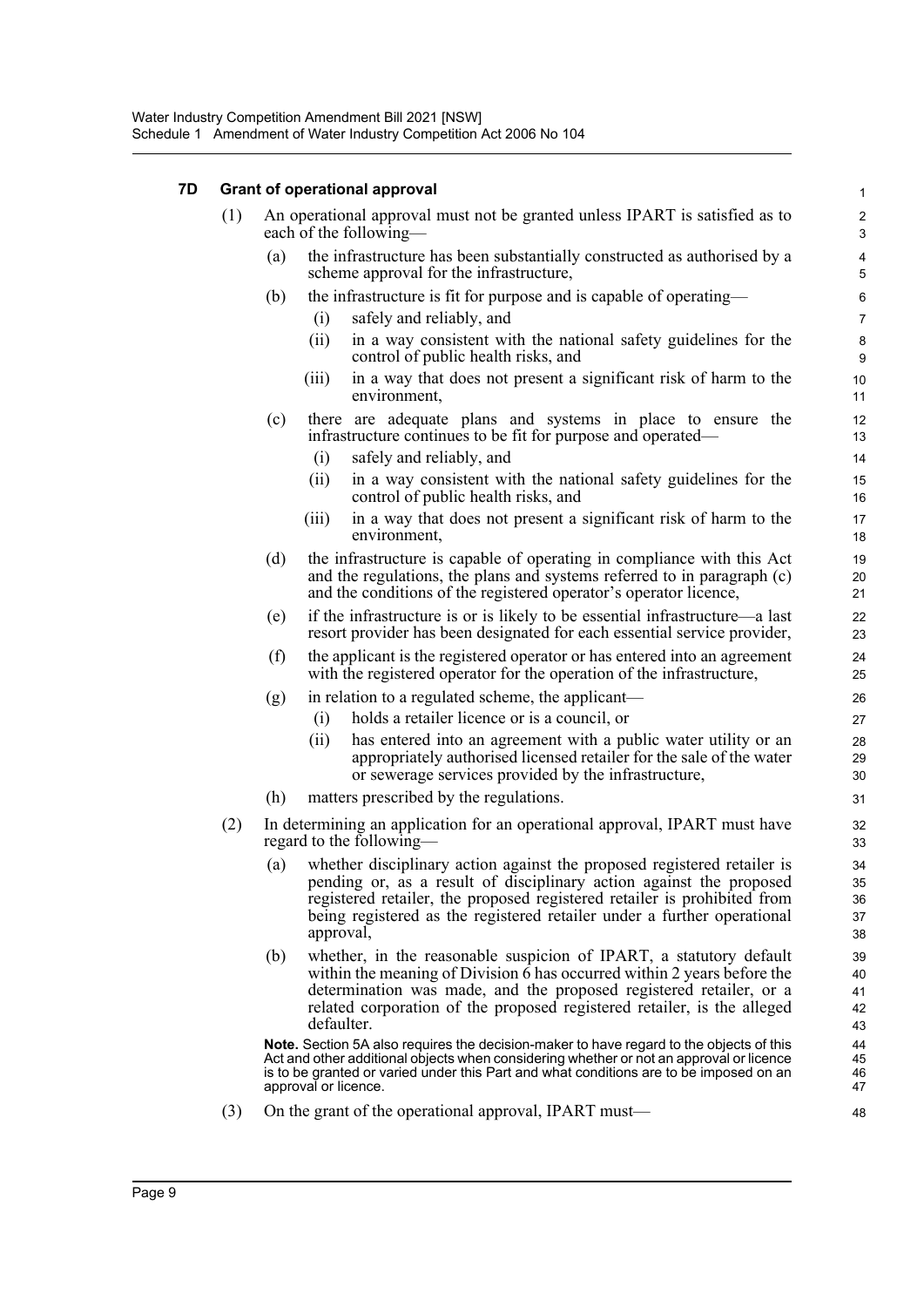|    |     | (a)               | unless already registered, register the person referred to in subsection<br>$(1)(f)$ as the registered operator for the scheme, and                                                                                                                                                               | 1<br>$\overline{2}$      |
|----|-----|-------------------|---------------------------------------------------------------------------------------------------------------------------------------------------------------------------------------------------------------------------------------------------------------------------------------------------|--------------------------|
|    |     | (b)               | register the person referred to in subsection $(1)(g)$ as the registered<br>retailer for the scheme.                                                                                                                                                                                              | 3<br>4                   |
|    | (4) |                   | For the purposes of this section, disciplinary action is pending from the time<br>when notice is given to the licensee requiring the licensee to show cause why<br>disciplinary action should not be taken against the licensee until—                                                            | 5<br>6<br>$\overline{7}$ |
|    |     | $\left( a\right)$ | disciplinary action is taken against the licensee, or                                                                                                                                                                                                                                             | $\bf 8$                  |
|    |     | (b)               | the decision is made that disciplinary action will not be taken against the<br>licensee.                                                                                                                                                                                                          | 9<br>10                  |
| 7Е |     |                   | Grant of approval-general                                                                                                                                                                                                                                                                         | 11                       |
|    | (1) |                   | IPART may refuse to grant an approval if not satisfied—                                                                                                                                                                                                                                           | 12                       |
|    |     | (a)               | the proposed registered operator of the infrastructure has the capacity to<br>comply with the conditions of its operator licence, having regard to all<br>the infrastructure it operates or will operate under the licence, or                                                                    | 13<br>14<br>15           |
|    |     | (b)               | for a regulated scheme-the proposed licensed retailer of water or<br>sewerage services provided by means of the scheme has the capacity to<br>comply with conditions of its retailer licence, having regard to all the<br>water and sewerage services it sells or will sell under its licence, or | 16<br>17<br>18<br>19     |
|    |     | (c)               | about other matters IPART considers relevant, having regard to the<br>public interest.                                                                                                                                                                                                            | 20<br>21                 |
|    | (2) |                   | Before determining an application, IPART may require an application audit to<br>be undertaken.                                                                                                                                                                                                    | 22<br>23                 |
| 7F |     |                   | Approval to specify certain matters                                                                                                                                                                                                                                                               | 24                       |
|    | (1) |                   | A scheme approval must specify the following—                                                                                                                                                                                                                                                     | 25                       |
|    |     | (a)               | the area (the <i>area of operations</i> ) within which the water industry<br>infrastructure, including a reticulation network connected to the<br>infrastructure, is authorised to be constructed,                                                                                                | 26<br>27<br>28           |
|    |     | (b)               | the location that the water industry infrastructure, other than pipelines<br>within the reticulation network connected to the infrastructure, is<br>authorised to be constructed,                                                                                                                 | 29<br>30<br>31           |
|    |     | (c)               | the class or classes of water industry infrastructure authorised by the<br>approval,                                                                                                                                                                                                              | 32<br>33                 |
|    |     | (d)               | the design capacity of the water industry infrastructure, as expressed in<br>kilolitres per day, authorised by the approval,                                                                                                                                                                      | 34<br>35                 |
|    |     | (e)               | the purposes for which the water industry infrastructure is intended to<br>be operated after its construction,                                                                                                                                                                                    | 36<br>37                 |
|    |     | (f)               | for a scheme to be constructed in stages—                                                                                                                                                                                                                                                         | 38                       |
|    |     |                   | the water industry infrastructure authorised to be constructed in<br>(i)<br>each stage, and                                                                                                                                                                                                       | 39<br>40                 |
|    |     |                   | the part of the area of operations within which the infrastructure<br>(ii)<br>is authorised to be constructed in each stage.                                                                                                                                                                      | 41<br>42                 |
|    | (2) |                   | An operational approval must specify the following—                                                                                                                                                                                                                                               | 43                       |
|    |     | (a)               | the scheme and scheme approval to which it applies,                                                                                                                                                                                                                                               | 44                       |
|    |     | (b)               | the purposes for which the water industry infrastructure is authorised to<br>be operated,                                                                                                                                                                                                         | 45<br>46                 |
|    |     |                   |                                                                                                                                                                                                                                                                                                   |                          |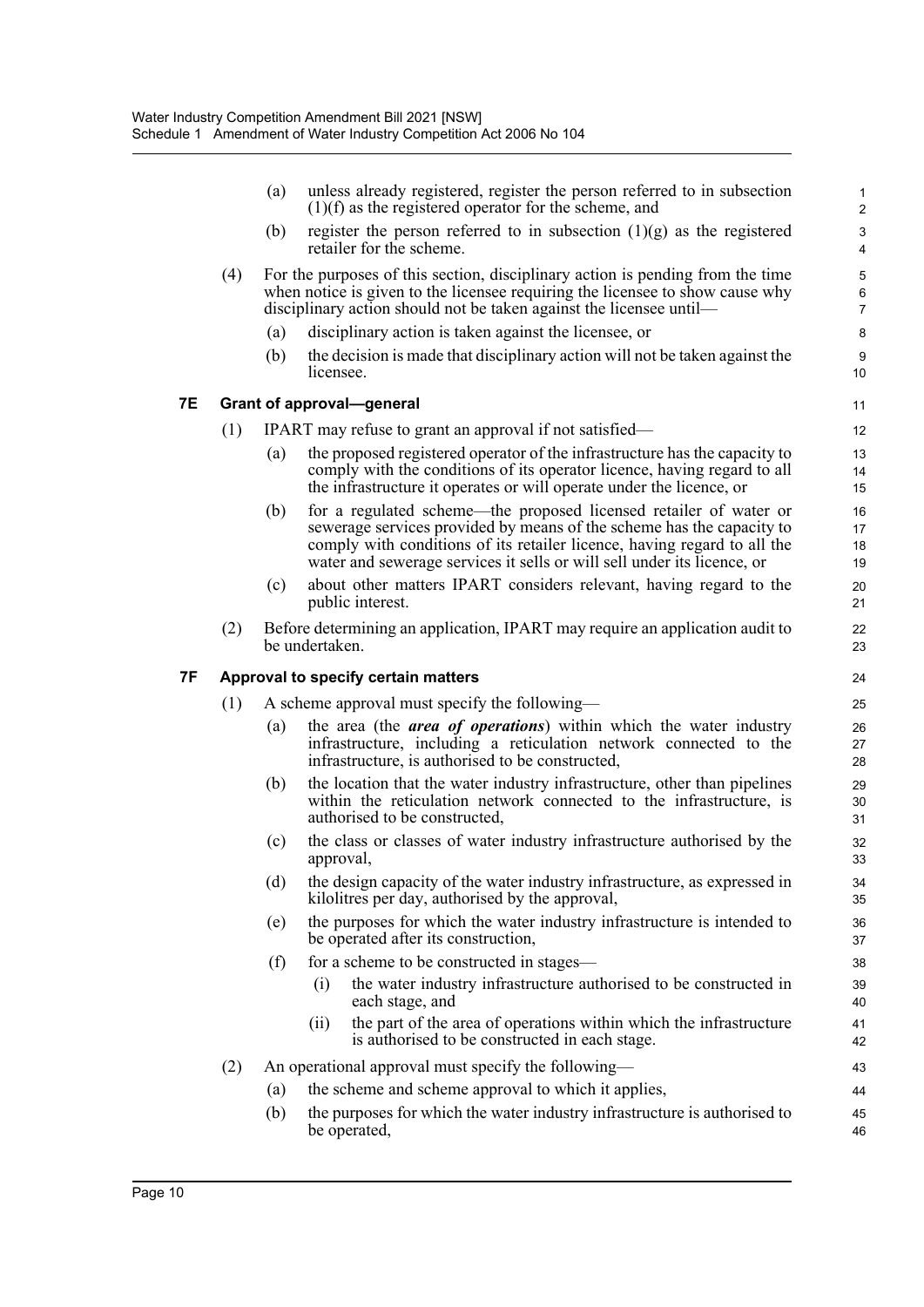|    |     | (c)       | for a scheme that is to be constructed in stages, the stage or stages to<br>which the operational approval applies.                                                                                                                                                                                                                           | $\mathbf{1}$<br>$\overline{2}$    |
|----|-----|-----------|-----------------------------------------------------------------------------------------------------------------------------------------------------------------------------------------------------------------------------------------------------------------------------------------------------------------------------------------------|-----------------------------------|
|    | (3) |           | The same land may be within the area of operations of more than one approval.                                                                                                                                                                                                                                                                 | 3                                 |
| 7G |     |           | Conditions of approval—imposition, variation and revocation                                                                                                                                                                                                                                                                                   | 4                                 |
|    | (1) |           | The authority conferred by an approval is subject to the following—                                                                                                                                                                                                                                                                           | 5                                 |
|    |     | (a)       | conditions imposed by this Act,                                                                                                                                                                                                                                                                                                               | 6                                 |
|    |     | (b)       | conditions imposed by the regulations,                                                                                                                                                                                                                                                                                                        | $\overline{7}$                    |
|    |     | (c)       | conditions imposed by IPART on the grant of an approval or<br>subsequently under this Act.                                                                                                                                                                                                                                                    | 8<br>9                            |
|    | (2) |           | IPART may, on the application of the registered operator of water industry<br>infrastructure to which an approval applies or on its own initiative, impose<br>further conditions on the approval or vary or revoke conditions of the<br>approval, other than conditions imposed by this Act or the regulations.                               | 10 <sup>1</sup><br>11<br>12<br>13 |
|    | (3) |           | If IPART proposes to impose further conditions on, or vary or revoke<br>conditions of, an approval on its own initiative, IPART must—                                                                                                                                                                                                         | 14<br>15                          |
|    |     | (a)       | give written notice of the proposal to the registered operator of the<br>infrastructure concerned specifying the reasons for it, and                                                                                                                                                                                                          | 16<br>17                          |
|    |     | (b)       | allow the registered operator at least 14 days within which to make<br>submissions to IPART about the proposal.                                                                                                                                                                                                                               | 18<br>19                          |
|    | (4) |           | If IPART considers it appropriate to invite submissions on a proposal or<br>application to impose further conditions on or vary or revoke conditions of an<br>approval because of the importance or effect of the conditions, IPART may<br>invite submissions on the proposal or application as if it were an application<br>for an approval. | 20<br>21<br>22<br>23<br>24        |
|    | (5) |           | Before determining an application to impose further conditions on, or vary or<br>revoke conditions of, an approval, IPART may require an application audit to<br>be undertaken.                                                                                                                                                               | 25<br>26<br>27                    |
|    | (6) |           | Subject to the expression of a contrary intention, the following regulations<br>apply to approvals whether granted before or after the regulations are made—                                                                                                                                                                                  | 28<br>29                          |
|    |     | (a)       | regulations imposing conditions on an approval,                                                                                                                                                                                                                                                                                               | 30                                |
|    |     | (b)       | regulations varying or revoking conditions of an approval imposed by<br>the regulations.                                                                                                                                                                                                                                                      | 31<br>32                          |
|    |     | approval. | Note. Section 5A also requires that the decision-maker have regard to the objects of<br>this Act and other additional objects when considering whether or not an approval is to<br>be granted or varied under this Part and what conditions are to be imposed on an                                                                           | 33<br>34<br>35<br>36              |
| 7H |     |           | <b>Conditions of scheme approval</b>                                                                                                                                                                                                                                                                                                          | 37                                |
|    | (1) |           | Without limiting section 7G, conditions of a scheme approval imposed by the<br>regulations or by IPART may require the following-                                                                                                                                                                                                             | 38<br>39                          |
|    |     | (a)       | completion of the construction of the infrastructure in accordance with<br>specified plans and specifications,                                                                                                                                                                                                                                | 40<br>41                          |
|    |     | (b)       | the giving and maintaining of security, in an amount and form<br>determined by IPART, for compliance with the conditions of approval<br>and the completion of the construction of the infrastructure,                                                                                                                                         | 42<br>43<br>44                    |
|    |     | (c)       | the maintaining of insurance of a type and at a level specified in the<br>condition,                                                                                                                                                                                                                                                          | 45<br>46                          |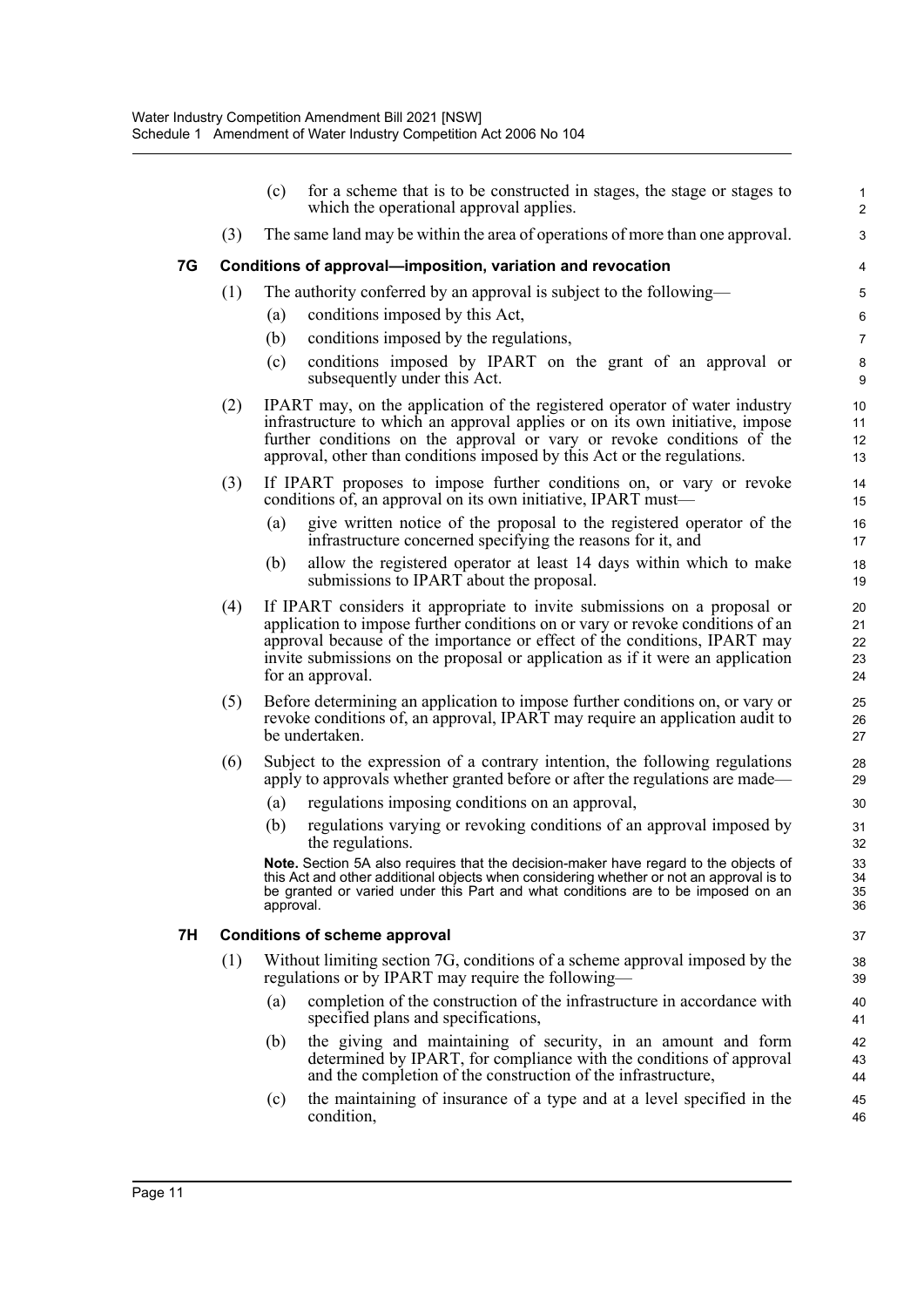|    |     | (d) | the completed infrastructure to meet specified criteria for safe and<br>reliable operation and the protection of the environment and public<br>health,                                                                                                 | $\mathbf{1}$<br>$\overline{c}$<br>3 |
|----|-----|-----|--------------------------------------------------------------------------------------------------------------------------------------------------------------------------------------------------------------------------------------------------------|-------------------------------------|
|    |     | (e) | the installation of individual meters for each household or business,                                                                                                                                                                                  | 4                                   |
|    |     | (f) | the testing, certification or auditing of the infrastructure,                                                                                                                                                                                          | 5                                   |
|    |     | (g) | the submission to IPART of notifications relating to the infrastructure,                                                                                                                                                                               | 6                                   |
|    |     | (h) | the preparation of plans or systems for operation of the scheme.                                                                                                                                                                                       | $\overline{7}$                      |
|    | (2) |     | A registered operator constructing water industry infrastructure to which this<br>Part applies must-                                                                                                                                                   | 8<br>9                              |
|    |     | (a) | comply with the conditions of the relevant scheme approval, and                                                                                                                                                                                        | 10                                  |
|    |     | (b) | ensure compliance with the conditions by other persons who are<br>engaged by or act on behalf of the registered operator or for whom the<br>registered operator is otherwise responsible in connection with the<br>construction of the infrastructure. | 11<br>12<br>13<br>14                |
|    |     |     | Maximum penalty—                                                                                                                                                                                                                                       | 15                                  |
|    |     | (a) | for a corporation— $18,000$ penalty units, or                                                                                                                                                                                                          | 16                                  |
|    |     | (b) | for an individual— $3,500$ penalty units.                                                                                                                                                                                                              | 17                                  |
| 71 |     |     | <b>Conditions of operational approval</b>                                                                                                                                                                                                              | 18                                  |
|    | (1) |     | Without limiting section 7G, conditions of an operational approval imposed by<br>the regulations or by IPART may require the following—                                                                                                                | 19<br>20                            |
|    |     | (a) | the operation of the infrastructure in accordance with specified plans<br>and systems and other requirements,                                                                                                                                          | 21<br>22                            |
|    |     | (b) | the infrastructure to meet specified criteria for safe and reliable<br>operation and the protection of the environment and public health.                                                                                                              | 23<br>24                            |
|    | (2) |     | A registered operator operating water industry infrastructure to which this Part<br>applies must—                                                                                                                                                      | 25<br>26                            |
|    |     | (a) | comply with the conditions of the relevant operational approval and the<br>relevant scheme approval, and                                                                                                                                               | 27<br>28                            |
|    |     | (b) | ensure compliance with the conditions by other persons who are<br>engaged by or act on behalf of the registered operator or for whom the<br>registered operator is otherwise responsible in connection with the<br>operation of the infrastructure.    | 29<br>30<br>31<br>32                |
|    |     |     | Maximum penalty-                                                                                                                                                                                                                                       | 33                                  |
|    |     | (a) | for a corporation— $18,000$ penalty units, or                                                                                                                                                                                                          | 34                                  |
|    |     | (b) | for an individual— $3,500$ penalty units.                                                                                                                                                                                                              | 35                                  |
| 'J |     |     | <b>Duration of approval</b>                                                                                                                                                                                                                            | 36                                  |
|    |     |     | An approval remains in force until it is cancelled or surrendered.                                                                                                                                                                                     | 37                                  |
| Κ  |     |     | Variation of approval                                                                                                                                                                                                                                  | 38                                  |
|    | (1) |     | An application may be made to IPART for the variation of an approval.                                                                                                                                                                                  | 39                                  |
|    |     |     | Note. Section 12 imposes requirements for an application and allows an application to<br>be rejected if the requirements are not complied with.                                                                                                        | 40<br>41                            |
|    | (2) |     | An application for the variation of an approval may be made only by the<br>applicant for the approval or the registered operator of the scheme.                                                                                                        | 42<br>43                            |
|    |     |     |                                                                                                                                                                                                                                                        |                                     |

**7J Duration of approval**

**7K Variation of approval**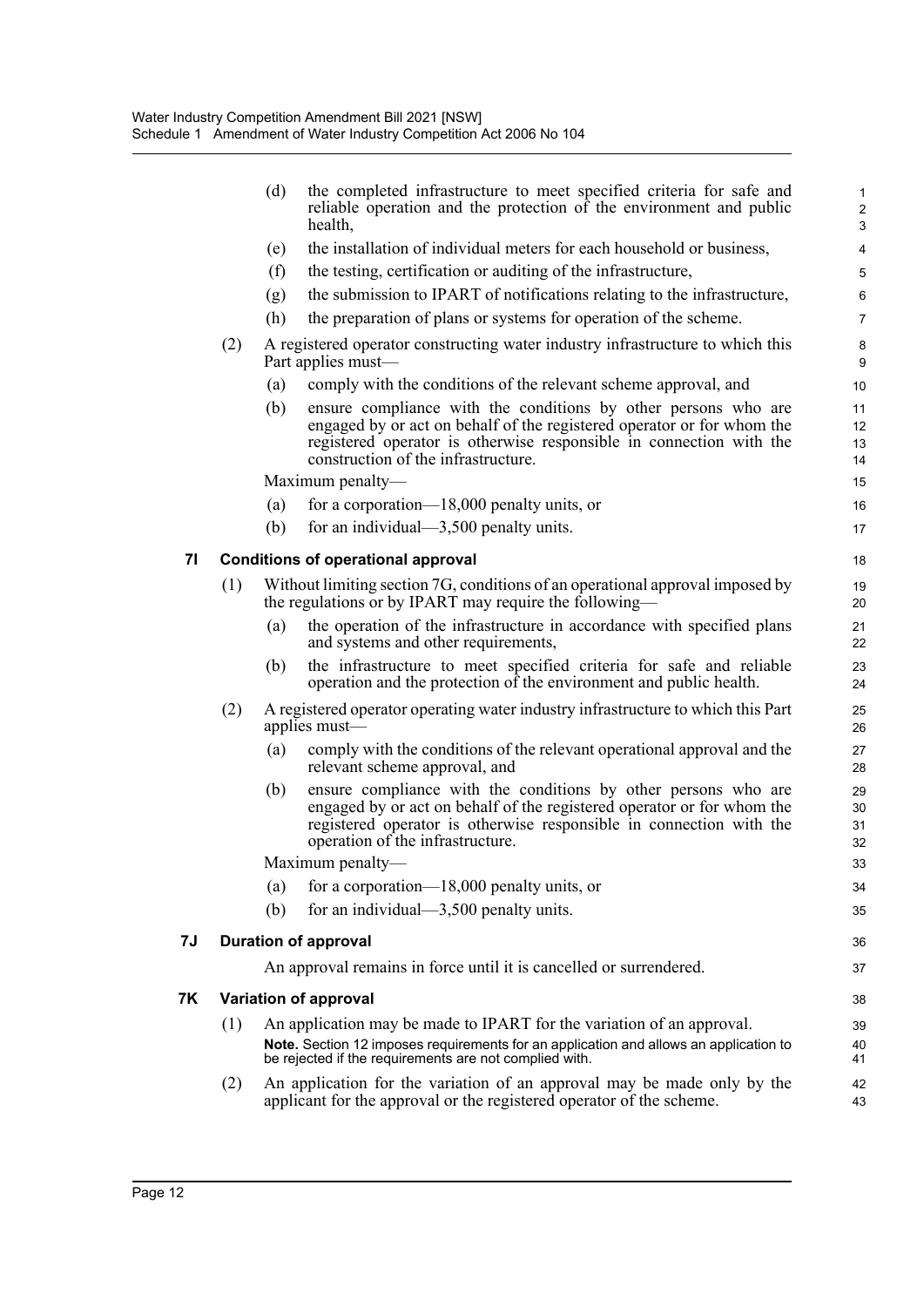| (3)  | An application for the variation of an approval may relate to an aspect of the<br>approval, including a matter required to be specified under section 7F.                                                                                                                        | 1<br>2                   |
|------|----------------------------------------------------------------------------------------------------------------------------------------------------------------------------------------------------------------------------------------------------------------------------------|--------------------------|
| (4)  | IPART must invite submissions on a proposed variation from the registered<br>operator of the infrastructure if the registered operator is not the applicant and<br>may invite submissions from persons IPART considers appropriate.                                              | 3<br>4<br>5              |
| (5)  | An invitation to make submissions must allow at least 14 days for submissions<br>to be made and must be accompanied by a copy of the application or indicate<br>how a copy of the application may be obtained.                                                                   | 6<br>$\overline{7}$<br>8 |
| (6)  | IPART is to determine an application for variation by approving the variation,<br>either as applied for or with modifications IPART considers appropriate, or by<br>refusing to approve the variation.                                                                           | 9<br>10<br>11            |
| (7)  | IPART must refuse to approve a variation of an approval if an application for<br>the approval as proposed to be varied would be required to be refused under<br>section 7C(1)(a) or 7D(1)(a)–(d).                                                                                | 12<br>13<br>14           |
|      | Note. Section 5A also requires that the decision-maker have regard to the objects of<br>this Act and other additional objects when considering whether or not an approval is to<br>be granted or varied under this Part and what conditions are to be imposed on an<br>approval. | 15<br>16<br>17<br>18     |
| (8)  | IPART may refuse to approve a variation on 1 or more grounds on which an<br>application for the approval as proposed to be varied would be permitted to be<br>refused.                                                                                                           | 19<br>20<br>21           |
| (9)  | IPART is not to approve a variation of an approval if in its the opinion the<br>proposed variation is so significant as to be better dealt with by a fresh<br>application for the approval.<br>Note. If IPART refuses to vary an approval, a new approval can be applied for.    | 22<br>23<br>24<br>25     |
| (10) | If IPART proposes to refuse to approve the variation of an approval, IPART<br>$must$ —                                                                                                                                                                                           | 26<br>27                 |
|      | give written notice of the proposed refusal to the applicant and, if the<br>(a)<br>registered operator was not the applicant, to the registered operator of<br>the infrastructure, specifying the reasons for the proposed refusal, and                                          | 28<br>29<br>30           |
|      | allow each person given notice of the proposed refusal at least 14 days<br>(b)<br>to make submissions to IPART about the proposed refusal.                                                                                                                                       | 31<br>32                 |
| (11) | If IPART approves a variation of an approval—                                                                                                                                                                                                                                    | 33                       |
|      | IPART is to give notice of the variation to the applicant and, if the<br>$\left( a\right)$<br>registered operator was not the applicant, to the registered operator of<br>the infrastructure, for the variation, and                                                             | 34<br>35<br>36           |
|      | (b)<br>the varied approval replaces the original approval as from the date<br>determined by IPART to be the registration date of the variation.                                                                                                                                  | 37<br>38                 |
| (12) | Before determining an application to vary an approval, IPART may require an<br>application audit to be undertaken.                                                                                                                                                               | 39<br>40                 |
| (13) | To avoid doubt, a variation of an approval is not required for additional<br>pipeline reticulation within a scheme's area of operations.                                                                                                                                         | 41<br>42                 |
| (14) | If IPART is satisfied an approval contains an obvious error or mis-description,<br>IPART may grant a replacement approval to correct the error or<br>mis-description.                                                                                                            | 43<br>44<br>45           |
| (15) | On granting a replacement approval, IPART must ensure notice of the grant of<br>the replacement approval is given to the applicant and published on IPART's<br>website.                                                                                                          | 46<br>47<br>48           |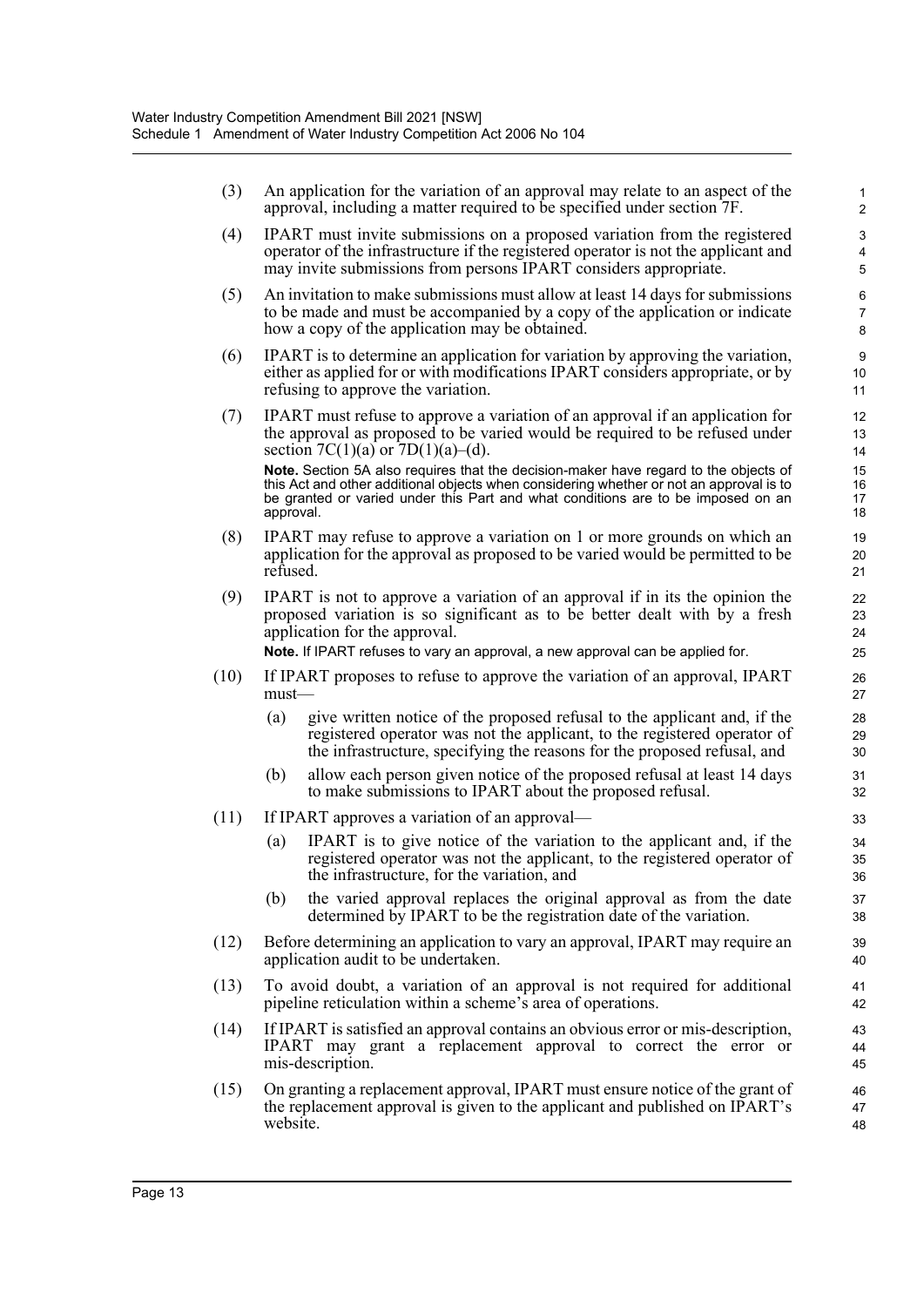| 7L                                         | <b>Staged approval</b> |                         |                                                                                                                                                                                                                                                                                             |                                |  |  |
|--------------------------------------------|------------------------|-------------------------|---------------------------------------------------------------------------------------------------------------------------------------------------------------------------------------------------------------------------------------------------------------------------------------------|--------------------------------|--|--|
|                                            | (1)                    |                         | An approval may be granted—                                                                                                                                                                                                                                                                 | $\overline{c}$                 |  |  |
|                                            |                        | (a)                     | for the activity or one or more of the activities for which the approval is<br>sought, or                                                                                                                                                                                                   | 3<br>4                         |  |  |
|                                            |                        | (b)                     | for an activity, except for a specified part or aspect of the activity, or                                                                                                                                                                                                                  | 5                              |  |  |
|                                            |                        | (c)                     | for a specified part or aspect of an activity.                                                                                                                                                                                                                                              | $6\phantom{1}6$                |  |  |
|                                            | (2)                    |                         | An approval may be granted subject to a condition that an activity or a<br>specified part or aspect of an activity, or a thing associated with the activity or<br>the carrying out of the activity, must be the subject of either one or both of the<br>following-                          | $\overline{7}$<br>8<br>9<br>10 |  |  |
|                                            |                        | (a)                     | a further approval,                                                                                                                                                                                                                                                                         | 11                             |  |  |
|                                            |                        | (b)                     | a variation of an existing approval.                                                                                                                                                                                                                                                        | 12                             |  |  |
|                                            | (3)                    |                         | In this section, <i>activity</i> means—                                                                                                                                                                                                                                                     | 13                             |  |  |
|                                            |                        | (a)                     | in relation to a scheme approval—the construction of water industry<br>infrastructure to which this Part applies, and                                                                                                                                                                       | 14<br>15                       |  |  |
|                                            |                        | (b)                     | in relation to an operational approval—the operation of water industry<br>infrastructure to which this Part applies.                                                                                                                                                                        | 16<br>17                       |  |  |
| <b>Licences</b><br><b>Division 4</b><br>18 |                        |                         |                                                                                                                                                                                                                                                                                             |                                |  |  |
| 8                                          |                        |                         | <b>Operator licence</b>                                                                                                                                                                                                                                                                     |                                |  |  |
|                                            |                        |                         | An operator licence authorises the construction and operation of water<br>industry infrastructure of the class specified in the licence for which the<br>licensee is the registered operator.<br>Note. Operator licences are granted by the Minister.                                       | 20<br>21<br>22<br>23           |  |  |
| <b>8A</b>                                  |                        | <b>Retailer licence</b> |                                                                                                                                                                                                                                                                                             | 24                             |  |  |
|                                            |                        |                         | A retailer licence authorises the sale of water or sewerage services provided<br>by means of water industry infrastructure for which the licensee is the<br>registered retailer.<br>Note. Retailer licences are granted by the Minister.                                                    | 25<br>26<br>27<br>28           |  |  |
| 8B                                         |                        |                         | Applying for a licence                                                                                                                                                                                                                                                                      | 29                             |  |  |
|                                            | (1)                    | Minister.               | An application for a licence is to be made to IPART and determined by the                                                                                                                                                                                                                   | 30<br>31                       |  |  |
|                                            | (2)                    |                         | On receiving an application for a licence, IPART must—                                                                                                                                                                                                                                      | 32                             |  |  |
|                                            |                        | (a)                     | give a copy of the application to the Minister, and                                                                                                                                                                                                                                         | 33                             |  |  |
|                                            |                        | (b)                     | invite submissions on the application from persons as required by the<br>regulations, and                                                                                                                                                                                                   | 34<br>35                       |  |  |
|                                            |                        | (c)                     | invite submissions on the application from the public by notice<br>published on IPART's website and otherwise as considered appropriate<br>by IPART.                                                                                                                                        | 36<br>37<br>38                 |  |  |
|                                            |                        |                         | Note. Section 12 imposes requirements for an application and allows an application to<br>be rejected if the requirements are not complied with.                                                                                                                                             | 39<br>40                       |  |  |
|                                            | (3)                    |                         | An invitation to make submissions on an application must allow at least 28<br>days for submissions to be made and must be accompanied by a copy of the<br>application, other than material IPART considers to be confidential, or set out<br>how a copy of the application may be obtained. | 41<br>42<br>43<br>44           |  |  |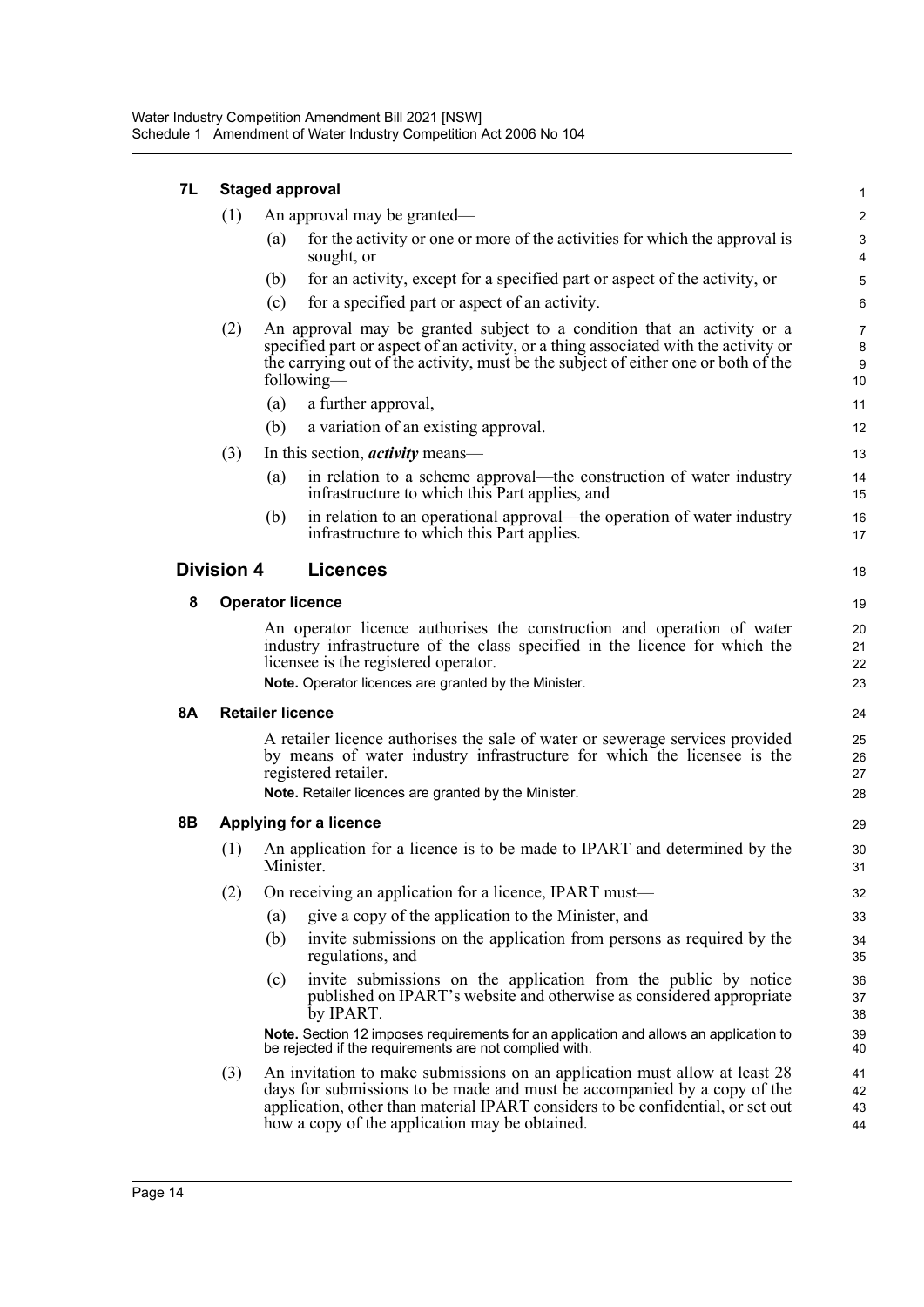|    | (4) | After considering an application for a licence and the submissions on the<br>application, IPART is to provide a report on the application to the Minister.                                                                                                                                               | $\mathbf{1}$<br>$\overline{2}$ |
|----|-----|----------------------------------------------------------------------------------------------------------------------------------------------------------------------------------------------------------------------------------------------------------------------------------------------------------|--------------------------------|
|    | (5) | The report must include recommendations regarding the following—                                                                                                                                                                                                                                         | 3                              |
|    |     | whether or not a licence should be granted,<br>(a)                                                                                                                                                                                                                                                       | $\overline{4}$                 |
|    |     | (b)<br>the licence conditions, if any, that should be imposed on the licence.                                                                                                                                                                                                                            | 5                              |
|    | (6) | IPART is not required to notify the applicant about, or give the applicant an<br>opportunity to make submissions about, a report or proposed report to the<br>Minister on an application despite a requirement of the rules of procedural<br>fairness.                                                   | 6<br>7<br>8<br>9               |
|    | (7) | Before providing a report on an application to the Minister, IPART may<br>require an application audit to be undertaken.                                                                                                                                                                                 | 10<br>11                       |
|    | (8) | The Minister must consider, but is not bound to accept, IPART's report and<br>recommendations and may seek further advice from IPART on an application.                                                                                                                                                  | 12<br>13                       |
| 8C |     | Determining an application for a licence                                                                                                                                                                                                                                                                 | 14                             |
|    | (1) | The Minister is to determine an application for a licence by granting the<br>licence, either as applied for or with modifications the Minister considers<br>appropriate, or by refusing to grant the licence.<br>Note. Section 5A also requires the decision-maker to have regard to the objects of this | 15<br>16<br>17<br>18           |
|    |     | Act and other additional objects when considering whether or not a licence is to be<br>granted or varied under this Part and what conditions are to be imposed on a licence.                                                                                                                             | 19<br>20                       |
|    | (2) | A licence must be granted only to a corporation or council.                                                                                                                                                                                                                                              | 21                             |
|    | (3) | A licence must not be granted unless the Minister is satisfied as to each of the<br>following—                                                                                                                                                                                                           | 22<br>23                       |
|    |     | that the applicant is a suitable corporation to be granted the licence,<br>(a)                                                                                                                                                                                                                           | 24                             |
|    |     | other matters specified by the regulations.<br>(b)                                                                                                                                                                                                                                                       | 25                             |
|    | (4) | The Minister may refuse to grant the licence for another reason the Minister<br>considers relevant, having regard to the public interest.                                                                                                                                                                | 26<br>27                       |
|    | (5) | If the Minister proposes to refuse to grant a licence or to grant a licence with<br>modifications, the Minister must-                                                                                                                                                                                    | 28<br>29                       |
|    |     | give written notice of the proposed refusal or modifications to the<br>(a)<br>applicant specifying the reasons for the refusal or modifications, and                                                                                                                                                     | 30<br>31                       |
|    |     | allow the applicant at least 14 days within which to make submissions<br>(b)<br>to the Minister about the proposed refusal or modifications.                                                                                                                                                             | 32<br>33                       |
|    | (6) | On making a decision on an application, the Minister must ensure notice of the<br>Minister's decision is given to the applicant and published on IPART's<br>website.                                                                                                                                     | 34<br>35<br>36                 |
| 8D |     | Meaning of "suitable corporation"                                                                                                                                                                                                                                                                        | 37                             |
|    | (1) | A corporation is a <i>suitable corporation</i> to be granted a licence under this Part<br>only if the Minister has determined that—                                                                                                                                                                      | 38<br>39                       |
|    |     | the corporation has the capacity, including technical, financial and<br>(a)<br>organisational capacity, to comply with obligations under this Act and<br>to carry out the activities to be authorised by the licence, and                                                                                | 40<br>41<br>42                 |
|    |     | the corporation is otherwise suitable to be granted the licence, taking<br>(b)<br>into account the mandatory considerations under this section and the<br>non-mandatory considerations under this section that the Minister<br>thinks appropriate.                                                       | 43<br>44<br>45<br>46           |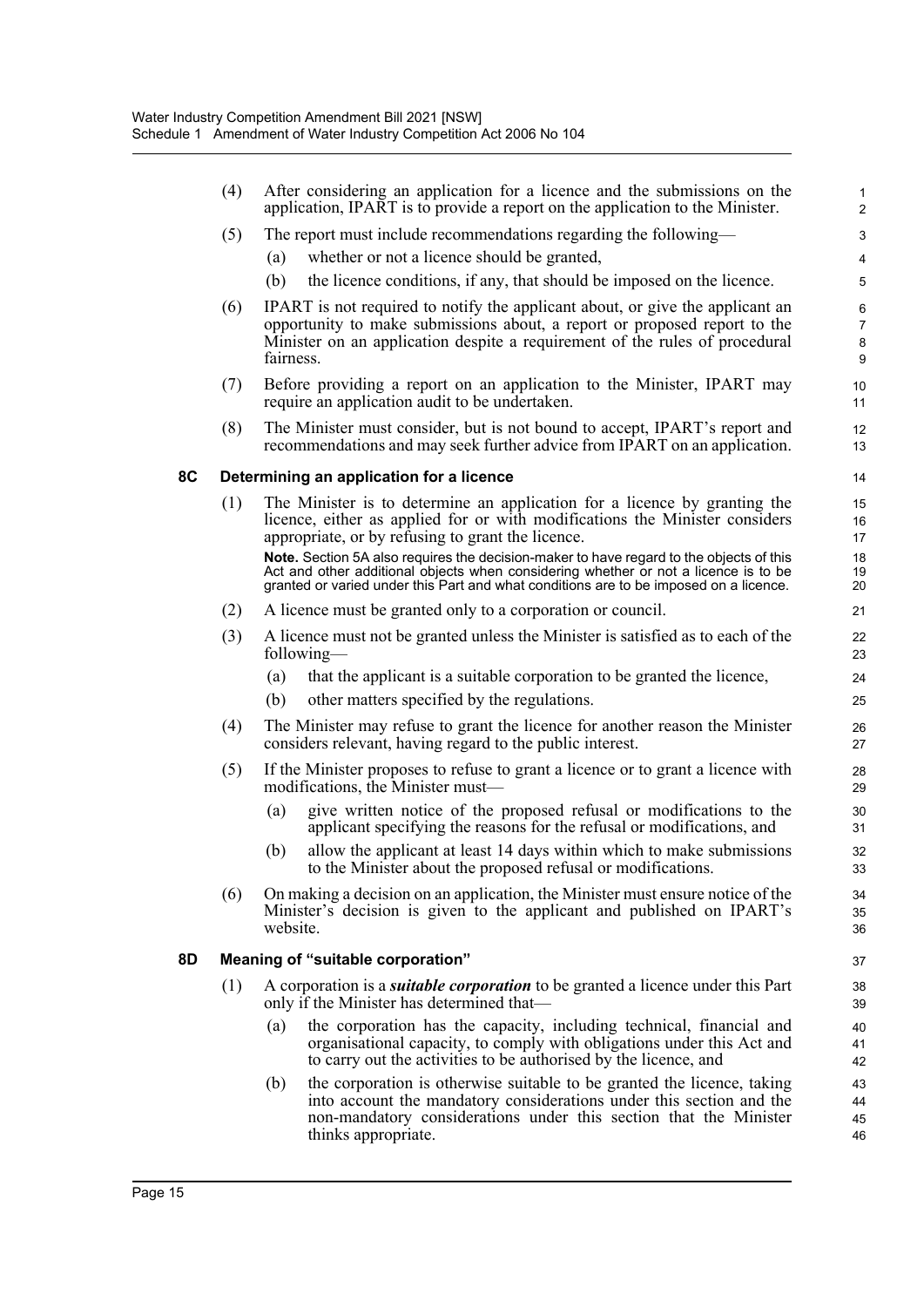| (2) |                   | For the purpose of determining whether a council is a suitable corporation, the<br>only relevant capacity for determination is technical capacity and none of the<br>mandatory or non-mandatory considerations are to be taken into account.                                                                                                                                                 | 1<br>$\overline{2}$<br>3         |  |
|-----|-------------------|----------------------------------------------------------------------------------------------------------------------------------------------------------------------------------------------------------------------------------------------------------------------------------------------------------------------------------------------------------------------------------------------|----------------------------------|--|
| (3) |                   | A council is a suitable corporation if the Minister has determined that the<br>council has the technical capacity to comply with obligations under this Act<br>and to carry out the activities to be authorised by the licence.                                                                                                                                                              |                                  |  |
| (4) |                   | A corporation is not a suitable corporation to be granted a licence if the<br>corporation is a disqualified corporation.                                                                                                                                                                                                                                                                     |                                  |  |
| (5) |                   | The following considerations are the <i>mandatory considerations</i> to be taken<br>into account in determining whether a corporation is a suitable corporation to<br>be granted a licence—                                                                                                                                                                                                  | 9<br>10 <sup>1</sup><br>11       |  |
|     | $\left( a\right)$ | whether an insolvency official has been appointed for the corporation or<br>the whole or part of the property of the corporation, an order has been<br>made for the winding-up of the corporation or a resolution has been<br>passed for the winding-up of the corporation,                                                                                                                  | 12<br>13<br>14<br>15             |  |
|     | (b)               | whether the corporation or a director of the corporation has committed<br>an offence against this Act or another law of this State, the<br>Commonwealth, another State or a Territory relating to the water<br>industry, public health, environment protection, development control or<br>consumer protection,                                                                               | 16<br>17<br>18<br>19<br>20       |  |
|     | (c)               | whether the corporation or a director of the corporation has held a<br>statutory authorisation that has been cancelled or suspended or has been<br>disqualified from obtaining a statutory authorisation,                                                                                                                                                                                    | 21<br>22<br>23                   |  |
|     | (d)               | whether a director of the corporation is of good repute and character,<br>having particular regard to honesty and integrity,                                                                                                                                                                                                                                                                 | 24<br>25                         |  |
|     | (e)               | whether a director of the corporation has become, within the previous 3<br>years, an insolvent under administration within the meaning of the<br>Corporations Act 2001 of the Commonwealth,                                                                                                                                                                                                  | 26<br>27<br>28                   |  |
|     | (f)               | whether a director of the corporation has been, within the previous 3<br>years, the director of a body corporate when an insolvency official has<br>been appointed for the corporation or the whole or part of the property<br>of the corporation, an order has been made for the winding-up of the<br>corporation or a resolution has been passed for the winding-up of the<br>corporation, | 29<br>30<br>31<br>32<br>33<br>34 |  |
|     | (g)               | other matters prescribed by the regulations.                                                                                                                                                                                                                                                                                                                                                 | 35                               |  |
| (6) |                   | The following considerations are the non-mandatory considerations that may<br>be taken into account in determining whether a corporation is a suitable<br>corporation to be granted a licence—                                                                                                                                                                                               | 36<br>37<br>38                   |  |
|     | (a)               | each of the mandatory considerations for a related corporation of the<br>corporation under consideration as if a reference in the mandatory<br>considerations to the corporation were a reference to a related<br>corporation of that corporation,                                                                                                                                           | 39<br>40<br>41<br>42             |  |
|     | (b)               | each of the mandatory considerations for a person concerned in the<br>management of the corporation under consideration as if a reference in<br>the mandatory considerations to a director of the corporation were a<br>reference to a person concerned in the management of the corporation,                                                                                                | 43<br>44<br>45<br>46             |  |
|     | (c)               | whether the corporation is a related corporation of a disqualified<br>corporation,                                                                                                                                                                                                                                                                                                           | 47<br>48                         |  |
|     | (d)               | other considerations the Minister considers relevant.                                                                                                                                                                                                                                                                                                                                        | 49                               |  |

(d) other considerations the Minister considers relevant.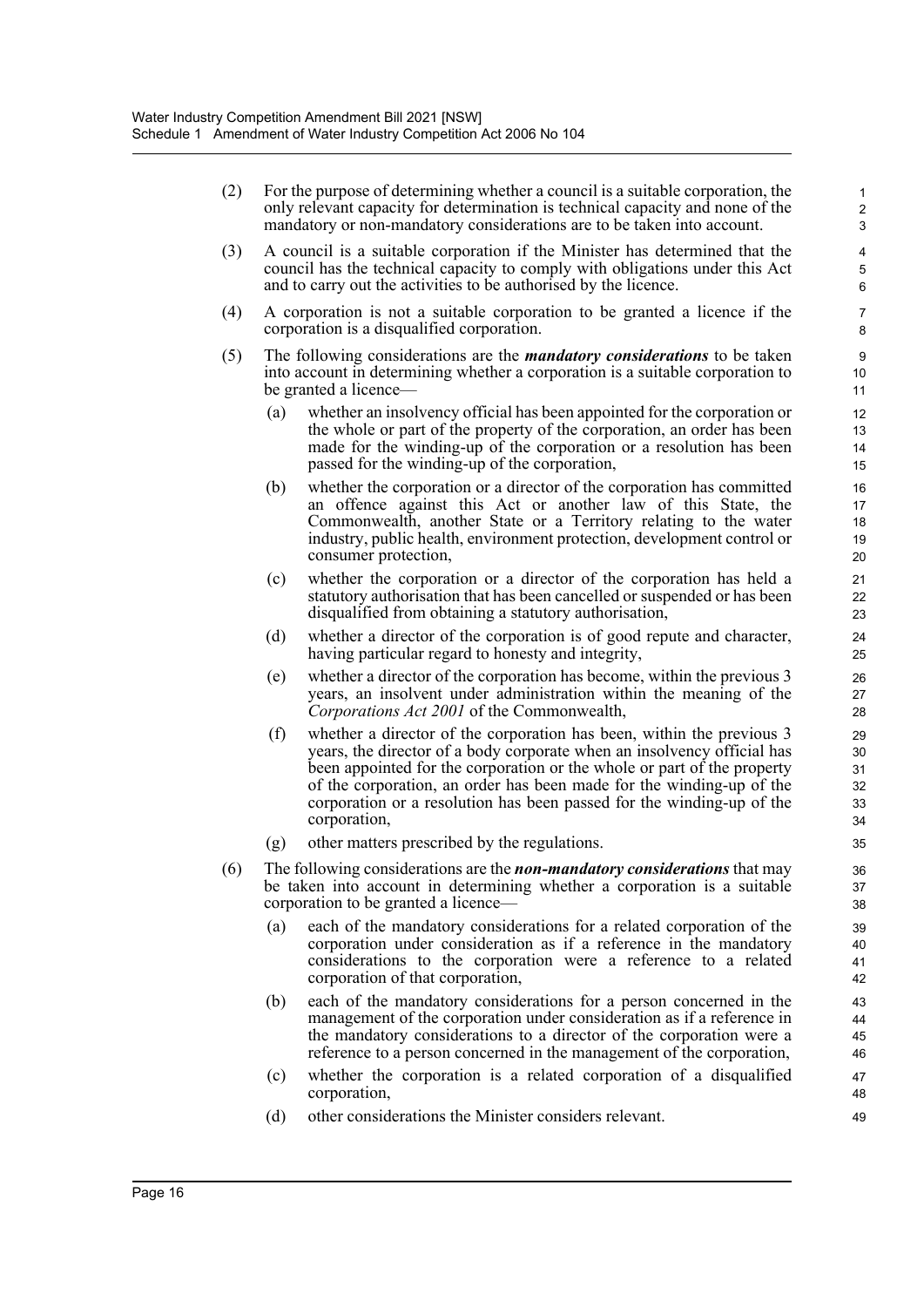|    | (7) |                   | For the purposes of determining whether a corporation has the relevant<br>capacity to be a suitable corporation to be granted a licence, the following must<br>be taken into account—                                                                                          | 3              |
|----|-----|-------------------|--------------------------------------------------------------------------------------------------------------------------------------------------------------------------------------------------------------------------------------------------------------------------------|----------------|
|    |     | (a)               | the extent to which the corporation relies on arrangements with<br>contractors or subcontractors, including related corporations, for the<br>necessary capacity,                                                                                                               | 6              |
|    |     | (b)               | the suitability of the arrangements,                                                                                                                                                                                                                                           | 7              |
|    |     | (c)               | proposed licence conditions relating to the arrangements.                                                                                                                                                                                                                      | 8              |
|    | (8) |                   | In this section, <i>statutory authorisation</i> means a licence, approval or other<br>authorisation whether under the law of this State, the Commonwealth, another<br>State or a Territory.                                                                                    | g<br>10<br>11  |
| 8E |     |                   | Operator licences to specify certain matters                                                                                                                                                                                                                                   | 12             |
|    |     |                   | An operator licence must specify the following—                                                                                                                                                                                                                                | 13             |
|    |     | (a)               | the activities authorised by the licence,                                                                                                                                                                                                                                      | 14             |
|    |     | (b)               | the class or classes of water industry infrastructure authorised by the<br>licence,                                                                                                                                                                                            | 15<br>16       |
|    |     | (c)               | the maximum number of schemes the licensee is authorised to construct<br>or operate,                                                                                                                                                                                           | 17<br>18       |
|    |     | (d)               | the maximum scale of the schemes the licensee is authorised to<br>construct or operate, whether determined by reference to the number of<br>customers, connections, volumetric limits or otherwise.                                                                            | 19<br>20<br>21 |
| 8F |     |                   | Retailer licences to specify certain matters                                                                                                                                                                                                                                   | 22             |
|    |     |                   | A retailer licence must specify the following—                                                                                                                                                                                                                                 | 23             |
|    |     | (a)               | the activities authorised by the licence,                                                                                                                                                                                                                                      | 24             |
|    |     | (b)               | the maximum scale of the schemes for which the licensee is authorised<br>to act as retailer, whether determined by reference to the number of<br>customers, connections or otherwise.                                                                                          | 25<br>26<br>27 |
| 8G |     |                   | Licence conditions-imposition, variation and revocation                                                                                                                                                                                                                        | 28             |
|    | (1) |                   | A licence is subject to the following conditions—                                                                                                                                                                                                                              | 29             |
|    |     | (a)               | conditions imposed by this Act,                                                                                                                                                                                                                                                | 30             |
|    |     | (b)               | conditions imposed by the regulations,                                                                                                                                                                                                                                         | 31             |
|    |     | (c)               | conditions imposed by the Minister on the grant of the licence or<br>subsequently under this Act.                                                                                                                                                                              | 32<br>33       |
|    |     |                   | Note. Section 12 imposes requirements for an application and allows an application to<br>be rejected if the requirements are not complied with.                                                                                                                                | 34<br>35       |
|    | (2) |                   | The Minister may, by written notice to a licensee, impose further conditions<br>on, or vary or revoke conditions of, the licence, other than conditions imposed<br>by this Act or the regulations—                                                                             | 36<br>37<br>38 |
|    |     | $\left( a\right)$ | on the application of the licensee, or                                                                                                                                                                                                                                         | 39             |
|    |     | (b)               | on the recommendation of IPART, or                                                                                                                                                                                                                                             | 40             |
|    |     | (c)               | on the Minister's own initiative.                                                                                                                                                                                                                                              | 41             |
|    |     |                   | <b>Note.</b> Section 5A also requires the decision-maker to have regard to the objects of this<br>Act and other additional objects when considering whether or not a licence is to be<br>granted or varied under this Part and what conditions are to be imposed on a licence. | 42<br>43<br>44 |
|    |     |                   |                                                                                                                                                                                                                                                                                |                |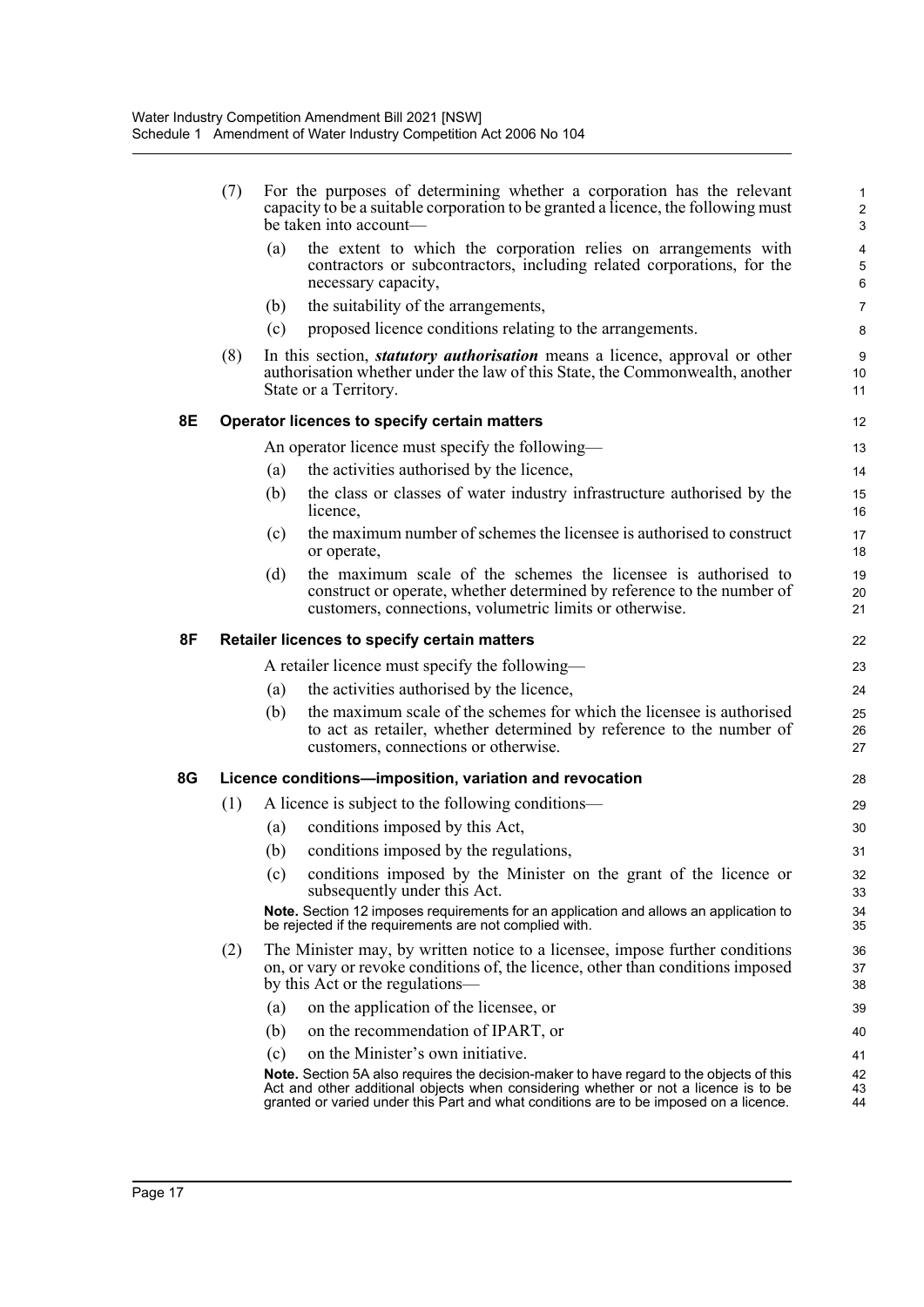- (3) Nothing in Part 3 limits the power of the Minister to impose licence conditions.
- (4) If the Minister proposes to impose further conditions on, or vary or revoke conditions of, a licence on the recommendation of IPART or on the Minister's own initiative, the Minister must—
	- (a) give written notice of the proposal to the licensee specifying the reasons for it, and

- (b) allow the licensee at least 14 days within which to make submissions to the Minister about the proposal.
- (5) If the Minister considers it is appropriate to invite submissions on a proposal or application to impose further licence conditions or vary or revoke licence conditions because of the importance or effect of the conditions, IPART must, at the request of the Minister, invite submissions on the proposal or application as if it were an application for a licence.
- (6) An application by a licensee to impose further licence conditions or vary or revoke licence conditions is to be made to IPART and determined by the Minister.
- (7) After considering an application by a licensee to impose further licence conditions or vary or revoke licence conditions, IPART is to provide a report on the application to the Minister.
- (8) Before providing a report to the Minister on an application by the licensee to impose further licence conditions or vary or revoke licence conditions, IPART may require an application audit to be undertaken.
- (9) Regulations that impose licence conditions or vary or revoke licence conditions imposed by the regulations apply, subject to the expression of a contrary intention, to licences whether granted before or after the regulations are made.

#### **8H Operator licence conditions**

- (1) The following conditions are conditions of an operator licence—
	- (a) the licensee must comply with the conditions of each approval that applies to water industry infrastructure for which the licensee is the registered operator,
	- (b) the licensee must ensure the water industry infrastructure for which the licensee is the registered operator is operated only for the purposes authorised by the relevant approval,
	- (c) the licensee must operate water industry infrastructure for which the licensee is the registered operator—
		- (i) safely and reliably, and
		- (ii) in a way consistent with the national safety guidelines for the control of public health risks, and
		- (iii) in a way that does not present an significant risk of harm to the environment,
	- (d) the licensee must have and maintain the capacity, including technical, financial and organisational capacity, to operate all the infrastructure for which the licensee is the registered operator,
	- (e) the licensee must give written notice to IPART of a failure by the licensee to maintain technical, financial or organisational capacity as soon as practicable after the failure occurs,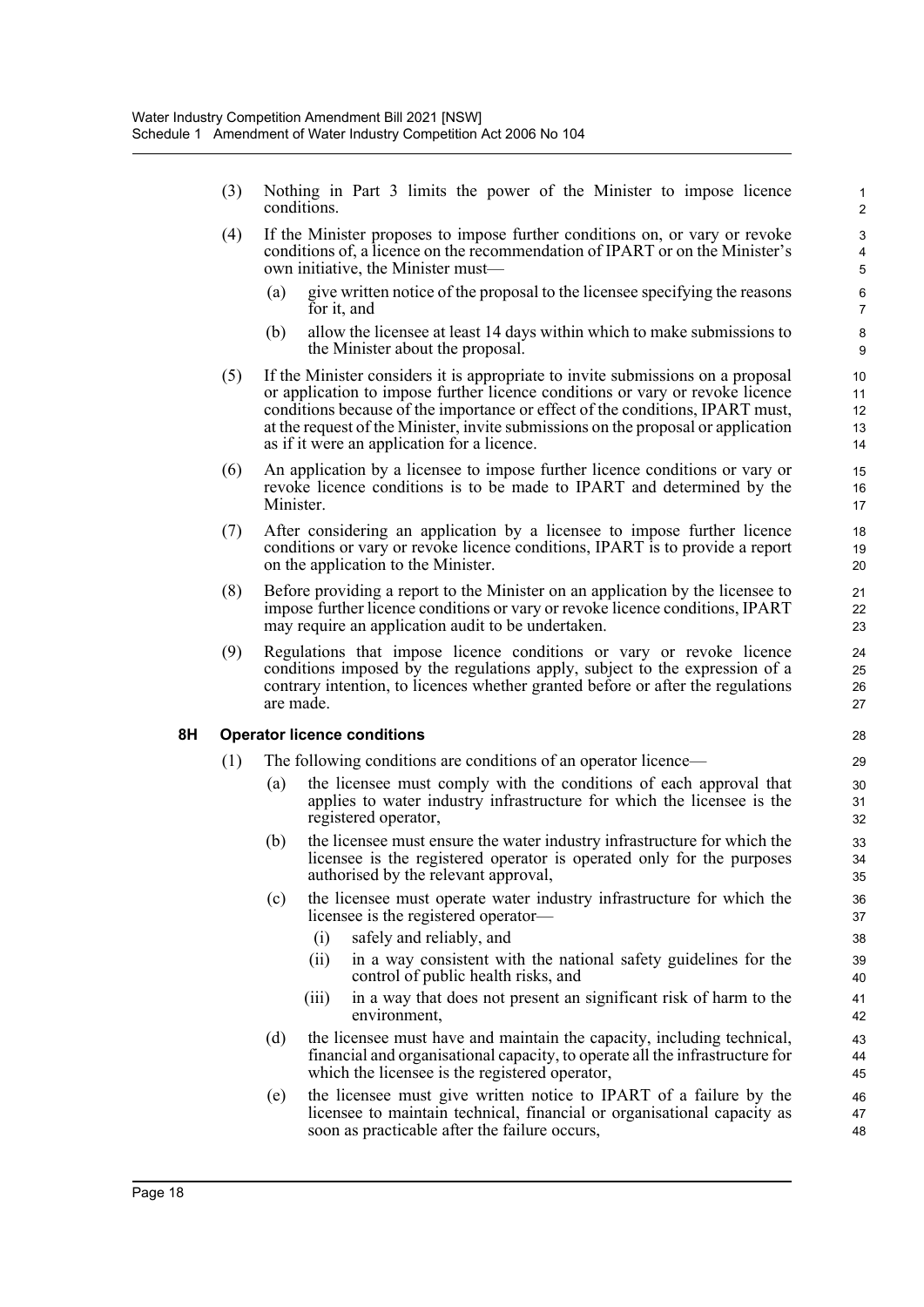| (f) | if the licensee proposes to cease or ceases to operate water industry<br>infrastructure for which the licensee is the registered operator, the<br>licensee must give written notice to IPART of that fact within the period<br>required by the regulations,                                                                                               |  |
|-----|-----------------------------------------------------------------------------------------------------------------------------------------------------------------------------------------------------------------------------------------------------------------------------------------------------------------------------------------------------------|--|
|     | $\lambda$ and $\lambda$ and $\lambda$ and $\lambda$ and $\lambda$ and $\lambda$ and $\lambda$ and $\lambda$ and $\lambda$ and $\lambda$ and $\lambda$ and $\lambda$ and $\lambda$ and $\lambda$ and $\lambda$ and $\lambda$ and $\lambda$ and $\lambda$ and $\lambda$ and $\lambda$ and $\lambda$ and $\lambda$ and $\lambda$ and $\lambda$ and $\lambda$ |  |

- (g) the licensee must establish and maintain privacy policies and practices that lawfully enable customer information to be provided to and used by the following—
	- (i) a last resort provider in connection with a declared failure or last resort contingency planning,
	- (ii) another licensee who is substituted as the registered operator for the scheme.
- (h) if the licensee is the registered operator of a regulated scheme, but is not the registered retailer for the scheme, the licensee must—
	- (i) ensure a water or sewerage service provided by means of the scheme is not sold except by the registered retailer for the scheme or a public water utility, and
	- (ii) if the water or sewerage service provided by means of the scheme is sold by a registered retailer—maintain and give effect to an agreement with the registered retailer, being an agreement that complies with the requirements of the regulations, if any, for the sale by the registered retailer of the water or sewerage services,
- (i) if the licensee is the registered operator of a scheme, the licensee must, for essential infrastructure, take all reasonable steps to prevent circumstances arising that permit a declaration of a failure of an essential service provider under Part 5, Division 3.
- (2) Without limiting section 8G, conditions imposed on an operator licence by the regulations or the Minister may require the following—
	- (a) the licensee to give and maintain security, in an amount and form determined by the Minister, for compliance with licence conditions,
	- (b) the licensee to maintain an appropriate level of insurance, taking into account all the water industry infrastructure operated by the licensee under the licence,
	- (c) the licensee to supply to IPART statements that detail the following—
		- (i) the extent to which the licence, or the provisions of this Act or the regulations, have or have not been complied with,
		- (ii) the particulars of failures to comply with the licence or provisions,
		- (iii) the reasons for failures to comply with the licence or provisions,
		- (iv) actions taken, or to be taken, to prevent a recurrence of the failures or to mitigate the effects of the failures.

#### **8I Retailer licence conditions**

- (1) The following conditions are conditions of a retailer licence—
	- (a) if the licensee proposes to cease, or ceases, to provide retail services under the licence for a particular regulated scheme, the licensee must give written notice to IPART of that fact within the period required by the regulations,
	- (b) the licensee must have and maintain the capacity, including financial and organisational capacity, to provide all the retail services provided by the licensed retailer under the licence,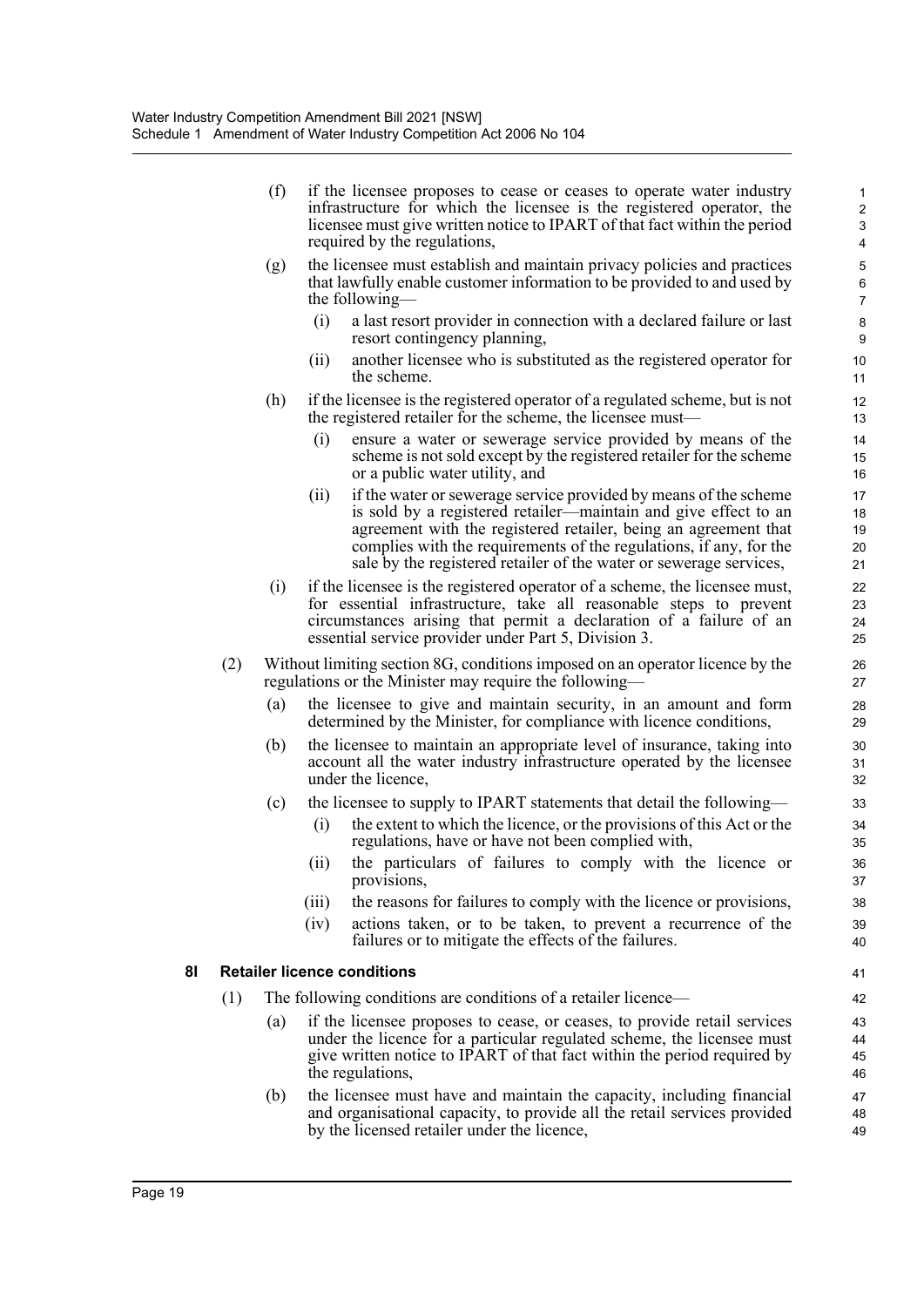|    |     | (c) |       | the licensee must give IPART written notice of a failure by the licensee<br>to maintain technical, financial or organisational capacity as soon as<br>practicable after the failure occurs,                                                                                                                          | $\mathbf{1}$<br>$\overline{\mathbf{c}}$<br>$\mathsf 3$ |
|----|-----|-----|-------|----------------------------------------------------------------------------------------------------------------------------------------------------------------------------------------------------------------------------------------------------------------------------------------------------------------------|--------------------------------------------------------|
|    |     | (d) |       | the licensee must establish and maintain privacy policies and practices<br>that lawfully enable customer information to be provided to and used by<br>the following—                                                                                                                                                 | $\overline{\mathbf{4}}$<br>$\mathbf 5$<br>6            |
|    |     |     | (i)   | a last resort provider in connection with a declared failure or last<br>resort contingency planning,                                                                                                                                                                                                                 | $\overline{7}$<br>8                                    |
|    |     |     | (ii)  | another licensee who is substituted as the registered retailer for<br>the scheme.                                                                                                                                                                                                                                    | 9<br>10                                                |
|    | (2) |     |       | Without limiting section 8G, conditions imposed on a retailer licence by the<br>regulations or the Minister may require the following—                                                                                                                                                                               | 11<br>12                                               |
|    |     | (a) |       | the licensee to give and maintain security, in an amount and form<br>determined by the Minister, for compliance with licence conditions,                                                                                                                                                                             | 13<br>14                                               |
|    |     | (b) |       | the licensee to maintain an appropriate level of insurance, taking into<br>account all the retail services provided by the licensee under the licence,                                                                                                                                                               | 15<br>16                                               |
|    |     | (c) |       | the licensee to obtain the approval of the Minister or IPART before<br>entering into an agreement with the registered operator for a regulated<br>scheme for the sale of further water or sewerage services provided by<br>means of the regulated scheme,                                                            | 17<br>18<br>19<br>20                                   |
|    |     | (d) |       | if the licence authorises the sale of drinking water—for the purpose of<br>promoting the equitable sharing of the costs of State water security<br>among public water utilities and licensed retailers of drinking water, the<br>following—                                                                          | 21<br>22<br>23<br>24                                   |
|    |     |     | (i)   | the licensee to obtain a specified proportion of the water that it<br>supplies under the authority of its licence by means of specified<br>water industry infrastructure,                                                                                                                                            | 25<br>26<br>27                                         |
|    |     |     | (ii)  | the licensee to contribute to the costs of specified water industry<br>infrastructure, whether or not it is supplied with water from that<br>infrastructure, calculated in a way specified in the regulations or<br>by condition and payable to a person or persons specified in the<br>regulations or by condition, | 28<br>29<br>30<br>31<br>32                             |
|    |     | (e) |       | the licensee to supply to IPART statements that detail the following—                                                                                                                                                                                                                                                | 33                                                     |
|    |     |     | (i)   | the extent to which the licence, or the provisions of this Act or the<br>regulations, have or have not been complied with,                                                                                                                                                                                           | 34<br>35                                               |
|    |     |     | (ii)  | the particulars of failures to comply with the licence or<br>provisions,                                                                                                                                                                                                                                             | 36<br>37                                               |
|    |     |     | (iii) | the reasons for failures to comply with the licence or provisions,                                                                                                                                                                                                                                                   | 38                                                     |
|    |     |     | (iv)  | actions taken, or to be taken, to prevent a recurrence of the<br>failures or to mitigate the effects of the failures.                                                                                                                                                                                                | 39<br>40                                               |
| 8J |     |     |       | Offence-failure to comply with licence conditions                                                                                                                                                                                                                                                                    | 41                                                     |
|    |     |     |       | A licensee must comply with the conditions of the licence.                                                                                                                                                                                                                                                           | 42                                                     |
|    |     |     |       | Maximum penalty—                                                                                                                                                                                                                                                                                                     | 43                                                     |
|    |     | (a) |       | for a corporation-18,000 penalty units, or                                                                                                                                                                                                                                                                           | 44                                                     |
|    |     | (b) |       | for an individual— $3,500$ penalty units.                                                                                                                                                                                                                                                                            | 45                                                     |
| 8K |     |     |       | <b>Composite operator and retailer licences</b>                                                                                                                                                                                                                                                                      | 46                                                     |
|    | (1) |     |       | An operator licence and retailer licence may be applied for and granted<br>together as the component licences of a composite licence.                                                                                                                                                                                | 47<br>48                                               |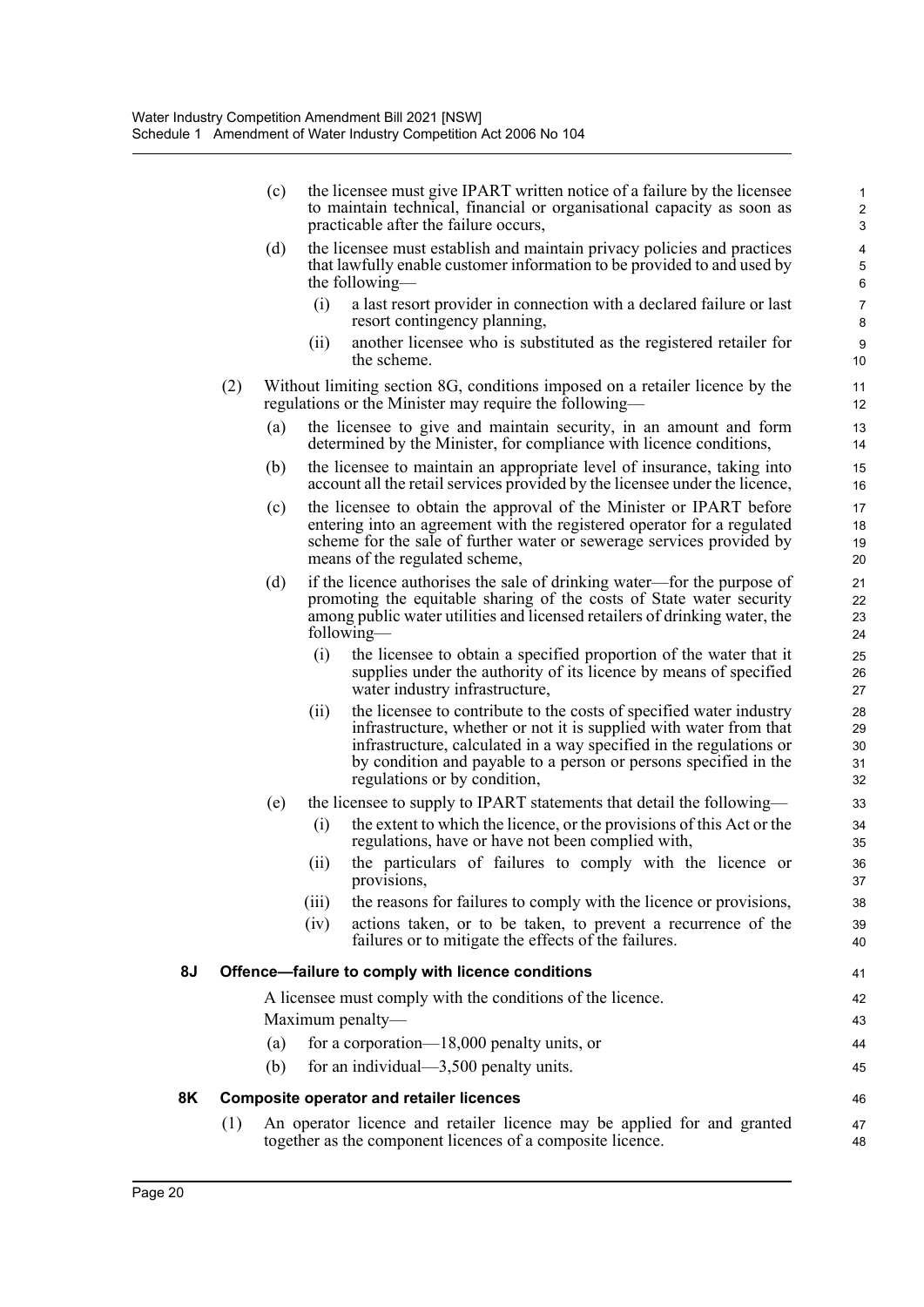|    | (2) | An application for a composite licence is to be dealt with and determined as if<br>it were an application for each of the component licences of the composite<br>licence.                                                                                   | 1<br>$\overline{c}$<br>3      |
|----|-----|-------------------------------------------------------------------------------------------------------------------------------------------------------------------------------------------------------------------------------------------------------------|-------------------------------|
|    | (3) | A composite licence operates as both the operator licence and retailer licence<br>that are its component licences and each of the licences is, as a component<br>licence, subject to the conditions to which it would be subject as a separate<br>licence.  | 4<br>5<br>6<br>$\overline{7}$ |
|    | (4) | The regulations may make provision for the following—                                                                                                                                                                                                       | 8                             |
|    |     | the circumstances in which an operator licence and retailer licence may<br>(a)<br>or must be applied for as a composite licence,                                                                                                                            | $\boldsymbol{9}$<br>10        |
|    |     | the splitting of a composite licence into its component licences.<br>(b)                                                                                                                                                                                    | 11                            |
| 8L |     | <b>Duration of licence</b>                                                                                                                                                                                                                                  | 12                            |
|    | (1) | A licence remains in force until it is cancelled or it is surrendered by the<br>licensee with the consent of the Minister.                                                                                                                                  | 13<br>14                      |
|    | (2) | A licence that is suspended does not authorise the following while suspended<br>but otherwise remains in force for the purposes of this Act—                                                                                                                | 15<br>16                      |
|    |     | for an operator licence—the operation of water industry infrastructure,<br>(a)<br>or                                                                                                                                                                        | 17<br>18                      |
|    |     | for a retailer licence—the sale of water or sewerage services provided<br>(b)<br>by means of water industry infrastructure.                                                                                                                                 | 19<br>20                      |
| 8M |     | <b>Variation of licence</b>                                                                                                                                                                                                                                 | 21                            |
|    | (1) | An application for the variation of a licence may be made to IPART for<br>determination by the Minister.<br>Note. Section 12 imposes requirements for an application and allows an application to<br>be rejected if the requirements are not complied with. | 22<br>23<br>24<br>25          |
|    | (2) | An application for the variation of a licence may be made only by the licensee.                                                                                                                                                                             | 26                            |
|    | (3) | An application for the variation of a licence can relate to an aspect of the<br>licence, including to a matter required to be specified in sections 8E and 8F, as<br>applicable.                                                                            | 27<br>28<br>29                |
|    | (4) | Before determining an application to vary a licence, IPART may require an<br>application audit to be undertaken.                                                                                                                                            | 30<br>31                      |
|    | (5) | If the Minister is satisfied that a licence contains an obvious error or<br>mis-description, the Minister may grant a replacement licence to correct the<br>error or mis-description.                                                                       | 32<br>33<br>34                |
|    | (6) | On granting a replacement licence, the Minister must ensure notice of the grant<br>of the replacement licence is given to the applicant and published on IPART's<br>website.                                                                                | 35<br>36<br>37                |
| 8N |     | <b>Annual fees and returns</b>                                                                                                                                                                                                                              | 38                            |
|    | (1) | A licensee must, in each year before the date fixed for that purpose by the<br>Minister by written notice-                                                                                                                                                  | 39<br>40                      |
|    |     | pay to the Minister the annual licence fee determined by the Minister,<br>(a)<br>and                                                                                                                                                                        | 41<br>42                      |
|    |     | lodge with IPART an annual return containing the information required<br>(b)<br>$by-$                                                                                                                                                                       | 43<br>44                      |
|    |     | the Minister, or<br>(i)                                                                                                                                                                                                                                     | 45                            |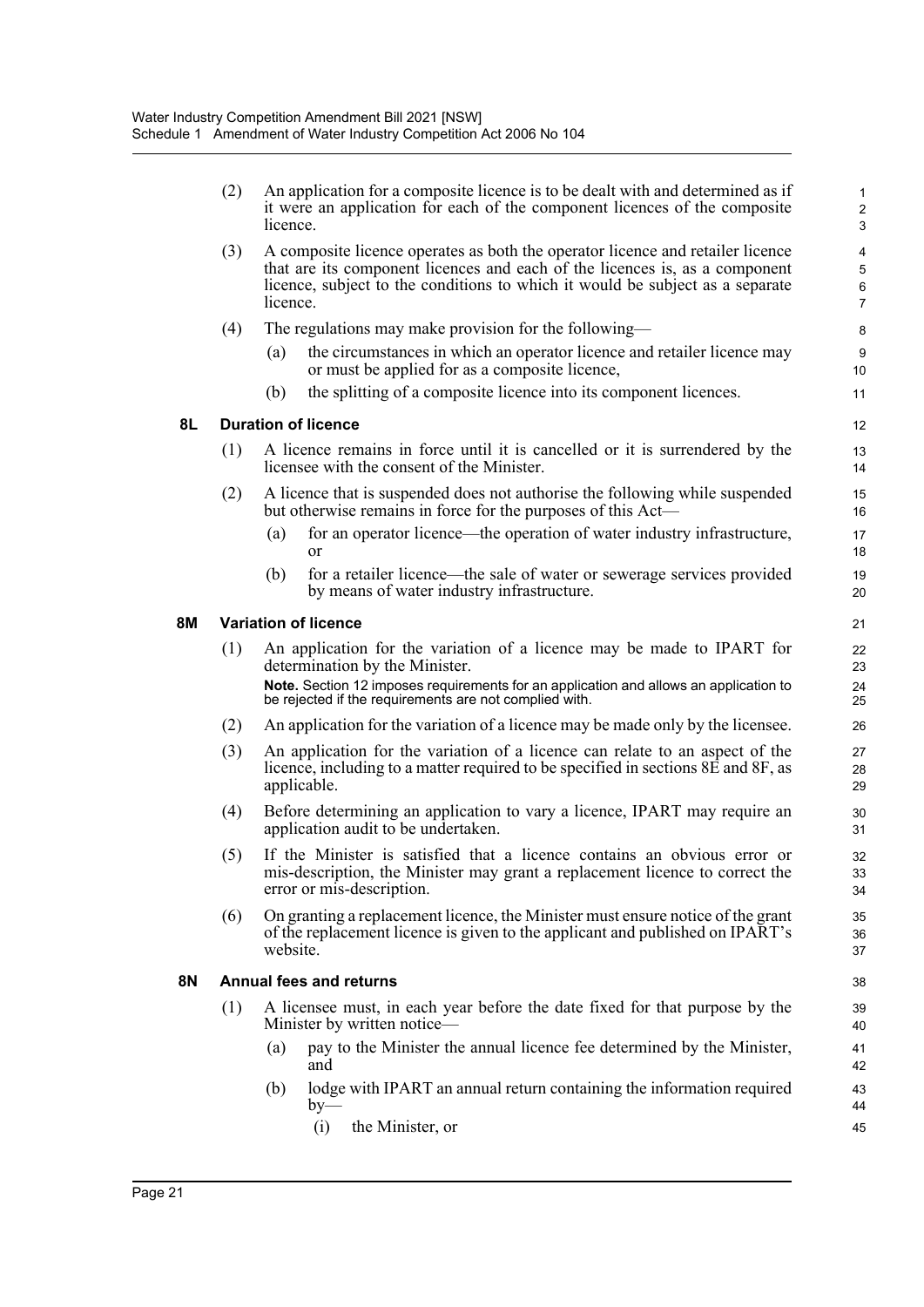#### (ii) IPART.

|    |                                            | (ii)<br>IPART.                                                                                                                                                                                                                                                                                                                                                                                         | 1                             |  |  |
|----|--------------------------------------------|--------------------------------------------------------------------------------------------------------------------------------------------------------------------------------------------------------------------------------------------------------------------------------------------------------------------------------------------------------------------------------------------------------|-------------------------------|--|--|
|    | (2)                                        | The Minister may, by written notice, require information in an annual return<br>be verified in a specified way.                                                                                                                                                                                                                                                                                        | $\overline{\mathbf{c}}$<br>3  |  |  |
|    | (3)                                        | IPART may, by written notice, require specified information in an annual<br>return be verified in a specified way.                                                                                                                                                                                                                                                                                     | $\overline{\mathbf{4}}$<br>5  |  |  |
|    | (4)                                        | If a licensee fails to pay a fee or lodge a return as required, the Minister may,<br>by written notice, require the licensee to make good the default and, in<br>addition, pay the Minister the amount fixed by the regulations as a penalty for<br>default.                                                                                                                                           | 6<br>$\overline{7}$<br>8<br>9 |  |  |
|    | (5)                                        | A matter specified in a written notice under this section may be varied by a<br>further written notice.                                                                                                                                                                                                                                                                                                | 10<br>11                      |  |  |
| 80 |                                            | <b>Surrender of licence</b>                                                                                                                                                                                                                                                                                                                                                                            | 12                            |  |  |
|    | (1)                                        | A licence may be surrendered with the consent of the Minister.                                                                                                                                                                                                                                                                                                                                         | 13                            |  |  |
|    | (2)                                        | The Minister must consent to the surrender of a licence unless otherwise<br>required under this section.                                                                                                                                                                                                                                                                                               | 14<br>15                      |  |  |
|    | (3)                                        | If, on application for consent to the surrender of a licence, the Minister is<br>satisfied further steps are necessary for the protection of public health or<br>safety, the environment or small retail customers, the Minister-                                                                                                                                                                      | 16<br>17<br>18                |  |  |
|    |                                            | must not consent to the surrender of the licence, and<br>(a)                                                                                                                                                                                                                                                                                                                                           | 19                            |  |  |
|    |                                            | must impose further licence conditions the Minister considers<br>(b)<br>appropriate for the protection of public health or safety, the<br>environment or small retail customers, as applicable ( <i>protection</i><br><i>conditions</i> ).                                                                                                                                                             | 20<br>21<br>22<br>23          |  |  |
|    | (4)                                        | The Minister may consent to the surrender of the licence referred to in<br>subsection (3) on the licensee satisfying the Minister that the protection<br>conditions have been fulfilled or satisfactory arrangements have been made<br>for their fulfilment.                                                                                                                                           | 24<br>25<br>26<br>27          |  |  |
|    | (5)                                        | If the licensee provides an essential service under the licence, the Minister<br>must not consent to the surrender of the licence unless the Minister is satisfied<br>satisfactory arrangements are in place for the continued provision of the<br>service.                                                                                                                                            | 28<br>29<br>30<br>31          |  |  |
| 8P |                                            | <b>Transfer of licence</b>                                                                                                                                                                                                                                                                                                                                                                             | 32                            |  |  |
|    |                                            | A licence is not transferable.                                                                                                                                                                                                                                                                                                                                                                         | 33                            |  |  |
|    | <b>Division 5</b>                          | Special provisions addressing risk to public health or<br>safety                                                                                                                                                                                                                                                                                                                                       | 34<br>35                      |  |  |
| 9  | <b>Public health and safety directions</b> |                                                                                                                                                                                                                                                                                                                                                                                                        |                               |  |  |
|    | (1)                                        | A regulatory authority may, if of the reasonable opinion it is necessary to deal<br>with a risk to public health or safety arising from the construction or operation<br>of water industry infrastructure to which this Part applies, give a direction<br>( <i>public health and safety direction</i> ) to a person requiring specified action to<br>be taken to manage, reduce or eliminate the risk. | 37<br>38<br>39<br>40<br>41    |  |  |
|    | (2)                                        | A public health and safety direction may be given orally or in writing.                                                                                                                                                                                                                                                                                                                                | 42                            |  |  |
|    | (3)                                        | Without limiting the public health and safety directions that may be given, if<br>in the opinion of the regulatory authority the risk is sufficiently serious to                                                                                                                                                                                                                                       | 43<br>44                      |  |  |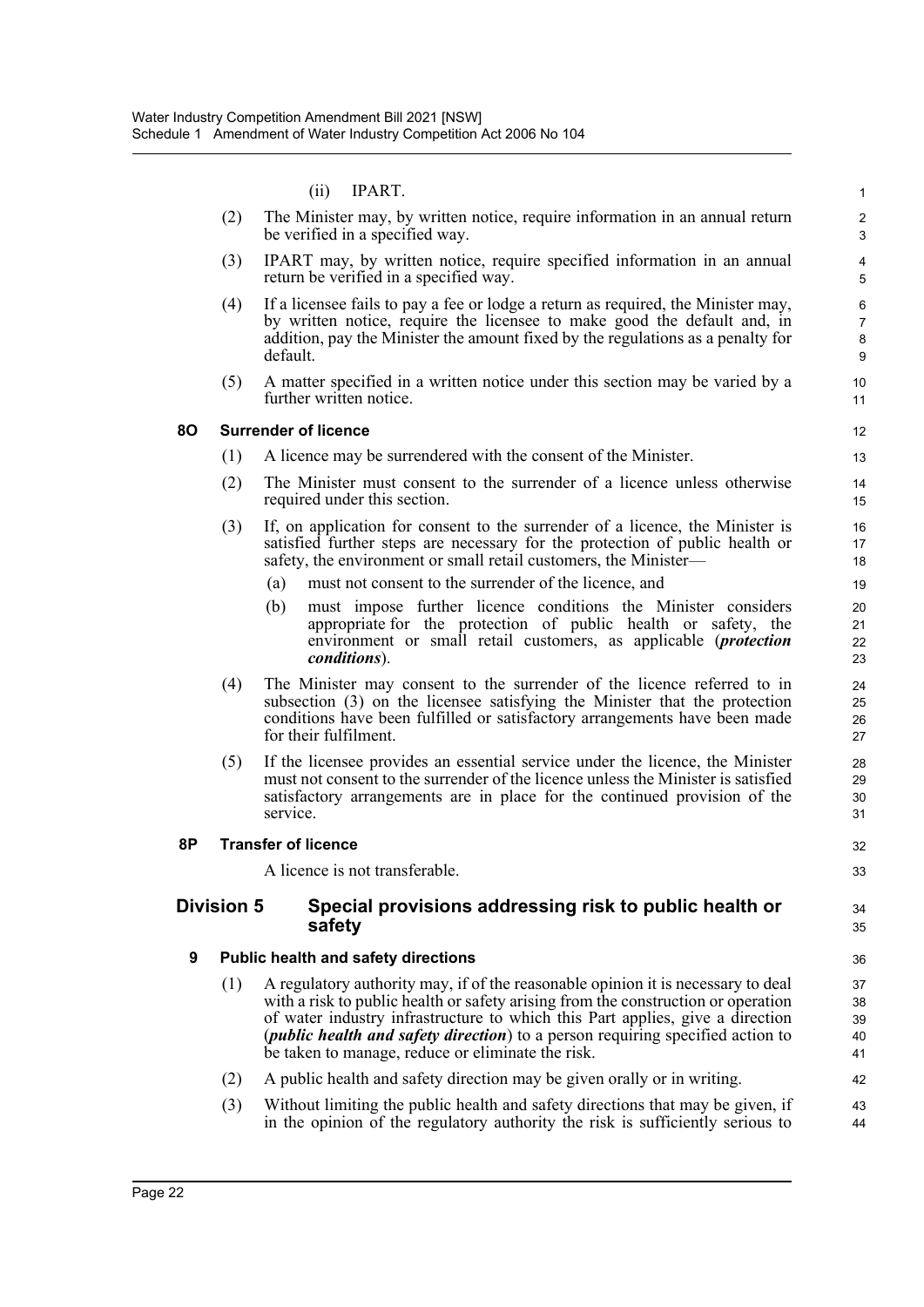warrant it, the directions may require cessation of operation of the infrastructure.

1

|     |                   |          | infrastructure.                                                                                                                                                                                                                                                                                                                                                                        | $\overline{c}$                                                  |
|-----|-------------------|----------|----------------------------------------------------------------------------------------------------------------------------------------------------------------------------------------------------------------------------------------------------------------------------------------------------------------------------------------------------------------------------------------|-----------------------------------------------------------------|
|     | (4)               |          | Before giving a public health and safety direction, the regulatory authority<br>must, unless the urgency of the circumstances preclude it, consult with the<br>Minister responsible for the administration of the <i>Public Health Act 2010</i> , or<br>that Minister's nominee, and SafeWork NSW.                                                                                     | $\sqrt{3}$<br>$\overline{\mathbf{4}}$<br>$\mathbf 5$<br>$\,6\,$ |
|     | (5)               |          | If a person contravenes a public health and safety direction, the regulatory<br>authority concerned may arrange for the required action to be taken by a<br>person authorised by IPART to take the action.                                                                                                                                                                             | $\overline{7}$<br>8<br>9                                        |
|     | (6)               |          | A person who contravenes a public health and safety direction must pay the<br>regulatory authority concerned an amount equal to the reasonable cost of<br>action taken under subsection (5).                                                                                                                                                                                           | 10<br>11<br>12                                                  |
|     | (7)               | offence. | A person who contravenes a public health and safety direction is guilty of an                                                                                                                                                                                                                                                                                                          | 13<br>14                                                        |
|     |                   |          | Maximum penalty-                                                                                                                                                                                                                                                                                                                                                                       | 15                                                              |
|     |                   | (a)      | for a corporation— $18,000$ penalty units, or                                                                                                                                                                                                                                                                                                                                          | 16                                                              |
|     |                   | (b)      | for an individual— $3,500$ penalty units.                                                                                                                                                                                                                                                                                                                                              | 17                                                              |
|     | <b>Division 6</b> |          | Enforcement and cancellation of approvals and<br>licences                                                                                                                                                                                                                                                                                                                              | 18<br>19                                                        |
| 10  |                   |          | <b>Statutory default</b>                                                                                                                                                                                                                                                                                                                                                               | 20                                                              |
|     | (1)               |          | A statutory default occurs if-                                                                                                                                                                                                                                                                                                                                                         | 21                                                              |
|     |                   | (a)      | a person contravenes a requirement of this Act to hold a licence or<br>obtain an approval, or                                                                                                                                                                                                                                                                                          | 22<br>23                                                        |
|     |                   | (b)      | a licensee contravenes this Act or the regulations, including a condition<br>of a licence or approval, or                                                                                                                                                                                                                                                                              | 24<br>25                                                        |
|     |                   | (c)      | a licence is improperly obtained, or                                                                                                                                                                                                                                                                                                                                                   | 26                                                              |
|     |                   | (d)      | an event occurs or circumstances come to light that mean the licensee<br>would not be granted the licence if an application for the licence were<br>now to be made.                                                                                                                                                                                                                    | 27<br>28<br>29                                                  |
|     | (2)               |          | Action may be taken against a person under this Division for a statutory<br>default even though the person has since ceased to hold a licence.                                                                                                                                                                                                                                         | 30<br>31                                                        |
| 10A |                   |          | <b>Effect of criminal proceedings</b>                                                                                                                                                                                                                                                                                                                                                  | 32                                                              |
|     |                   |          | (1) A regulatory authority may exercise its powers under this Division in relation<br>to a statutory default whether or not criminal proceedings have been, or are to<br>be, taken for the default and even though a penalty may have already been<br>imposed for the default.                                                                                                         | 33<br>34<br>35<br>36                                            |
|     | (2)               |          | However, the regulatory authority must, in imposing a monetary penalty, take<br>into account a fine that has already been imposed in criminal proceedings.                                                                                                                                                                                                                             | 37<br>38                                                        |
| 10B |                   |          | <b>Compliance notice</b>                                                                                                                                                                                                                                                                                                                                                               | 39                                                              |
|     | (1)               |          | If a statutory default occurs, IPART may give written notice (a <i>compliance</i><br><i>notice</i> ) to the alleged defaulter specifying the default and requiring the alleged<br>defaulter to take specified action, within a period specified in the notice, to<br>remedy or mitigate the consequences of the default or to prevent the<br>continuance or recurrence of the default. | 40<br>41<br>42<br>43<br>44                                      |
|     | (2)               |          | Without limiting the action that may be specified, a compliance notice may—                                                                                                                                                                                                                                                                                                            | 45                                                              |
|     |                   |          |                                                                                                                                                                                                                                                                                                                                                                                        |                                                                 |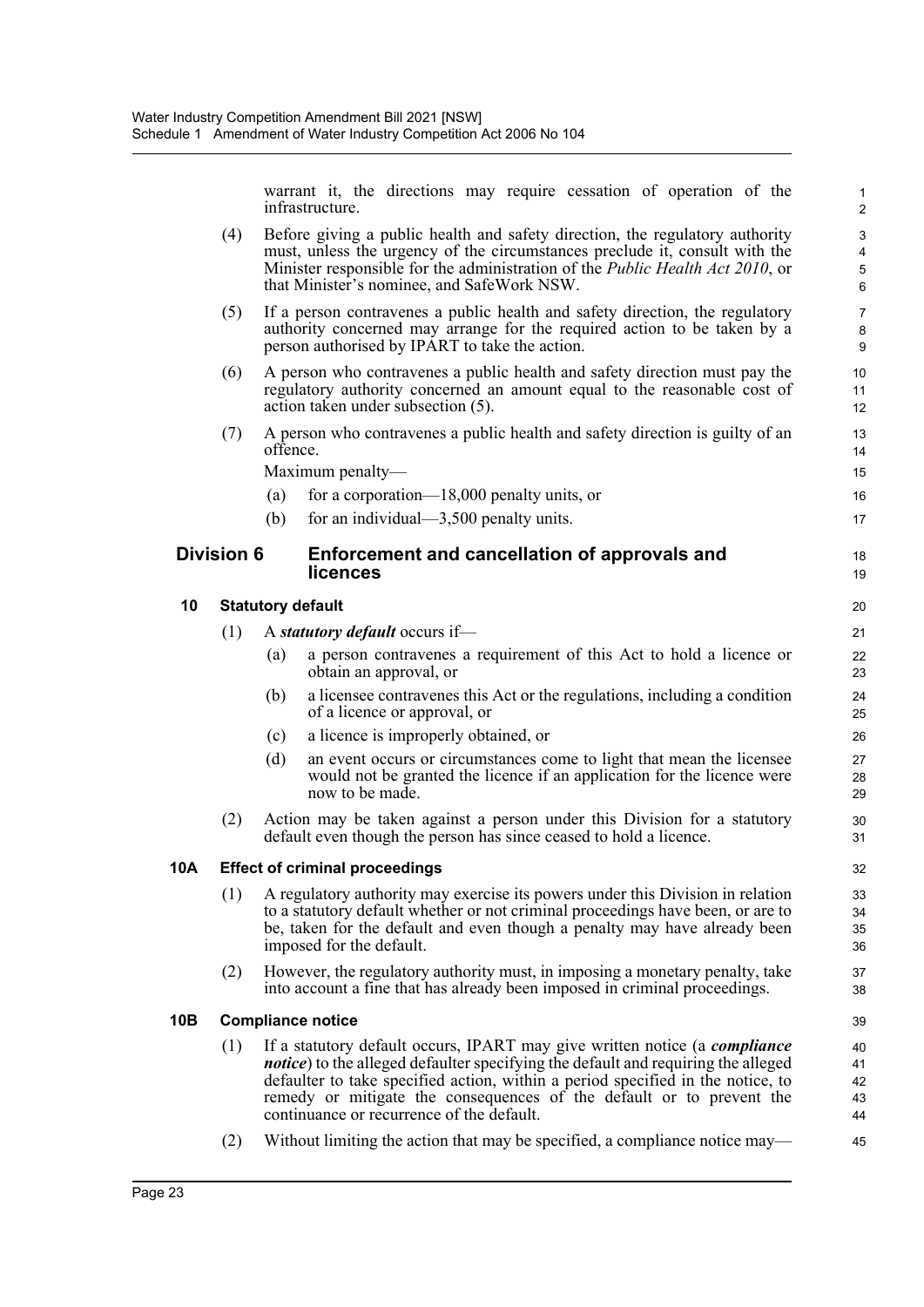|     |     | require a notice to be given to customers or to be published, or<br>(a)                                                                                                                                                                                                                       | 1                            |
|-----|-----|-----------------------------------------------------------------------------------------------------------------------------------------------------------------------------------------------------------------------------------------------------------------------------------------------|------------------------------|
|     |     | (b)<br>require an audit and compliance program to be undertaken, or                                                                                                                                                                                                                           | $\overline{2}$               |
|     |     | (c)<br>require a training program to be undertaken.                                                                                                                                                                                                                                           | $\ensuremath{\mathsf{3}}$    |
|     | (3) | If the alleged defaulter fails to take the specified action within the time allowed<br>in the notice, the alleged defaulter is guilty of an offence.                                                                                                                                          | $\overline{\mathbf{4}}$<br>5 |
|     |     | Maximum penalty-                                                                                                                                                                                                                                                                              | 6                            |
|     |     | for a corporation— $18,000$ penalty units, or<br>(a)                                                                                                                                                                                                                                          | $\overline{7}$               |
|     |     | (b)<br>for an individual— $3,500$ penalty units.                                                                                                                                                                                                                                              | 8                            |
|     | (4) | IPART is not required to give an alleged defaulter an opportunity to make<br>submissions on a compliance notice or proposed compliance notice before it<br>is given despite a requirement of the rules of procedural fairness.                                                                | 9<br>10<br>11                |
| 10C |     | <b>Injunctive remedies</b>                                                                                                                                                                                                                                                                    | 12                           |
|     | (1) | If a statutory default occurs or there are reasonable grounds to suspect that a<br>statutory default may occur or be attempted, the Supreme Court may, on<br>application by IPART, grant an injunction to prevent the statutory default or<br>to prevent recurrence of the statutory default. | 13<br>14<br>15<br>16         |
|     | (2) | The injunction may be granted on terms the Court considers appropriate.                                                                                                                                                                                                                       | 17                           |
|     | (3) | An injunction may be granted under this section whether or not—                                                                                                                                                                                                                               | 18                           |
|     |     | there has been some previous statutory default of the same or a similar<br>(a)<br>nature, or                                                                                                                                                                                                  | 19<br>20                     |
|     |     | there is imminent danger of substantial damage to a person.<br>(b)                                                                                                                                                                                                                            | 21                           |
|     | (4) | No undertaking as to damages can be required of IPART in proceedings under<br>this section.                                                                                                                                                                                                   | 22<br>23                     |
| 10D |     | <b>Disciplinary action by IPART</b>                                                                                                                                                                                                                                                           | 24                           |
|     | (1) | If a statutory default occurs, IPART may give written notice to the alleged<br>defaulter specifying the default and requiring the alleged defaulter to show<br>cause, within a period specified in the notice, why disciplinary action should<br>not be taken against the alleged defaulter.  | 25<br>26<br>27<br>28         |
|     | (2) | IPART must allow at least 14 days for written submissions to be made, or<br>provide for a hearing at which oral submissions may be made, to IPART by—                                                                                                                                         | 29<br>30                     |
|     |     | the alleged defaulter, and<br>(a)                                                                                                                                                                                                                                                             | 31                           |
|     |     | (b)<br>a related corporation or person-if an allegation in relation to the<br>statutory default is made against—                                                                                                                                                                              | 32<br>33                     |
|     |     | the related corporation of the alleged defaulter, or<br>(i)                                                                                                                                                                                                                                   | 34                           |
|     |     | (ii)<br>a person who is a director or person concerned in the<br>management of the alleged defaulter or the related corporation of<br>the alleged defaulter.                                                                                                                                  | 35<br>36<br>37               |
|     | (3) | After considering submissions made by the alleged defaulter, IPART may, by<br>order, do 1 or more of the following (a <i>disciplinary action</i> )—                                                                                                                                           | 38<br>39                     |
|     |     | censure the alleged defaulter,<br>(a)                                                                                                                                                                                                                                                         | 40                           |
|     |     | (b)<br>impose a fine on the alleged defaulter of up to-                                                                                                                                                                                                                                       | 41                           |
|     |     | for a corporation—4,500 penalty units, or<br>(i)                                                                                                                                                                                                                                              | 42                           |
|     |     | for an individual— $1,000$ penalty units,<br>(ii)                                                                                                                                                                                                                                             | 43                           |
|     |     |                                                                                                                                                                                                                                                                                               |                              |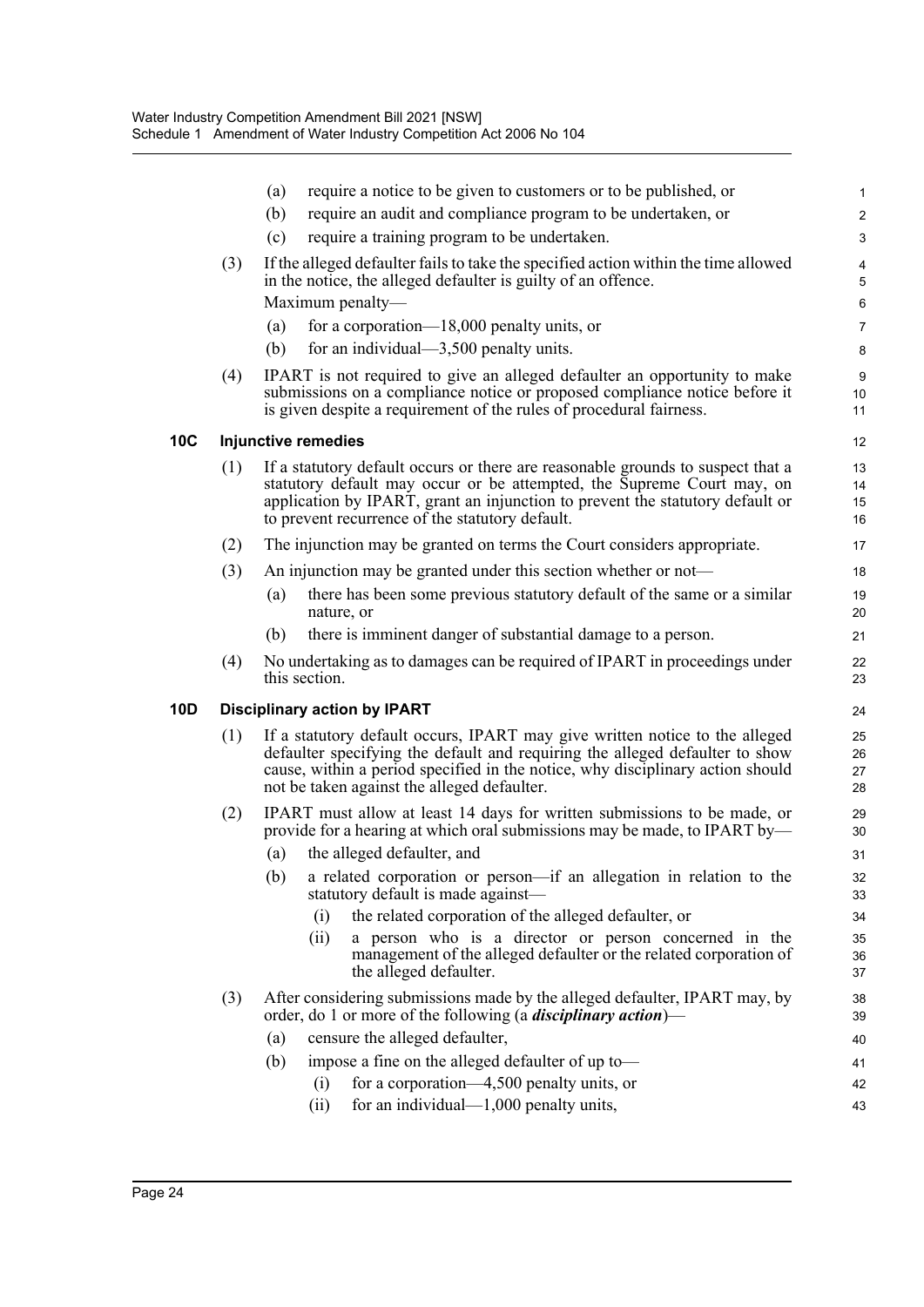- (c) order the forfeiture to the Crown of the whole or part of security given under this Act by the alleged defaulter,
- (d) for an approval—
	- (i) impose further conditions or vary conditions of the approval, or

- (ii) suspend the approval for a specified period, until the fulfilment of specified conditions or until further order of the authority, or
- (iii) with the written concurrence of the Minister—cancel the approval,
- (e) for a licence, with the written concurrence of the Minister—
	- (i) impose further licence conditions or vary the licence conditions, including by imposing a condition that prohibits the licensee from providing a particular service under the licence, or
	- (ii) suspend the licence for a specified period, until the fulfilment of specified conditions or until further order of the authority, or
	- (iii) prohibit the licensee being registered as the registered operator under a further scheme approval for a specified period, until the fulfilment of specified conditions or until further order of the authority, or
	- (iv) cancel the licence,
- (f) declare that the alleged defaulter, or a related corporation of the alleged defaulter, is a disqualified corporation for a specified period, or until the fulfilment of specified conditions or until further order of the authority,
- (g) declare that a person who is a director or concerned in the management of the alleged defaulter or a related corporation of the alleged defaulter is a disqualified individual for a specified period, until the fulfilment of specified conditions or until further order of the authority.
- (4) If the alleged defaulter owns essential infrastructure or provides an essential service, IPART must, in determining the appropriate disciplinary action to take and the date when it is to take effect, consider whether there are suitable arrangements in place for the continuity of the service.
- (5) Disciplinary action takes effect on the date the order is served on the alleged defaulter or on a later date specified in the order.
- (6) If a statutory default comprises an offence for which a penalty notice may be issued, a penalty notice has been issued for the default and the penalty has been paid, no fine may be imposed under subsection (3)(b) for the default.

#### **10E Disciplinary action by Minister**

- (1) If a statutory default has occurred and IPART has not taken disciplinary action under section 10D, not including giving a written notice under section 10D(1), the Minister may give IPART a written notice requiring IPART to take disciplinary action against the alleged defaulter, within a period specified in the notice.
- (2) If IPART does not take disciplinary action within the specified period—
	- (a) section 10D is to be read as if references to IPART were references to the Minister, and
	- (b) the Minister may accordingly take action under that section in relation to the statutory default, and
	- (c) IPART may not take action under that section in relation to the statutory default.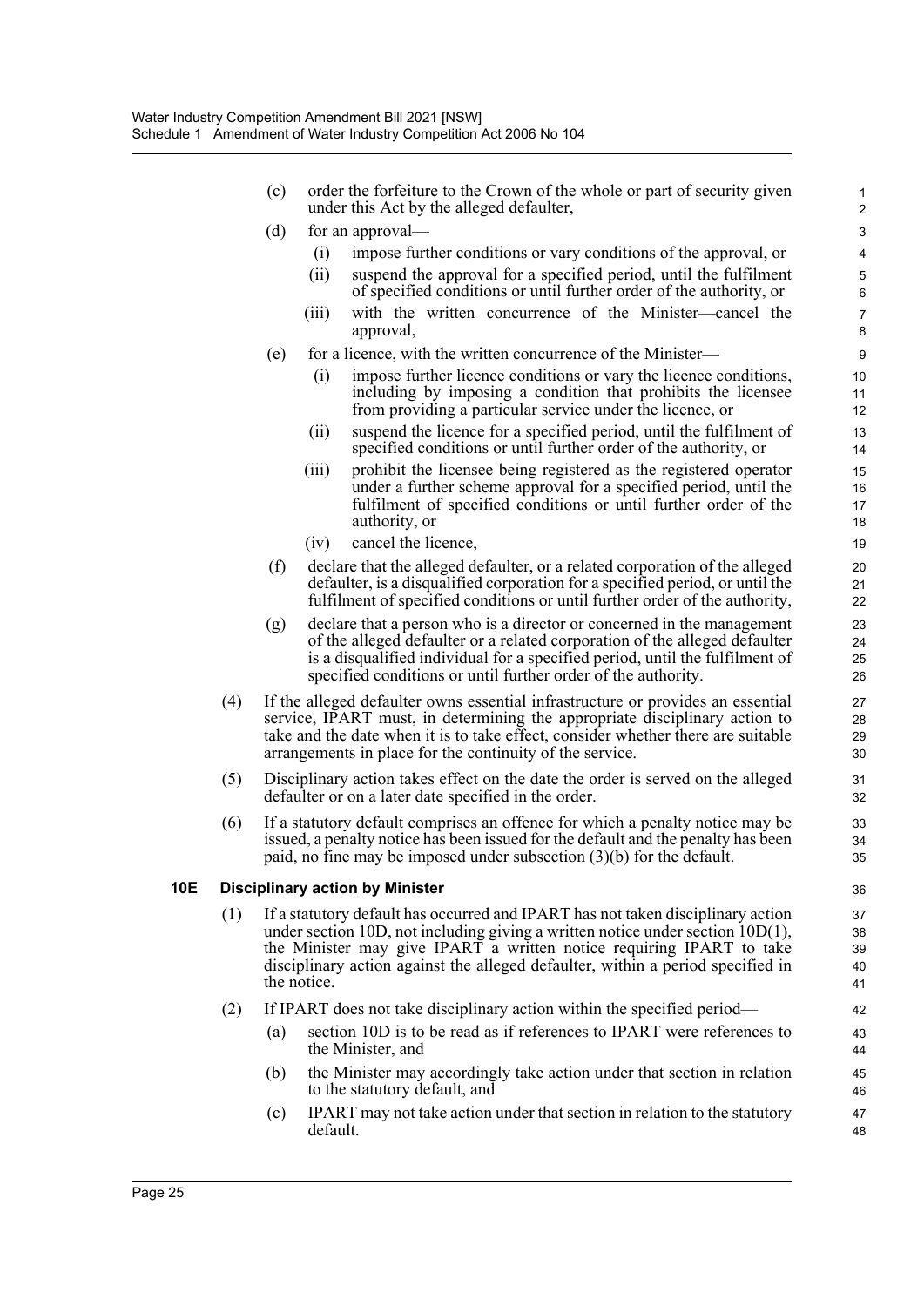#### **10F Court orders in addition to penalty**

- (1) If, in proceedings for an offence under this Act, the court finds the defendant contravened this Part, the court may, in addition to the imposition of a penalty, do one or more of the following—
	- (a) order the person to take specified action to remedy or mitigate the consequences of the contravention or to prevent the continuance or recurrence of the contravention,

- (b) order the person to take specified action to publicise the contravention and its consequences and a compliance notice or other order made against the person,
- (c) order the person to pay a public authority reasonable costs and expenses incurred by the authority in taking action to remedy or mitigate the consequences of the contravention,
- (d) order the person to pay to a person, other than a public authority, reasonable costs and expenses incurred by the person, or compensation of an amount determined by the court for injury, loss or damage suffered by the person, as a result of the contravention,
- (e) order the person to pay reasonable costs and expenses incurred during the investigation of the contravention, including costs and expenses in taking samples or conducting inspections, tests, measurements or analysis, or transporting, storing or disposing of evidence,
- (f) order the person to pay an amount not exceeding the court's estimation of the amount of the economic benefit acquired by the person, or accrued or accruing to the person, as a result of the contravention.
- (2) An economic benefit obtained by delaying or avoiding costs is to be taken to be an economic benefit acquired by the person, or accrued or accruing to the person, as a result of a contravention if the contravention can be attributed, in whole or in part, to that delay or avoidance.
- (3) The court may, by an order under this section, fix a period for compliance and impose other requirements the court considers necessary or expedient for enforcement of the order.
- (4) The Local Court—
	- (a) may not make an order under subsection  $(1)(e)$ , and
	- (b) may not make an order under this section for the payment of an amount that exceeds in total the amount for which an order may be made by the court when exercising jurisdiction under the *Civil Procedure Act 2005*.

#### **10G Cancellation of approval and forfeiture of security**

- (1) There are grounds for the cancellation of an approval under this section if—
	- (a) for a scheme approval—
		- (i) 5 years have elapsed since the grant of the approval and the construction of the infrastructure has not substantially commenced, or
		- (ii) there is no longer an intention to construct or bring into operation water industry infrastructure as proposed, or
	- (b) for an operational approval—operation of the infrastructure under this Act has ceased on a permanent basis or it is intended that operation of the infrastructure under this Act cease on a permanent basis.
- (2) However, an approval for essential infrastructure may not be cancelled—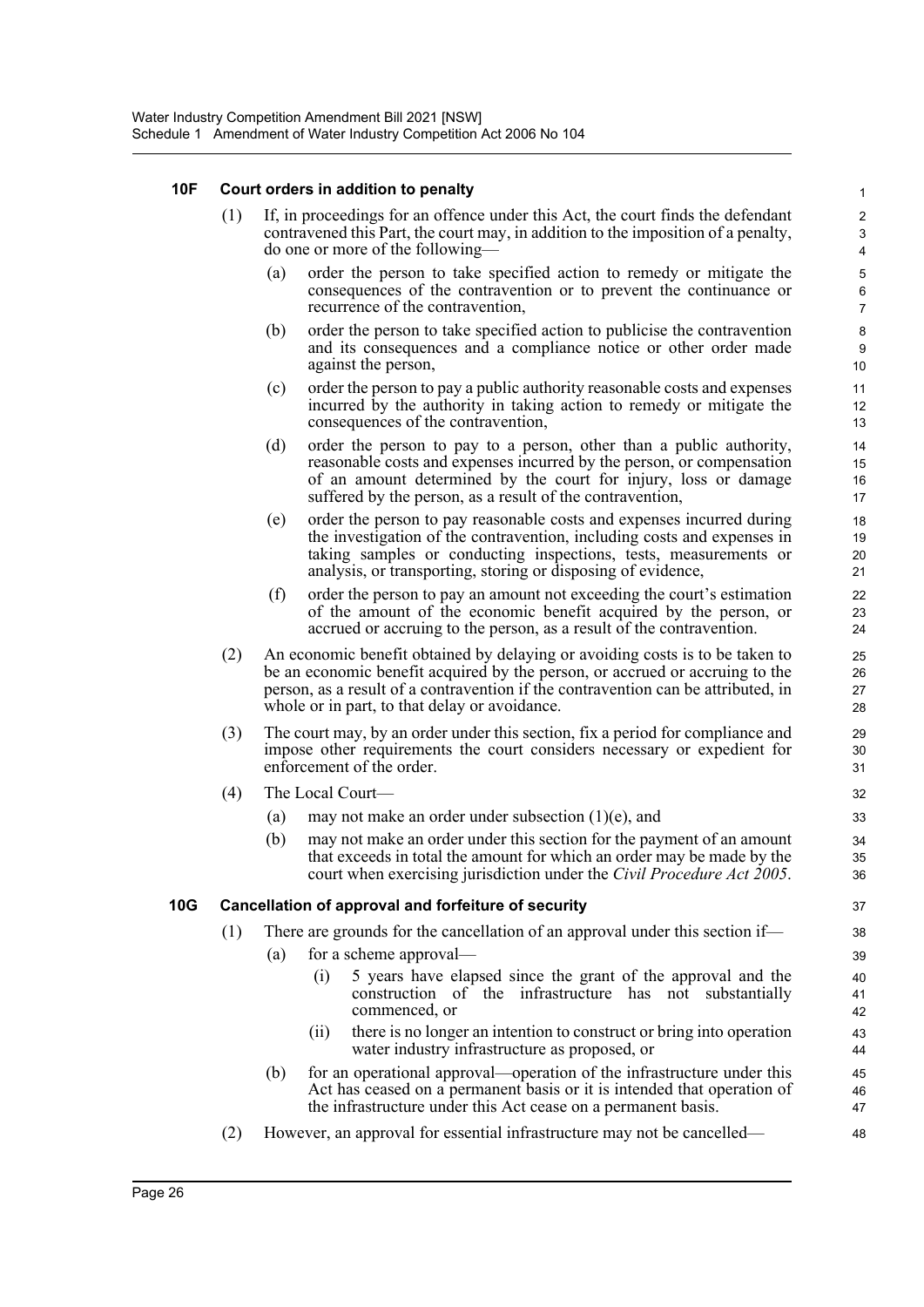|     |     | in circumstances that may result in a declared failure or in which a<br>(a)<br>failure of a provider of the essential service may be declared, or                                                                                                                    | 1<br>$\overline{2}$                        |
|-----|-----|----------------------------------------------------------------------------------------------------------------------------------------------------------------------------------------------------------------------------------------------------------------------|--------------------------------------------|
|     |     | during a declared failure of a provider of the essential service, or<br>(b)                                                                                                                                                                                          | $\ensuremath{\mathsf{3}}$                  |
|     |     | (c)<br>in circumstances in which directions may be given to an insolvency<br>official under Part 5, Division 3 in relation to a provider of the essential<br>service.                                                                                                | $\overline{\mathbf{4}}$<br>$\sqrt{5}$<br>6 |
|     | (3) | IPART may, by written notice given to the registered operator of water<br>industry infrastructure, require the operator to show cause, within a period<br>specified in the notice, being a period of not less than 14 days—                                          | $\overline{7}$<br>8<br>$\boldsymbol{9}$    |
|     |     | (a)<br>if IPART is acting on its own initiative—why a scheme approval or<br>operational approval for the infrastructure should not be cancelled and<br>the security given by the registered operator, if any, be forfeited, or                                       | 10<br>11<br>12                             |
|     |     | if the registered operator has applied for the cancellation of a scheme<br>(b)<br>approval or operational approval for the infrastructure—why the<br>security given by the registered operator, if any, should not be forfeited.                                     | 13<br>14<br>15                             |
|     | (4) | IPART must allow the registered operator to show cause by making written<br>submissions to IPART or by providing for a hearing at which the registered<br>operator may make oral submissions to IPART.                                                               | 16<br>17<br>18                             |
|     | (5) | After considering submissions made by the registered operator, if IPART is<br>satisfied there are grounds for the cancellation of an approval—                                                                                                                       | 19<br>20                                   |
|     |     | (a)<br>$IPART$ may—                                                                                                                                                                                                                                                  | 21                                         |
|     |     | cancel the approval, or<br>(i)                                                                                                                                                                                                                                       | 22                                         |
|     |     | impose further conditions on the approval and cancel the<br>(ii)<br>approval only after the registered operator has satisfied IPART<br>that the further conditions have been fulfilled or that satisfactory<br>arrangements have been made for their fulfilment, and | 23<br>24<br>25<br>26                       |
|     |     | IPART may order the forfeiture to the Crown of the whole or part of the<br>(b)<br>security given by the registered operator under this Act.                                                                                                                          | 27<br>28                                   |
| 10H |     | Cancellation of approval in public interest                                                                                                                                                                                                                          | 29                                         |
|     | (1) | The Minister may, by written notice to a registered operator of an approval,<br>cancel the approval if the Minister considers the cancellation to be in the<br>public interest.                                                                                      | 30<br>31<br>32                             |
|     | (2) | Another Minister or IPART may make a written recommendation to the<br>Minister that the cancellation of an approval is in the public interest.                                                                                                                       | 33<br>34                                   |
|     | (3) | The notice must specify whether the cancellation is on the Minister's own<br>initiative or on the written recommendation of another Minister or IPART.                                                                                                               | 35<br>36                                   |
|     | (4) | Cancellation may apply to the whole or a specified part of the water industry<br>infrastructure to which the approval relates.                                                                                                                                       | 37<br>38                                   |
|     | (5) | Cancellation takes effect on the day specified in the notice of cancellation.                                                                                                                                                                                        | 39                                         |
|     | (6) | In determining when the cancellation is to take effect, the Minister is to<br>consider the public interest and, if the cancellation is on the recommendation<br>of another Minister or IPART, that Minister's or IPART's reasons for the<br>recommendation.          | 40<br>41<br>42<br>43                       |
|     | (7) | The registered operator of an approval may bring proceedings for<br>compensation in the Supreme Court—                                                                                                                                                               | 44<br>45                                   |
|     |     | if the cancellation was on the Minister's own initiative or on the<br>(a)<br>recommendation of IPART—against the Minister, or                                                                                                                                        | 46<br>47                                   |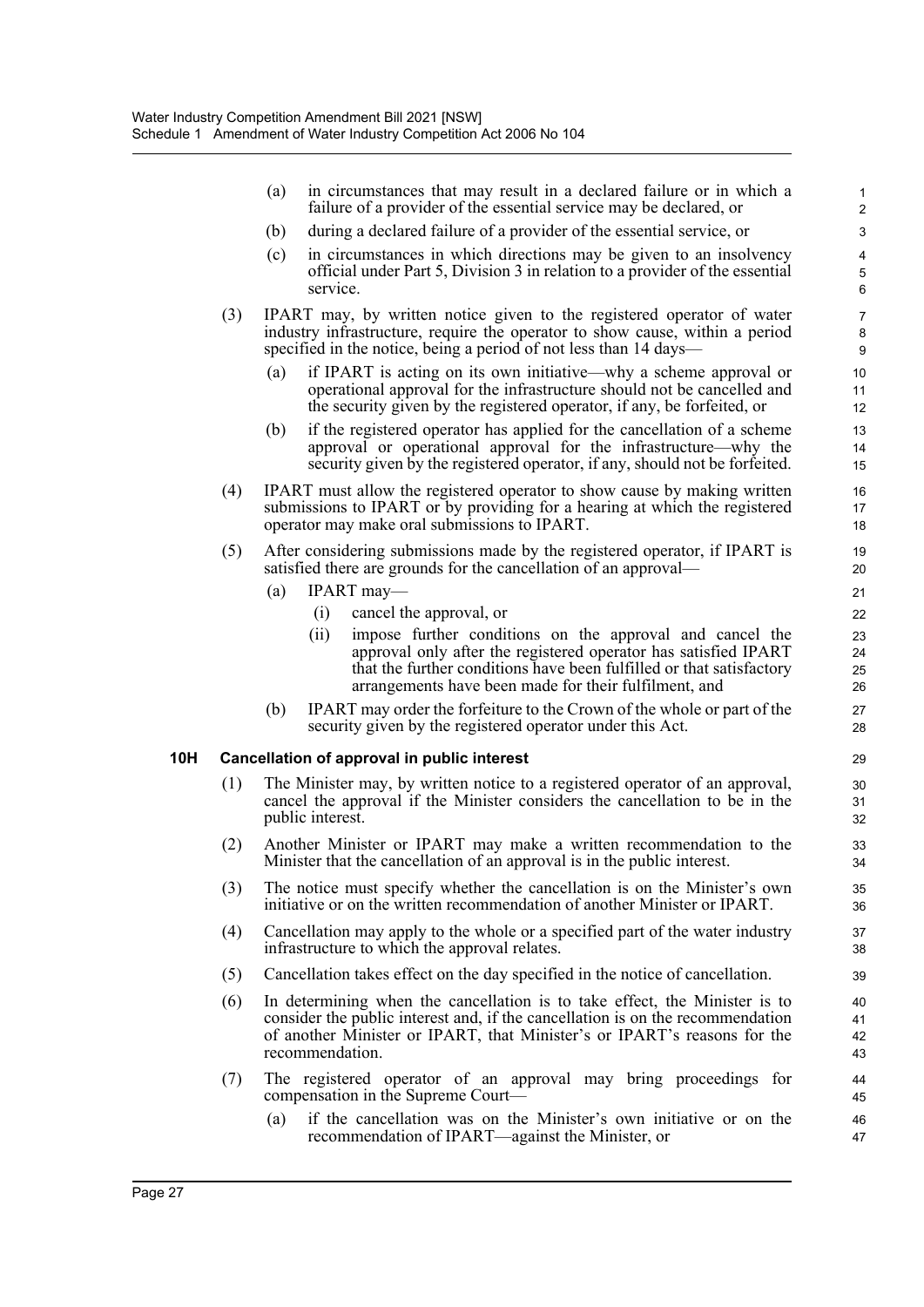|    |                   | (b)      | if the cancellation was on the written recommendation of another<br>Minister—against that Minister.                                                                                                                                                                                                                                                                                                 | 1<br>$\boldsymbol{2}$      |
|----|-------------------|----------|-----------------------------------------------------------------------------------------------------------------------------------------------------------------------------------------------------------------------------------------------------------------------------------------------------------------------------------------------------------------------------------------------------|----------------------------|
|    | (8)               |          | The Supreme Court is to hear the proceedings and determine whether it is just<br>for compensation to be paid to the plaintiff because of the cancellation.                                                                                                                                                                                                                                          | 3<br>4                     |
|    | (9)               |          | If the Supreme Court determines it is just for compensation to be paid, the<br>Supreme Court must determine the amount of compensation and give<br>judgment accordingly.                                                                                                                                                                                                                            | 5<br>$\,6$<br>7            |
|    | <b>Division 7</b> |          | <b>Administrative review and appeal</b>                                                                                                                                                                                                                                                                                                                                                             | 8                          |
| 11 |                   |          | Administrative review by Civil and Administrative Tribunal                                                                                                                                                                                                                                                                                                                                          | 9                          |
|    | (1)               | section. | An application in accordance with this section may be made to the Civil and<br>Administrative Tribunal for an administrative review under the Administrative<br><i>Decisions Review Act 1997</i> of a decision under this Part specified in this                                                                                                                                                    | 10<br>11<br>12<br>13       |
|    | (2)               |          | An applicant for an approval may apply for an administrative review of a<br>decision of IPART—                                                                                                                                                                                                                                                                                                      | 14<br>15                   |
|    |                   | (a)      | refusing to grant an approval or granting an approval with modifications<br>not agreed to by the applicant, or                                                                                                                                                                                                                                                                                      | 16<br>17                   |
|    |                   | (b)      | refusing to accept a variation of an application after an invitation to<br>make submissions has been given, or                                                                                                                                                                                                                                                                                      | 18<br>19                   |
|    |                   | (c)      | fixing conditions of an approval.                                                                                                                                                                                                                                                                                                                                                                   | 20                         |
|    | (3)               |          | A registered operator of a scheme, the owner of water industry infrastructure<br>forming part of a scheme or the owner of the land on which water industry<br>infrastructure forming part of a scheme is located, other than pipelines within<br>the reticulation network connected to the infrastructure, may apply for an<br>administrative review of a decision of IPART relating to the scheme— | 21<br>22<br>23<br>24<br>25 |
|    |                   | (a)      | varying an approval or refusing to approve a variation of an approval, or                                                                                                                                                                                                                                                                                                                           | 26                         |
|    |                   | (b)      | refusing to vary or revoke conditions of an approval, or                                                                                                                                                                                                                                                                                                                                            | 27                         |
|    |                   | (c)      | refusing to give a consent or grant an approval required by conditions<br>of an approval, or                                                                                                                                                                                                                                                                                                        | 28<br>29                   |
|    |                   | (d)      | varying or imposing further conditions of an approval, or                                                                                                                                                                                                                                                                                                                                           | 30                         |
|    |                   | (e)      | refusing to cancel an approval on application.                                                                                                                                                                                                                                                                                                                                                      | 31                         |
|    | (4)               |          | An applicant for a licence may apply for an administrative review of a decision<br>of the Minister—                                                                                                                                                                                                                                                                                                 | 32<br>33                   |
|    |                   | (a)      | refusing to grant a licence or granting a licence with modifications not<br>agreed to by the applicant, or                                                                                                                                                                                                                                                                                          | 34<br>35                   |
|    |                   | (b)      | fixing conditions of a licence.                                                                                                                                                                                                                                                                                                                                                                     | 36                         |
|    | (5)               |          | A licensee may apply for an administrative review of a decision of the<br>Minister-                                                                                                                                                                                                                                                                                                                 | 37<br>38                   |
|    |                   | (a)      | refusing to vary the classes of infrastructure that may be operated under<br>the licence, or                                                                                                                                                                                                                                                                                                        | 39<br>40                   |
|    |                   | (b)      | refusing to vary or revoke licence conditions, or                                                                                                                                                                                                                                                                                                                                                   | 41                         |
|    |                   | (c)      | refusing to give a consent or grant an approval required by licence<br>conditions, or                                                                                                                                                                                                                                                                                                               | 42<br>43                   |
|    |                   | (d)      | varying or imposing further licence conditions, or                                                                                                                                                                                                                                                                                                                                                  | 44                         |
|    |                   | (e)      | refusing to consent to the surrender of the licence.                                                                                                                                                                                                                                                                                                                                                | 45                         |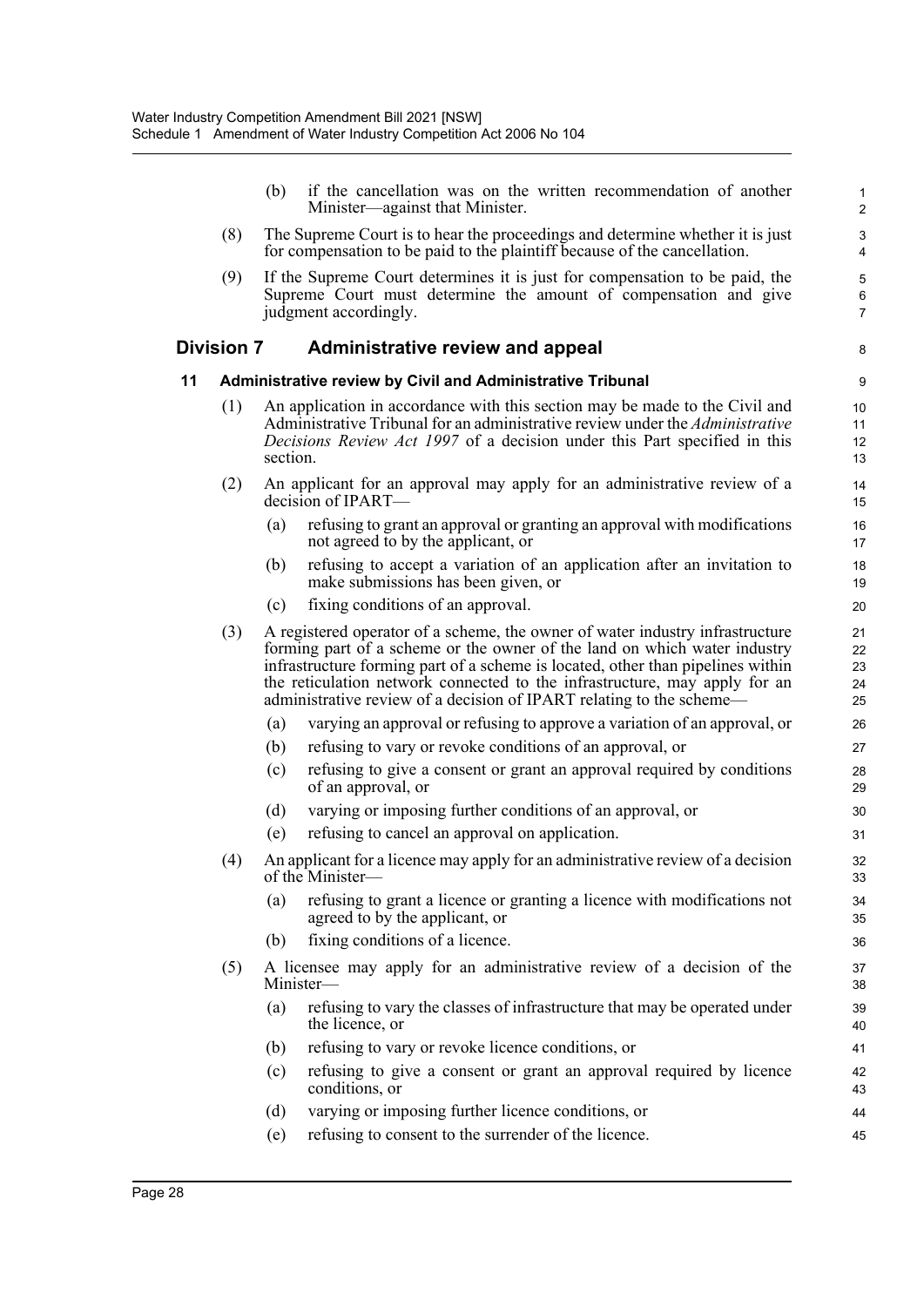|     | (6)               |                     | In determining an application for an administrative review of a decision under<br>this Part, the Civil and Administrative Tribunal is to decide what the correct<br>and preferable decision is—                                                                                                                                                                                          | 1<br>$\overline{2}$<br>$\mathbf{3}$ |
|-----|-------------------|---------------------|------------------------------------------------------------------------------------------------------------------------------------------------------------------------------------------------------------------------------------------------------------------------------------------------------------------------------------------------------------------------------------------|-------------------------------------|
|     |                   | (a)                 | having regard to the material available to the decision-maker at the time<br>of the decision, and                                                                                                                                                                                                                                                                                        | $\overline{\mathbf{4}}$<br>5        |
|     |                   | (b)                 | disregarding new material or new evidence provided by the applicant.                                                                                                                                                                                                                                                                                                                     | 6                                   |
|     | (7)               | 2013.               | Subsection (6) has effect despite the provisions of the <i>Administrative</i><br>Decisions Review Act 1997 and the Civil and Administrative Tribunal Act                                                                                                                                                                                                                                 | $\overline{7}$<br>8<br>9            |
| 11A |                   |                     | <b>Appeal to Land and Environment Court</b>                                                                                                                                                                                                                                                                                                                                              | 10                                  |
|     | (1)               |                     | The following appeals may be made to the Land and Environment Court<br>against a decision under this Part—                                                                                                                                                                                                                                                                               | 11<br>12                            |
|     |                   | (a)                 | a person to whom a compliance notice is issued by the Minister or<br>IPART may appeal against the decision to issue the notice,                                                                                                                                                                                                                                                          | 13<br>14                            |
|     |                   | (b)                 | a person against whom disciplinary action is taken by the Minister or<br>IPART may appeal against the decision to take that action,                                                                                                                                                                                                                                                      | 15<br>16                            |
|     |                   | (c)                 | the registered operator of an approval that is cancelled on the initiative<br>of the Minister or IPART may appeal against the decision to cancel the<br>approval,                                                                                                                                                                                                                        | 17<br>18<br>19                      |
|     |                   | (d)                 | a person against whom an order for forfeiture of security is made may<br>appeal against the decision to make the order or as to the amount to be<br>forfeited.                                                                                                                                                                                                                           | 20<br>21<br>22                      |
|     | (2)               |                     | An appeal is to be made in accordance with the rules of court, but may not be<br>made more than 21 days after the day on which written notice of the decision<br>is served on the person.                                                                                                                                                                                                | 23<br>24<br>25                      |
|     | (3)               |                     | Subject to an order made by the Land and Environment Court, an appeal does<br>not operate to stay the decision to which the appeal relates.                                                                                                                                                                                                                                              | 26<br>27                            |
|     | (4)               |                     | Despite the <i>Land and Environment Court Act 1979</i> , section 39(3), in<br>determining an appeal against a decision under this Part, the Land and<br>Environment Court is not to have regard to new material or new evidence<br>provided by the appellant that was not available to the person who made the<br>decision to which the application relates at the time of the decision. | 28<br>29<br>30<br>31<br>32          |
|     | <b>Division 8</b> |                     | <b>Miscellaneous</b>                                                                                                                                                                                                                                                                                                                                                                     | 33                                  |
| 12  |                   | <b>Applications</b> |                                                                                                                                                                                                                                                                                                                                                                                          | 34                                  |
|     | (1)               |                     | An application under this Part, other than under Division 7—                                                                                                                                                                                                                                                                                                                             | 35                                  |
|     |                   | (a)                 | must be made in the way and be accompanied by the information—                                                                                                                                                                                                                                                                                                                           | 36                                  |
|     |                   |                     | in relation to an application for an approval—specified by<br>(i)<br>IPART, or                                                                                                                                                                                                                                                                                                           | 37<br>38                            |
|     |                   |                     | in another case—specified by the Minister, and<br>(ii)                                                                                                                                                                                                                                                                                                                                   | 39                                  |
|     |                   | (b)                 | in relation to an application for an approval—must set out the proposed<br>area of operations for the approval, and                                                                                                                                                                                                                                                                      | 40<br>41                            |
|     |                   | (c)                 | must comply with the requirements set out in the regulations, and                                                                                                                                                                                                                                                                                                                        | 42                                  |
|     |                   | (d)                 | must be accompanied by the fee determined for the application by the<br>Minister.                                                                                                                                                                                                                                                                                                        | 43<br>44                            |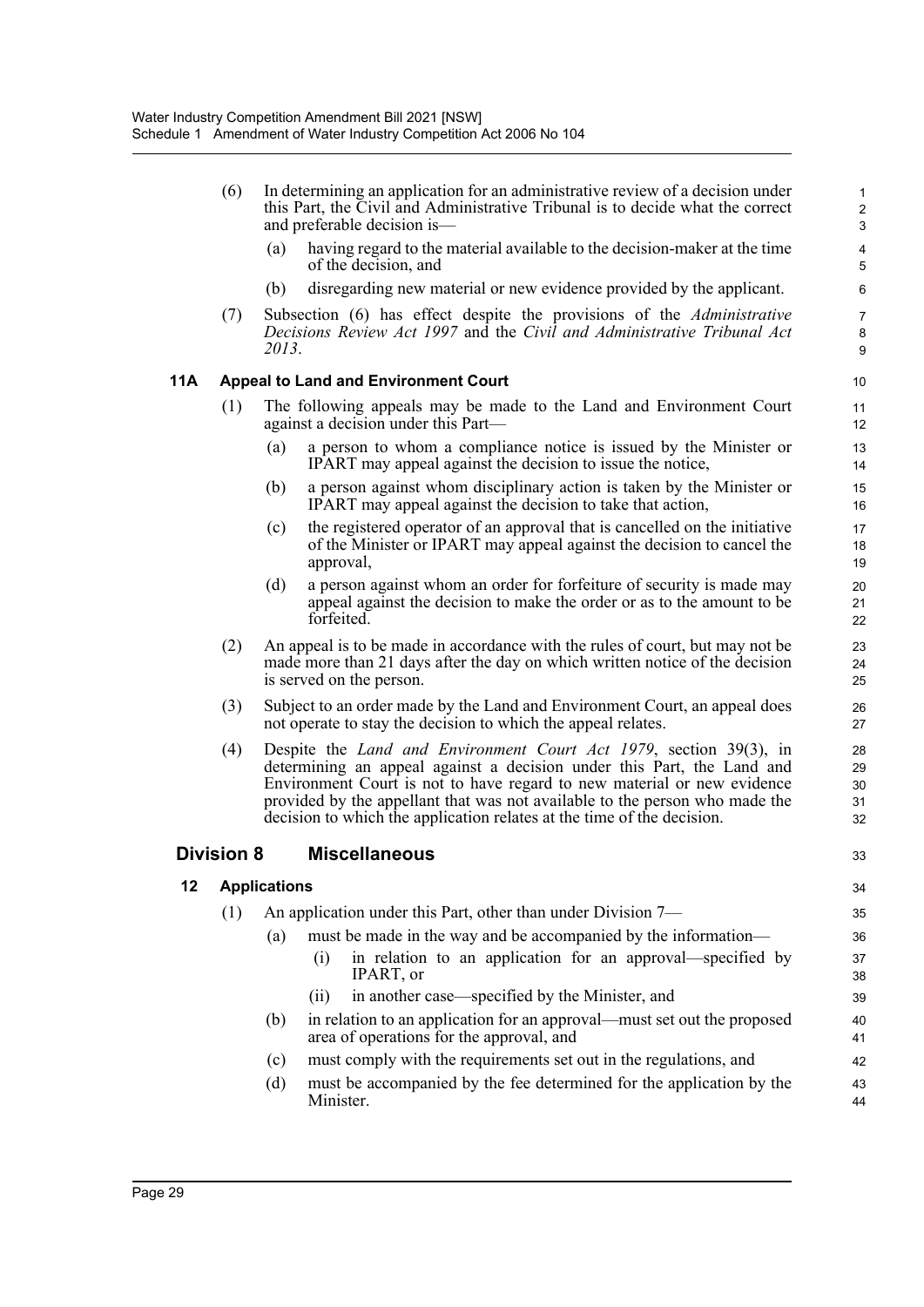|     |             | (2)             | The Minister or IPART may, by written notice to an applicant, require the<br>applicant-                                                                                                                                                                                                                                                                | $\mathbf{1}$<br>$\sqrt{2}$               |
|-----|-------------|-----------------|--------------------------------------------------------------------------------------------------------------------------------------------------------------------------------------------------------------------------------------------------------------------------------------------------------------------------------------------------------|------------------------------------------|
|     |             |                 | to give the Minister or IPART additional information reasonably<br>(a)<br>required to decide the application, or                                                                                                                                                                                                                                       | 3<br>4                                   |
|     |             |                 | to have information in the application or additional information verified<br>(b)<br>in a specified way.                                                                                                                                                                                                                                                | $\sqrt{5}$<br>6                          |
|     |             | (3)             | An applicant must establish to the satisfaction of IPART that the State is<br>authorised to use, by the giving of a licence or warranty or otherwise, free of<br>charge for the purposes of this Act, including the publication of a notice,<br>copyright material that is part of or provided by the applicant in connection<br>with the application. | $\overline{7}$<br>8<br>$9\,$<br>10<br>11 |
|     |             | (4)             | If an application or the applicant does not comply with the requirements of this<br>section or the regulations, the application may be rejected.                                                                                                                                                                                                       | 12<br>13                                 |
|     |             | (5)             | An application that is rejected is taken not to have been made.                                                                                                                                                                                                                                                                                        | 14                                       |
|     | <b>12A</b>  |                 | Only one registered retailer permitted for each regulated scheme                                                                                                                                                                                                                                                                                       | 15                                       |
|     |             | (1)             | IPART may only register one registered retailer for each separate service<br>provided by regulated scheme.                                                                                                                                                                                                                                             | 16<br>17                                 |
|     |             | (2)             | In this section, <i>separate service</i> means—                                                                                                                                                                                                                                                                                                        | 18                                       |
|     |             |                 | drinking water service,<br>(a)                                                                                                                                                                                                                                                                                                                         | 19                                       |
|     |             |                 | (b)<br>recycled water service,                                                                                                                                                                                                                                                                                                                         | 20                                       |
|     |             |                 | (c)<br>sewerage service.                                                                                                                                                                                                                                                                                                                               | 21                                       |
| [5] |             |                 | Section 42 Service providers to have approved cost allocation manuals                                                                                                                                                                                                                                                                                  | 22                                       |
|     |             |                 | Omit the penalty provision from section $42(10)$ . Insert instead—                                                                                                                                                                                                                                                                                     | 23                                       |
|     |             |                 | Maximum penalty-                                                                                                                                                                                                                                                                                                                                       | 24                                       |
|     |             |                 | for a corporation—500 penalty units, or<br>(a)                                                                                                                                                                                                                                                                                                         | 25                                       |
|     |             |                 | for an individual—100 penalty units.<br>(b)                                                                                                                                                                                                                                                                                                            | 26                                       |
| [6] |             |                 | Section 43 Hindering access to certain services                                                                                                                                                                                                                                                                                                        | 27                                       |
|     |             |                 | Omit the penalty provision from section $43(1)$ . Insert instead—                                                                                                                                                                                                                                                                                      | 28                                       |
|     |             |                 | Maximum penalty-                                                                                                                                                                                                                                                                                                                                       | 29                                       |
|     |             |                 | for a corporation—500 penalty units, or<br>(a)                                                                                                                                                                                                                                                                                                         | 30                                       |
|     |             |                 | (b) for an individual—100 penalty units.                                                                                                                                                                                                                                                                                                               | 31                                       |
| [7] |             | Part 5, heading |                                                                                                                                                                                                                                                                                                                                                        | 32                                       |
|     |             |                 | Omit "retail". Insert instead "industry".                                                                                                                                                                                                                                                                                                              | 33                                       |
| [8] |             |                 | Part 5, Division 1AA                                                                                                                                                                                                                                                                                                                                   | 34                                       |
|     |             |                 | Insert before Division 1-                                                                                                                                                                                                                                                                                                                              | 35                                       |
|     |             |                 | Division 1AA Small retail customer contracts for regulated schemes                                                                                                                                                                                                                                                                                     | 36                                       |
|     | <b>46AA</b> |                 | <b>Definitions</b>                                                                                                                                                                                                                                                                                                                                     | 37                                       |
|     |             |                 | In this Division-                                                                                                                                                                                                                                                                                                                                      | 38                                       |
|     |             |                 | contract charge means a fee or charge payable by a customer under a contract<br>with a licensed operator or licensed retailer for water or sewerage services.                                                                                                                                                                                          | 39<br>40                                 |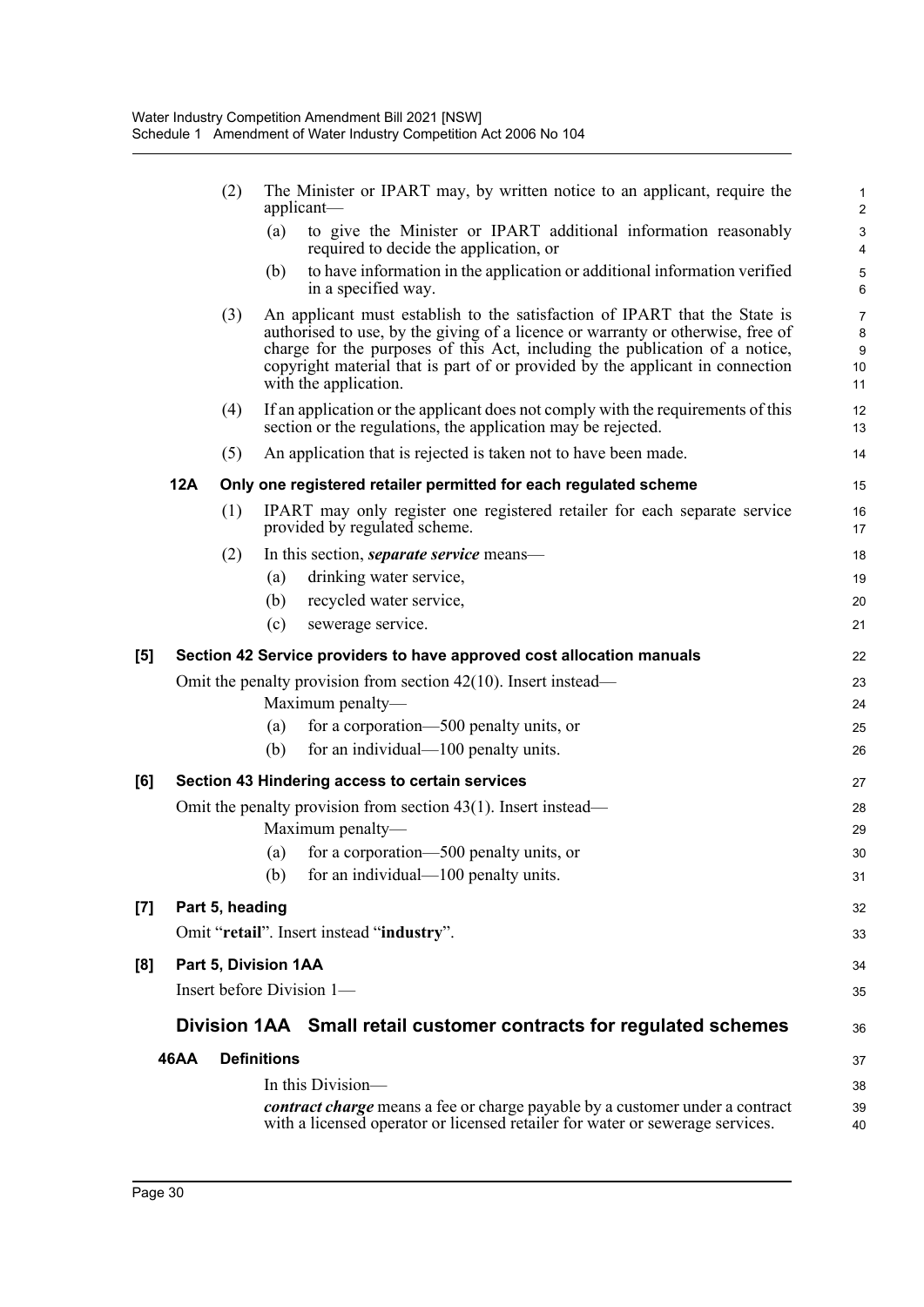|      |     |     | <b>lease</b> means a lease, licence, permit or other agreement under which a person<br>(the <i>lessor</i> ) parts with possession of premises to another (the <i>lessee</i> ).                                                                                                                                                                                                             | 1<br>$\overline{c}$        |
|------|-----|-----|--------------------------------------------------------------------------------------------------------------------------------------------------------------------------------------------------------------------------------------------------------------------------------------------------------------------------------------------------------------------------------------------|----------------------------|
|      |     |     | regulated scheme licence means-                                                                                                                                                                                                                                                                                                                                                            | 3                          |
|      |     | (a) | an operator licence under which the licensee operates infrastructure that<br>connects a regulated scheme to a customer's premises, or                                                                                                                                                                                                                                                      | 4<br>5                     |
|      |     | (b) | a retailer licence.                                                                                                                                                                                                                                                                                                                                                                        | 6                          |
|      |     |     | standard contract charges of a licensed operator or licensed retailer means the<br>contract charges of the licensee referred to in section 46AC.                                                                                                                                                                                                                                           | $\overline{7}$<br>8        |
| 46AB |     |     | Deemed customer contracts for regulated schemes                                                                                                                                                                                                                                                                                                                                            | 9                          |
|      | (1) |     | A small retail customer who is the owner of premises to which water or<br>sewerage services are provided by means of a regulated scheme is taken to<br>have entered into a contract for the services with the following persons on the<br>terms and conditions set out in the regulations and for the standard contract<br>charges of the licensee (the <i>deemed customer contract</i> )— | 10<br>11<br>12<br>13<br>14 |
|      |     | (a) | the registered operator of the infrastructure that connects the scheme to<br>the premises, and                                                                                                                                                                                                                                                                                             | 15<br>16                   |
|      |     | (b) | the registered retailer for that infrastructure.                                                                                                                                                                                                                                                                                                                                           | 17                         |
|      | (2) |     | However, a deemed customer contract is not taken to have been entered into if<br>the connection of the premises to the scheme is an unauthorised connection.                                                                                                                                                                                                                               | 18<br>19                   |
|      | (3) |     | A connection is an <i>unauthorised connection</i> if it was not authorised by the<br>registered operator of the infrastructure at or before the time of connection.                                                                                                                                                                                                                        | 20<br>21                   |
|      | (4) |     | The registered operator of infrastructure may subsequently approve a<br>connection that was unauthorised at the time of connection and the connection<br>then ceases to be an unauthorised connection.                                                                                                                                                                                     | 22<br>23<br>24             |
|      | (5) |     | A deemed customer contract is not taken to have been entered into to the extent<br>that it would conflict with an order in force under section 83.                                                                                                                                                                                                                                         | 25<br>26                   |
|      | (6) |     | The regulations may make provision for or about the following—                                                                                                                                                                                                                                                                                                                             | 27                         |
|      |     | (a) | requiring the registered operator of infrastructure that connects a<br>scheme to premises to notify the registered retailer for the infrastructure<br>when the premises are connected to the scheme,                                                                                                                                                                                       | 28<br>29<br>30             |
|      |     | (b) | exempting a registered operator or registered retailer, or a class of<br>registered operators or registered retailers,<br>conditionally<br>or<br>unconditionally, from the operation of this section,                                                                                                                                                                                      | 31<br>32<br>33             |
|      |     | (c) | enabling IPART to modify or exclude the application of the deemed<br>customer contract for a registered operator or registered retailer, or a<br>class of registered operators or registered retailers, generally or in<br>specified circumstances,                                                                                                                                        | 34<br>35<br>36<br>37       |
|      |     | (d) | fees for making applications for exemptions from the operation of this<br>section.                                                                                                                                                                                                                                                                                                         | 38<br>39                   |
| 46AC |     |     | Standard contract charges for regulated schemes                                                                                                                                                                                                                                                                                                                                            | 40                         |
|      | (1) |     | It is a condition of a regulated scheme licence that the licensee must, for each<br>regulated scheme for which the licensee provides services under the licence—                                                                                                                                                                                                                           | 41<br>42                   |
|      |     | (a) | publish on its website—                                                                                                                                                                                                                                                                                                                                                                    | 43                         |
|      |     |     | the contract charges payable for the services during the current<br>(i)<br>financial year and the subsequent 3 financial years, and                                                                                                                                                                                                                                                        | 44<br>45                   |
|      |     |     |                                                                                                                                                                                                                                                                                                                                                                                            |                            |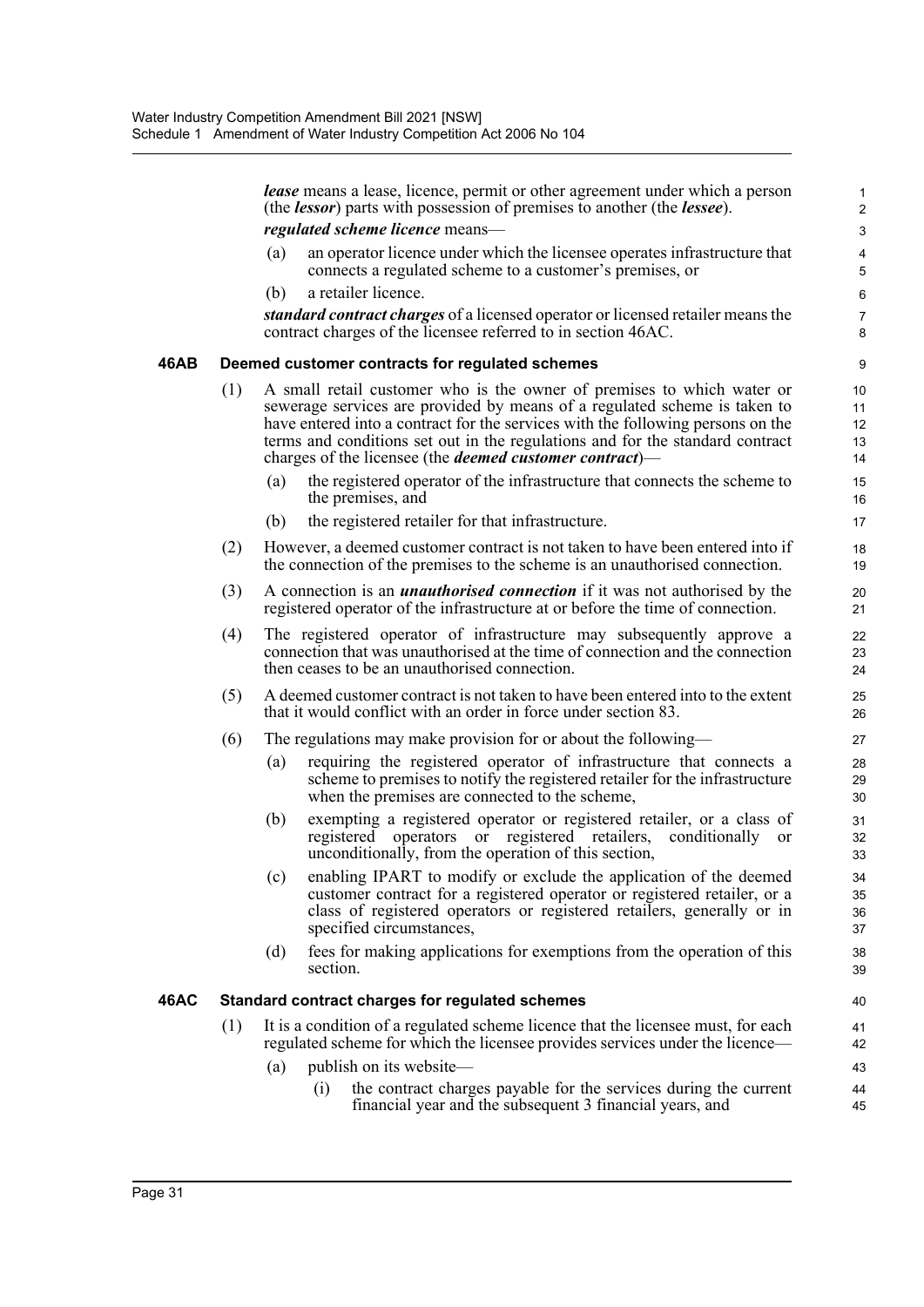|                                                                                                                                                       | (ii)                                                                                                                                                                                                                                          | the rebates, refunds, discounts or similar payments available to<br>customers, or classes of customers, for the services during the<br>current financial year, and                         | $\overline{c}$<br>3                                                                                                                                                                                                                                                                                                                                                                                                                                                                                                                                                                                                                                                                                                                                                                                                                                                                                                                                                                                                                                      |  |  |  |  |  |
|-------------------------------------------------------------------------------------------------------------------------------------------------------|-----------------------------------------------------------------------------------------------------------------------------------------------------------------------------------------------------------------------------------------------|--------------------------------------------------------------------------------------------------------------------------------------------------------------------------------------------|----------------------------------------------------------------------------------------------------------------------------------------------------------------------------------------------------------------------------------------------------------------------------------------------------------------------------------------------------------------------------------------------------------------------------------------------------------------------------------------------------------------------------------------------------------------------------------------------------------------------------------------------------------------------------------------------------------------------------------------------------------------------------------------------------------------------------------------------------------------------------------------------------------------------------------------------------------------------------------------------------------------------------------------------------------|--|--|--|--|--|
|                                                                                                                                                       | (iii)                                                                                                                                                                                                                                         | if the contract charges are to be varied—the date from which the<br>charges as varied become payable, and                                                                                  | 4<br>5                                                                                                                                                                                                                                                                                                                                                                                                                                                                                                                                                                                                                                                                                                                                                                                                                                                                                                                                                                                                                                                   |  |  |  |  |  |
| (b)                                                                                                                                                   |                                                                                                                                                                                                                                               |                                                                                                                                                                                            | $\epsilon$<br>7                                                                                                                                                                                                                                                                                                                                                                                                                                                                                                                                                                                                                                                                                                                                                                                                                                                                                                                                                                                                                                          |  |  |  |  |  |
| (c)                                                                                                                                                   |                                                                                                                                                                                                                                               |                                                                                                                                                                                            | 8                                                                                                                                                                                                                                                                                                                                                                                                                                                                                                                                                                                                                                                                                                                                                                                                                                                                                                                                                                                                                                                        |  |  |  |  |  |
| (d)                                                                                                                                                   |                                                                                                                                                                                                                                               |                                                                                                                                                                                            | g<br>10                                                                                                                                                                                                                                                                                                                                                                                                                                                                                                                                                                                                                                                                                                                                                                                                                                                                                                                                                                                                                                                  |  |  |  |  |  |
|                                                                                                                                                       | (i)                                                                                                                                                                                                                                           | the deemed customer contract taken to have been entered into<br>under section 46AB, or                                                                                                     | 11<br>12                                                                                                                                                                                                                                                                                                                                                                                                                                                                                                                                                                                                                                                                                                                                                                                                                                                                                                                                                                                                                                                 |  |  |  |  |  |
|                                                                                                                                                       | (i)                                                                                                                                                                                                                                           | a publication made under paragraph $(a)(ii)$ .                                                                                                                                             | 13                                                                                                                                                                                                                                                                                                                                                                                                                                                                                                                                                                                                                                                                                                                                                                                                                                                                                                                                                                                                                                                       |  |  |  |  |  |
|                                                                                                                                                       |                                                                                                                                                                                                                                               |                                                                                                                                                                                            | 14<br>15                                                                                                                                                                                                                                                                                                                                                                                                                                                                                                                                                                                                                                                                                                                                                                                                                                                                                                                                                                                                                                                 |  |  |  |  |  |
| (a)                                                                                                                                                   |                                                                                                                                                                                                                                               |                                                                                                                                                                                            | 16                                                                                                                                                                                                                                                                                                                                                                                                                                                                                                                                                                                                                                                                                                                                                                                                                                                                                                                                                                                                                                                       |  |  |  |  |  |
| (b)                                                                                                                                                   |                                                                                                                                                                                                                                               |                                                                                                                                                                                            | 17                                                                                                                                                                                                                                                                                                                                                                                                                                                                                                                                                                                                                                                                                                                                                                                                                                                                                                                                                                                                                                                       |  |  |  |  |  |
|                                                                                                                                                       | It is a condition of a regulated scheme licence that the licensee must give each<br>customer at least 3 months written notice, or a shorter period of notice<br>approved by IPART on application, of an increase in a contract charge payable |                                                                                                                                                                                            |                                                                                                                                                                                                                                                                                                                                                                                                                                                                                                                                                                                                                                                                                                                                                                                                                                                                                                                                                                                                                                                          |  |  |  |  |  |
|                                                                                                                                                       | For a licensed retailer, it is a condition of the licence that the notice must be<br>22<br>sent with, or included in, an account or invoice for a service provided under<br>23<br>the licence.<br>24                                          |                                                                                                                                                                                            |                                                                                                                                                                                                                                                                                                                                                                                                                                                                                                                                                                                                                                                                                                                                                                                                                                                                                                                                                                                                                                                          |  |  |  |  |  |
| No amount of an increase in a contract charge may be recovered by the<br>licensee from a customer if notice of the increase has not been given to the |                                                                                                                                                                                                                                               |                                                                                                                                                                                            |                                                                                                                                                                                                                                                                                                                                                                                                                                                                                                                                                                                                                                                                                                                                                                                                                                                                                                                                                                                                                                                          |  |  |  |  |  |
| Notice of an increase in a contract charge payable for a service by a customer<br>is not required under this section if-                              |                                                                                                                                                                                                                                               |                                                                                                                                                                                            |                                                                                                                                                                                                                                                                                                                                                                                                                                                                                                                                                                                                                                                                                                                                                                                                                                                                                                                                                                                                                                                          |  |  |  |  |  |
| (a)                                                                                                                                                   |                                                                                                                                                                                                                                               |                                                                                                                                                                                            | 30<br>31                                                                                                                                                                                                                                                                                                                                                                                                                                                                                                                                                                                                                                                                                                                                                                                                                                                                                                                                                                                                                                                 |  |  |  |  |  |
| (b)                                                                                                                                                   |                                                                                                                                                                                                                                               |                                                                                                                                                                                            | 32                                                                                                                                                                                                                                                                                                                                                                                                                                                                                                                                                                                                                                                                                                                                                                                                                                                                                                                                                                                                                                                       |  |  |  |  |  |
| (c)                                                                                                                                                   |                                                                                                                                                                                                                                               |                                                                                                                                                                                            | 33<br>34                                                                                                                                                                                                                                                                                                                                                                                                                                                                                                                                                                                                                                                                                                                                                                                                                                                                                                                                                                                                                                                 |  |  |  |  |  |
| A regulated price parity arrangement for an increase in a contract charge<br>payable for a service is an arrangement under which the licensee—        |                                                                                                                                                                                                                                               |                                                                                                                                                                                            |                                                                                                                                                                                                                                                                                                                                                                                                                                                                                                                                                                                                                                                                                                                                                                                                                                                                                                                                                                                                                                                          |  |  |  |  |  |
| (a)                                                                                                                                                   | has a policy of maintaining price parity with the pricing of a comparable<br>service of a public water utility whose services are the subject of a<br>determination of pricing by IPART, and                                                  |                                                                                                                                                                                            |                                                                                                                                                                                                                                                                                                                                                                                                                                                                                                                                                                                                                                                                                                                                                                                                                                                                                                                                                                                                                                                          |  |  |  |  |  |
| (b)                                                                                                                                                   |                                                                                                                                                                                                                                               |                                                                                                                                                                                            | 40<br>41<br>42                                                                                                                                                                                                                                                                                                                                                                                                                                                                                                                                                                                                                                                                                                                                                                                                                                                                                                                                                                                                                                           |  |  |  |  |  |
|                                                                                                                                                       | (i)                                                                                                                                                                                                                                           | the investigation has commenced, and                                                                                                                                                       | 43                                                                                                                                                                                                                                                                                                                                                                                                                                                                                                                                                                                                                                                                                                                                                                                                                                                                                                                                                                                                                                                       |  |  |  |  |  |
|                                                                                                                                                       | (ii)                                                                                                                                                                                                                                          | the contract charge payable for the service by the customer will<br>not exceed the maximum price determined by IPART or in<br>accordance with the methodology determined by IPART for that | 44<br>45<br>46<br>47                                                                                                                                                                                                                                                                                                                                                                                                                                                                                                                                                                                                                                                                                                                                                                                                                                                                                                                                                                                                                                     |  |  |  |  |  |
|                                                                                                                                                       |                                                                                                                                                                                                                                               | that is-                                                                                                                                                                                   | give IPART written notice of the contract charges, and of a variation of<br>the contract charges and reason for the variation, and<br>only charge customers the contract charges, and<br>only pay a rebate, refund, discount or similar payment to a customer in<br>accordance with-<br>The publication of information under subsection $(1)(a)$ must be made in a way<br>conspicuous to customers, and<br>specified by the regulations, if any.<br>by the customer.<br>customer as required by this section.<br>the increase does not exceed a maximum increase prescribed by the<br>regulations, by reference to a consumer price index or other method, or<br>the increase is in accordance with a determination under Division 2, or<br>the licensee has complied with a regulated price parity arrangement for<br>the increase.<br>within 28 days of IPART commencing an investigation for the purposes<br>of a determination of the pricing for a comparable service of the public<br>water utility, notifies the customer-<br>comparable service. |  |  |  |  |  |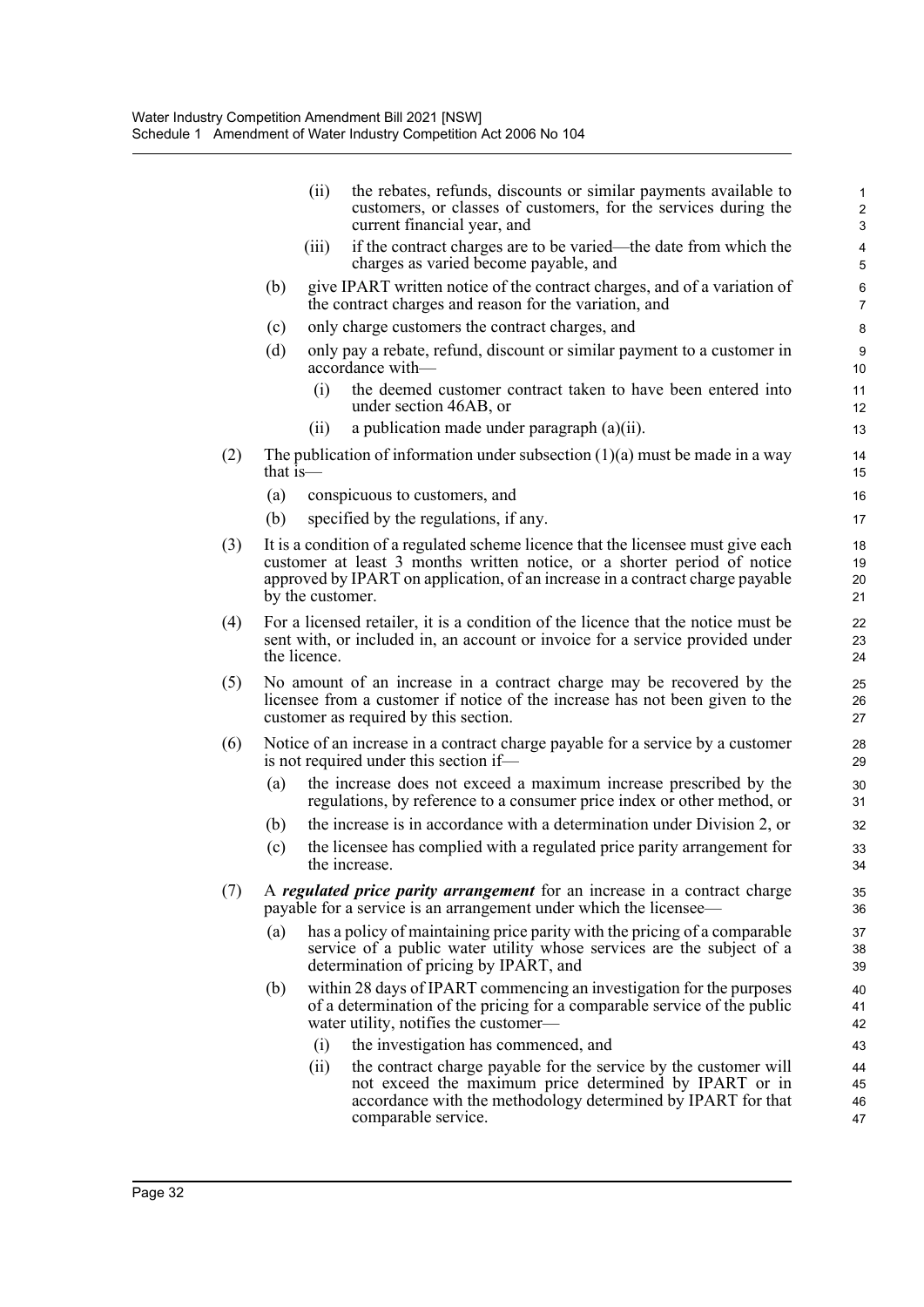## **46AD Certificates as to amounts due under customer contract**

| (1) It is a condition of a regulated scheme licence that the licensee must, on<br>application and payment of the fee fixed by the licensee and approved by |
|------------------------------------------------------------------------------------------------------------------------------------------------------------|
| IPART, issue the applicant a certificate—                                                                                                                  |

(a) containing particulars of the contract charges payable to the licensee for water or sewerage services provided to specified premises as at a specified date, or

- (b) to the effect that there are no contract charges payable.
- (2) An application for a certificate must—
	- (a) be written, and
	- (b) specify the name and address of the applicant, and
	- (c) identify the premises to which the application relates.
- (3) A certificate of a licensee is conclusive proof, in favour of a purchaser in good faith and for value of the premises to which the certificate relates, that, at the date specified in the certificate, no contract charges were payable to the licensee for water or sewerage services provided to the premises other than the amounts specified in the certificate.

#### **46AE New owner liable for unpaid charges under customer contract on change of ownership of premises**

On a change of ownership of premises to which water or sewerage services are provided by means of a regulated scheme, the new owner of the premises is liable for the amount of unpaid contract charges, if any, for the services owed to a licensed operator or licensed retailer as if the new owner had entered into the contract under which the charges are owed.

### **46AF Lessee may pay and recover charges under customer contract**

If water or sewerage services are provided to premises by means of a regulated scheme and a lease of the premises provides, expressly or impliedly, that the lessor of the premises is to pay contract charges to a licensed operator or licensed retailer, the lessee may pay to the licensed operator or licensed retailer the charges that are due but unpaid by the lessor and may—

- (a) recover the amount paid from the lessor as a debt due to the lessee, or
- (b) deduct the amount paid from the rent, licence fee or other occupation fee payable by the lessee to the lessor.

## **[9] Section 47 Internal review of certain decisions disputed by small retail customers**

Omit section 47(1). Insert instead—

- (1) A small retail customer may apply to a licensed operator or licensed retailer for a review of the following—
	- (a) a matter arising under a contract for water or sewerage services provided to the customer,
	- (b) the exercise or proposed exercise of powers under Part 6, Division 2 by or on behalf of the licensed operator,
	- (c) other matters prescribed by the regulations.

## **[10] Section 47(2)(b)**

Omit "retail suppliers'".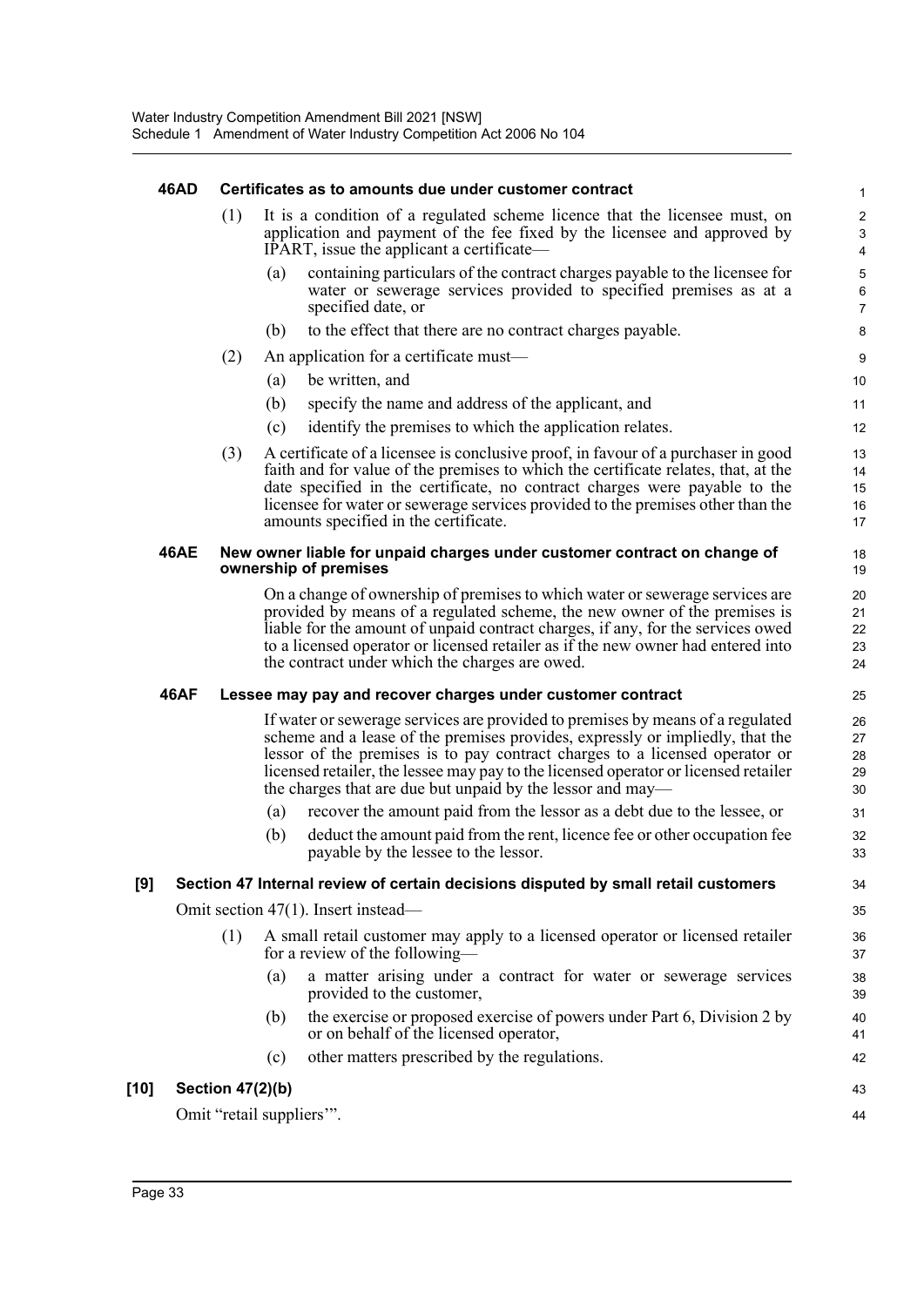| $[11]$ |                                                                 |     | Section 49 Approved ombudsman scheme                                                                                                                                                                                 | $\mathbf{1}$             |  |  |  |  |  |
|--------|-----------------------------------------------------------------|-----|----------------------------------------------------------------------------------------------------------------------------------------------------------------------------------------------------------------------|--------------------------|--|--|--|--|--|
|        |                                                                 |     | Omit section $49(1)(a)$ –(b). Insert instead—                                                                                                                                                                        | $\boldsymbol{2}$         |  |  |  |  |  |
|        |                                                                 | (a) | disputes and complaints under contracts for water or sewerage services<br>provided to small retail customers, and                                                                                                    | 3<br>4                   |  |  |  |  |  |
|        |                                                                 | (b) | disputes and complaints concerning the exercise, or proposed exercise,<br>of functions under Part 6, Division 2, and                                                                                                 | $\mathbf 5$<br>6         |  |  |  |  |  |
|        |                                                                 | (c) | other disputes and complaints of a class prescribed by the regulations,<br>whether or not under contracts for water supply or sewerage services<br>referred to in paragraph (a).                                     | $\overline{7}$<br>8<br>9 |  |  |  |  |  |
| $[12]$ | Section 49(2)(a) and (c)                                        |     |                                                                                                                                                                                                                      | 10                       |  |  |  |  |  |
|        | occurring.                                                      |     | Omit "licensed retail suppliers and authorised licensed network operators" wherever                                                                                                                                  | 11<br>12                 |  |  |  |  |  |
|        | Insert instead "registered retailers and registered operators". |     |                                                                                                                                                                                                                      |                          |  |  |  |  |  |
| $[13]$ | <b>Section 49(2)(f)</b>                                         |     |                                                                                                                                                                                                                      | 14                       |  |  |  |  |  |
|        |                                                                 |     | Omit "water supply or sewerage service contracts".                                                                                                                                                                   | 15                       |  |  |  |  |  |
|        |                                                                 |     | Insert instead "contracts for water supply or sewerage services".                                                                                                                                                    | 16                       |  |  |  |  |  |
| $[14]$ | Section 49(5)                                                   |     |                                                                                                                                                                                                                      | 17                       |  |  |  |  |  |
|        |                                                                 |     | Omit "licensed retail supplier or authorised licensed network operator".                                                                                                                                             | 18                       |  |  |  |  |  |
|        | Insert instead "registered retailer or registered operator".    |     |                                                                                                                                                                                                                      |                          |  |  |  |  |  |
| $[15]$ |                                                                 |     | Section 50 Licence conditions relating to approved ombudsman scheme                                                                                                                                                  | 20                       |  |  |  |  |  |
|        |                                                                 |     | Omit "supplies water or provides sewerage services (or both)" from section $50(1)$ .                                                                                                                                 | 21                       |  |  |  |  |  |
|        |                                                                 |     | Insert instead "provides water or sewerage services".                                                                                                                                                                | 22                       |  |  |  |  |  |
| $[16]$ | Section $50(1)(a)$ and (b)                                      |     |                                                                                                                                                                                                                      | 23                       |  |  |  |  |  |
|        | Omit "retail supplier" wherever occurring.                      |     |                                                                                                                                                                                                                      |                          |  |  |  |  |  |
|        |                                                                 |     | Insert instead "licensed retailer".                                                                                                                                                                                  | 25                       |  |  |  |  |  |
| $[17]$ | Section 50(2)                                                   |     |                                                                                                                                                                                                                      |                          |  |  |  |  |  |
|        |                                                                 |     | Omit the subsection. Insert instead—                                                                                                                                                                                 | 27                       |  |  |  |  |  |
|        |                                                                 |     | (2) If an operator licence is a regulated scheme licence within the meaning of<br>Division 1AA, it is a condition of the operator licence that—                                                                      | 28<br>29                 |  |  |  |  |  |
|        |                                                                 | (a) | the licensed operator must be a member of an approved ombudsman<br>scheme, and                                                                                                                                       | 30<br>31                 |  |  |  |  |  |
|        |                                                                 | (b) | the operator is bound by, and must comply with, a decision of the<br>ombudsman under the scheme relating to a dispute or complaint<br>involving the operator and a small retail customer or entitled person.         | 32<br>33<br>34           |  |  |  |  |  |
| $[18]$ | <b>Section 50A</b>                                              |     |                                                                                                                                                                                                                      | 35                       |  |  |  |  |  |
|        | Insert after section 50—                                        |     |                                                                                                                                                                                                                      | 36                       |  |  |  |  |  |
|        | 50A                                                             |     | <b>Obligations of insolvency official</b>                                                                                                                                                                            | 37                       |  |  |  |  |  |
|        |                                                                 |     | If an insolvency official has been appointed for a licensed operator or licensed<br>retailer, or the whole or a part of the property of a licensed operator or licensed<br>retailer, the following provisions apply— | 38<br>39<br>40           |  |  |  |  |  |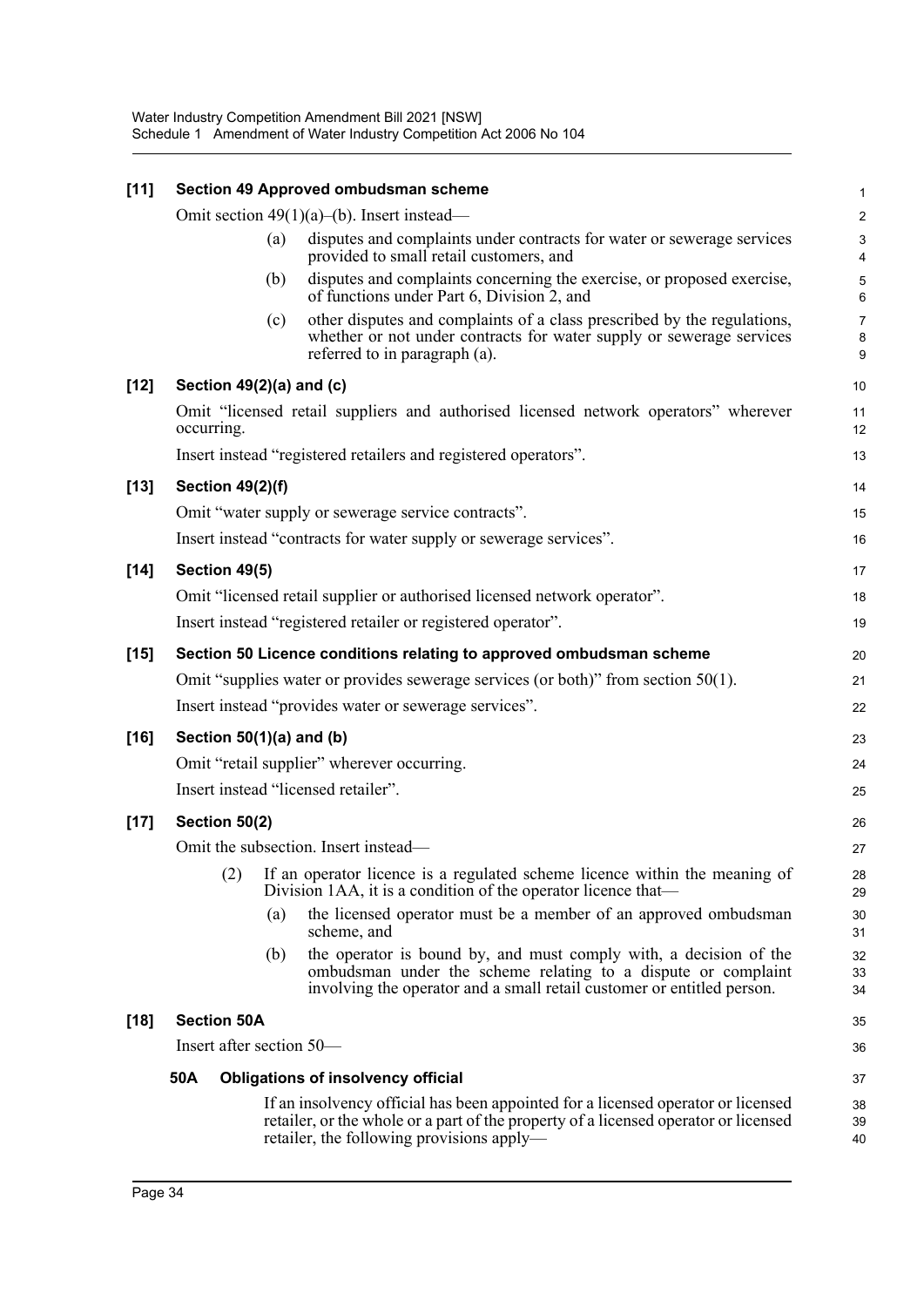|        |                   |                    | (a)                | a dispute or complaint about the licensee may, or may continue to, be<br>dealt with under this Act,                                                                                                                                                           | $\mathbf{1}$<br>2    |
|--------|-------------------|--------------------|--------------------|---------------------------------------------------------------------------------------------------------------------------------------------------------------------------------------------------------------------------------------------------------------|----------------------|
|        |                   |                    | (b)                | the insolvency official must facilitate the resolution of the complaint or<br>dispute,                                                                                                                                                                        | 3<br>4               |
|        |                   |                    | (c)                | the insolvency official is bound by this Act as if the insolvency official<br>were the licensee.                                                                                                                                                              | 5<br>6               |
| $[19]$ |                   | Part 5, Division 2 |                    |                                                                                                                                                                                                                                                               | $\overline{7}$       |
|        |                   |                    |                    | Omit Divisions 2 and 3. Insert instead—                                                                                                                                                                                                                       | 8                    |
|        | <b>Division 2</b> |                    |                    | <b>Monopoly services and suppliers</b>                                                                                                                                                                                                                        | 9                    |
|        | 50 <sub>B</sub>   |                    | <b>Definitions</b> |                                                                                                                                                                                                                                                               | 10                   |
|        |                   |                    |                    | In this Division-                                                                                                                                                                                                                                             | 11                   |
|        |                   |                    |                    | <i>monopoly service</i> means a water or sewerage service declared to be a<br>monopoly service under this Division.                                                                                                                                           | 12<br>13             |
|        |                   |                    |                    | <i>monopoly supplier</i> means—                                                                                                                                                                                                                               | 14                   |
|        |                   |                    | (a)                | a licensed operator that operates infrastructure by means of which a<br>monopoly service is provided, or                                                                                                                                                      | 15<br>16             |
|        |                   |                    | (b)                | a licensed retailer that sells a monopoly service to a customer.                                                                                                                                                                                              | 17                   |
|        | 51                |                    |                    | <b>Declaration of monopoly services</b>                                                                                                                                                                                                                       | 18                   |
|        |                   | (1)                |                    | The Minister may, by order published in the Gazette, declare that a specified<br>water or sewerage service provided or to be provided by means of a scheme is<br>a monopoly service.                                                                          | 19<br>20<br>21       |
|        |                   | (2)                |                    | The declaration may be limited to apply in relation to-                                                                                                                                                                                                       | 22                   |
|        |                   |                    | (a)                | a specified area, or                                                                                                                                                                                                                                          | 23                   |
|        |                   |                    | (b)                | a specified class of customers, or                                                                                                                                                                                                                            | 24                   |
|        |                   |                    | (c)                | both.                                                                                                                                                                                                                                                         | 25                   |
|        |                   | (3)                |                    | The declaration may only be made in relation to a service if the Minister is<br>satisfied it is a service-                                                                                                                                                    | 26<br>27             |
|        |                   |                    | (a)                | for which there are no other suppliers to provide competition in the part<br>of the market concerned, and                                                                                                                                                     | 28<br>29             |
|        |                   |                    | (b)                | for which there is no contestable market by potential suppliers in the<br>short term in that part of the market.                                                                                                                                              | 30<br>31             |
|        |                   | (4)                |                    | The declaration must be revoked if the Minister ceases to be satisfied as to the<br>matter referred to in subsection $(3)(a)$ .                                                                                                                               | 32<br>33             |
|        | 52                |                    |                    | <b>Pricing determinations for monopoly services</b>                                                                                                                                                                                                           | 34                   |
|        |                   | (1)                |                    | IPART may, on a referral by the Minister, investigate, report on and determine<br>a pricing methodology for a monopoly service, or a class of monopoly<br>services, including a pricing methodology for connection charges relating to a<br>monopoly service. | 35<br>36<br>37<br>38 |
|        |                   | (2)                |                    | Without limiting subsection $(1)$ —                                                                                                                                                                                                                           | 39                   |
|        |                   |                    | (a)                | a pricing methodology determined by IPART may—                                                                                                                                                                                                                | 40                   |
|        |                   |                    |                    | apply generally or be limited in its application by reference to<br>(i)<br>specified exceptions or factors, or                                                                                                                                                | 41<br>42             |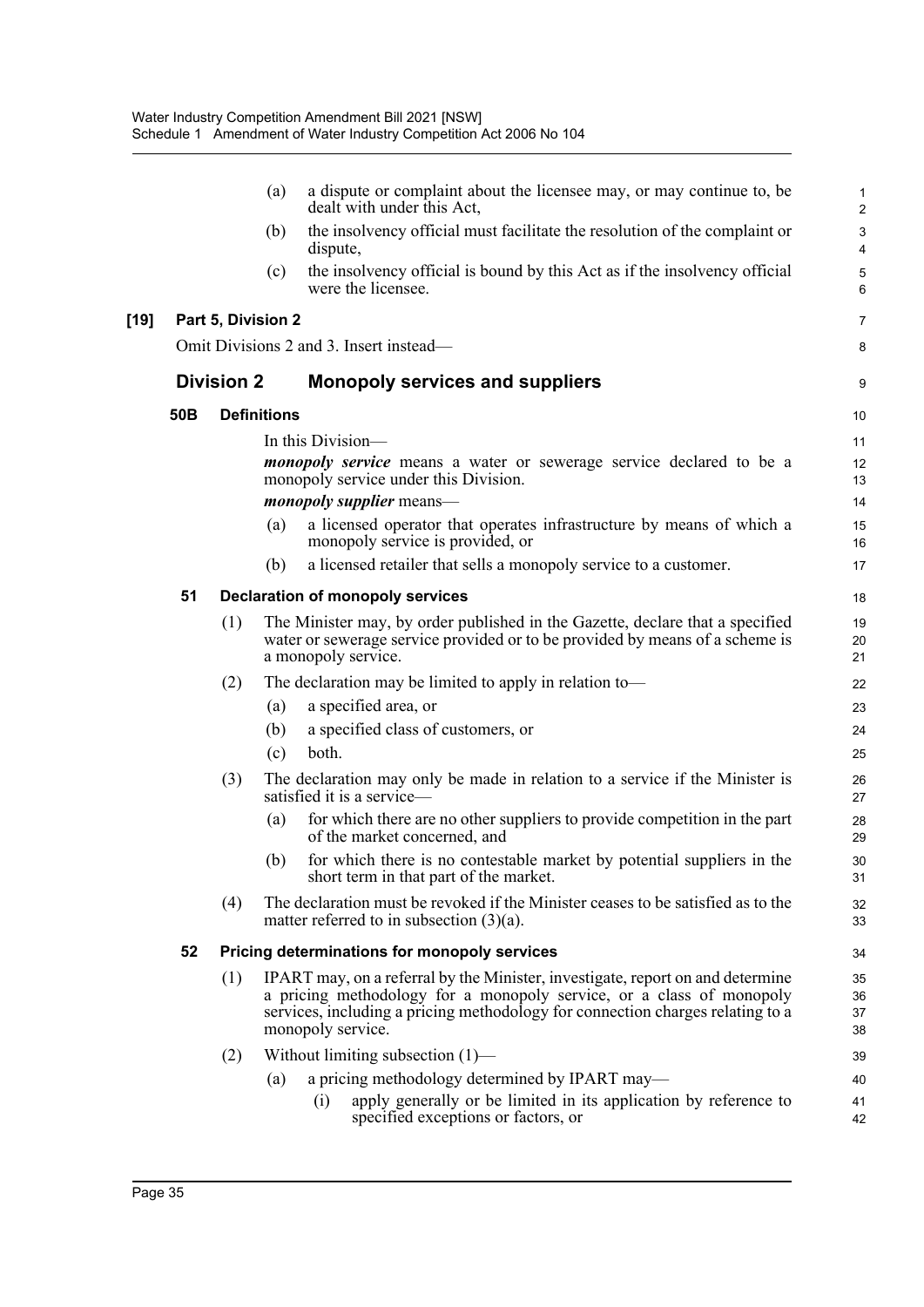(ii) apply differently according to different factors of a specified kind, and

(b) IPART may determine a pricing methodology for a monopoly service despite a previous determination under this section already applying to that service.

**Example.** A pricing methodology may apply differently to different classes of services based on location, the service provided and the infrastructure concerned.

- (3) Subject to the regulations, the provisions of the *Independent Pricing and Regulatory Tribunal Act 1992*, Part 3 in relation to government monopoly services apply to and for a matter referred to IPART under this section in the same way as they apply to and for a matter referred to IPART under that Act, section 12.
- (4) Without limiting the kinds of regulations that may be made under subsection (3), the regulations may deal with the processes that IPART must use in investigating and determining a pricing methodology.
- (5) It is a condition of a monopoly supplier's licence that the monopoly supplier must comply with a relevant determination by IPART under this section.
- (6) In this section, *connection charge* means a fee or amount charged to connect premises to a water or sewerage service, and includes an infrastructure charge, developer charge or administration charge related to connecting premises to a service.

## **53 Obligations of monopoly suppliers**

- (1) It is a condition of a monopoly supplier's licence that the supplier must connect premises within the area to which the monopoly service declaration under this Division applies and supply the monopoly service to the premises, if the owner of the premises requests the supplier to do so.
- (2) Without limiting subsection (1), the regulations may impose further conditions on a monopoly supplier's licence relating to the connection and supply of the monopoly service to premises within the area to which the monopoly service declaration under this Division applies.
- (3) Subsection (1) does not apply to a licensee until—
	- (a) an operational approval has been granted that enables the monopoly supplier to supply the monopoly service to the premises concerned, and
	- (b) the owner of the premises concerned has complied with the conditions set out in the regulations, if any, or the reasonable conditions specified by the licensee to ensure the safe, reliable and financially viable supply of the monopoly service, if any.
- (4) Subsection (1) does not apply in relation to premises if—
	- (a) the premises have been disconnected from the scheme providing the monopoly service by order of a court or in accordance with a customer contract referred to in section 46AB, or
	- (b) the requested service is part of a coupled service, being a service that the licensee cannot provide on a scheme-wide basis without providing another service, and the owner of the premises refuses to accept the coupled service, or

**Example.** Recycled water and sewerage services may be coupled if it is necessary to provide recycled water produced from the treatment of sewage to provide the sewerage service.

(c) other circumstances, if any, prescribed by the regulations exist.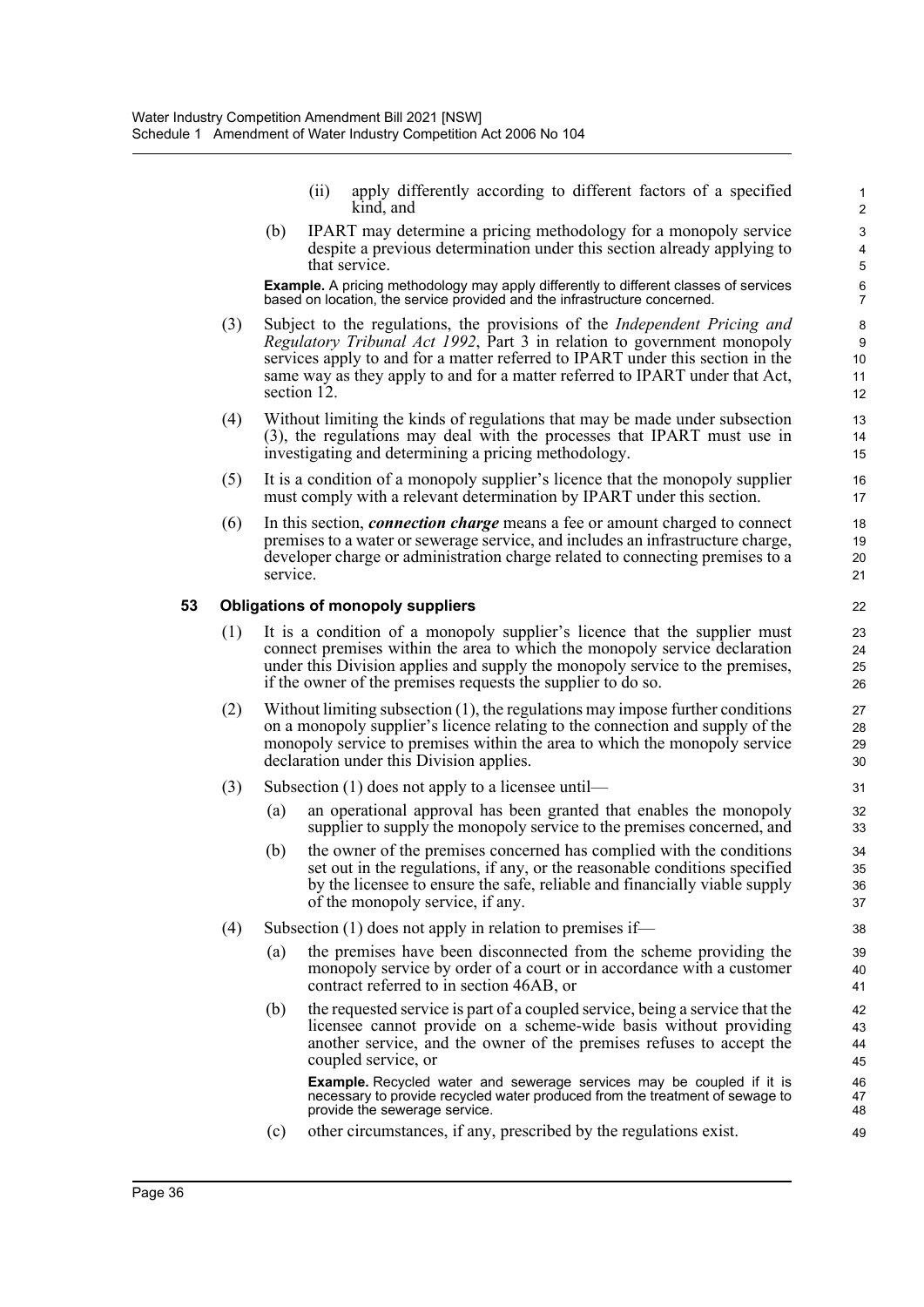| $[20]$ | Part 5A |                      |     |                                                                                                                                                                      |                                                                                                                                                                                                                                                                                      | 1                            |  |  |  |
|--------|---------|----------------------|-----|----------------------------------------------------------------------------------------------------------------------------------------------------------------------|--------------------------------------------------------------------------------------------------------------------------------------------------------------------------------------------------------------------------------------------------------------------------------------|------------------------------|--|--|--|
|        |         | Insert after Part 5- |     |                                                                                                                                                                      |                                                                                                                                                                                                                                                                                      | 2                            |  |  |  |
|        |         |                      |     |                                                                                                                                                                      | Part 5A Last resort arrangements                                                                                                                                                                                                                                                     | 3                            |  |  |  |
|        |         | <b>Division 1</b>    |     |                                                                                                                                                                      | <b>Essential infrastructure and services</b>                                                                                                                                                                                                                                         | 4                            |  |  |  |
|        | 54      |                      |     |                                                                                                                                                                      | Meaning of "essential infrastructure"                                                                                                                                                                                                                                                | 5                            |  |  |  |
|        |         | (1)                  |     | IPART may, by written notice to the registered operator of a scheme,<br>determine that the scheme is <i>essential infrastructure</i> under this Act if<br>satisfied- |                                                                                                                                                                                                                                                                                      |                              |  |  |  |
|        |         |                      | (a) |                                                                                                                                                                      | a failure in the provision of a water or sewerage service provided by, or<br>proposed to be provided by, means of the scheme would have an<br>adverse effect on customers of the service, and                                                                                        | $\boldsymbol{9}$<br>10<br>11 |  |  |  |
|        |         |                      | (b) | either-                                                                                                                                                              |                                                                                                                                                                                                                                                                                      | 12                           |  |  |  |
|        |         |                      |     | (i)                                                                                                                                                                  | alternative arrangements for the provision of a replacement<br>service would not be, and could not readily be made to be,<br>reasonably available, or                                                                                                                                | 13<br>14<br>15               |  |  |  |
|        |         |                      |     | (ii)                                                                                                                                                                 | it is reasonably necessary for customers of the service to be<br>automatically transferred to the provider of a replacement service<br>if there is a failure in the provision of the service.                                                                                        | 16<br>17<br>18               |  |  |  |
|        |         | (2)                  |     |                                                                                                                                                                      | Despite subsection (1), IPART may not determine that a scheme is essential<br>infrastructure under this Act if a council—                                                                                                                                                            | 19<br>20                     |  |  |  |
|        |         |                      | (a) |                                                                                                                                                                      | is the registered operator of the scheme, or                                                                                                                                                                                                                                         | 21                           |  |  |  |
|        |         |                      | (b) |                                                                                                                                                                      | owns all the water industry infrastructure comprising the scheme, other<br>than reticulation pipelines.                                                                                                                                                                              | 22<br>23                     |  |  |  |
|        | 54A     |                      |     |                                                                                                                                                                      | Revocation of determination of essential infrastructure                                                                                                                                                                                                                              | 24                           |  |  |  |
|        |         | (1)                  |     | not now be made.                                                                                                                                                     | IPART may, on application by an essential service provider or last resort<br>provider or on its own initiative, revoke the determination of water industry<br>infrastructure as essential infrastructure if satisfied the determination would                                        | 25<br>26<br>27<br>28         |  |  |  |
|        |         | (2)                  |     |                                                                                                                                                                      | On receiving an application for revocation of a determination, IPART must<br>invite submissions on the application from each provider or last resort provider<br>of the essential service, other than the applicant.                                                                 | 29<br>30<br>31               |  |  |  |
|        |         | (3)                  |     |                                                                                                                                                                      | An invitation to make submissions on an application must allow at least 28<br>days for submissions to be made and must be accompanied by a copy of the<br>application or set out how a copy of the application may be obtained.                                                      | 32<br>33<br>34               |  |  |  |
|        |         | (4)                  |     |                                                                                                                                                                      | If IPART proposes to refuse an application or to revoke the determination on<br>its own initiative, IPART must—                                                                                                                                                                      | 35<br>36                     |  |  |  |
|        |         |                      | (a) |                                                                                                                                                                      | give written notice of the proposed refusal to each provider or last resort<br>provider of the essential service specifying the reasons for it, and                                                                                                                                  | 37<br>38                     |  |  |  |
|        |         |                      | (b) |                                                                                                                                                                      | allow them at least 14 days to make submissions to IPART about the<br>proposed refusal.                                                                                                                                                                                              | 39<br>40                     |  |  |  |
|        |         | (5)                  |     |                                                                                                                                                                      | On making a decision on an application or revoking a determination on its own<br>initiative, IPART must ensure notice of the decision is given to the Minister<br>and each provider or last resort provider of the essential service and publish<br>the decision on IPART's website. | 41<br>42<br>43<br>44         |  |  |  |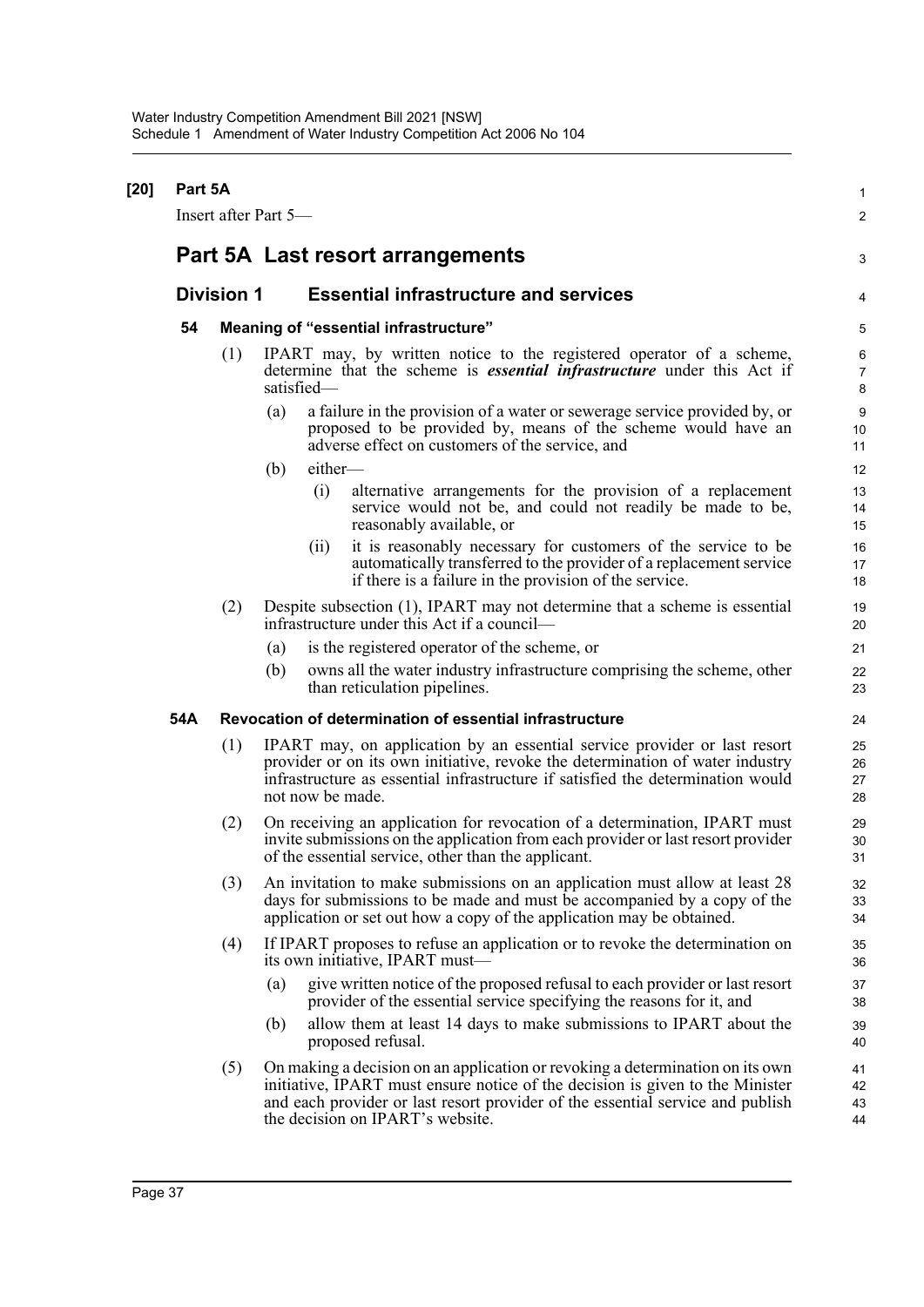|    | (6)                                                       |                                                                                                                                                                                                                                                                                                                                   |               | If IPART revokes the determination, the designation of a last resort provider<br>for the former essential infrastructure is of no further effect.                                                                                                                                       | $\mathbf{1}$<br>$\overline{2}$ |  |  |  |  |
|----|-----------------------------------------------------------|-----------------------------------------------------------------------------------------------------------------------------------------------------------------------------------------------------------------------------------------------------------------------------------------------------------------------------------|---------------|-----------------------------------------------------------------------------------------------------------------------------------------------------------------------------------------------------------------------------------------------------------------------------------------|--------------------------------|--|--|--|--|
|    | <b>Division 2</b>                                         |                                                                                                                                                                                                                                                                                                                                   |               | Last resort providers and contingency planning                                                                                                                                                                                                                                          | 3                              |  |  |  |  |
| 55 | Designation of last resort providers of essential service |                                                                                                                                                                                                                                                                                                                                   |               |                                                                                                                                                                                                                                                                                         |                                |  |  |  |  |
|    | (1)                                                       | The Minister may, by order published in the Gazette, designate a public water<br>utility or licensee as a last resort provider to take the place of a provider of an<br>essential service if the provider of the essential service is declared to have<br>failed.<br>Note. The declaration of a failure is made under section 56. |               |                                                                                                                                                                                                                                                                                         |                                |  |  |  |  |
|    | (2)                                                       |                                                                                                                                                                                                                                                                                                                                   |               | IPART is to investigate and make a recommendation to the Minister as to the<br>person to be designated as the last resort provider.                                                                                                                                                     | 10<br>11                       |  |  |  |  |
|    | (3)                                                       |                                                                                                                                                                                                                                                                                                                                   |               | The person recommended by IPART is to be—                                                                                                                                                                                                                                               | 12                             |  |  |  |  |
|    |                                                           | (a)                                                                                                                                                                                                                                                                                                                               |               | a public water utility in whose area of operations the essential<br>infrastructure is located, or                                                                                                                                                                                       | 13<br>14                       |  |  |  |  |
|    |                                                           | (b)                                                                                                                                                                                                                                                                                                                               | if any.       | a licensee who has expressed interest and who satisfies the criteria<br>prescribed by the regulations for appointment as a last resort provider,                                                                                                                                        | 15<br>16<br>17                 |  |  |  |  |
|    | (4)                                                       |                                                                                                                                                                                                                                                                                                                                   |               | Expressions of interest from licensees to be designated as a last resort provider<br>are to be sought in the cases in which IPART determines it to be appropriate<br>or if the Minister so directs in a particular case.                                                                | 18<br>19<br>20                 |  |  |  |  |
|    | (5)                                                       |                                                                                                                                                                                                                                                                                                                                   |               | If a recommendation is to be made following an application for a scheme<br>approval, IPART need not commence the necessary investigation until works<br>for the essential infrastructure have substantially commenced under the<br>scheme approval.                                     | 21<br>22<br>23<br>24           |  |  |  |  |
|    | (6)                                                       |                                                                                                                                                                                                                                                                                                                                   | The Minister- |                                                                                                                                                                                                                                                                                         | 25                             |  |  |  |  |
|    |                                                           | (a)                                                                                                                                                                                                                                                                                                                               |               | must, unless the urgency of the circumstances precludes it, consider<br>IPART's recommendations, but is not bound to accept them, and                                                                                                                                                   | 26<br>27                       |  |  |  |  |
|    |                                                           | (b)                                                                                                                                                                                                                                                                                                                               |               | may seek further advice from IPART on the designation of last resort<br>providers.                                                                                                                                                                                                      | 28<br>29                       |  |  |  |  |
|    | (7)                                                       |                                                                                                                                                                                                                                                                                                                                   |               | Without limiting the terms of a designation of a last resort provider, a public<br>water utility may be designated as the last resort provider of all essential<br>services provided within its area of operations if a provider of an essential<br>service is declared to have failed. | 30<br>31<br>32<br>33           |  |  |  |  |
|    | (8)                                                       |                                                                                                                                                                                                                                                                                                                                   |               | If the person to be designated as a last resort provider is not a person<br>recommended by IPART following the seeking of expressions of interest from<br>licensees, the Minister must, before designating the person, unless the urgency<br>of the circumstances precludes it—         | 34<br>35<br>36<br>37           |  |  |  |  |
|    |                                                           | (a)                                                                                                                                                                                                                                                                                                                               |               | give written notice of the proposed designation to-                                                                                                                                                                                                                                     | 38                             |  |  |  |  |
|    |                                                           |                                                                                                                                                                                                                                                                                                                                   | (i)           | the provider of the essential service for which the last resort<br>provider is to be designated, and                                                                                                                                                                                    | 39<br>40                       |  |  |  |  |
|    |                                                           |                                                                                                                                                                                                                                                                                                                                   | (ii)          | the person proposed to be designated as the last resort provider,<br>and                                                                                                                                                                                                                | 41<br>42                       |  |  |  |  |
|    |                                                           |                                                                                                                                                                                                                                                                                                                                   | (iii)         | the other providers, if any, or last resort provider of the essential<br>service, and                                                                                                                                                                                                   | 43<br>44                       |  |  |  |  |
|    |                                                           | (b)                                                                                                                                                                                                                                                                                                                               |               | allow them at least 14 days within which to make submissions to the<br>Minister about the proposed designation.                                                                                                                                                                         | 45<br>46                       |  |  |  |  |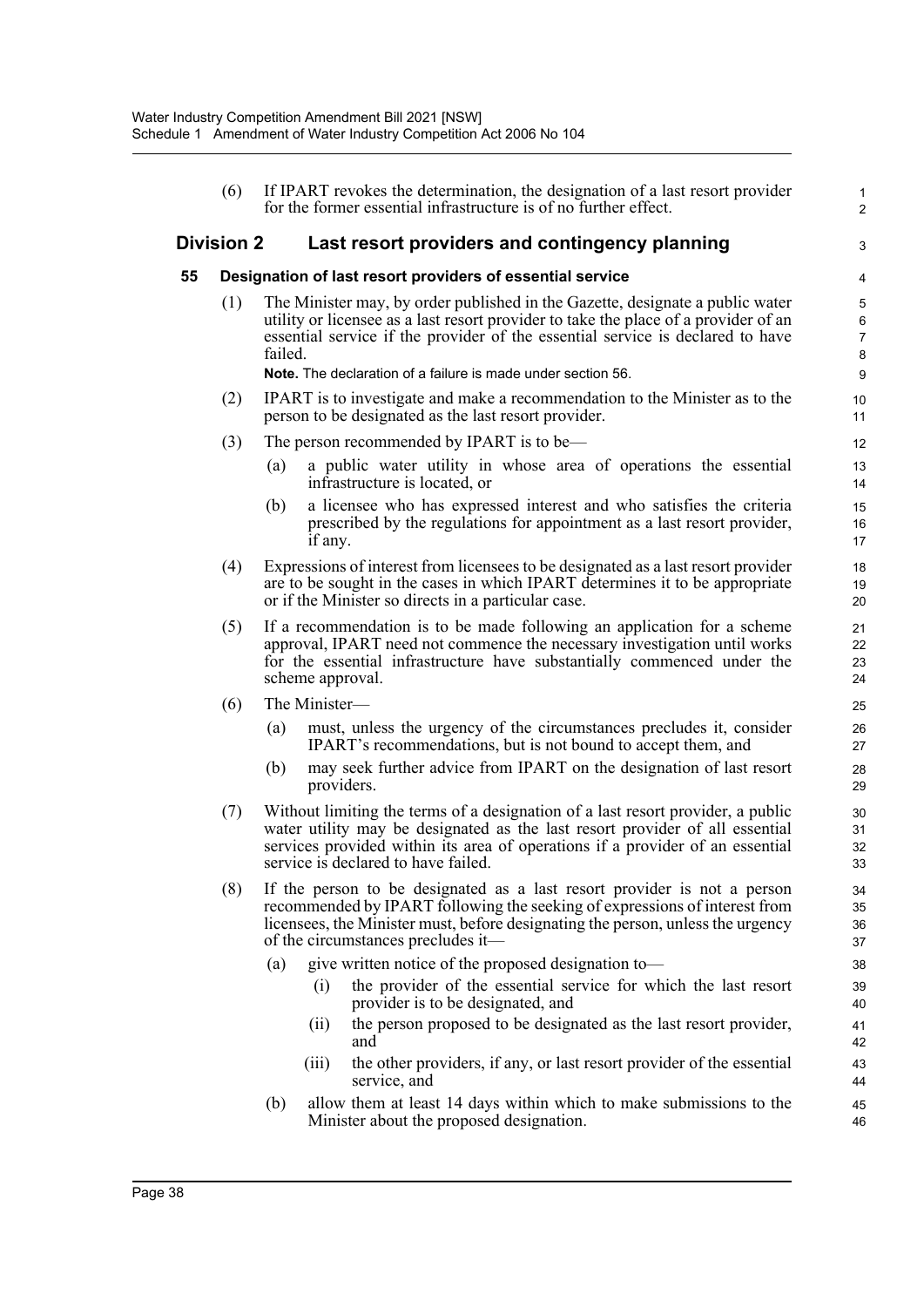|     | (9)  |                   |        | If the person designated as a last resort provider is a licensee, IPART—                                                                                                                                                                                                                                                                                                                                                                                                              | $\mathbf{1}$                             |
|-----|------|-------------------|--------|---------------------------------------------------------------------------------------------------------------------------------------------------------------------------------------------------------------------------------------------------------------------------------------------------------------------------------------------------------------------------------------------------------------------------------------------------------------------------------------|------------------------------------------|
|     |      | (a)               |        | must, as part of its review of the licensee's licence under section $85(2)$ ,<br>investigate and make a recommendation to the Minister regarding the<br>continuation of that designation, and                                                                                                                                                                                                                                                                                         | $\overline{c}$<br>3<br>4                 |
|     |      | (b)               |        | may investigate and make a recommendation to the Minister regarding<br>the continuation of that designation after a statutory default by the<br>licensee or a related corporation of the licensee.                                                                                                                                                                                                                                                                                    | $\mathbf 5$<br>$\,6\,$<br>$\overline{7}$ |
|     | (10) |                   |        | The regulations may provide for additional matters relating to the designation<br>of last resort providers.                                                                                                                                                                                                                                                                                                                                                                           | 8<br>9                                   |
| 55A |      |                   |        | Contingency planning by last resort providers                                                                                                                                                                                                                                                                                                                                                                                                                                         | 10                                       |
|     | (1)  |                   |        | The regulations may make provision for and about the continued provision of<br>the essential service if there is a declared failure.                                                                                                                                                                                                                                                                                                                                                  | 11<br>12                                 |
|     | (2)  |                   |        | Without limiting subsection $(1)$ , the regulations may deal with the following—                                                                                                                                                                                                                                                                                                                                                                                                      | 13                                       |
|     |      | $\left( a\right)$ |        | the preparation and testing of a plan for that continued provision of<br>service (a <i>contingency plan</i> ), including providing that a specified<br>person must-                                                                                                                                                                                                                                                                                                                   | 14<br>15<br>16                           |
|     |      |                   | (i)    | submit, within a specified period, a contingency plan to IPART,<br>and                                                                                                                                                                                                                                                                                                                                                                                                                | 17<br>18                                 |
|     |      |                   | (ii)   | review and resubmit, at intervals determined by IPART, the<br>contingency plan for the approval of IPART, and                                                                                                                                                                                                                                                                                                                                                                         | 19<br>20                                 |
|     |      |                   | (iii)  | conduct exercises to test the operation of the approved<br>contingency plan as referred to in the plan or as required by<br>IPART,                                                                                                                                                                                                                                                                                                                                                    | 21<br>22<br>23                           |
|     |      | (b)               |        | the content of contingency plans,                                                                                                                                                                                                                                                                                                                                                                                                                                                     | 24                                       |
|     |      | (c)               |        | the approval of contingency plans by IPART,                                                                                                                                                                                                                                                                                                                                                                                                                                           | 25                                       |
|     |      | (d)               |        | the implementation of contingency plans, including—                                                                                                                                                                                                                                                                                                                                                                                                                                   | 26                                       |
|     |      |                   | (i)    | processes for the transfer of customers to the last resort provider<br>if there is a declared failure and the ways transferred customers<br>are to be notified of the transfer, and                                                                                                                                                                                                                                                                                                   | 27<br>28<br>29                           |
|     |      |                   | (ii)   | arrangements under which staff of the essential service provider<br>assist the last resort provider to provide the essential service<br>during a declared failure.                                                                                                                                                                                                                                                                                                                    | 30<br>31<br>32                           |
|     |      | (e)               | plans, | the appointment of technical experts to prepare or test contingency                                                                                                                                                                                                                                                                                                                                                                                                                   | 33<br>34                                 |
|     |      | (f)               |        | last resort readiness testing,                                                                                                                                                                                                                                                                                                                                                                                                                                                        | 35                                       |
|     |      | (g)               |        | the payment by the essential services provider of the reasonable costs of<br>other persons, including, for example, the last resort provider or a<br>technical expert, in connection with contingency planning and last<br>resort readiness.                                                                                                                                                                                                                                          | 36<br>37<br>38<br>39                     |
|     | (3)  | (a)               |        | The following persons must, on written request given to the person by IPART<br>or a person specified by the regulations for the purposes of this subsection,<br>including, for example, a technical expert specified by the regulations, assist<br>in the preparation and review of a contingency plan and the conduct of<br>required exercises to test the operation of the contingency plan or a last resort<br>readiness assessment-<br>the owner of the essential infrastructure, | 40<br>41<br>42<br>43<br>44<br>45<br>46   |
|     |      | (b)               |        | an essential service provider,                                                                                                                                                                                                                                                                                                                                                                                                                                                        | 47                                       |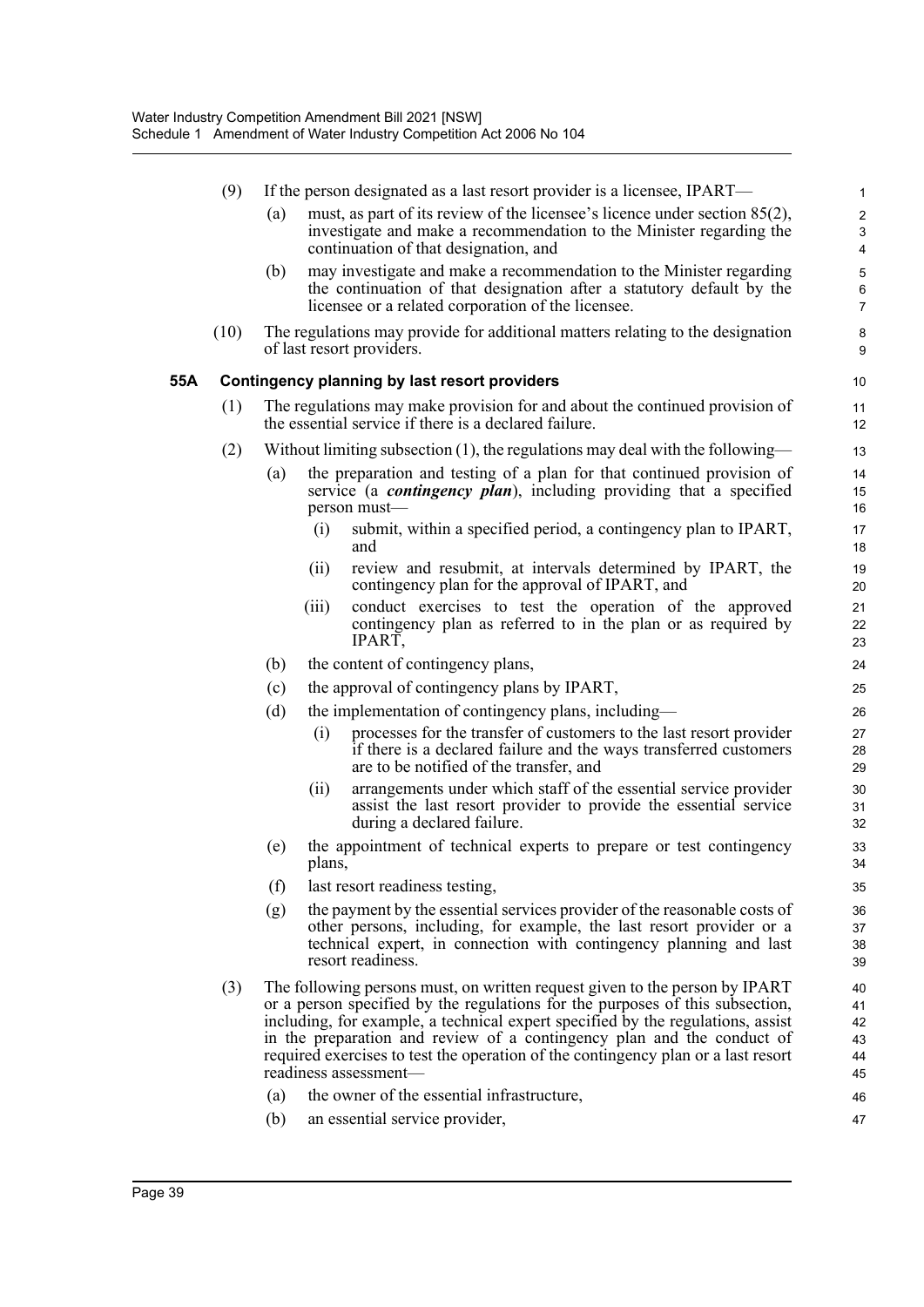|     |                   | (c)     | the last resort provider.                                                                                                                                                                                                                | $\mathbf{1}$   |  |  |  |  |
|-----|-------------------|---------|------------------------------------------------------------------------------------------------------------------------------------------------------------------------------------------------------------------------------------------|----------------|--|--|--|--|
|     |                   |         | Maximum penalty-                                                                                                                                                                                                                         | $\overline{c}$ |  |  |  |  |
|     |                   | (a)     | for a corporation—2,500 penalty units, or                                                                                                                                                                                                | 3              |  |  |  |  |
|     |                   | (b)     | for an individual—500 penalty units.                                                                                                                                                                                                     | 4              |  |  |  |  |
|     | <b>Division 3</b> |         | <b>Last resort events</b>                                                                                                                                                                                                                | 5              |  |  |  |  |
| 56  |                   |         | Declaration of failure of essential service provider                                                                                                                                                                                     |                |  |  |  |  |
|     | (1)               |         | The Minister may, by order published in the Gazette, declare an essential<br>service provider has failed if no other arrangement is in place for the continued<br>provision of the service under this Act and the Minister is satisfied— |                |  |  |  |  |
|     |                   | (a)     | the essential service provider has ceased or is about to cease providing<br>an essential service, or                                                                                                                                     | 10<br>11       |  |  |  |  |
|     |                   | (b)     | an insolvency official has been appointed for the essential service<br>provider or the whole or part of the property of the essential service<br>provider, or                                                                            | 12<br>13<br>14 |  |  |  |  |
|     |                   | (c)     | an order has been made for the winding-up of the essential service<br>provider or a resolution has been passed for the winding-up of the<br>essential service provider, or                                                               | 15<br>16<br>17 |  |  |  |  |
|     |                   | (d)     | other criteria specified in the regulations, if any, have been met.                                                                                                                                                                      | 18             |  |  |  |  |
|     | (2)               |         | The order must specify the following—                                                                                                                                                                                                    | 19             |  |  |  |  |
|     |                   | (a)     | the scheme affected by the failure,                                                                                                                                                                                                      | 20             |  |  |  |  |
|     |                   | (b)     | the reason for the declaration,                                                                                                                                                                                                          | 21             |  |  |  |  |
|     |                   | (c)     | the essential service provider who is declared to have failed (the <i>failed</i><br><i>licensee</i> ),                                                                                                                                   | 22<br>23       |  |  |  |  |
|     |                   | (d)     | the last resort provider who is to replace the failed licensee for the<br>provision of the essential service,                                                                                                                            | 24<br>25       |  |  |  |  |
|     |                   | (e)     | the date, or the way of fixing the date, that is to be the transfer date of<br>the failure, which must not be a date before the date of publication of<br>the order.                                                                     | 26<br>27<br>28 |  |  |  |  |
|     | (3)               |         | A single order may relate to more than one essential service and, if it does, this<br>Division applies separately to each essential service to which the order relates.                                                                  | 29<br>30       |  |  |  |  |
|     | (4)               |         | The Minister must ensure a copy of the order is given to-                                                                                                                                                                                | 31             |  |  |  |  |
|     |                   |         | (a) the failed licensee, and                                                                                                                                                                                                             | 32             |  |  |  |  |
|     |                   | (b)     | the last resort provider, and                                                                                                                                                                                                            | 33             |  |  |  |  |
|     |                   | (c)     | other providers or last resort providers of the essential service.                                                                                                                                                                       | 34             |  |  |  |  |
|     | (5)               |         | The Minister must ensure the order is made available on IPART's website.                                                                                                                                                                 | 35             |  |  |  |  |
| 56A |                   |         | <b>Effect of declaration of failure</b>                                                                                                                                                                                                  | 36             |  |  |  |  |
|     | (1)               | $Act$ — | On the transfer date of a declared failure, despite the other provisions of this                                                                                                                                                         | 37<br>38       |  |  |  |  |
|     |                   | (a)     | the licence of the failed licensee, if then in force, becomes subject to a<br>condition prohibiting the licensee from providing the essential service<br>under the licence, and                                                          | 39<br>40<br>41 |  |  |  |  |
|     |                   | (b)     | if the last resort provider is a public water utility—the utility is taken to<br>have been assigned the function of providing the essential service<br>previously provided by the failed licensee.                                       | 42<br>43<br>44 |  |  |  |  |
|     |                   |         |                                                                                                                                                                                                                                          |                |  |  |  |  |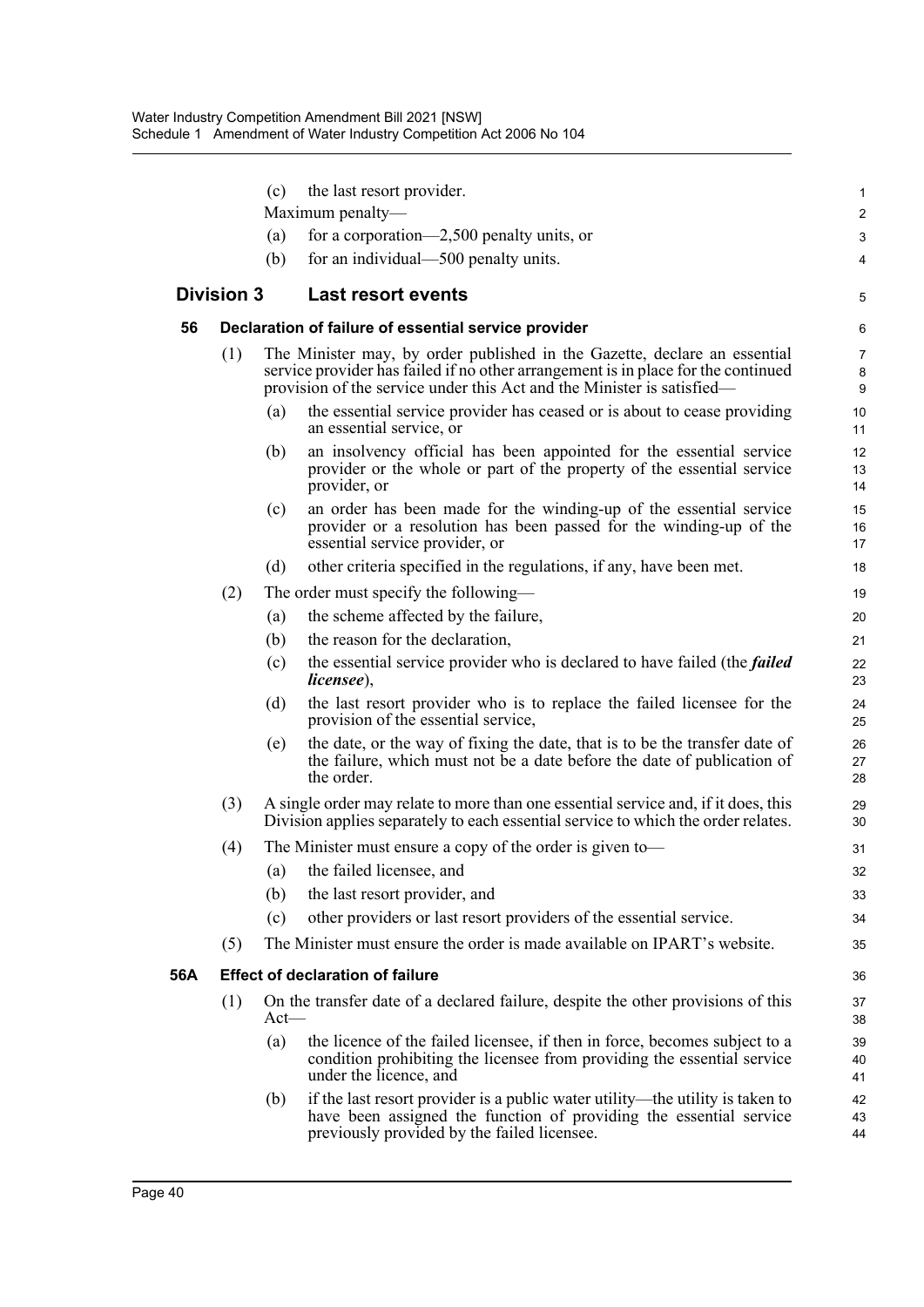|     | (2) |                                                                                                                                                                                                                                          | If the last resort provider is a public water utility, the utility is, for the duration<br>of a declared failure, to be regarded as the licensed operator or licensed<br>retailer, as the case requires, of the essential service for the purposes of this Act<br>and bound by the relevant licence and approval conditions imposed under this<br>Act or the regulations, other than conditions specified by IPART by written<br>notice given to the last resort provider. | 1<br>$\overline{\mathbf{c}}$<br>3<br>4<br>5<br>6 |  |  |  |  |  |
|-----|-----|------------------------------------------------------------------------------------------------------------------------------------------------------------------------------------------------------------------------------------------|----------------------------------------------------------------------------------------------------------------------------------------------------------------------------------------------------------------------------------------------------------------------------------------------------------------------------------------------------------------------------------------------------------------------------------------------------------------------------|--------------------------------------------------|--|--|--|--|--|
|     | (3) |                                                                                                                                                                                                                                          | The Minister may, on application by a last resort provider that is a public water<br>utility, exempt the last resort provider from specified licence and approval<br>conditions referred to in subsection (2).                                                                                                                                                                                                                                                             | 7<br>8<br>9                                      |  |  |  |  |  |
|     | (4) |                                                                                                                                                                                                                                          | An agreement between the failed licensee and a person other than the last<br>resort provider, whether entered into before or after the declaration of a failure,<br>is of no effect to the extent that it provides for a person other than the last resort<br>provider to be, at any time during a declared failure—                                                                                                                                                       | 10<br>11<br>12<br>13                             |  |  |  |  |  |
|     |     | (a)                                                                                                                                                                                                                                      | if the last resort provider operates the essential infrastructure—the<br>registered operator of the essential infrastructure, or                                                                                                                                                                                                                                                                                                                                           | 14<br>15                                         |  |  |  |  |  |
|     |     | (b)                                                                                                                                                                                                                                      | if the last resort provider sells the essential service—the registered<br>retailer of the essential service.                                                                                                                                                                                                                                                                                                                                                               | 16<br>17                                         |  |  |  |  |  |
| 56B |     |                                                                                                                                                                                                                                          | Provision of essential service by last resort provider                                                                                                                                                                                                                                                                                                                                                                                                                     | 18                                               |  |  |  |  |  |
|     | (1) | The last resort provider must, for the duration of a declared failure, provide the<br>essential service and, for that purpose, may have access to infrastructure and<br>customer data systems and other property as reasonably required. |                                                                                                                                                                                                                                                                                                                                                                                                                                                                            |                                                  |  |  |  |  |  |
|     | (2) | During a declared failure, the failed licensee and last resort provider or other<br>providers of the essential service must—                                                                                                             |                                                                                                                                                                                                                                                                                                                                                                                                                                                                            |                                                  |  |  |  |  |  |
|     |     | (a)                                                                                                                                                                                                                                      | facilitate the provision of the essential service by the last resort<br>provider, and                                                                                                                                                                                                                                                                                                                                                                                      | 24<br>25                                         |  |  |  |  |  |
|     |     | (b)                                                                                                                                                                                                                                      | take action as required by the approved contingency plan or the<br>regulations, and                                                                                                                                                                                                                                                                                                                                                                                        | 26<br>27                                         |  |  |  |  |  |
|     |     | (c)                                                                                                                                                                                                                                      | comply with reasonable directions given by the last resort provider in<br>providing the essential service.                                                                                                                                                                                                                                                                                                                                                                 | 28<br>29                                         |  |  |  |  |  |
|     | (3) |                                                                                                                                                                                                                                          | To avoid doubt—                                                                                                                                                                                                                                                                                                                                                                                                                                                            | 30                                               |  |  |  |  |  |
|     |     | (a)                                                                                                                                                                                                                                      | the failed licensee must enable the last resort provider to access<br>customer information, including personal information under the<br>Privacy and Personal Information Protection Act 1998 and health<br>information under the Health Records and Information Privacy Act<br>2002, in connection with the provision of the essential service, and                                                                                                                        | 31<br>32<br>33<br>34<br>35                       |  |  |  |  |  |
|     |     | (b)                                                                                                                                                                                                                                      | the provision of the essential service includes exercising a right of the<br>licensee under an easement or right of way relating to the essential<br>service as if the last resort provider were the failed licensee.                                                                                                                                                                                                                                                      | 36<br>37<br>38                                   |  |  |  |  |  |
|     | (4) | failure.                                                                                                                                                                                                                                 | A person must not obstruct the last resort provider's access to property, or the<br>provision of the essential service by the last resort provider, during a declared                                                                                                                                                                                                                                                                                                      | 39<br>40<br>41                                   |  |  |  |  |  |
|     |     |                                                                                                                                                                                                                                          | Maximum penalty-                                                                                                                                                                                                                                                                                                                                                                                                                                                           | 42                                               |  |  |  |  |  |
|     |     | (a)                                                                                                                                                                                                                                      | for a corporation—2,500 penalty units, or                                                                                                                                                                                                                                                                                                                                                                                                                                  | 43                                               |  |  |  |  |  |
|     |     | (b)                                                                                                                                                                                                                                      | for an individual—500 penalty units.                                                                                                                                                                                                                                                                                                                                                                                                                                       | 44                                               |  |  |  |  |  |
|     |     |                                                                                                                                                                                                                                          |                                                                                                                                                                                                                                                                                                                                                                                                                                                                            |                                                  |  |  |  |  |  |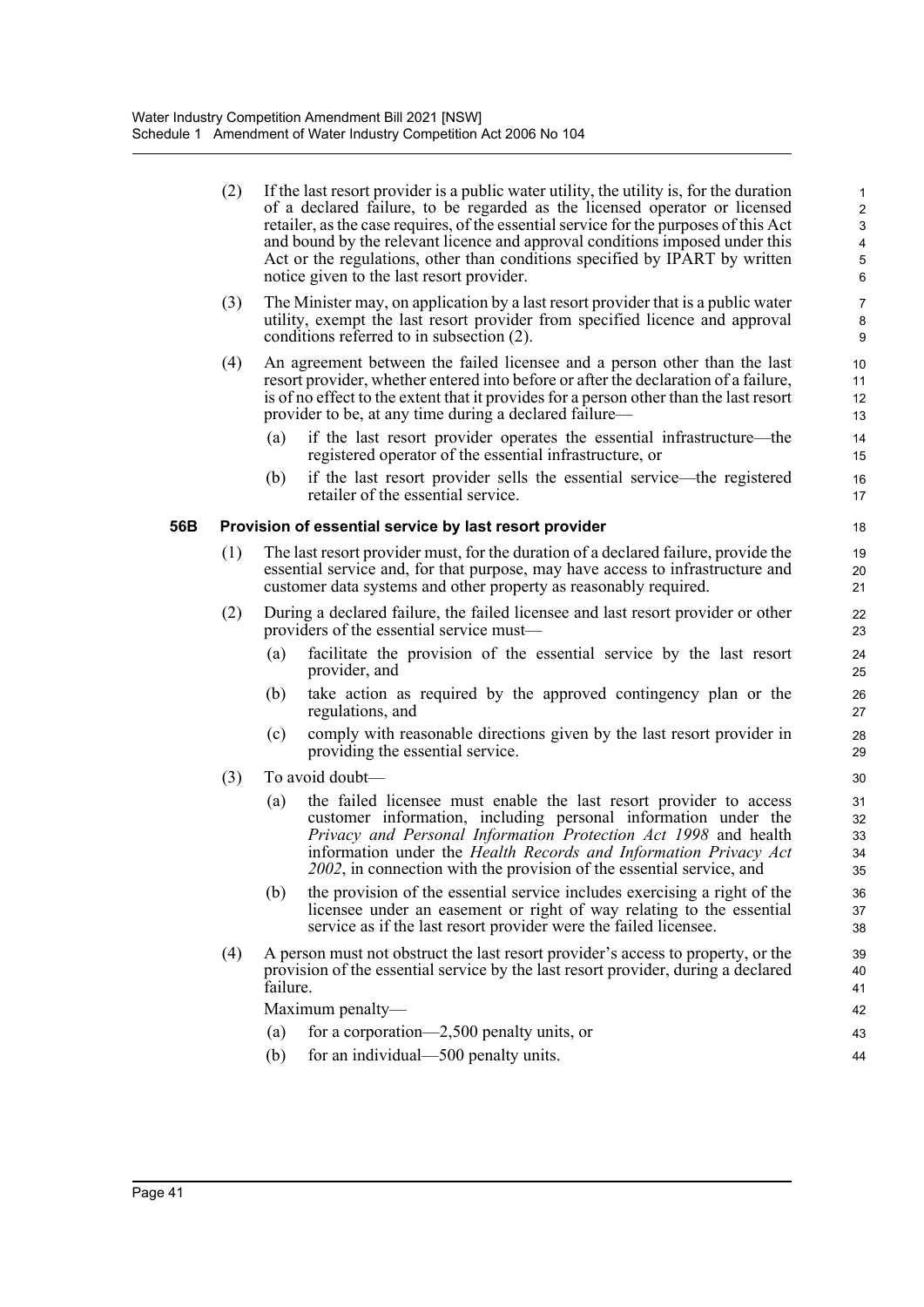### **56C Relationship between last resort provider and regulated scheme customers during failure**

- (1) This section applies to a last resort provider that, following the declaration of a failure—
	- (a) operates essential infrastructure that connects a regulated scheme to a customer's premises, or

- (b) is a retailer of the essential service.
- (2) On the transfer date of a declared failure, each person who was a customer of the failed licensee for the essential service immediately before the transfer date ceases to be a customer of the failed licensee and becomes a customer of the last resort provider of the essential service (a *transferred customer*).
- (3) Rights and obligations that have accrued under a contract between the failed licensee and a transferred customer before the transfer date are not affected and no early termination charge becomes payable.
- (4) Part 5, Division 1AA applies to transferred and new customers of a last resort provider, subject to the following modifications—
	- (a) a reference to terms and conditions set out in the regulations is to be read as a reference to the last resort contract conditions,
	- (b) a reference to standard contract charges is to be read as a reference to the last resort contract charges,
	- (c) the last resort contract charges may not be increased as referred to in that Division.
- (5) This section applies to a last resort provider that is a public water utility despite the provisions of the utility's Act and despite the *Independent Pricing and Regulatory Tribunal Act 1992*.
- (6) In this section—

*last resort contract charges* means a transfer fee not exceeding an amount determined by the Minister on the recommendation of IPART, and the standard contract charges within the meaning of Part 5, Division 1AA of the failed licensee.

**Note.** For certain public water utilities, the standard contract charges of the utility are subject to a maximum price determined by IPART, which may be varied from time to time.

### *last resort contract conditions* means—

- (a) the terms and conditions that would have applied if the service were provided by the failed licensee, or
- (b) if, for a last resort provider that is a public water utility, the contingency plan identifies terms and conditions as standard contract conditions of the utility—the standard contract conditions of the utility as identified in the contingency plan.

## **56D Relationship between last resort provider and others during failure**

(1) On and from the transfer date of a declared failure, the last resort provider is to be taken to be a party, in substitution for the failed licensee, to the agreement necessary for the provision of the essential service between the failed licensee and another licensee or a public water utility, as in force immediately before the transfer date, subject to the regulations and modifications agreed between the parties, if any.  $42$ 43 44 45 46 47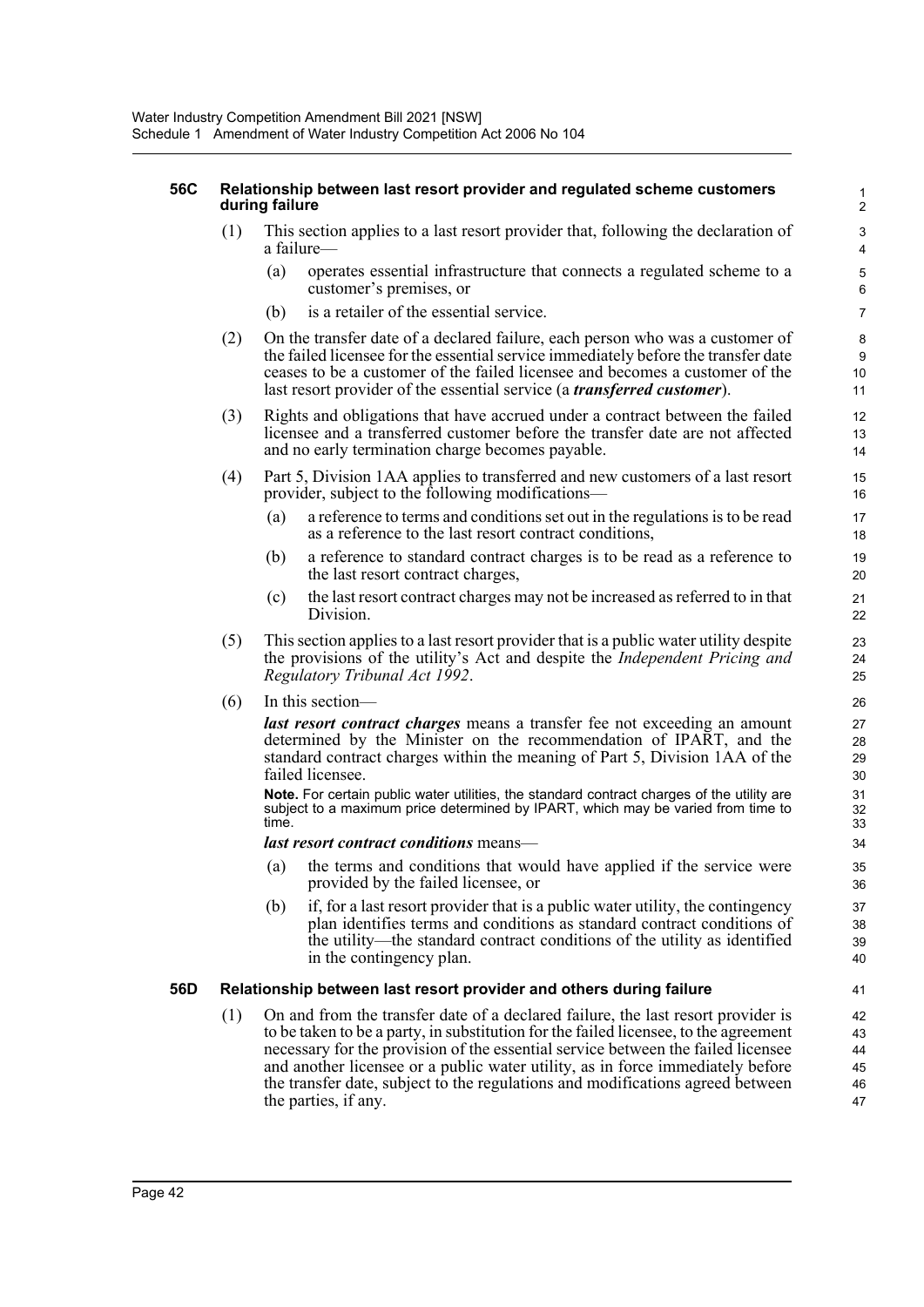|     | (2) |                                                                                                                                                                                                                          | If the last resort provider proposes a modification to an agreement referred to<br>in this section on the basis that the modification is reasonably necessary for the<br>efficient provision of the essential service by the provider, including a<br>modification relating to a payment to be made by the provider, the other party<br>to the agreement must not unreasonably withhold agreement to the<br>modification. | 1<br>2<br>3<br>$\pmb{4}$<br>$\mathbf 5$<br>$6\phantom{1}$ |  |  |  |
|-----|-----|--------------------------------------------------------------------------------------------------------------------------------------------------------------------------------------------------------------------------|---------------------------------------------------------------------------------------------------------------------------------------------------------------------------------------------------------------------------------------------------------------------------------------------------------------------------------------------------------------------------------------------------------------------------|-----------------------------------------------------------|--|--|--|
|     | (3) |                                                                                                                                                                                                                          | A dispute between the last resort provider and another person as to the<br>application of subsection $(1)$ or $(2)$ is subject to arbitration under the<br>Commercial Arbitration Act 2010.                                                                                                                                                                                                                               | $\overline{7}$<br>8<br>9                                  |  |  |  |
| 56E |     |                                                                                                                                                                                                                          | Immunity from liability for last resort providers                                                                                                                                                                                                                                                                                                                                                                         | 10                                                        |  |  |  |
|     | (1) |                                                                                                                                                                                                                          | A last resort provider assumes no financial or other liability of a failed licensee<br>that accrued before the transfer date.                                                                                                                                                                                                                                                                                             | 11<br>12                                                  |  |  |  |
|     | (2) |                                                                                                                                                                                                                          | A last resort provider is not liable for loss, damage or injury arising from the<br>following, except to the extent to which the loss, damage or injury arises as a<br>consequence of the negligence of the last resort provider—                                                                                                                                                                                         | 13<br>14<br>15                                            |  |  |  |
|     |     | (a)                                                                                                                                                                                                                      | an act or omission of the failed licensee, or                                                                                                                                                                                                                                                                                                                                                                             | 16                                                        |  |  |  |
|     |     | (b)                                                                                                                                                                                                                      | the condition of the essential infrastructure.                                                                                                                                                                                                                                                                                                                                                                            | 17                                                        |  |  |  |
| 56F |     |                                                                                                                                                                                                                          | Cost recovery scheme                                                                                                                                                                                                                                                                                                                                                                                                      | 18                                                        |  |  |  |
|     | (1) |                                                                                                                                                                                                                          | If a declared failure occurs, the Minister may, on the application of the last<br>resort provider and subject to the regulations—                                                                                                                                                                                                                                                                                         | 19<br>20                                                  |  |  |  |
|     |     | (a)                                                                                                                                                                                                                      | direct IPART to assess the reasonable costs and expenses of the last<br>resort provider, as known or reasonably able to be estimated at the date<br>of the application, arising from—                                                                                                                                                                                                                                     | 21<br>22<br>23                                            |  |  |  |
|     |     |                                                                                                                                                                                                                          | dealing with or remedying an act or omission of the failed<br>(i)<br>licensee or the condition of the essential infrastructure, or                                                                                                                                                                                                                                                                                        | 24<br>25                                                  |  |  |  |
|     |     |                                                                                                                                                                                                                          | providing the essential service as a last resort provider, and<br>(ii)                                                                                                                                                                                                                                                                                                                                                    | 26                                                        |  |  |  |
|     |     | (b)                                                                                                                                                                                                                      | provide, by order published in the Gazette, for a cost recovery scheme<br>as set out in this section or as otherwise prescribed by the regulations.                                                                                                                                                                                                                                                                       | 27<br>28                                                  |  |  |  |
|     | (2) | More than one application may be made under this section and a cost recovery<br>scheme may be provided for progressively during and after the declared<br>failure.                                                       |                                                                                                                                                                                                                                                                                                                                                                                                                           |                                                           |  |  |  |
|     | (3) |                                                                                                                                                                                                                          | Subject to the regulations, a cost recovery scheme may provide as follows—                                                                                                                                                                                                                                                                                                                                                | 32                                                        |  |  |  |
|     |     | (a)                                                                                                                                                                                                                      | for the recovery of the whole or a part of the amount assessed from the<br>failed licensee or a related corporation of the failed licensee,                                                                                                                                                                                                                                                                               | 33<br>34                                                  |  |  |  |
|     |     | (b)                                                                                                                                                                                                                      | in circumstances in which it is unlikely the whole of the amount<br>assessed is able to be recovered from the failed licensee or a related<br>corporation of the failed licensee—                                                                                                                                                                                                                                         | 35<br>36<br>37                                            |  |  |  |
|     |     |                                                                                                                                                                                                                          | for the recovery of outstanding amounts through an industry<br>(i)<br>contribution scheme, or                                                                                                                                                                                                                                                                                                                             | 38<br>39                                                  |  |  |  |
|     |     |                                                                                                                                                                                                                          | with the consent of the Treasurer, for the payment of outstanding<br>(11)<br>amounts from the Consolidated Fund.                                                                                                                                                                                                                                                                                                          | 40<br>41                                                  |  |  |  |
|     | (4) | If a cost recovery scheme provides for the recovery of an amount from a<br>person, the amount may be recovered in a court of competent jurisdiction as a<br>debt owed to the Crown according to the terms of the scheme. |                                                                                                                                                                                                                                                                                                                                                                                                                           |                                                           |  |  |  |
|     | (5) | If a cost recovery scheme provides for an industry contribution scheme, the<br>following provisions apply, subject to the regulations—                                                                                   |                                                                                                                                                                                                                                                                                                                                                                                                                           |                                                           |  |  |  |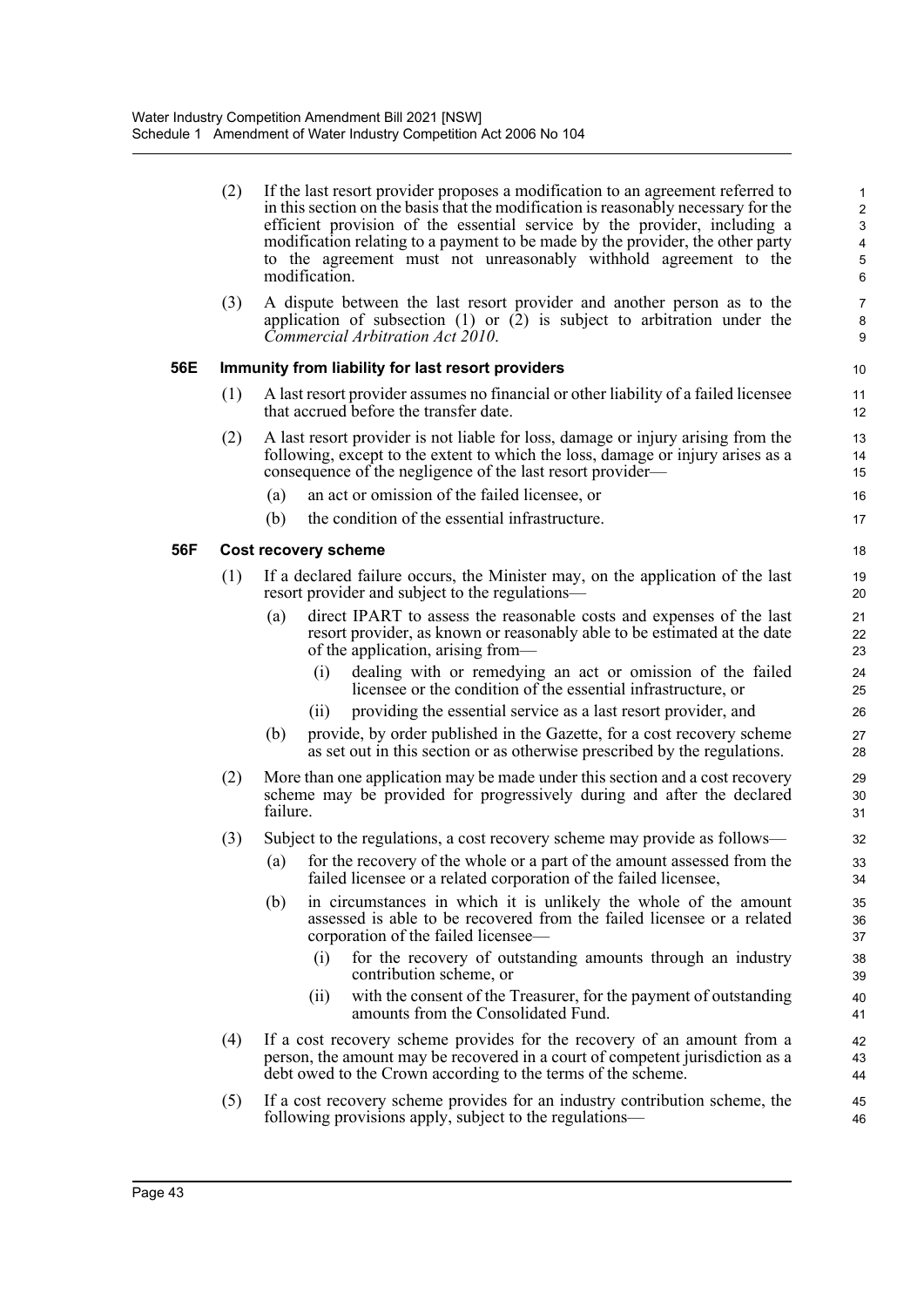|     |     | (a)               | the scheme may provide for the Minister to require, as the Minister<br>considers just and reasonable in the circumstances, contributions to be<br>made to IPART, for payment to the last resort provider, by licensees, the<br>owner of the essential infrastructure or a public water utility,                                                                                                                 | 1<br>$\overline{\mathbf{c}}$<br>3<br>4 |
|-----|-----|-------------------|-----------------------------------------------------------------------------------------------------------------------------------------------------------------------------------------------------------------------------------------------------------------------------------------------------------------------------------------------------------------------------------------------------------------|----------------------------------------|
|     |     | (b)               | the Minister must—                                                                                                                                                                                                                                                                                                                                                                                              | 5                                      |
|     |     |                   | (i)<br>give written notice of the proposed scheme to each proposed<br>contributor specifying how the contributors have been selected<br>and the amount of the contributions calculated, and                                                                                                                                                                                                                     | 6<br>$\overline{7}$<br>8               |
|     |     |                   | allow the proposed contributors at least 28 days within which to<br>(ii)<br>make submissions to the Minister about the proposed scheme,                                                                                                                                                                                                                                                                         | 9<br>10                                |
|     |     | (c)               | contributions are to be imposed by written notice to the contributor,                                                                                                                                                                                                                                                                                                                                           | 11                                     |
|     |     | (d)               | if IPART determines a maximum price for a water or sewerage service<br>provided by a public water utility required to make a contribution-the<br>requirement to make the contribution is to be treated for the purposes of<br>the Independent Pricing and Regulatory Tribunal Act 1992, section<br>16A as a requirement with which the utility must comply in providing<br>the service.                         | 12<br>13<br>14<br>15<br>16<br>17       |
|     | (6) |                   | If a cost recovery scheme provides for the payment of an amount from the<br>Consolidated Fund, the Consolidated Fund is appropriated to the extent<br>necessary to pay the amount concerned and the amount paid from the<br>Consolidated Fund may be recovered from the failed licensee or a related<br>corporation of the failed licensee by the Minister as a debt for payment into the<br>Consolidated Fund. | 18<br>19<br>20<br>21<br>22<br>23       |
|     | (7) |                   | In this section—                                                                                                                                                                                                                                                                                                                                                                                                | 24                                     |
|     |     |                   | <i>last resort contract charges</i> has the same meaning as in section 56C.                                                                                                                                                                                                                                                                                                                                     | 25                                     |
| 56G |     |                   | Obligations and rights of insolvency official                                                                                                                                                                                                                                                                                                                                                                   | 26                                     |
|     | (1) |                   | If an insolvency official has been appointed for an essential service provider<br>or owner of the essential infrastructure, or the whole or part of the property of<br>the essential service provider or owner, the following provisions apply—                                                                                                                                                                 | 27<br>28<br>29                         |
|     |     | $\left( a\right)$ | the insolvency official must take all reasonable steps to facilitate<br>compliance with the conditions of the operational approval for the<br>essential infrastructure and continuity of the provision of the essential<br>service,                                                                                                                                                                             | 30<br>31<br>32<br>33                   |
|     |     | (b)               | a document required to be given to the provider or owner under this<br>Division must also be given to the insolvency official,                                                                                                                                                                                                                                                                                  | 34<br>35                               |
|     |     | (c)               | an invitation to make submissions extended to the provider or owner<br>under this Division must also be extended to the insolvency official,                                                                                                                                                                                                                                                                    | 36<br>37                               |
|     |     | (d)               | the requirements imposed under this Division on the provider or owner<br>are, subject to necessary modifications, also imposed on the insolvency<br>official, and, in particular, during a declared failure, the insolvency<br>official must-                                                                                                                                                                   | 38<br>39<br>40<br>41                   |
|     |     |                   | (i)<br>facilitate the provision of the essential service by the last resort<br>provider, and                                                                                                                                                                                                                                                                                                                    | 42<br>43                               |
|     |     |                   | take action as required by the approved contingency plan or the<br>(11)<br>regulations, and                                                                                                                                                                                                                                                                                                                     | 44<br>45                               |
|     |     |                   | comply with reasonable directions given by the last resort<br>(111)<br>provider in providing the essential service,                                                                                                                                                                                                                                                                                             | 46<br>47                               |
|     |     |                   |                                                                                                                                                                                                                                                                                                                                                                                                                 |                                        |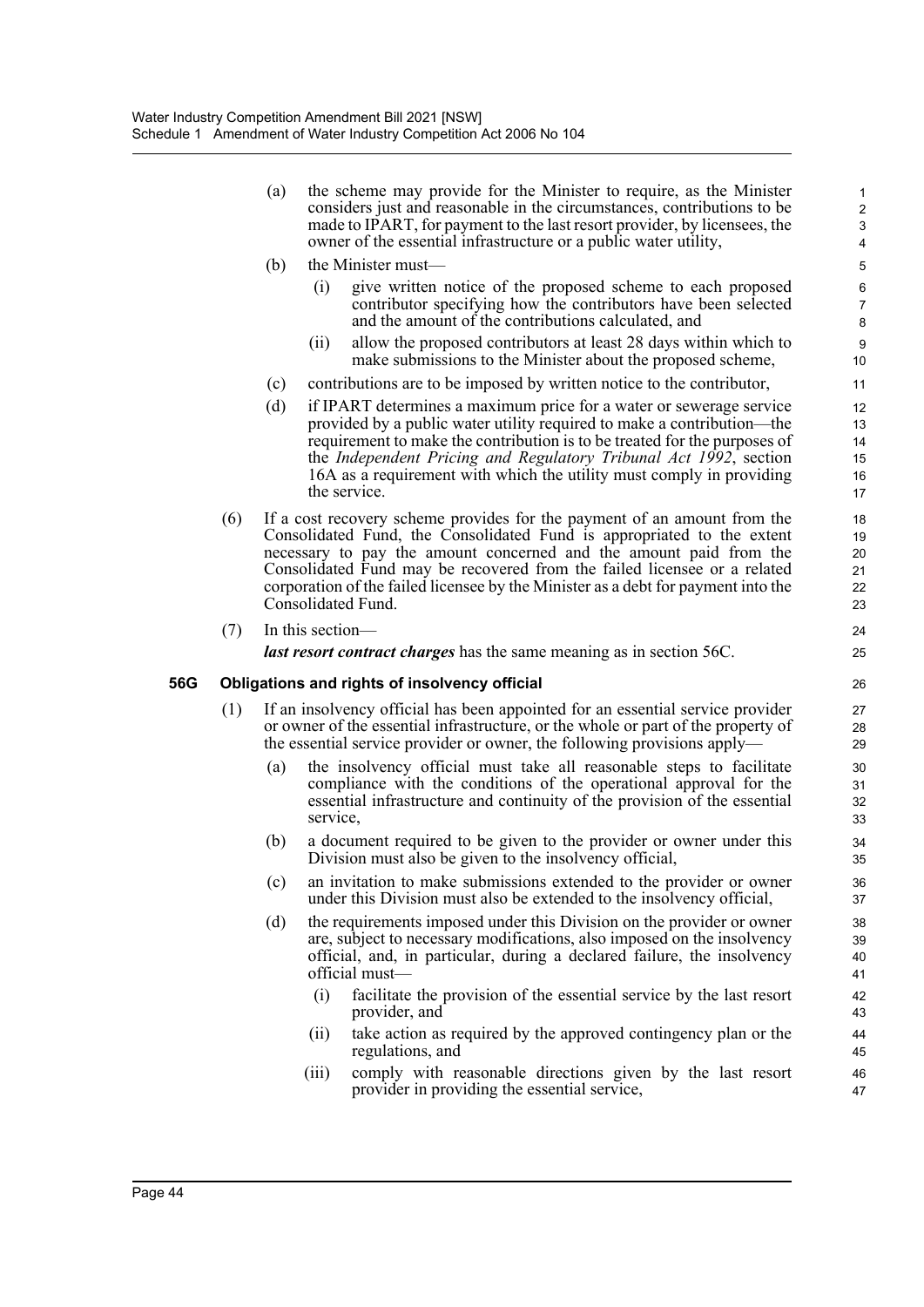|     |                   | (e) | the insolvency official must comply with directions of the Minister<br>designed to ensure compliance with the obligations of the insolvency<br>official under paragraph (a) or (d).                                                                                                                                                                                           | $\mathbf{1}$<br>$\overline{c}$<br>3     |
|-----|-------------------|-----|-------------------------------------------------------------------------------------------------------------------------------------------------------------------------------------------------------------------------------------------------------------------------------------------------------------------------------------------------------------------------------|-----------------------------------------|
|     | (2)               |     | An insolvency official to whom directions are given under this section incurs<br>no liability for loss, damage or injury arising out of compliance with the<br>directions except to the extent to which the loss, damage or injury arises as a<br>consequence of the negligence of the insolvency official.                                                                   | 4<br>$\,$ 5 $\,$<br>6<br>$\overline{7}$ |
|     | <b>Division 4</b> |     | <b>Review of failure and resolution</b>                                                                                                                                                                                                                                                                                                                                       | 8                                       |
| 57  |                   |     | <b>Review of failure by IPART</b>                                                                                                                                                                                                                                                                                                                                             | 9                                       |
|     | (1)               |     | IPART must, at least once in each 6 months, review a declared failure with a<br>view to making recommendations to the Minister about how the failure may<br>be resolved as quickly as possible.                                                                                                                                                                               | 10<br>11<br>12                          |
|     | (2)               |     | In conducting a review, IPART must invite submissions from—                                                                                                                                                                                                                                                                                                                   | 13                                      |
|     |                   | (a) | the last resort provider, and                                                                                                                                                                                                                                                                                                                                                 | 14                                      |
|     |                   | (b) | the failed licensee, and                                                                                                                                                                                                                                                                                                                                                      | 15                                      |
|     |                   | (c) | the last resort provider or other providers of the essential service.                                                                                                                                                                                                                                                                                                         | 16                                      |
|     | (3)               |     | The Minister must consider, but is not bound to accept, IPART's<br>recommendations and may seek further advice from IPART on the resolution<br>of the failure.                                                                                                                                                                                                                | 17<br>18<br>19                          |
| 57A |                   |     | Resolution of failure by acquisition by public water utility                                                                                                                                                                                                                                                                                                                  | 20                                      |
|     | (1)               |     | If the Minister is satisfied a declared failure should be resolved by a public<br>water utility providing a water or sewerage service under the utility's Act to<br>replace the provision of the essential service under this Act on a permanent<br>basis, the Minister may, by order published in the Gazette, declare that this<br>section applies to the declared failure. | 21<br>22<br>23<br>24<br>25              |
|     | (2)               |     | If this section is declared to apply—                                                                                                                                                                                                                                                                                                                                         | 26                                      |
|     |                   | (a) | the statutory power of the utility to acquire land by negotiation or<br>compulsorily, if any, is to be read as extending to a power to acquire<br>essential infrastructure and land for the purposes of the declaration, and                                                                                                                                                  | 27<br>28<br>29                          |
|     |                   | (b) | the statutory power to acquire land and the <i>Land Acquisition (Just</i><br>Terms Compensation) Act 1991 are to be read subject to the<br>modification that a reference to land includes a reference to essential<br>infrastructure and subject to other modifications prescribed by the<br>regulations.                                                                     | 30<br>31<br>32<br>33<br>34              |
| 57B |                   |     | Declaration of end of failure                                                                                                                                                                                                                                                                                                                                                 | 35                                      |
|     | (1)               |     | The Minister may, by order published in the Gazette, declare the end of the<br>failure if-                                                                                                                                                                                                                                                                                    | 36<br>37                                |
|     |                   | (a) | arrangements are in place for the essential service subject to a declared<br>failure to be provided by another licensee in place of the last resort<br>provider, or                                                                                                                                                                                                           | 38<br>39<br>40                          |
|     |                   | (b) | the essential service subject to a declared failure is no longer to be<br>provided under this Act, or                                                                                                                                                                                                                                                                         | 41<br>42                                |
|     |                   | (c) | the Minister is satisfied the failure has otherwise been resolved or is<br>about to otherwise be resolved.                                                                                                                                                                                                                                                                    | 43<br>44                                |
|     | (2)               |     | The order must specify the following—                                                                                                                                                                                                                                                                                                                                         | 45                                      |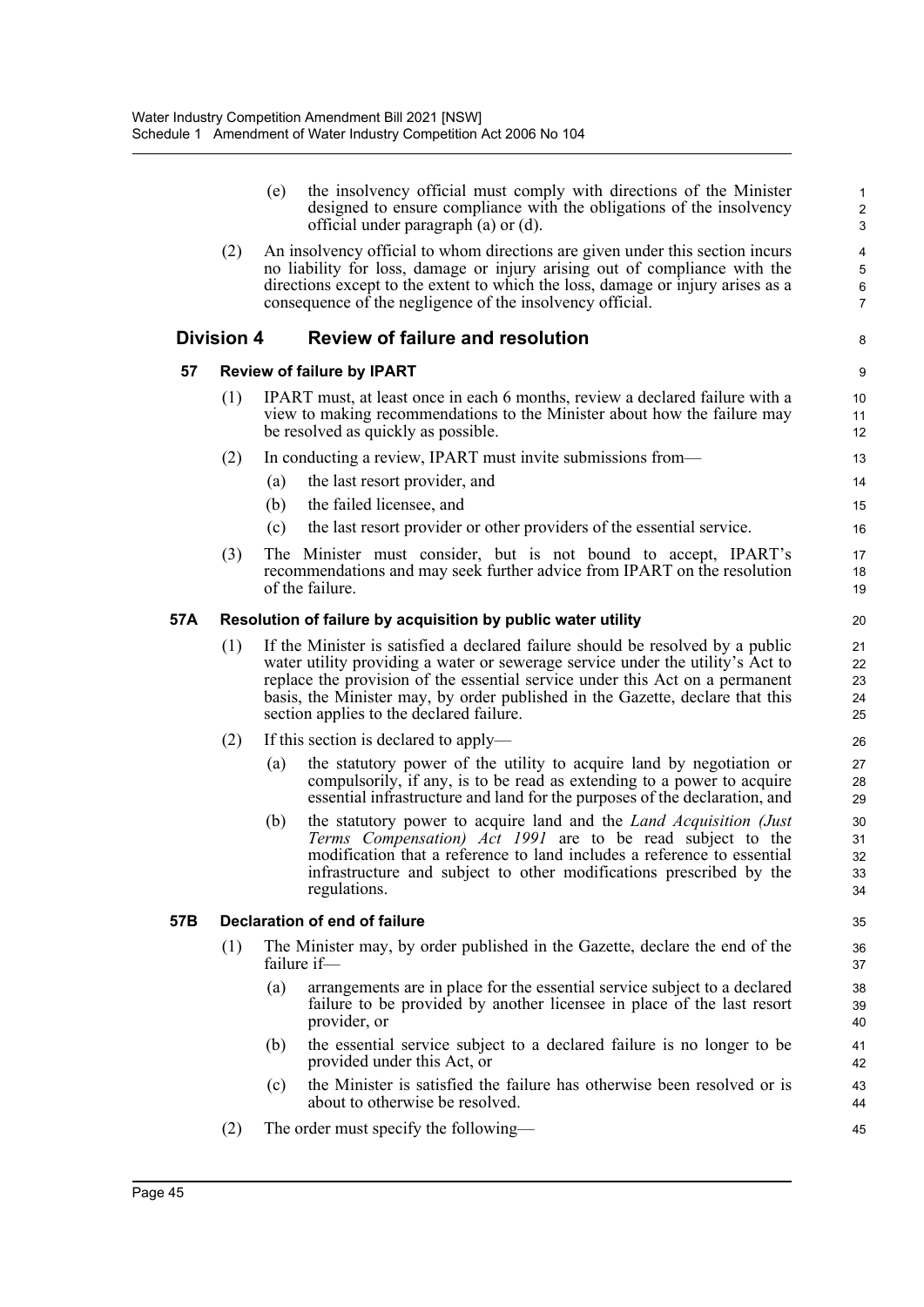|     |     | (a)                                                                                                                                        | the essential service for which the failure is at an end,                                                                                                                                                                                                          | 1                    |  |  |  |
|-----|-----|--------------------------------------------------------------------------------------------------------------------------------------------|--------------------------------------------------------------------------------------------------------------------------------------------------------------------------------------------------------------------------------------------------------------------|----------------------|--|--|--|
|     |     | (b)                                                                                                                                        | if the service is to continue to be provided under this Act—                                                                                                                                                                                                       | $\overline{c}$       |  |  |  |
|     |     |                                                                                                                                            | the last resort provider who is to be replaced, and<br>(1)                                                                                                                                                                                                         | 3                    |  |  |  |
|     |     |                                                                                                                                            | (ii)<br>the licensee who is to replace the last resort provider (the <i>new</i><br><i>licensee</i> ),                                                                                                                                                              | 4<br>5               |  |  |  |
|     |     | (c)                                                                                                                                        | if the service is to be replaced by a service provided under a public water                                                                                                                                                                                        | 6                    |  |  |  |
|     |     |                                                                                                                                            | utility's Act—the replacement service and the public water utility that<br>is to provide it,                                                                                                                                                                       | $\overline{7}$<br>8  |  |  |  |
|     |     | (d)                                                                                                                                        | the date, or the way of fixing the date, that is to be the end date of the                                                                                                                                                                                         | $\boldsymbol{9}$     |  |  |  |
|     |     |                                                                                                                                            | failure, which must not be a date before the date of publication of the<br>order.                                                                                                                                                                                  | 10<br>11             |  |  |  |
|     | (3) |                                                                                                                                            | A single order may relate to more than one essential service and, if it does, this<br>Division applies separately to each essential service to which the order relates.                                                                                            | 12<br>13             |  |  |  |
|     | (4) | The end date must not be earlier than 6 months after the transfer date unless<br>the last resort provider consents to an earlier end date. |                                                                                                                                                                                                                                                                    |                      |  |  |  |
|     | (5) |                                                                                                                                            | In fixing the end date, the Minister must consider the extent to which the last                                                                                                                                                                                    | 16                   |  |  |  |
|     |     |                                                                                                                                            | resort provider has been able, or is expected to be able, to recover its costs and<br>expenses from the failed licensee, the registered operator of the operational                                                                                                | 17<br>18             |  |  |  |
|     |     |                                                                                                                                            | approval for the essential infrastructure, customers of the essential service or                                                                                                                                                                                   | 19                   |  |  |  |
|     |     |                                                                                                                                            | otherwise.                                                                                                                                                                                                                                                         | 20                   |  |  |  |
|     | (6) |                                                                                                                                            | The Minister must ensure that a copy of the declaration is given to—                                                                                                                                                                                               | 21                   |  |  |  |
|     |     | (a)                                                                                                                                        | the registered operator of the operational approval for the essential<br>infrastructure, and                                                                                                                                                                       | 22<br>23             |  |  |  |
|     |     | (b)                                                                                                                                        | the last resort provider, and                                                                                                                                                                                                                                      | 24                   |  |  |  |
|     |     | (c)                                                                                                                                        | the new licensee, and                                                                                                                                                                                                                                              | 25                   |  |  |  |
|     |     | (d)                                                                                                                                        | the failed licensee, and                                                                                                                                                                                                                                           | 26                   |  |  |  |
|     |     | (e)                                                                                                                                        | the last resort provider or other providers of the essential service.                                                                                                                                                                                              | 27                   |  |  |  |
|     | (7) |                                                                                                                                            | The Minister must ensure the order is made available on IPART's website.                                                                                                                                                                                           | 28                   |  |  |  |
| 57C |     |                                                                                                                                            | <b>Effect of end of failure</b>                                                                                                                                                                                                                                    | 29                   |  |  |  |
|     | (1) |                                                                                                                                            | On the end date of a declared failure-                                                                                                                                                                                                                             | 30                   |  |  |  |
|     |     | (a)                                                                                                                                        | if the last resort provider is a public water utility—the utility ceases to<br>have the function of providing the essential service under this Act, and                                                                                                            | 31<br>32             |  |  |  |
|     |     | (b)                                                                                                                                        | if the last resort provider is a licensee—the licensee is taken to have<br>notified IPART that the licensee has ceased to provide the essential<br>service as required under Part 2, Division 4, and                                                               | 33<br>34<br>35       |  |  |  |
|     |     | (c)                                                                                                                                        | if the essential service is to continue to be provided under this Act in<br>circumstances in which section 56C applied to the last resort provider—                                                                                                                | 36<br>37             |  |  |  |
|     |     |                                                                                                                                            | (i)<br>each person who was a customer of the last resort provider for the<br>essential service immediately before the end date ceases to be a<br>customer of the last resort provider and becomes a customer of<br>the new licensee for the essential service, and | 38<br>39<br>40<br>41 |  |  |  |
|     |     |                                                                                                                                            | the contract for the essential service taken to have been entered<br>(ii)                                                                                                                                                                                          | 42                   |  |  |  |
|     |     |                                                                                                                                            | into with the last resort provider under Part 5, Division 1AA (the                                                                                                                                                                                                 | 43                   |  |  |  |
|     |     |                                                                                                                                            | <i>deemed contract</i> ) as modified by this Division ceases and is<br>taken to have been entered into with the new licensee under Part                                                                                                                            | 44<br>45             |  |  |  |
|     |     |                                                                                                                                            | 5, Division 1AA, and                                                                                                                                                                                                                                               | 46                   |  |  |  |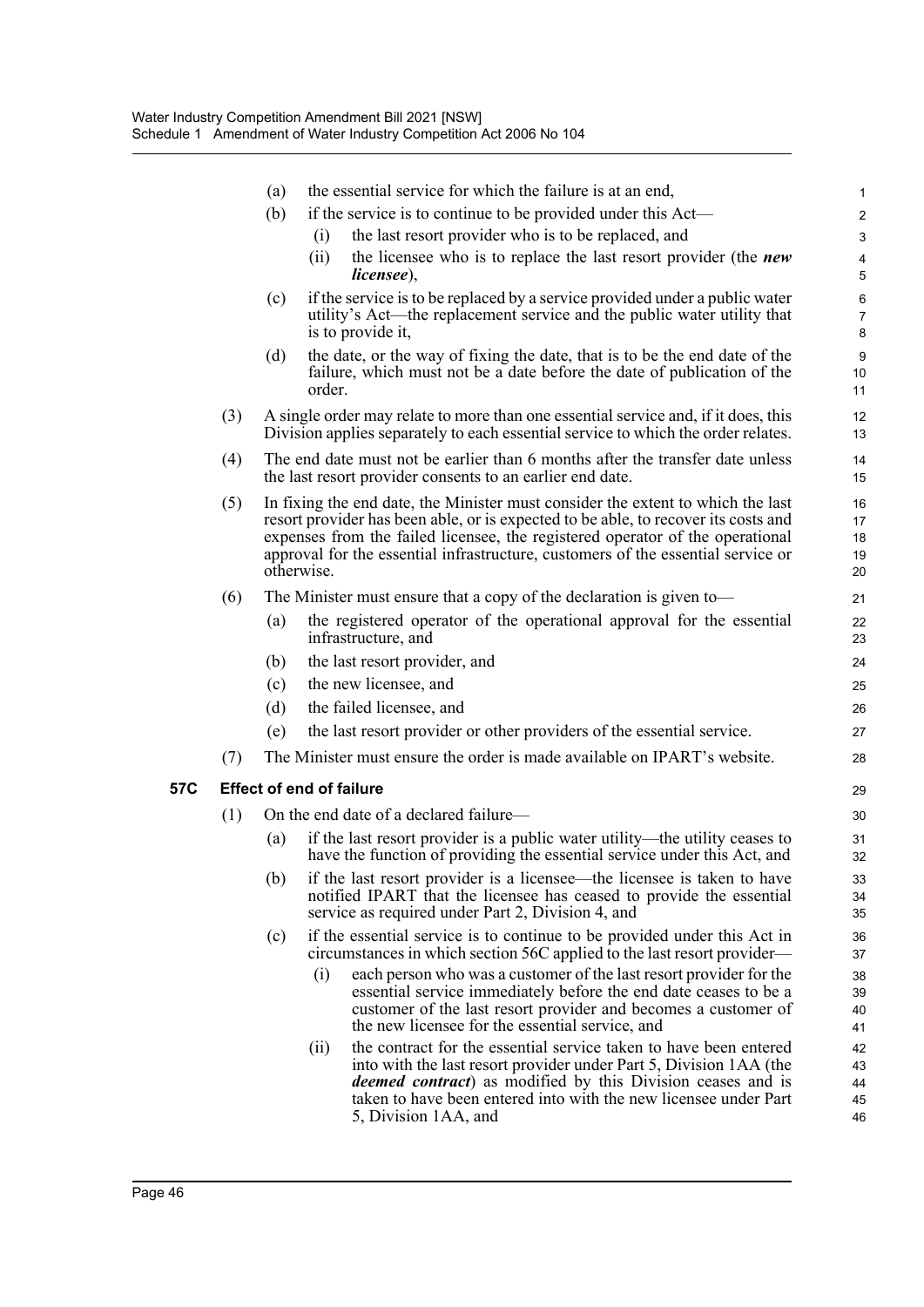| (iii) | the modifications of the deemed contract expressly agreed<br>between the last resort provider and a customer, if any, continue<br>to apply as if they had been agreed under Part 5, Division 1AA<br>between the new licensee and the customer, subject to further |
|-------|-------------------------------------------------------------------------------------------------------------------------------------------------------------------------------------------------------------------------------------------------------------------|
|       | modification by express agreement under that Division, and                                                                                                                                                                                                        |

34

- (d) if the essential service is to be replaced by a service provided under a public water utility's Act and section 56C applied to the last resort provider—
	- (i) each person who was a customer of the last resort provider for the essential service immediately before the end date ceases to be a customer of the last resort provider under this Act and becomes a customer of the public water utility for the replacement service under the utility's Act, and
	- (ii) the contract for the service taken to have been entered into under Part 5, Division 1AA (the *deemed contract*) as modified by this Division ceases and is instead taken to have been entered into under the public water utility's Act, and
	- (iii) the modifications of the deemed contract expressly agreed between the last resort provider and a customer, if any, continue to apply as if they had been agreed under the public water utility's Act, subject to further modification by express agreement under that Act.
- (2) Rights and obligations accrued under a contract between the last resort provider and a customer before the end date are not affected and no early termination charge becomes payable.
- (3) The last resort provider, the registered operator of the essential infrastructure and other provider, if any, or last resort provider of the essential service must—
	- (a) facilitate the provision of the essential service by the new licensee or the provision of the service to replace the essential service by a public water utility, and
	- (b) take action as required by the approved contingency plan or the regulations.

## **Division 5 General**

|     | <b>Applications</b>                                                                                              | 35       |
|-----|------------------------------------------------------------------------------------------------------------------|----------|
| (1) | An application under this Part—                                                                                  | 36       |
|     | must be made in the way approved by the Minister, and<br>(a)                                                     | 37       |
|     | must comply with requirements set out in the regulations, and<br>(b)                                             | 38       |
|     | must be accompanied by the fee determined by the Minister, and<br>(c)                                            | 39       |
|     | must be lodged at the office of IPART.<br>(d)                                                                    | 40       |
| (2) | The Minister or IPART may, by written notice to an applicant, require the<br>applicant                           | 41<br>42 |
|     | to give the Minister or IPART additional information reasonably<br>(a)<br>required to decide the application, or | 43<br>44 |
|     | to have information in the application or additional information verified<br>(b)<br>in a specified way.          | 45<br>46 |
|     |                                                                                                                  |          |

57D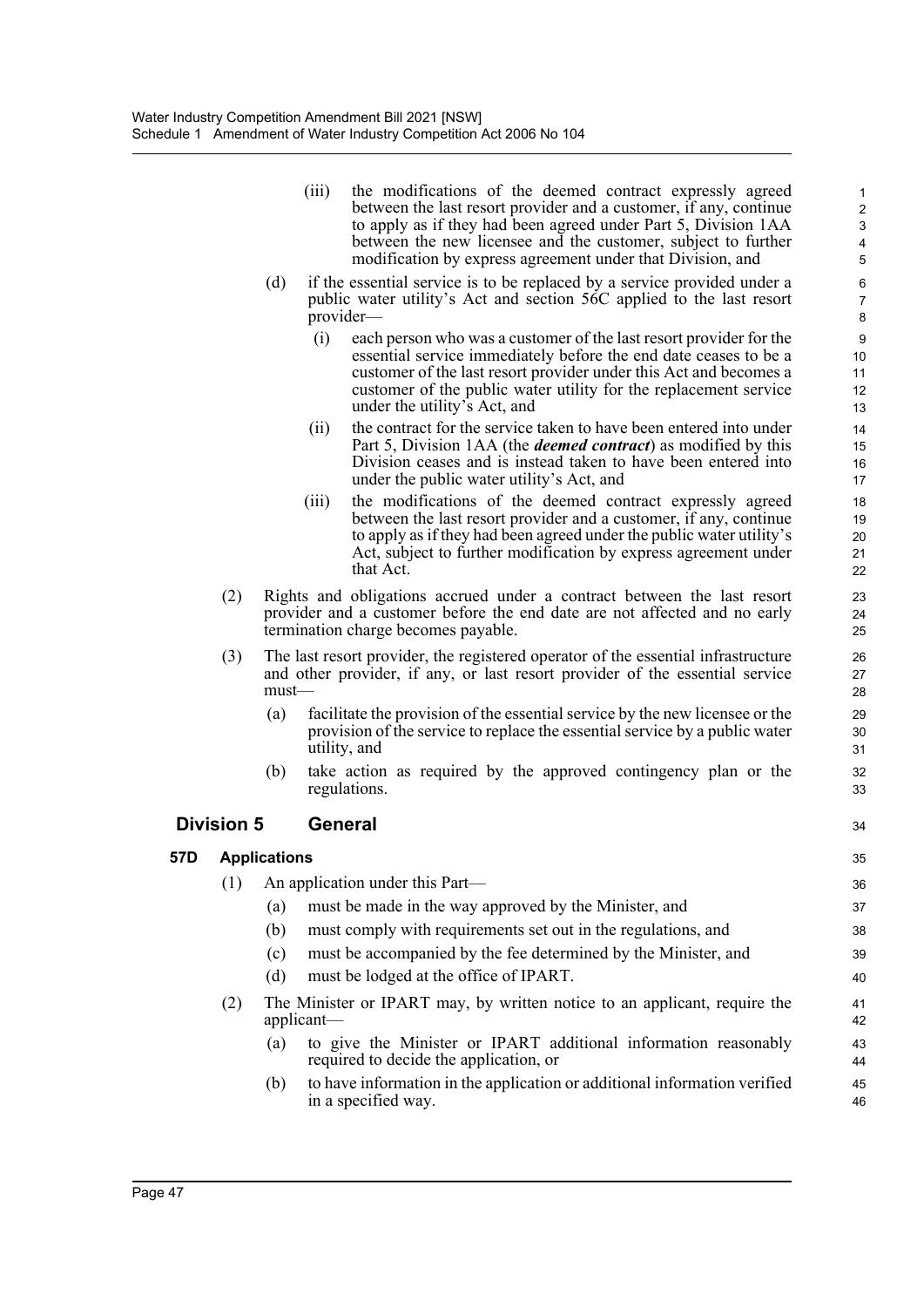## **57E Confidentiality requirement**

A last resort provider or new licensee must not use or disclose confidential or commercially sensitive information obtained under this Division other than for the purpose for which it is given unless—

19

20 21

22

27 28 29

30  $31$ 

- (a) the use or disclosure is authorised by the person to whom the information belongs, or
- (b) the last resort provider or new licensee is required by law to disclose the information.

## **57F Enforcement**

- (1) A public water utility is under a statutory duty to comply with requirements imposed on it under this Part.
- (2) It is a condition of a licence that the licensee must comply with requirements imposed on it under this Part.
- (3) It is a condition of an operational approval that the registered operator must comply with requirements imposed on it under this Part.

## **[21] Part 6 Work relating to water industry infrastructure**

Omit each term or expression set out in Column 1 below wherever occurring in Part 6, Division 1. 17 18

Insert instead the term or expression set out opposite in Column 2—

| Column 1                    | Column 2                  |  |
|-----------------------------|---------------------------|--|
| licensed network operator   | registered operator       |  |
| licensed network operator's | registered operator's     |  |
| The network operator        | The registered operator   |  |
| the network operator        | the registered operator   |  |
| the network operator's      | the registered operator's |  |

## **[22] Part 6, Division 1AA**

Insert before Division 1—

# **Division 1AA Preliminary**

## **58 Definition**

In this Part *authorised agent* of a registered operator means a person appointed by the registered operator under section 65F.

## **[23] Section 58A**

Renumber section 58 (Erection and placement of water industry infrastructure) as section 58A.

# **[24] Section 58A (as renumbered by this Schedule)**

Omit section 58A(1) and (2). Insert instead—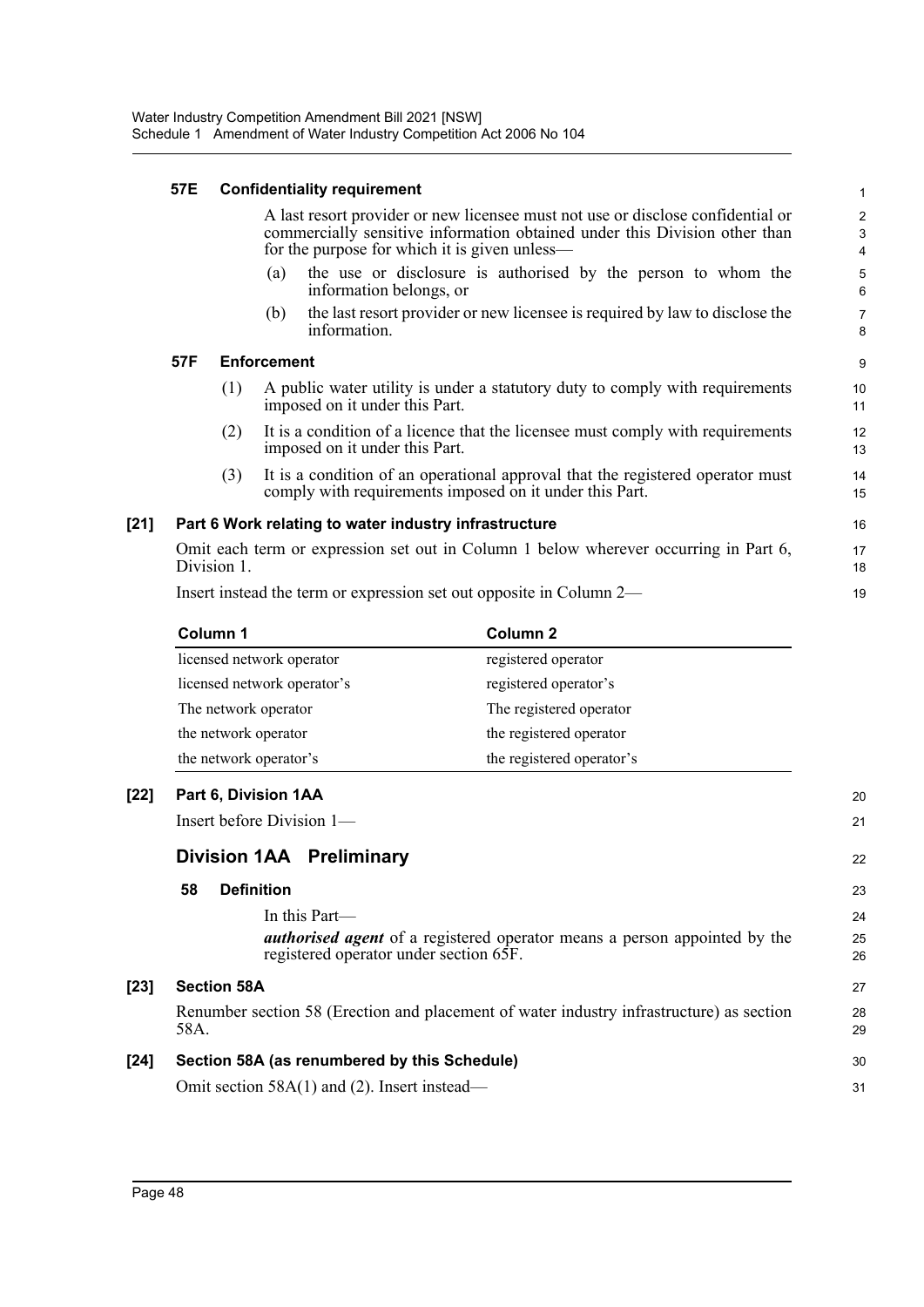|        | (1)                  | This section applies to work connected with the construction, maintenance or<br>removal of water industry infrastructure that forms part of a scheme in or<br>under a public road or public reserve.                                                                                  | $\mathbf{1}$<br>$\overline{\mathbf{c}}$<br>3 |
|--------|----------------------|---------------------------------------------------------------------------------------------------------------------------------------------------------------------------------------------------------------------------------------------------------------------------------------|----------------------------------------------|
|        | (2)                  | For the purposes of this Act, a registered operator may carry out work to which<br>this section applies.                                                                                                                                                                              | $\overline{\mathbf{4}}$<br>5                 |
| [25]   | Section 58A(3A)-(3C) |                                                                                                                                                                                                                                                                                       | 6                                            |
|        |                      | Insert after section $58A(3)$ , as renumbered by this Schedule—                                                                                                                                                                                                                       | $\overline{7}$                               |
|        | (3A)                 | The local council or roads authority may require the registered operator to<br>comply with conditions in exercising its powers under this section, including<br>conditions about the location of the infrastructure, the timing of work and the<br>restoration of the area concerned. | 8<br>$9\,$<br>10<br>11                       |
|        | (3B)                 | If a public road or public reserve is damaged by a malfunction of infrastructure<br>of the registered operator, the local council or roads authority may require the<br>registered operator to make good the damage without delay.                                                    | 12<br>13<br>14                               |
|        | (3C)                 | If the registered operator fails to comply with a condition under subsection<br>$(3A)$ or a requirement under subsection $(3B)$ , the person affected by the failure<br>may remedy it and recover the cost of doing so as a debt owed to the person<br>by the registered operator.    | 15<br>16<br>17<br>18                         |
| $[26]$ |                      | Section 64 Ownership of water industry infrastructure                                                                                                                                                                                                                                 | 19                                           |
|        | section $64(1)$ .    | Insert ", or on whose behalf it is constructed or installed," after "constructs or installs it" in                                                                                                                                                                                    | 20<br>21                                     |
| $[27]$ | Section 64(2)        |                                                                                                                                                                                                                                                                                       | 22                                           |
|        | Omit the subsection. |                                                                                                                                                                                                                                                                                       | 23                                           |
| $[28]$ |                      | <b>Section 65 Meter readers</b>                                                                                                                                                                                                                                                       | 24                                           |
|        |                      | Omit "licensed retail supplier" and "retail supplier" wherever occurring in section 65(1),<br>$(2)(b)$ and $(d)$ and $(3)(a)$ and $(b)$ .                                                                                                                                             | 25<br>26                                     |
|        |                      | Insert instead "registered retailer".                                                                                                                                                                                                                                                 | 27                                           |
| [29]   | Section 65(4)        |                                                                                                                                                                                                                                                                                       | 28                                           |
|        |                      | Omit the penalty provision. Insert instead—<br>Maximum penalty—20 penalty units.                                                                                                                                                                                                      | 29<br>30                                     |
| [30]   |                      | Part 6, Division 2, heading                                                                                                                                                                                                                                                           | 31                                           |
|        |                      | Omit the heading. Insert instead-                                                                                                                                                                                                                                                     | 32                                           |
|        | <b>Division 2</b>    | Powers of entry of registered operators                                                                                                                                                                                                                                               | 33                                           |
| [31]   |                      | <b>Section 65A Interpretation</b>                                                                                                                                                                                                                                                     | 34                                           |
|        | Omit the section.    |                                                                                                                                                                                                                                                                                       | 35                                           |
| [32]   |                      | Section 65B Entry of land                                                                                                                                                                                                                                                             | 36                                           |
|        |                      | Omit "An authorised licensed network operator" from section 65B(1).                                                                                                                                                                                                                   | 37                                           |
|        |                      | Insert instead "A registered operator".                                                                                                                                                                                                                                               | 38                                           |
|        |                      |                                                                                                                                                                                                                                                                                       |                                              |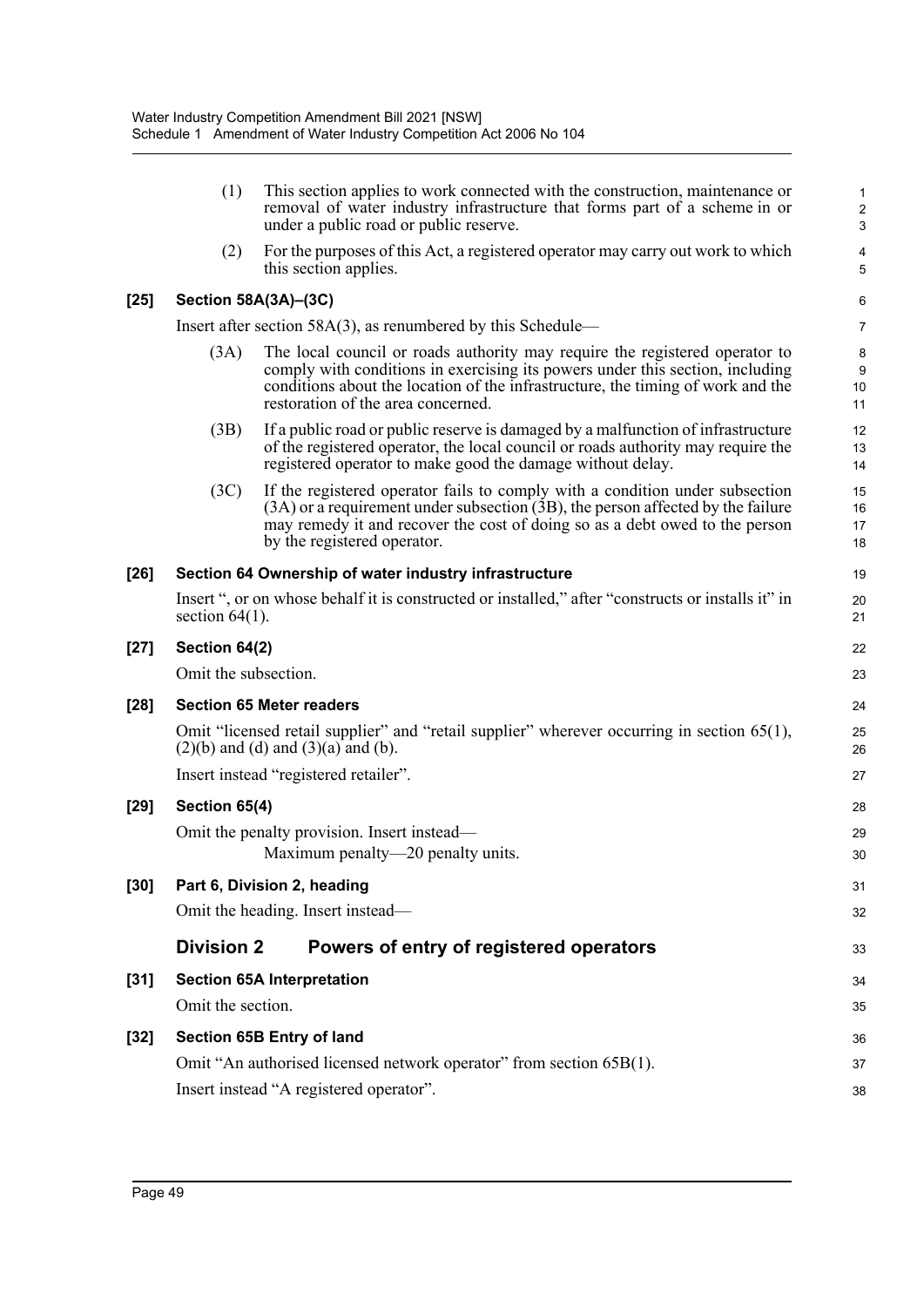| $[33]$ | Section 65B(1)(b1)                                                                                                                                                                                                                                                                                                                                                                                     | $\mathbf{1}$                               |  |  |  |  |
|--------|--------------------------------------------------------------------------------------------------------------------------------------------------------------------------------------------------------------------------------------------------------------------------------------------------------------------------------------------------------------------------------------------------------|--------------------------------------------|--|--|--|--|
|        | Insert after section $65B(1)(b)$ —                                                                                                                                                                                                                                                                                                                                                                     | 2                                          |  |  |  |  |
|        | to carry out work to remove or replace part of its water industry<br>(b1)<br>infrastructure,                                                                                                                                                                                                                                                                                                           | 3<br>4                                     |  |  |  |  |
| $[34]$ | Section 65B(1)(d)                                                                                                                                                                                                                                                                                                                                                                                      | 5                                          |  |  |  |  |
|        | Insert after section $65B(1)(c)$ —                                                                                                                                                                                                                                                                                                                                                                     | 6                                          |  |  |  |  |
|        | to carry out an inspection of, or repair or maintenance work on, a<br>(d)<br>customer's infrastructure, but only if there are reasonable grounds to<br>believe the customer's infrastructure is having or will have a negative<br>impact on the registered operator's capacity to operate its water industry<br>infrastructure in a way that protects public health and safety and the<br>environment. | $\overline{7}$<br>8<br>9<br>10<br>11<br>12 |  |  |  |  |
| $[35]$ | <b>Section 65C Notice of entry</b>                                                                                                                                                                                                                                                                                                                                                                     | 13                                         |  |  |  |  |
|        | Omit "an authorised licensed network operator" from section $65C(1)$ .                                                                                                                                                                                                                                                                                                                                 | 14                                         |  |  |  |  |
|        | Insert instead "a registered operator".                                                                                                                                                                                                                                                                                                                                                                | 15                                         |  |  |  |  |
| $[36]$ | Section 65C(1) and (3)(b)                                                                                                                                                                                                                                                                                                                                                                              | 16                                         |  |  |  |  |
|        | Omit "the authorised licensed network operator" wherever occurring.                                                                                                                                                                                                                                                                                                                                    | 17                                         |  |  |  |  |
|        | Insert instead "the registered operator".                                                                                                                                                                                                                                                                                                                                                              | 18                                         |  |  |  |  |
| $[37]$ | Section 65D Use of force                                                                                                                                                                                                                                                                                                                                                                               | 19                                         |  |  |  |  |
|        | Omit "authorised licensed network operator" from section 65D(1).                                                                                                                                                                                                                                                                                                                                       | 20                                         |  |  |  |  |
|        | Insert instead "registered operator".                                                                                                                                                                                                                                                                                                                                                                  | 21                                         |  |  |  |  |
| $[38]$ | <b>Section 65E Compensation</b>                                                                                                                                                                                                                                                                                                                                                                        | 22                                         |  |  |  |  |
|        | Omit "An authorised licensed network operator" from section 65E(1).                                                                                                                                                                                                                                                                                                                                    | 23                                         |  |  |  |  |
|        | Insert instead "A registered operator".                                                                                                                                                                                                                                                                                                                                                                | 24                                         |  |  |  |  |
| $[39]$ | Section 65F Certificates of authority to enter land                                                                                                                                                                                                                                                                                                                                                    | 25                                         |  |  |  |  |
|        | Omit "An authorised licensed network operator" from section 65F(1).                                                                                                                                                                                                                                                                                                                                    | 26                                         |  |  |  |  |
|        | Insert instead "A registered operator".                                                                                                                                                                                                                                                                                                                                                                | 27                                         |  |  |  |  |
| $[40]$ | Section 65F(1), (2) and (3)                                                                                                                                                                                                                                                                                                                                                                            | 28                                         |  |  |  |  |
|        | Omit "the authorised licensed network operator" wherever occurring.                                                                                                                                                                                                                                                                                                                                    | 29                                         |  |  |  |  |
|        | Insert instead "the registered operator".                                                                                                                                                                                                                                                                                                                                                              |                                            |  |  |  |  |
| $[41]$ | Section 65F(3)(e1)                                                                                                                                                                                                                                                                                                                                                                                     | 31                                         |  |  |  |  |
|        | Insert after section $65F(3)(e)$ —                                                                                                                                                                                                                                                                                                                                                                     | 32                                         |  |  |  |  |
|        | must specify the area of operations, or part of an area of operations, to<br>(e1)<br>which the power extends, and                                                                                                                                                                                                                                                                                      | 33<br>34                                   |  |  |  |  |
| $[42]$ | Section 65F(3)(f)(ii)                                                                                                                                                                                                                                                                                                                                                                                  | 35                                         |  |  |  |  |
|        | Omit "that operator" wherever occurring.                                                                                                                                                                                                                                                                                                                                                               | 36                                         |  |  |  |  |
|        | Insert instead "that registered operator".                                                                                                                                                                                                                                                                                                                                                             | 37                                         |  |  |  |  |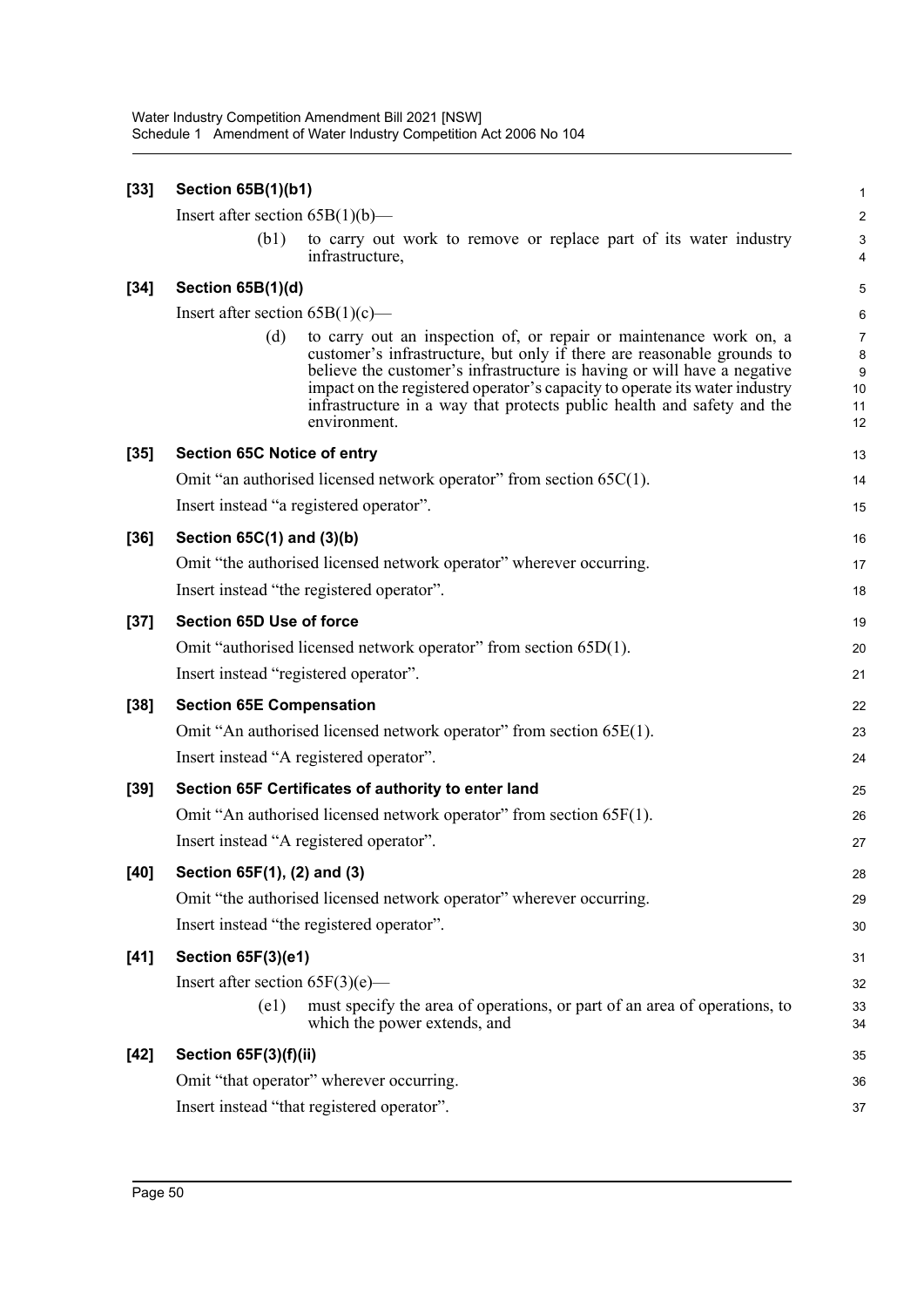| $[43]$ | Section 65F(4)            |     |                                                                                                                       | 1                       |
|--------|---------------------------|-----|-----------------------------------------------------------------------------------------------------------------------|-------------------------|
|        |                           |     | Omit "an authorised licensed network operator" and "the operator" wherever occurring.                                 | $\overline{\mathbf{c}}$ |
|        |                           |     | Insert instead "a registered operator" and "the registered operator", respectively.                                   | 3                       |
| $[44]$ |                           |     | <b>Section 65H Warrants of entry</b>                                                                                  | 4                       |
|        |                           |     | Omit "An authorised licensed network operator" from section 65H(1).                                                   | 5                       |
|        |                           |     | Insert instead "A registered operator".                                                                               | 6                       |
| $[45]$ | Section 65H(1) and (2)    |     |                                                                                                                       | 7                       |
|        |                           |     | Omit "the authorised licensed network operator" wherever occurring.                                                   | 8                       |
|        |                           |     | Insert instead "the registered operator".                                                                             | 9                       |
| $[46]$ |                           |     | Section 65I Other powers of entry unaffected                                                                          | 10                      |
|        |                           |     | Omit "a licensed network operator".                                                                                   | 11                      |
|        |                           |     | Insert instead "a registered operator".                                                                               | 12                      |
| $[47]$ | <b>Section 66A</b>        |     |                                                                                                                       | 13                      |
|        | Insert before section 66- |     |                                                                                                                       | 14                      |
|        | 66A                       |     | On-selling drinking water services                                                                                    | 15                      |
|        | (1)                       |     | A person, other than a public water utility, must not on-sell a drinking water                                        | 16                      |
|        |                           |     | service to another person, unless-                                                                                    | 17                      |
|        |                           | (a) | the person also supplies a sewerage service to the other person, and                                                  | 18                      |
|        |                           | (b) | both services are the subject of a single contract between the person and<br>the other person.                        | 19<br>20                |
|        |                           |     | Maximum penalty-                                                                                                      | 21                      |
|        |                           | (a) | for a corporation-2,500 penalty units, or                                                                             | 22                      |
|        |                           | (b) | for an individual-500 penalty units.                                                                                  | 23                      |
|        | (2)                       |     | In this section, on-sell a drinking water service means to sell a drinking water<br>service where the drinking water— | 24<br>25                |
|        |                           | (a) | is obtained from a public water utility, and                                                                          | 26                      |
|        |                           | (b) | is provided using water industry infrastructure.                                                                      | 27                      |
| $[48]$ | Sections 66 and 67        |     |                                                                                                                       | 28                      |
|        |                           |     | Omit "a licensed network operator's water industry infrastructure" wherever occurring.                                | 29                      |
|        |                           |     | Insert instead "water industry infrastructure that forms part of a scheme".                                           | 30                      |
| $[49]$ | Sections 66-70            |     |                                                                                                                       | 31                      |
|        | the scheme".              |     | Omit "the network operator" wherever occurring. Insert instead "the registered operator of                            | 32<br>33                |
| $[50]$ |                           |     | <b>Section 66 Exposure of underground pipes</b>                                                                       | 34                      |
|        |                           |     | Omit the penalty provision. Insert instead—                                                                           | 35                      |
|        |                           |     | Maximum penalty-                                                                                                      | 36                      |
|        |                           | (a) | for a corporation—200 penalty units, or                                                                               | 37                      |
|        |                           | (b) | for an individual—35 penalty units.                                                                                   | 38                      |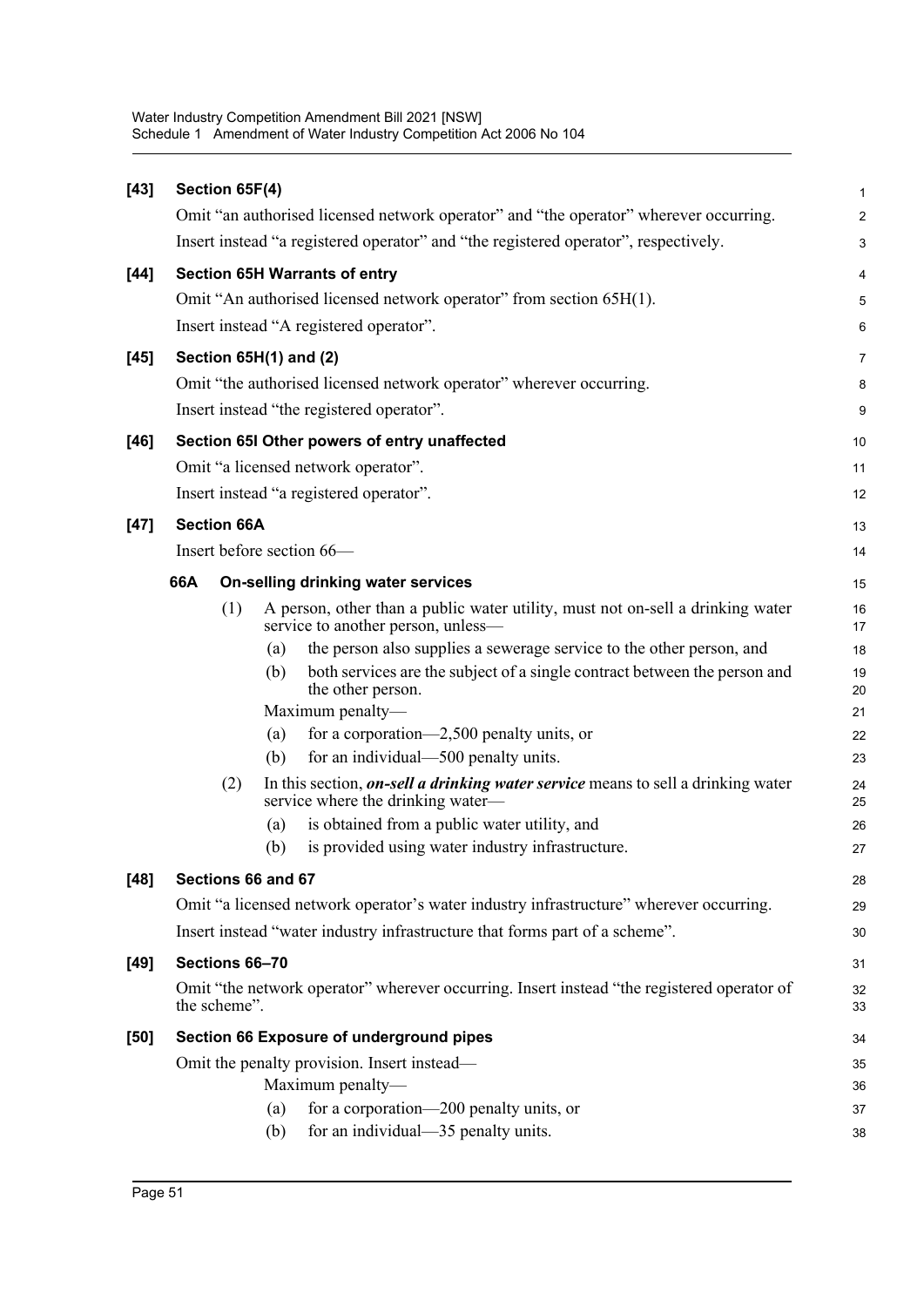| [51] |    | Sections 67-70     |     |                                                                                                                                                                                                            | 1                       |
|------|----|--------------------|-----|------------------------------------------------------------------------------------------------------------------------------------------------------------------------------------------------------------|-------------------------|
|      |    |                    |     | Omit the penalty provision wherever occurring. Insert instead—                                                                                                                                             | $\overline{\mathbf{c}}$ |
|      |    |                    |     | Maximum penalty-                                                                                                                                                                                           | 3                       |
|      |    |                    | (a) | for a corporation—2,500 penalty units, or                                                                                                                                                                  | 4                       |
|      |    |                    | (b) | for an individual—500 penalty units.                                                                                                                                                                       | 5                       |
| [52] |    | Sections 68-70     |     |                                                                                                                                                                                                            | 6                       |
|      |    |                    |     | Omit "licensed network operator's water main or sewer main" wherever occurring.                                                                                                                            | 7                       |
|      |    |                    |     | Insert instead "water main or sewer main that forms part of a scheme".                                                                                                                                     | 8                       |
| [53] |    | Sections 71 and 72 |     |                                                                                                                                                                                                            | 9                       |
|      |    |                    |     | Omit the sections. Insert instead—                                                                                                                                                                         | 10                      |
|      | 71 |                    |     | Offence to discharge into drains and sewers                                                                                                                                                                | 11                      |
|      |    | (1)                |     | A person must not, directly or indirectly, discharge a substance into a<br>stormwater drain or sewer main that forms part of a scheme except-                                                              | 12<br>13                |
|      |    |                    | (a) | with the written permission of the registered operator of the scheme or,<br>if the stormwater drain or sewer main is part of a regulated scheme, the<br>registered retailer of the sewerage service, or    | 14<br>15<br>16          |
|      |    |                    | (b) | under a contract or arrangement with the registered operator of the<br>scheme or, if the stormwater drain or sewer main is part of a regulated<br>scheme, the registered retailer of the sewerage service. | 17<br>18<br>19          |
|      |    |                    |     | Maximum penalty—                                                                                                                                                                                           | 20                      |
|      |    |                    | (a) | for a corporation—2,500 penalty units, or                                                                                                                                                                  | 21                      |
|      |    |                    | (b) | for an individual—500 penalty units.                                                                                                                                                                       | 22                      |
|      |    | (2)                |     | In this section, a contract with a registered operator of a scheme includes a<br>deemed customer contract.                                                                                                 | 23<br>24                |
|      | 72 |                    |     | Unauthorised use of water                                                                                                                                                                                  | 25                      |
|      |    | (1)                |     | A person must not take, waste, divert, consume or use water conveyed by<br>water industry infrastructure that forms part of a scheme except-                                                               | 26<br>27                |
|      |    |                    | (a) | with the written permission of the registered operator of the scheme or,<br>if the stormwater drain or sewer main is part of a regulated scheme, the<br>registered retailer of the sewerage service, or    | 28<br>29<br>30          |
|      |    |                    | (b) | under a contract or arrangement with the registered operator of the<br>scheme or, if the stormwater drain or sewer main is part of a regulated<br>scheme, the registered retailer of the sewerage service. | 31<br>32<br>33          |
|      |    |                    |     | Maximum penalty-                                                                                                                                                                                           | 34                      |
|      |    |                    | (a) | for a corporation-2,500 penalty units, or                                                                                                                                                                  | 35                      |
|      |    |                    | (b) | for an individual—500 penalty units.                                                                                                                                                                       | 36                      |
|      |    | (2)                |     | In this section, a contract with a registered operator of a scheme includes a<br>deemed customer contract.                                                                                                 | 37<br>38                |
| [54] |    |                    |     | Section 73 Unlicensed plumbing and drainage work                                                                                                                                                           | 39                      |
|      |    |                    |     | Omit section $73(1)$ and (2). Insert instead—                                                                                                                                                              | 40                      |
|      |    |                    |     |                                                                                                                                                                                                            |                         |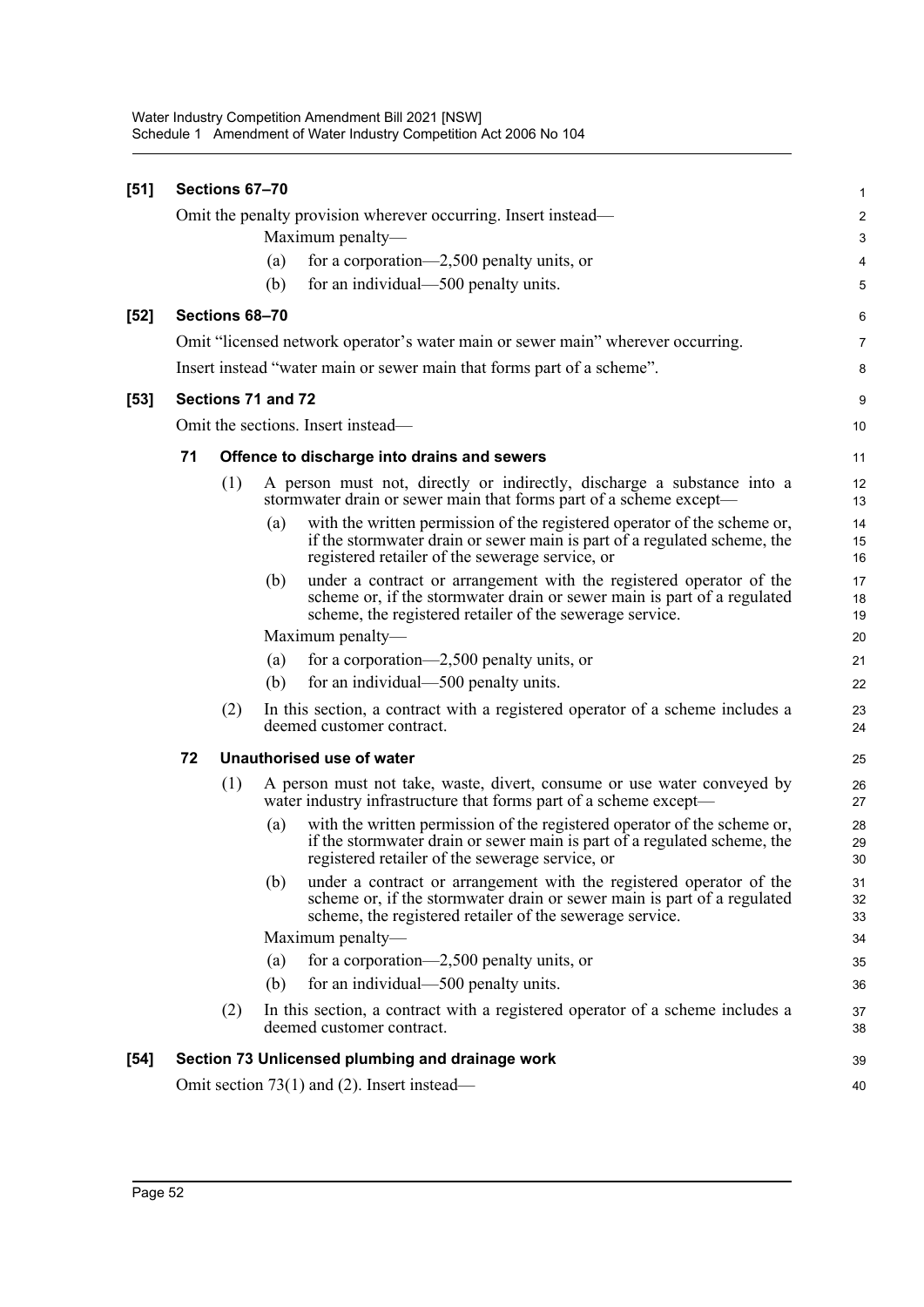|        |            | (1)                                                                        |                  | A person must not do any kind of plumbing or drainage work on infrastructure<br>that is connected or is intended to be connected, whether directly or indirectly,<br>to a water main or sewer main that forms part of a scheme, unless the person-                                                                                                                                                              | 1<br>$\overline{\mathbf{c}}$<br>3 |  |
|--------|------------|----------------------------------------------------------------------------|------------------|-----------------------------------------------------------------------------------------------------------------------------------------------------------------------------------------------------------------------------------------------------------------------------------------------------------------------------------------------------------------------------------------------------------------|-----------------------------------|--|
|        |            |                                                                            | (a)              | holds an endorsed contractor licence or a supervisor certificate in force<br>under the <i>Home Building Act 1989</i> authorising the holder to do that kind<br>of work, or                                                                                                                                                                                                                                      | 4<br>5<br>6                       |  |
|        |            |                                                                            | (b)              | does the work under the immediate supervision of the holder of a<br>licence or certificate referred to in paragraph (a), or                                                                                                                                                                                                                                                                                     | 7<br>8                            |  |
|        |            |                                                                            | (c)              | holds a tradesperson certificate in force under the <i>Home Building Act</i><br>1989 authorising the holder to do that work under supervision and does<br>that work under the general supervision of the holder of a licence or<br>certificate referred to in paragraph (a).                                                                                                                                    | 9<br>10<br>11<br>12               |  |
|        |            |                                                                            |                  | Maximum penalty—                                                                                                                                                                                                                                                                                                                                                                                                | 13                                |  |
|        |            |                                                                            | (a)              | for a corporation—2,500 penalty units, or                                                                                                                                                                                                                                                                                                                                                                       | 14                                |  |
|        |            |                                                                            | (b)              | for an individual—500 penalty units.                                                                                                                                                                                                                                                                                                                                                                            | 15                                |  |
|        |            | (2)                                                                        |                  | The regulations may make provision for or about plumbing work or drainage<br>work, including the standards for and supervision of plumbing work or<br>drainage work and the grant of permission by a registered operator for the<br>performance of plumbing work or drainage work.                                                                                                                              | 16<br>17<br>18<br>19              |  |
| $[55]$ |            |                                                                            | Sections 73A-73E |                                                                                                                                                                                                                                                                                                                                                                                                                 | 20                                |  |
|        |            |                                                                            |                  | Insert after section 73—                                                                                                                                                                                                                                                                                                                                                                                        | 21                                |  |
|        | 73A        | Actions that prevent continuing operation of water industry infrastructure |                  |                                                                                                                                                                                                                                                                                                                                                                                                                 |                                   |  |
|        |            | (1)                                                                        |                  | An owner of water industry infrastructure to which Part 2 applies, or an owner<br>of premises on which that water industry infrastructure is located, must not<br>take action to prevent the continuing operation of the infrastructure, including<br>action to prevent a registered operator or last resort provider accessing or<br>operating the infrastructure.<br>Maximum penalty— $18,000$ penalty units. | 23<br>24<br>25<br>26<br>27<br>28  |  |
|        |            | (2)                                                                        |                  | Subsection (1) does not apply to prevent the substitution of a registered<br>operator under section 89C.                                                                                                                                                                                                                                                                                                        | 29<br>30                          |  |
|        | 73B        |                                                                            |                  | Obstruction of auditor or technical expert                                                                                                                                                                                                                                                                                                                                                                      | 31                                |  |
|        |            |                                                                            | (a)<br>(b)       | A person must not obstruct or hinder an auditor or technical expert in the<br>exercise of the auditor or technical expert's functions under this Act or the<br>regulations.<br>Maximum penalty-<br>22,500 penalty units for a corporation, or<br>5,000 penalty units for an individual.                                                                                                                         | 32<br>33<br>34<br>35<br>36<br>37  |  |
|        | <b>73C</b> |                                                                            |                  | Provision of false or misleading information to auditor                                                                                                                                                                                                                                                                                                                                                         | 38                                |  |
|        |            | (1)                                                                        |                  | A person must not, in connection with an audit, provide information to an                                                                                                                                                                                                                                                                                                                                       | 39                                |  |
|        |            |                                                                            |                  | auditor that the person knows to be false or misleading in a material particular.                                                                                                                                                                                                                                                                                                                               | 40                                |  |
|        |            |                                                                            |                  | Maximum penalty-                                                                                                                                                                                                                                                                                                                                                                                                | 41                                |  |
|        |            |                                                                            | (a)              | 22,500 penalty units for a corporation, or                                                                                                                                                                                                                                                                                                                                                                      | 42                                |  |
|        |            |                                                                            | (b)              | 5,000 penalty units for an individual.                                                                                                                                                                                                                                                                                                                                                                          | 43                                |  |
|        |            | (2)                                                                        |                  | In this section-                                                                                                                                                                                                                                                                                                                                                                                                | 44                                |  |
|        |            |                                                                            |                  |                                                                                                                                                                                                                                                                                                                                                                                                                 |                                   |  |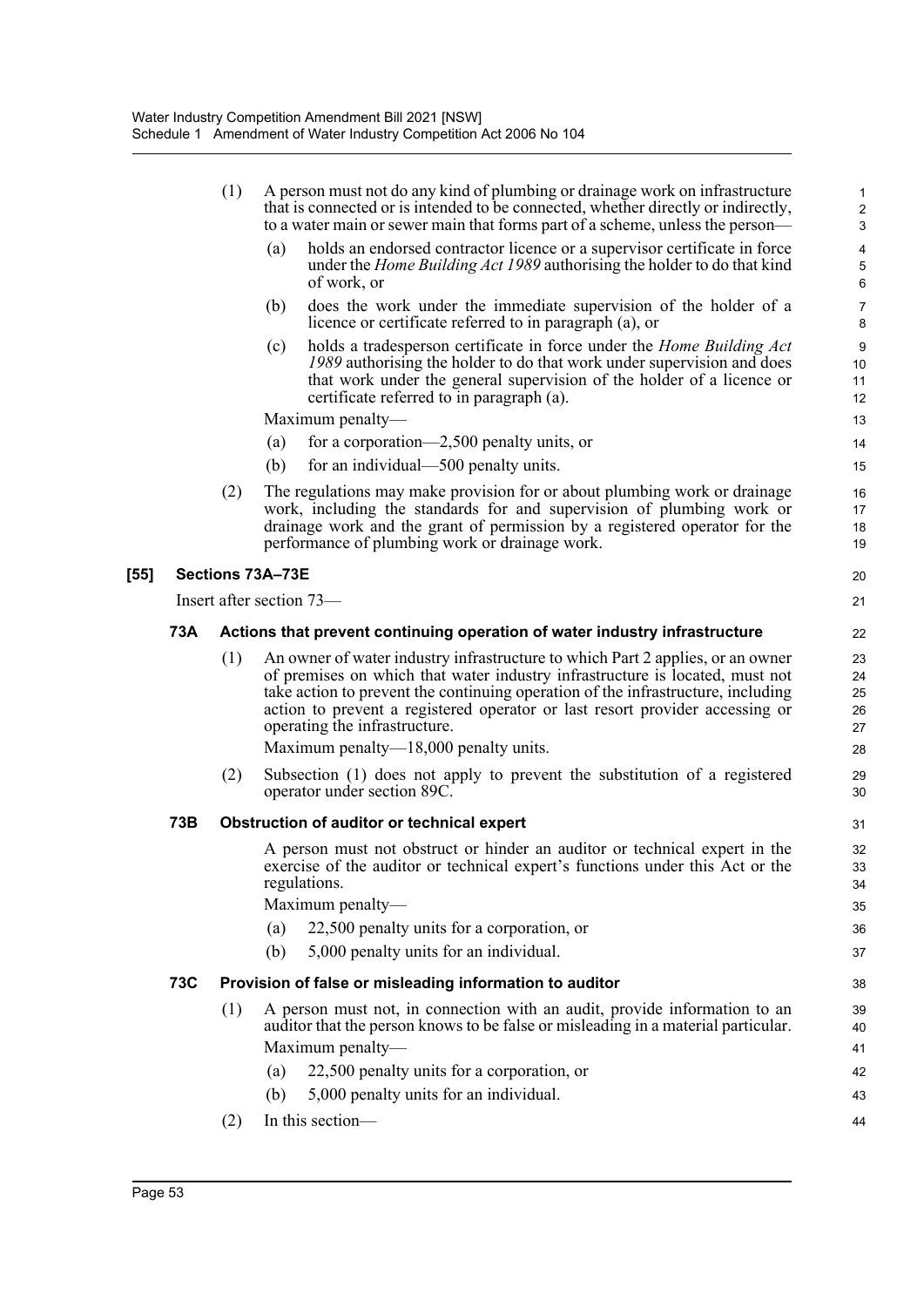|      |                                   |                    |                      | <i>auditor</i> includes an individual who is an identified individual for the conduct<br>of audits by an auditor.                                                                                                                                                                                              | 2                    |  |  |  |  |
|------|-----------------------------------|--------------------|----------------------|----------------------------------------------------------------------------------------------------------------------------------------------------------------------------------------------------------------------------------------------------------------------------------------------------------------|----------------------|--|--|--|--|
|      | 73D                               |                    |                      | Provision of false or misleading information to Minister or IPART                                                                                                                                                                                                                                              | З                    |  |  |  |  |
|      |                                   |                    |                      | A person must not, for the purposes of this Act, give to the following persons<br>or bodies, whether orally or in writing, information or a document that the<br>person knows to be false or misleading in a material particular, unless the<br>person informs the person or body of that fact—                | $\epsilon$<br>7      |  |  |  |  |
|      |                                   |                    | (a)                  | the Minister,                                                                                                                                                                                                                                                                                                  | ε                    |  |  |  |  |
|      |                                   |                    | (b)                  | IPART,                                                                                                                                                                                                                                                                                                         |                      |  |  |  |  |
|      |                                   |                    | (c)                  | an inspector.                                                                                                                                                                                                                                                                                                  | 10                   |  |  |  |  |
|      |                                   |                    |                      | Maximum penalty-                                                                                                                                                                                                                                                                                               | 11                   |  |  |  |  |
|      |                                   |                    | (a)                  | 22,500 penalty units for a corporation, or                                                                                                                                                                                                                                                                     | 12                   |  |  |  |  |
|      |                                   |                    | (b)                  | 5,000 penalty units for an individual.                                                                                                                                                                                                                                                                         | 13                   |  |  |  |  |
|      | <b>73E</b>                        |                    | <b>Victimisation</b> |                                                                                                                                                                                                                                                                                                                | 14                   |  |  |  |  |
|      |                                   |                    |                      | A person must not take an action that detrimentally affects the employment of<br>another person, or threaten to do so, because that other person has assisted<br>IPART, the Minister, an auditor or inspector in the performance of auditing or<br>regulatory functions or in an investigation under this Act. | 15<br>16<br>17<br>18 |  |  |  |  |
|      |                                   |                    |                      | Maximum penalty-                                                                                                                                                                                                                                                                                               | 19                   |  |  |  |  |
|      |                                   |                    | (a)                  | for a corporation—2,500 penalty units, or                                                                                                                                                                                                                                                                      | 20                   |  |  |  |  |
|      |                                   |                    | (b)                  | for an individual—500 penalty units.                                                                                                                                                                                                                                                                           | 21                   |  |  |  |  |
| [56] |                                   |                    |                      | Part 7, Division 2 Powers of inspectors                                                                                                                                                                                                                                                                        | 22                   |  |  |  |  |
|      |                                   | Omit the Division. |                      |                                                                                                                                                                                                                                                                                                                | 23                   |  |  |  |  |
| [57] | <b>Section 82 Penalty notices</b> |                    |                      |                                                                                                                                                                                                                                                                                                                |                      |  |  |  |  |
|      |                                   |                    |                      | Insert "IPART or" before "the Minister" in section 82(6).                                                                                                                                                                                                                                                      | 24<br>25             |  |  |  |  |
|      |                                   |                    |                      |                                                                                                                                                                                                                                                                                                                | 26                   |  |  |  |  |
| [58] | Sections 82A and 82B              |                    |                      |                                                                                                                                                                                                                                                                                                                |                      |  |  |  |  |
|      | Insert after section 82-          |                    |                      |                                                                                                                                                                                                                                                                                                                |                      |  |  |  |  |
|      | 82A                               |                    |                      | Provision of information, records and answering questions-<br>self-incrimination                                                                                                                                                                                                                               | 28<br>29             |  |  |  |  |
|      |                                   | (1)                |                      | A person is not guilty of an offence of failing to comply with a requirement<br>under this Act to provide information or records or to answer a question unless<br>the person was warned on the occasion that a failure to comply is an offence.                                                               | 30<br>31<br>32       |  |  |  |  |
|      |                                   | (2)                |                      | A person is not excused from a requirement under this Act to provide<br>information or records or to answer a question on the ground that the record,<br>information or answer might incriminate the person or make the person liable<br>to a penalty.                                                         | 33<br>34<br>35<br>36 |  |  |  |  |
|      |                                   | (3)                |                      | However, information provided or answer given by a natural person in<br>compliance with a requirement under this Act is not admissible in evidence<br>against the person in criminal proceedings, except proceedings for an offence<br>against section 73C or 73D, if-                                         | 37<br>38<br>39<br>40 |  |  |  |  |
|      |                                   |                    | (a)                  | the person objected at the time to doing so on the ground that it might<br>incriminate the person, or                                                                                                                                                                                                          | 41<br>42             |  |  |  |  |

 $[57]$ 

**[58]**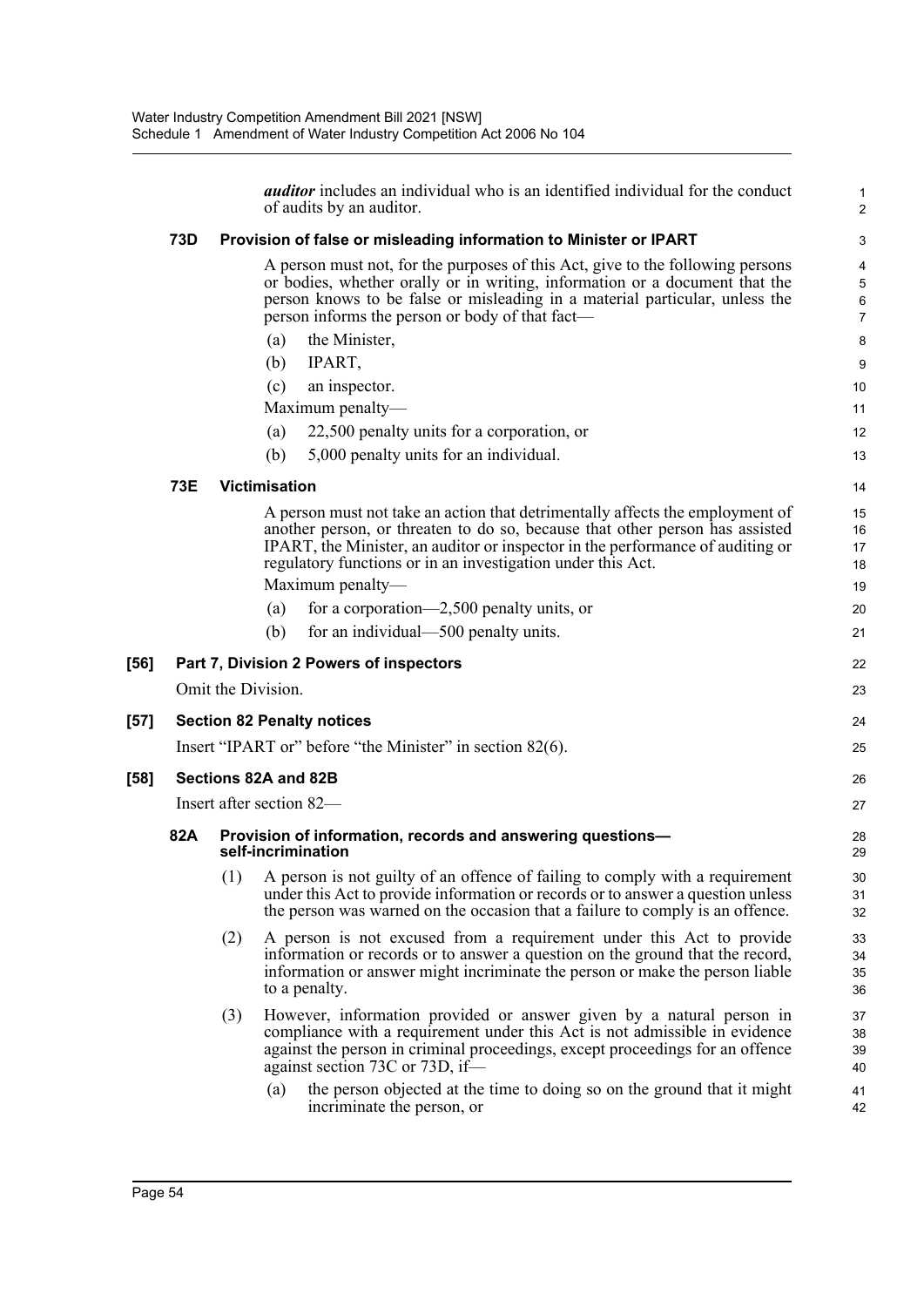|      |                                                     |           | (b)                                                          | the person was not warned on that occasion that the person may object<br>to providing the information or giving the answer on the ground that it<br>might incriminate the person.                                          | $\mathbf{1}$<br>$\boldsymbol{2}$<br>3 |  |  |
|------|-----------------------------------------------------|-----------|--------------------------------------------------------------|----------------------------------------------------------------------------------------------------------------------------------------------------------------------------------------------------------------------------|---------------------------------------|--|--|
|      |                                                     | (4)       |                                                              | A record provided by a person in compliance with a requirement under this<br>Act is not inadmissible in evidence against the person in criminal proceedings<br>on the ground that the record might incriminate the person. | 4<br>$\sqrt{5}$<br>6                  |  |  |
|      |                                                     | (5)       |                                                              | Further information obtained as a result of information or a record provided or<br>of an answer given in compliance with a requirement under this Act is not<br>inadmissible on the ground—                                | $\overline{7}$<br>$\bf8$<br>9         |  |  |
|      |                                                     |           | (a)                                                          | that the information or records had to be provided or the answer had to<br>be given, or                                                                                                                                    | 10<br>11                              |  |  |
|      |                                                     |           | (b)                                                          | that the information or record provided or answer given might<br>incriminate the person.                                                                                                                                   | 12<br>13                              |  |  |
|      |                                                     | (6)       |                                                              | This section extends to a requirement under this Act to state a person's name<br>and address.                                                                                                                              | 14<br>15                              |  |  |
|      | 82B                                                 | or safety |                                                              | Increase in penalties if operation of infrastructure causes harm to public health                                                                                                                                          | 16<br>17                              |  |  |
|      |                                                     | (1)       |                                                              | The maximum penalty for an offence against this Act is increased as provided<br>by this section if the prosecution proves—                                                                                                 | 18<br>19                              |  |  |
|      |                                                     |           | (a)                                                          | the water industry infrastructure to which Part 2 applies was operated in<br>contravention of a provision of this Act, and                                                                                                 | 20<br>21                              |  |  |
|      |                                                     |           | (b)                                                          | the operation of the infrastructure involved an act or omission that<br>caused, directly or indirectly, actual or potential harm to the health or<br>safety of human beings, and                                           | 22<br>23<br>24                        |  |  |
|      |                                                     |           | (c)                                                          | the act or omission was intentional or negligent.                                                                                                                                                                          | 25                                    |  |  |
|      |                                                     | (2)       |                                                              | The maximum penalty for the offence is increased—                                                                                                                                                                          | 26                                    |  |  |
|      |                                                     |           | (a)                                                          | for a corporation—to a penalty not exceeding 45,500 penalty units if the<br>act or omission was intentional or 27,500 penalty units if the act or<br>omission was negligent, or                                            | 27<br>28<br>29                        |  |  |
|      |                                                     |           | (b)                                                          | for an individual—to a penalty not exceeding 9,000 penalty units if the<br>act or omission was intentional or 5,500 penalty units if the act or<br>omission was negligent.                                                 | 30<br>31<br>32                        |  |  |
|      |                                                     | (3)       |                                                              | A court must not impose a penalty for an offence on the basis of this section<br>unless the process by which the proceedings are commenced specifies-                                                                      | 33<br>34                              |  |  |
|      |                                                     |           | (a)                                                          | the factors mentioned in subsection $(1)$ apply to the commission of the<br>offence, and                                                                                                                                   | 35<br>36                              |  |  |
|      |                                                     |           | (b)                                                          | whether the act or omission is alleged to have been intentional or<br>negligent.                                                                                                                                           | 37<br>38                              |  |  |
| [59] |                                                     |           |                                                              | Section 83 Court may order disconnection and discontinuance of water supply                                                                                                                                                | 39                                    |  |  |
|      |                                                     |           |                                                              | Omit "of the licensed network operator" from section $83(1)(a)$ .                                                                                                                                                          | 40                                    |  |  |
| [60] | Section 84 Court may order payment for stolen water |           |                                                              |                                                                                                                                                                                                                            |                                       |  |  |
|      |                                                     |           |                                                              | Omit "licensed network operator or licensed retail supplier" from section 84(1).                                                                                                                                           | 42                                    |  |  |
|      |                                                     |           | Insert instead "registered operator or registered retailer". |                                                                                                                                                                                                                            |                                       |  |  |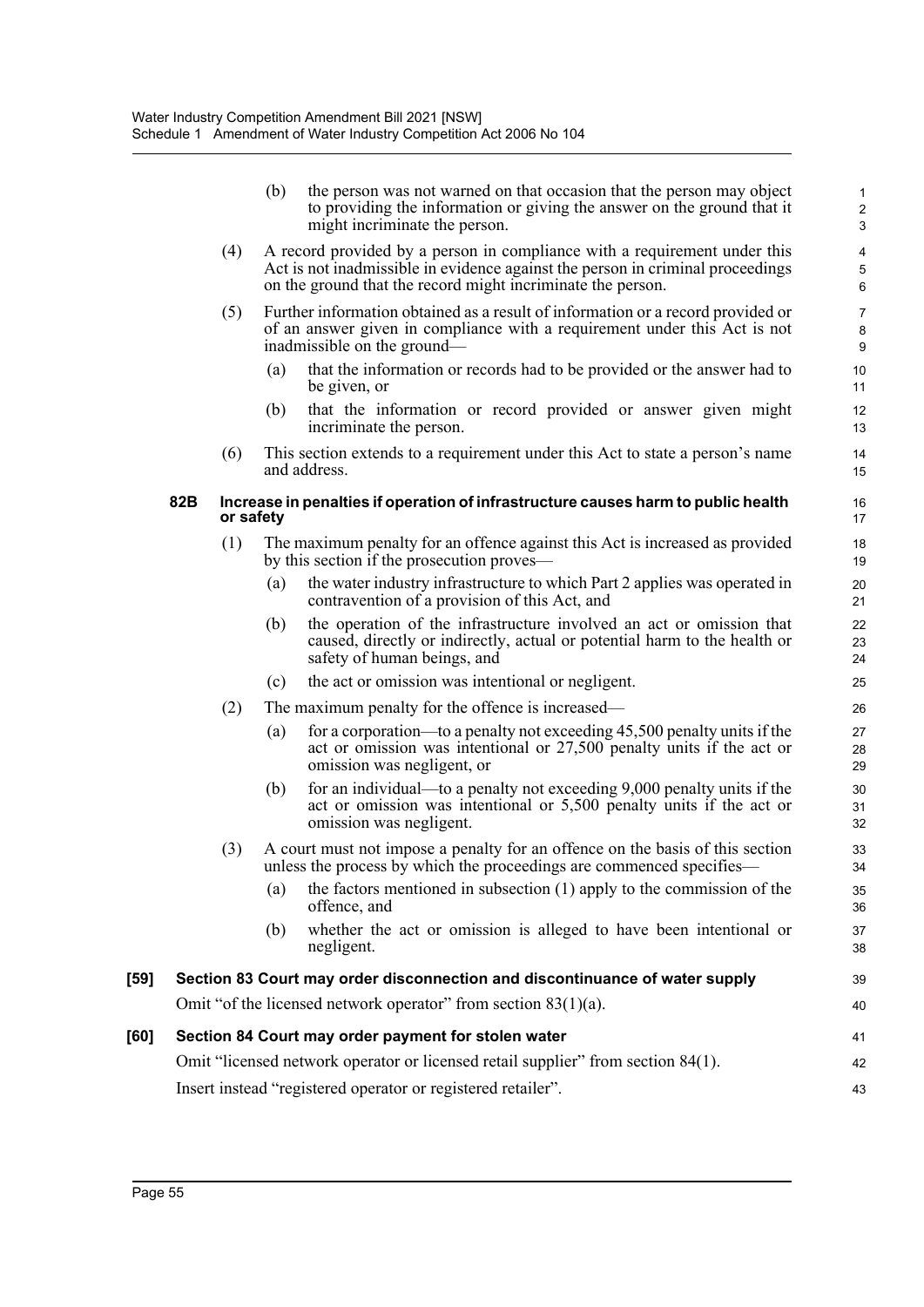| [61]   |                                                              | Section 84(2)(a)                          |     |                                                                                                                                                                                                                                                                                                               | $\mathbf{1}$         |  |  |  |
|--------|--------------------------------------------------------------|-------------------------------------------|-----|---------------------------------------------------------------------------------------------------------------------------------------------------------------------------------------------------------------------------------------------------------------------------------------------------------------|----------------------|--|--|--|
|        |                                                              |                                           |     | Omit "network operator or retail supplier".                                                                                                                                                                                                                                                                   | 2                    |  |  |  |
|        | Insert instead "registered operator or registered retailer". |                                           |     |                                                                                                                                                                                                                                                                                                               |                      |  |  |  |
| $[62]$ | Part 7A                                                      |                                           |     |                                                                                                                                                                                                                                                                                                               |                      |  |  |  |
|        | Insert after Part 7-                                         |                                           |     |                                                                                                                                                                                                                                                                                                               |                      |  |  |  |
|        | <b>Part 7A Enforcement</b>                                   |                                           |     |                                                                                                                                                                                                                                                                                                               |                      |  |  |  |
|        | <b>Division 1</b><br><b>Preliminary</b>                      |                                           |     |                                                                                                                                                                                                                                                                                                               |                      |  |  |  |
|        | 84A                                                          |                                           |     | Purposes for which functions may be exercised                                                                                                                                                                                                                                                                 | 8                    |  |  |  |
|        |                                                              |                                           |     | Functions may be exercised under this Part only for 1 or more of the following<br>purposes-                                                                                                                                                                                                                   | 9<br>10              |  |  |  |
|        |                                                              |                                           | (a) | for determining whether there has been compliance with or a<br>contravention of this Act or the regulations or an access undertaking,<br>access agreement, licence, approval, notice or requirement under this<br>Act or the regulations,                                                                     | 11<br>12<br>13<br>14 |  |  |  |
|        |                                                              |                                           | (b) | for obtaining information or records for purposes connected with the<br>administration of this Act or the regulations,                                                                                                                                                                                        | 15<br>16             |  |  |  |
|        |                                                              |                                           | (c) | generally for administering this Act or the regulations.                                                                                                                                                                                                                                                      | 17                   |  |  |  |
|        | 84B                                                          | <b>Appointment of inspectors</b>          |     |                                                                                                                                                                                                                                                                                                               |                      |  |  |  |
|        |                                                              | (1)                                       |     | The following may appoint inspectors, either for the purposes of this Act and<br>the regulations generally or for the purposes of specified provisions of this Act<br>or the regulations—                                                                                                                     | 19<br>20<br>21       |  |  |  |
|        |                                                              |                                           | (a) | the Minister,                                                                                                                                                                                                                                                                                                 | 22                   |  |  |  |
|        |                                                              |                                           | (b) | IPART.                                                                                                                                                                                                                                                                                                        | 23                   |  |  |  |
|        |                                                              | (2)                                       |     | The appointment of a person as an inspector can be made subject to conditions,<br>including conditions that limit the circumstances in which and the offences for<br>which the functions of the inspector can be exercised, and the functions of the<br>person as an inspector are subject to the conditions. | 24<br>25<br>26<br>27 |  |  |  |
|        |                                                              | <b>Division 2</b>                         |     | Information and records                                                                                                                                                                                                                                                                                       | 28                   |  |  |  |
|        | 84C                                                          |                                           |     | <b>Application of Division</b>                                                                                                                                                                                                                                                                                | 29                   |  |  |  |
|        |                                                              |                                           |     | This Division applies whether or not a power of entry under Division 3 is being<br>or has been exercised.                                                                                                                                                                                                     | 30<br>31             |  |  |  |
|        | 84D                                                          | Powers to require information and records |     |                                                                                                                                                                                                                                                                                                               |                      |  |  |  |
|        |                                                              | (1)                                       |     | The Minister may, by written notice given to a person, require the person to<br>provide to the Minister the information or records, or both, that the Minister<br>may require.                                                                                                                                | 33<br>34<br>35       |  |  |  |
|        |                                                              | (2)                                       |     | IPART may, by written notice given to a person, require the person to provide<br>to IPART the information or records, or both, that IPART may require.                                                                                                                                                        | 36<br>37             |  |  |  |
|        |                                                              | (3)                                       |     | An inspector may, by written notice given to a person, require the person to<br>provide to the inspector the information or records, or both, that the inspector<br>may require.                                                                                                                              | 38<br>39<br>40       |  |  |  |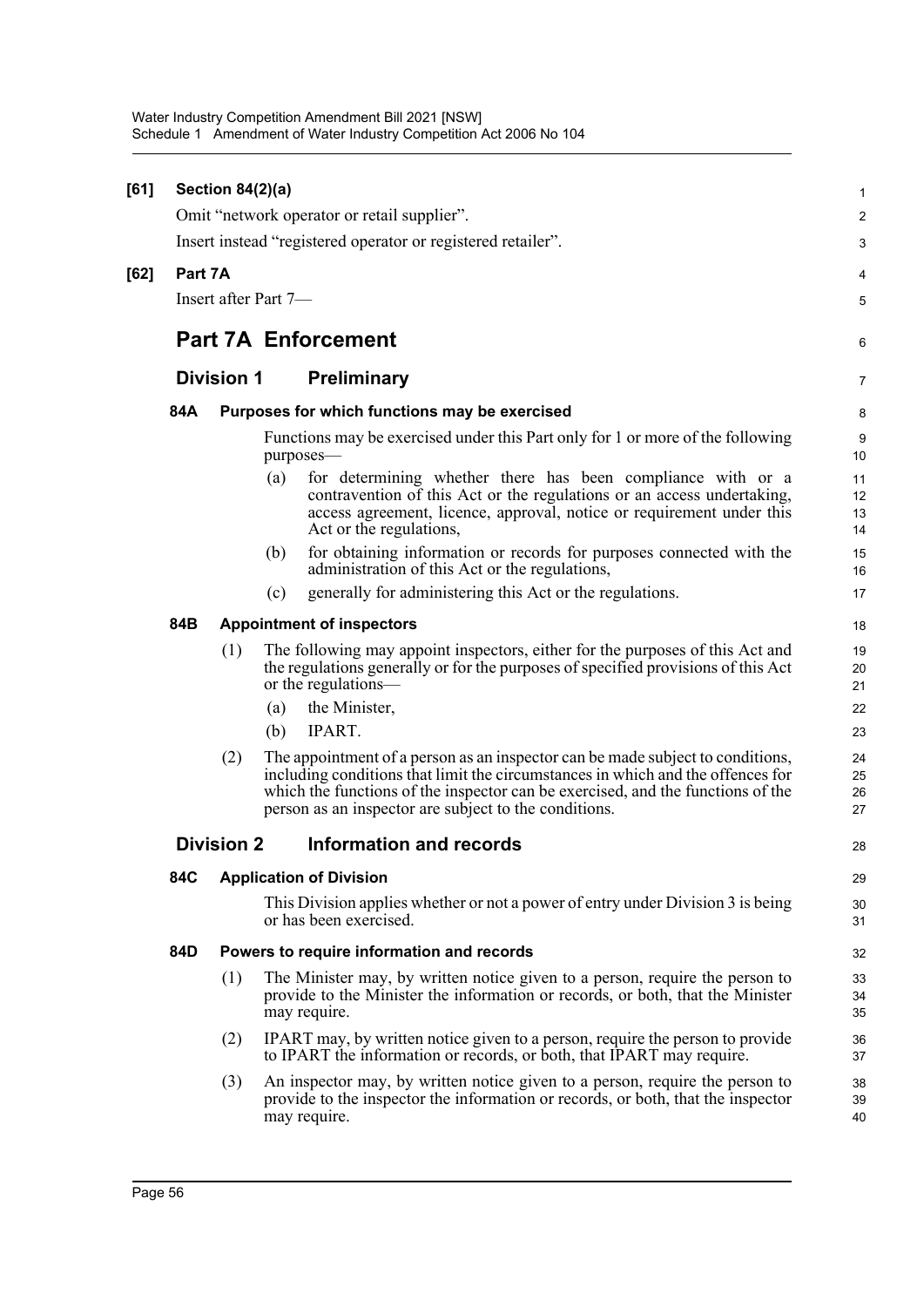(4) A notice under this Division must specify the way in which information or records are required to be provided and a reasonable time by which the information or records are required to be provided.

- (5) A notice under this Division may only require a person to provide existing records that are in the person's possession or that are within the person's power to obtain lawfully.
- (6) The person to whom a record is provided under this Division may take copies of it.
- (7) If a record required to be provided under this Division is in electronic, mechanical or other form, the notice may require the record to be provided in written form.

## **84E Power to require answers to questions**

- (1) If an inspector suspects on reasonable grounds that a person knows of matters and the inspector reasonably requires information about the matters, the inspector may require the person to answer questions about the matters.
- (2) The Minister or IPART may, by written notice, require a corporation to nominate, in writing within the time specified in the notice, a director or officer of the corporation to be the corporation's representative for the purpose of answering questions from an inspector appointed by the Minister or IPART, as the case requires, under this section.
- (3) Answers given by a person nominated under subsection (2) bind the corporation.
- (4) An inspector may, by written notice, require a person to attend at a specified place and time to answer questions under this section if attendance at that place is reasonably required to enable the questions to be properly put and answered.
- (5) The place and time at which a person may be required to attend under subsection (4) is to be—
	- (a) a place or time nominated by the person, or
	- (b) if the place and time nominated is not reasonable in the circumstances or a place and time is not nominated by the person, a place and time nominated by the inspector that is reasonable in the circumstances.
- (6) The inspector may, in the notice under subsection (4) or in a subsequent notice, authorise the person to answer the questions using an audio link or audio visual link of a kind approved by the inspector.
- (7) If the questions are to be answered by the person using an audio link or audio visual link—
	- (a) the place at which the person is required to attend is taken to be a place having adequate facilities for the answering of questions in that way at the time nominated under subsection (5), and
	- (b) the person must ensure the audio link or audio visual link is operated appropriately so the answers given to the questions are clear to the inspector.
- (8) In this section—

*audio link* means technology that enables continuous and contemporaneous audio communication between persons at different places, including telephones.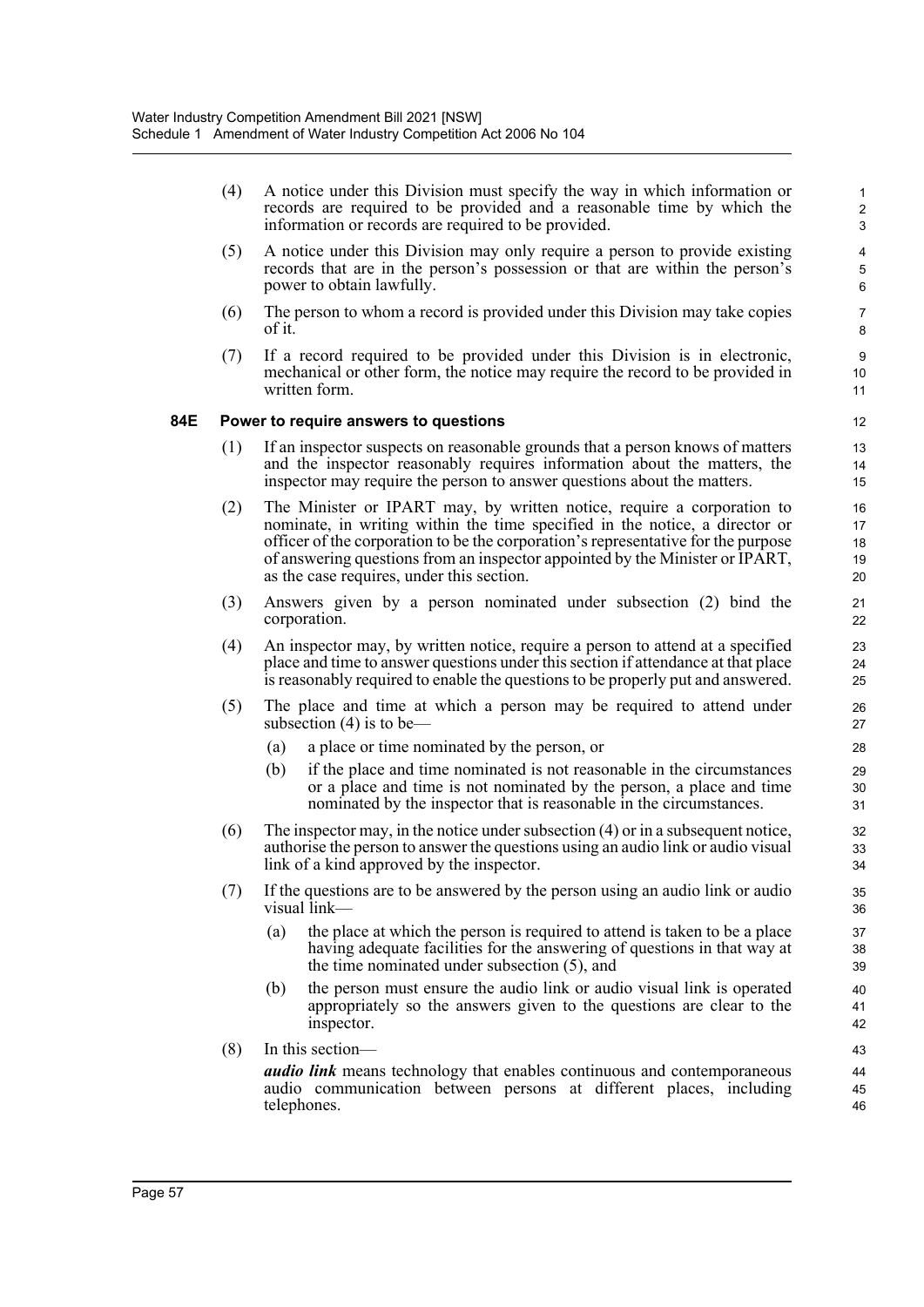*audio visual link* means technology that enables continuous and contemporaneous audio and visual communication between persons at different places, including video conferencing.

36

## **84F Recording of evidence**

- (1) An inspector may cause questions and answers to questions given under this Division to be recorded if the inspector has informed the person who is to be questioned that the record is to be made.
- (2) A record may be made using sound recording apparatus or audio visual apparatus, or another method determined by the inspector.
- (3) A copy of a record made under this section must be provided by the inspector to the person who is questioned as soon as practicable after it is made.
- (4) A record may be made under this section despite the provisions of another law.

## **84G Power of inspector to demand name and address**

- (1) An inspector may require a person whom the inspector suspects on reasonable grounds to have committed, or to be committing, an offence against this Act or the regulations to state his or her full name and residential address.
- (2) An inspector may request a person who is required under this section to state his or her full name and residential address to provide proof of the name and address. It is not an offence to fail to comply with the request.
- (3) A person may, without another warrant than this Act be apprehended by the inspector and taken before a Magistrate or court officer to be dealt with according to law, if the person, after being required to do so under this section—
	- (a) refuses to state his or her name or residential address, or
	- (b) states a name or residential address that in the opinion of the inspector is false,
- (4) A Magistrate or court officer before whom a person is taken under this section may make a bail decision under the *Bail Act 2013* about the person.
- (5) If the person has not been charged with an offence, the *Bail Act 2013* applies as if the person were accused of an offence.
- (6) For the purpose of applying the *Bail Act 2013*, a court officer has the same functions as an authorised justice under that Act.
- (7) In this section *court officer* means an authorised officer under the *Criminal Procedure Act 1986*.

## **Division 3 Entry and search of land**

## **84H Powers of inspector to enter land**

- (1) An inspector may enter land at a reasonable time.
- (2) A power to enter land conferred by this Act authorises entry by foot, by vehicle, vessel or aircraft or by another means.
- (3) Entry may be effected under this Act by an inspector with the aid of police officers as the inspector considers necessary and with the use of reasonable force. 41 42 43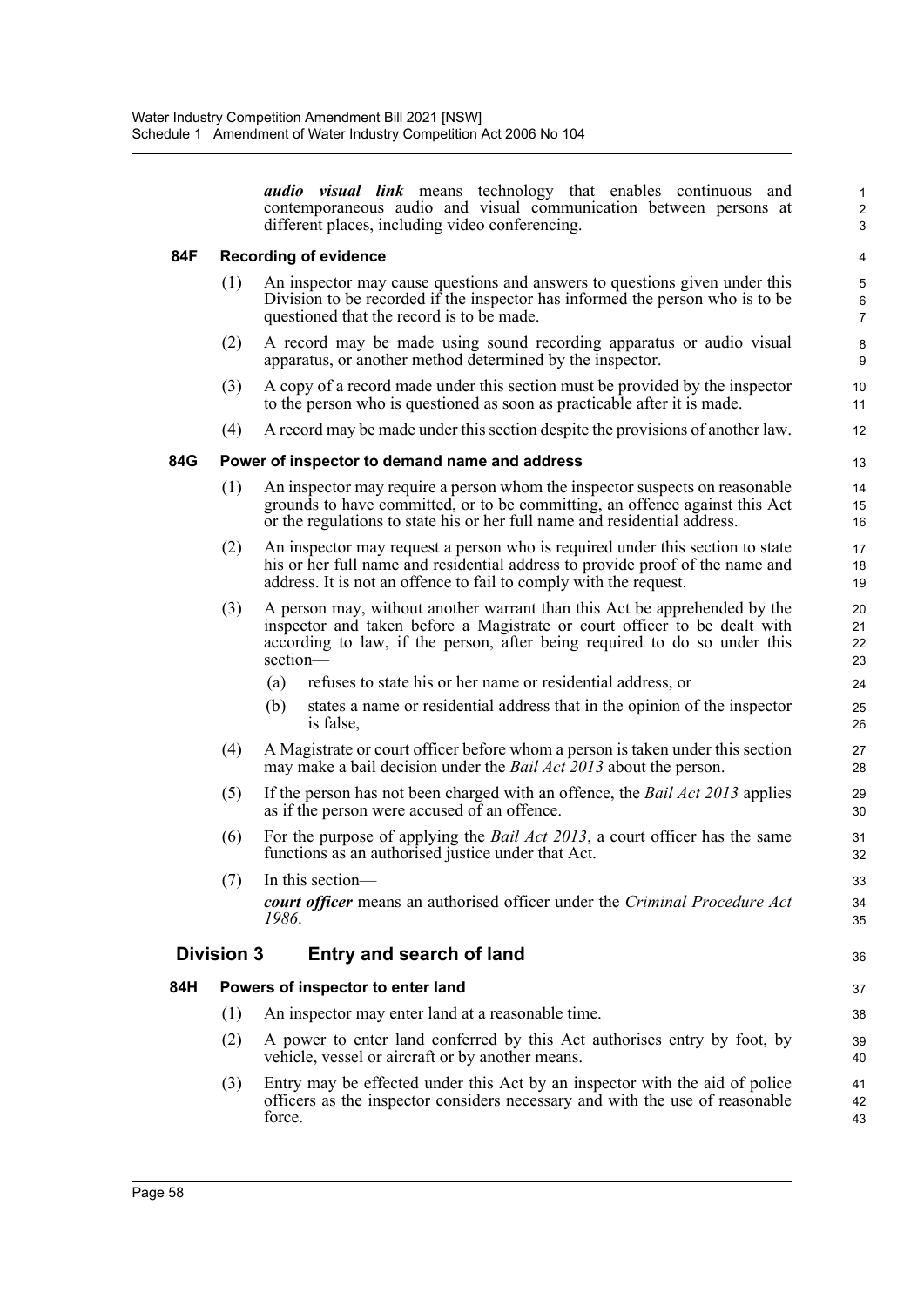|     | (4)                                      | Division.                                                                                                                                                                                                                      | Entry may be effected to land with the authority of a search warrant under this                                                                                                                               | $\mathbf{1}$<br>$\overline{2}$ |  |  |  |  |  |
|-----|------------------------------------------|--------------------------------------------------------------------------------------------------------------------------------------------------------------------------------------------------------------------------------|---------------------------------------------------------------------------------------------------------------------------------------------------------------------------------------------------------------|--------------------------------|--|--|--|--|--|
| 841 |                                          |                                                                                                                                                                                                                                | Entry into residential land only with permission or warrant                                                                                                                                                   | 3                              |  |  |  |  |  |
|     |                                          |                                                                                                                                                                                                                                | This Division does not empower an inspector to enter a part of land used only<br>for residential purposes without the permission of the occupier or the authority<br>of a search warrant under this Division. | 4<br>5<br>$\,6$                |  |  |  |  |  |
| 84J | Powers of inspector to do things on land |                                                                                                                                                                                                                                |                                                                                                                                                                                                               |                                |  |  |  |  |  |
|     | (1)                                      | An inspector may, on land lawfully entered, do anything that in the opinion of<br>the inspector is necessary to be done for the purposes of this Part, including<br>but not limited to the things specified in subsection (2). |                                                                                                                                                                                                               |                                |  |  |  |  |  |
|     | (2)                                      |                                                                                                                                                                                                                                | An inspector may do 1 or more of the following-                                                                                                                                                               | 11                             |  |  |  |  |  |
|     |                                          | (a)                                                                                                                                                                                                                            | examine and inspect works,                                                                                                                                                                                    | 12                             |  |  |  |  |  |
|     |                                          | (b)                                                                                                                                                                                                                            | take and remove samples,                                                                                                                                                                                      | 13                             |  |  |  |  |  |
|     |                                          | (c)                                                                                                                                                                                                                            | make examinations, inquiries and tests that the inspector considers<br>necessary,                                                                                                                             | 14<br>15                       |  |  |  |  |  |
|     |                                          | (d)                                                                                                                                                                                                                            | take photographs, films, audio, video and other recordings that the<br>inspector considers necessary,                                                                                                         | 16<br>17                       |  |  |  |  |  |
|     |                                          | (e)                                                                                                                                                                                                                            | require records to be produced for inspection,                                                                                                                                                                | 18                             |  |  |  |  |  |
|     |                                          | (f)                                                                                                                                                                                                                            | examine and inspect records,                                                                                                                                                                                  | 19                             |  |  |  |  |  |
|     |                                          | (g)                                                                                                                                                                                                                            | copy records,                                                                                                                                                                                                 | 20                             |  |  |  |  |  |
|     |                                          | (h)                                                                                                                                                                                                                            | seize anything that the inspector has reasonable grounds for believing is<br>connected with an offence against this Act or the regulations,                                                                   | 21<br>22                       |  |  |  |  |  |
|     |                                          | (i)                                                                                                                                                                                                                            | for the purposes of paragraph (h), direct the occupier of the land where<br>the thing is seized to keep it on that land or at another place under the<br>control of the occupier,                             | 23<br>24<br>25                 |  |  |  |  |  |
|     |                                          | (i)                                                                                                                                                                                                                            | other things that the inspector is empowered to do under this Part.                                                                                                                                           | 26                             |  |  |  |  |  |
|     | (3)                                      | seize-                                                                                                                                                                                                                         | The power to seize anything connected with an offence includes a power to                                                                                                                                     | 27<br>28                       |  |  |  |  |  |
|     |                                          | (a)                                                                                                                                                                                                                            | a thing to which the commission of the offence relates, and                                                                                                                                                   | 29                             |  |  |  |  |  |
|     |                                          | (b)                                                                                                                                                                                                                            | a thing that will afford evidence of the commission of the offence, and                                                                                                                                       | 30                             |  |  |  |  |  |
|     |                                          | (c)                                                                                                                                                                                                                            | a thing that was used for the purpose of committing the offence.                                                                                                                                              | 31                             |  |  |  |  |  |
|     |                                          |                                                                                                                                                                                                                                | (4) In this section, a reference to an offence includes a reference to an offence that<br>there are reasonable grounds for believing has been committed.                                                      | 32<br>33                       |  |  |  |  |  |
| 84K |                                          | <b>Search warrants</b>                                                                                                                                                                                                         |                                                                                                                                                                                                               | 34                             |  |  |  |  |  |
|     | (1)                                      |                                                                                                                                                                                                                                | An inspector may apply to an authorised officer for the issue of a search<br>warrant if the inspector believes on reasonable grounds that—                                                                    | 35<br>36                       |  |  |  |  |  |
|     |                                          | (a)                                                                                                                                                                                                                            | a provision of this Act or the regulations is being or has been<br>contravened on land, or                                                                                                                    | 37<br>38                       |  |  |  |  |  |
|     |                                          | (b)                                                                                                                                                                                                                            | there is, on land, matter or a thing that is connected with an offence<br>under this Act or the regulations.                                                                                                  | 39<br>40                       |  |  |  |  |  |
|     | (2)                                      |                                                                                                                                                                                                                                | An authorised officer to whom an application is made may, if satisfied there<br>are reasonable grounds for doing so, issue a search warrant authorising an<br>inspector named in the warrant—                 | 41<br>42<br>43                 |  |  |  |  |  |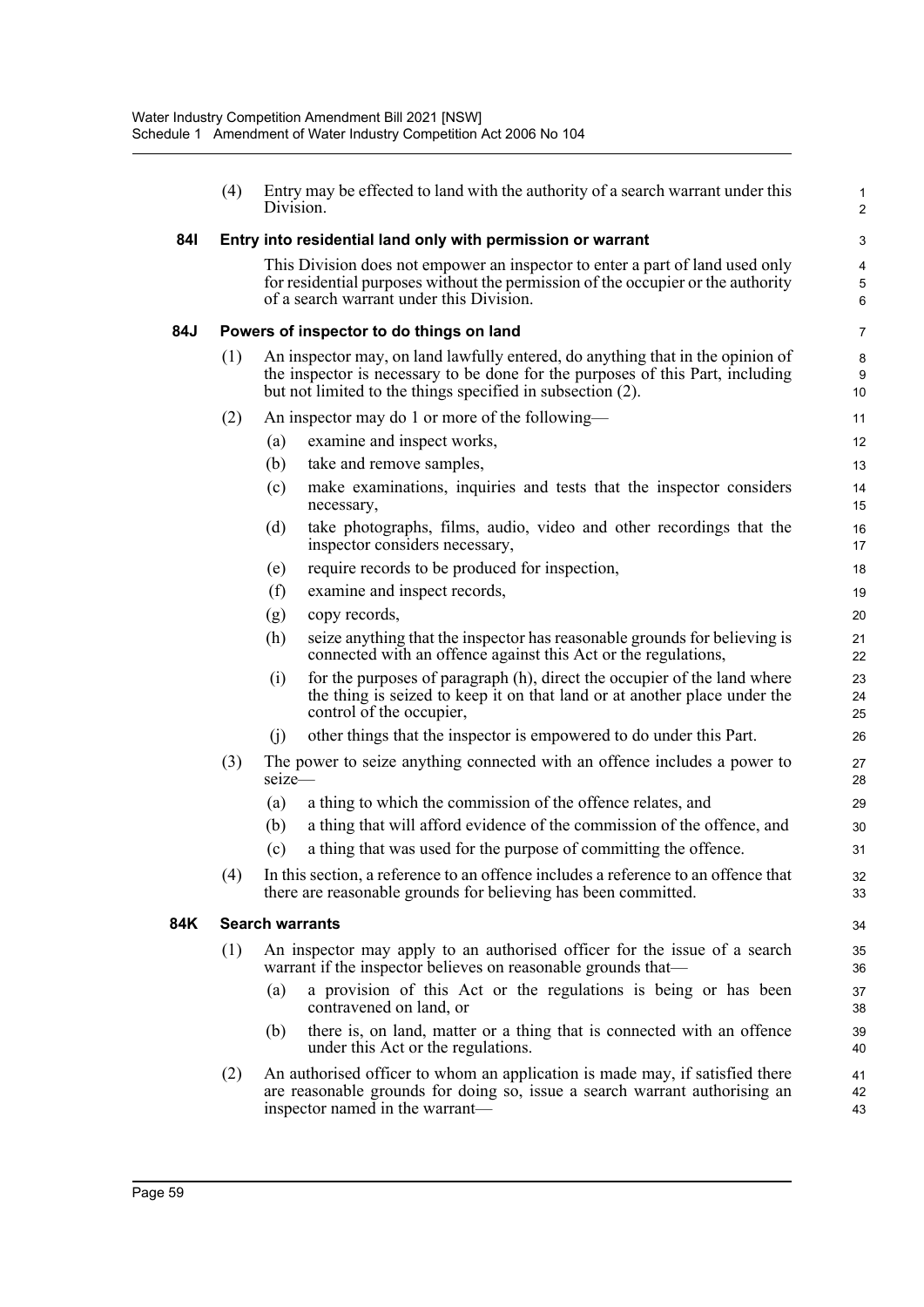| 3<br>The Law Enforcement (Powers and Responsibilities) Act 2002, Part 5,<br>4                                                                                                                                                                                                                                                                                                                                                                         |
|-------------------------------------------------------------------------------------------------------------------------------------------------------------------------------------------------------------------------------------------------------------------------------------------------------------------------------------------------------------------------------------------------------------------------------------------------------|
|                                                                                                                                                                                                                                                                                                                                                                                                                                                       |
| 5                                                                                                                                                                                                                                                                                                                                                                                                                                                     |
| 6                                                                                                                                                                                                                                                                                                                                                                                                                                                     |
| <b><i>authorised officer</i></b> means an authorised officer within the meaning of the Law<br>7<br>8                                                                                                                                                                                                                                                                                                                                                  |
| 9                                                                                                                                                                                                                                                                                                                                                                                                                                                     |
| a matter or a thing to which the commission of the offence relates, or<br>10                                                                                                                                                                                                                                                                                                                                                                          |
| a matter or a thing that will afford evidence of the commission of an<br>11<br>12                                                                                                                                                                                                                                                                                                                                                                     |
| a matter or a thing that was used, or is intended to be used, for the<br>13<br>14                                                                                                                                                                                                                                                                                                                                                                     |
| <i>offence</i> includes an offence that there are reasonable grounds for believing has<br>15<br>16                                                                                                                                                                                                                                                                                                                                                    |
| 17                                                                                                                                                                                                                                                                                                                                                                                                                                                    |
| A person may accompany an inspector and take all reasonable steps to assist<br>18<br>an inspector in the exercise of the inspector's functions under this Division if<br>19<br>the inspector is of the opinion that the person is capable of providing assistance<br>20<br>21                                                                                                                                                                         |
| 22                                                                                                                                                                                                                                                                                                                                                                                                                                                    |
| The Minister or IPART may, by written notice given to the owner or occupier<br>23<br>of land, require the owner or occupier to provide the reasonable assistance and<br>24<br>facilities specified in the notice within a specified time and in a specified way<br>25<br>for the purpose of enabling an inspector appointed by the Minister or IPART,<br>26<br>as the case requires, to exercise the functions of an inspector under this<br>27<br>28 |
| The regulations may prescribe the kinds of assistance and facilities that can be<br>29<br>required under this section but the assistance and facilities that can be required<br>30<br>31                                                                                                                                                                                                                                                              |
| 32                                                                                                                                                                                                                                                                                                                                                                                                                                                    |
| In the exercise of a function of entering or searching land under this Division,<br>33<br>34                                                                                                                                                                                                                                                                                                                                                          |
| 35                                                                                                                                                                                                                                                                                                                                                                                                                                                    |
| The Minister or IPART must compensate all interested parties for loss or<br>36<br>damage caused by an inspector appointed by the Minister or IPART, as the<br>37<br>case requires, in the exercise of a function under this Division, but not for loss<br>38<br>or damage arising from the exercise of a function in the course of an inspection<br>39<br>that reveals a contravention of this Act or the regulations by the person who<br>40<br>41   |
|                                                                                                                                                                                                                                                                                                                                                                                                                                                       |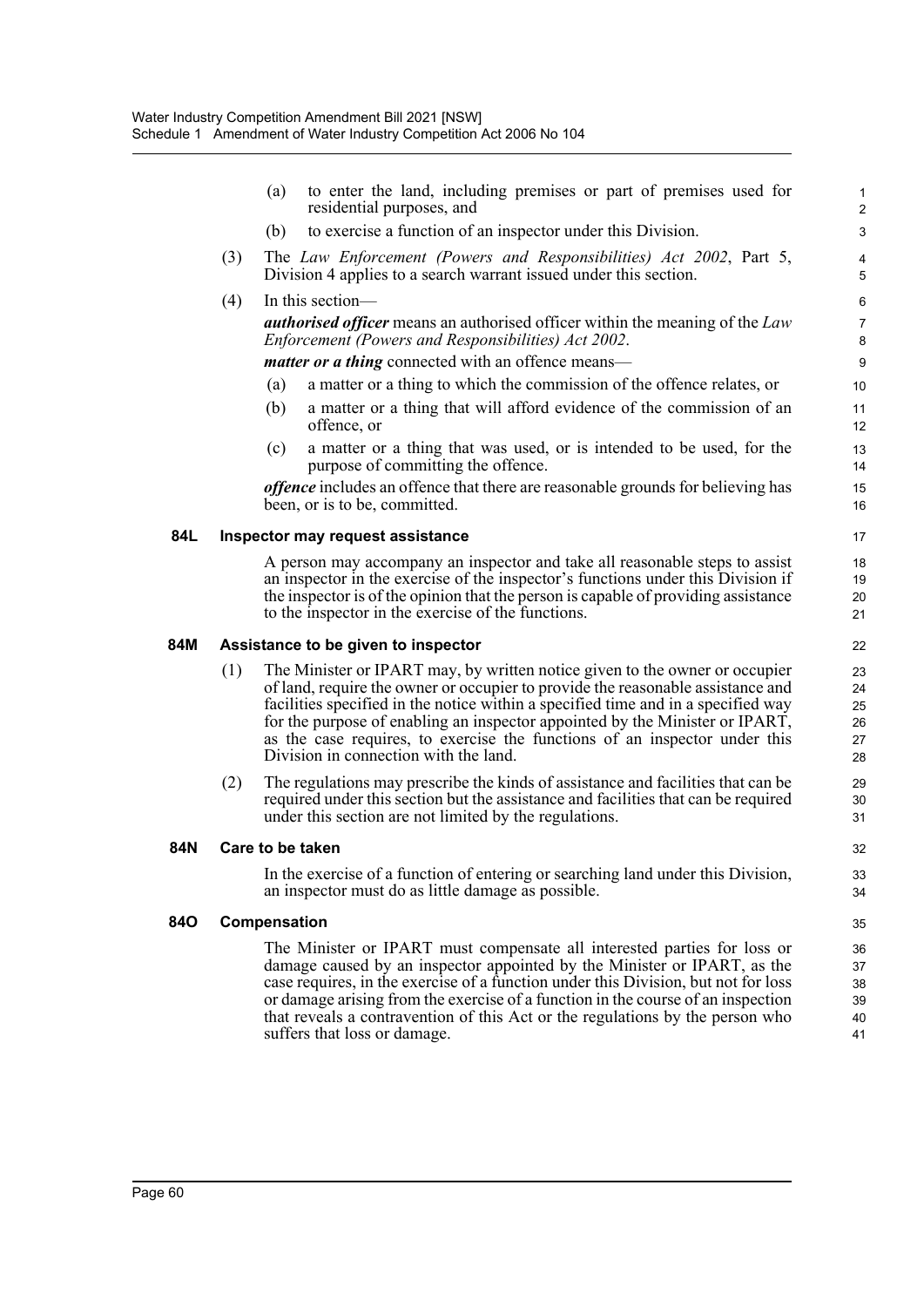|      |                                  | <b>Division 4</b>       | <b>General</b>                                                                                                                                                                                                                                                                                                                                                                                                                                                                           |                                        |  |  |  |  |
|------|----------------------------------|-------------------------|------------------------------------------------------------------------------------------------------------------------------------------------------------------------------------------------------------------------------------------------------------------------------------------------------------------------------------------------------------------------------------------------------------------------------------------------------------------------------------------|----------------------------------------|--|--|--|--|
|      | 84P                              |                         | Identification                                                                                                                                                                                                                                                                                                                                                                                                                                                                           |                                        |  |  |  |  |
|      |                                  | (1)                     | Every inspector is to be provided with evidence of his or her authority as an<br>inspector.                                                                                                                                                                                                                                                                                                                                                                                              | $\sqrt{3}$<br>4                        |  |  |  |  |
|      |                                  | (2)                     | When exercising the functions of an inspector, the inspector must, if requested<br>to do so by a person affected by the exercise of an inspector's function,<br>produce to the person the inspector's evidence of authority.                                                                                                                                                                                                                                                             | 5<br>6<br>$\overline{7}$               |  |  |  |  |
|      | 84Q                              | <b>Offences</b>         |                                                                                                                                                                                                                                                                                                                                                                                                                                                                                          | 8                                      |  |  |  |  |
|      |                                  | (1)                     | A person must not, without lawful excuse, neglect or fail to comply with a<br>requirement made of the person under this Part.                                                                                                                                                                                                                                                                                                                                                            | $\boldsymbol{9}$<br>10                 |  |  |  |  |
|      |                                  | (2)                     | A person must not threaten, hinder, obstruct or delay an inspector in the<br>exercise of the inspector's functions under this Part.                                                                                                                                                                                                                                                                                                                                                      | 11<br>12                               |  |  |  |  |
|      |                                  | (3)                     | A person must not impersonate an inspector.                                                                                                                                                                                                                                                                                                                                                                                                                                              | 13                                     |  |  |  |  |
|      |                                  |                         | Maximum penalty—                                                                                                                                                                                                                                                                                                                                                                                                                                                                         | 14                                     |  |  |  |  |
|      |                                  |                         | for a corporation— $22,500$ penalty units, or<br>(a)                                                                                                                                                                                                                                                                                                                                                                                                                                     | 15                                     |  |  |  |  |
|      |                                  |                         | (b)<br>for an individual— $5,000$ penalty units.                                                                                                                                                                                                                                                                                                                                                                                                                                         | 16                                     |  |  |  |  |
|      | 84R                              |                         | <b>Revocation or variation</b>                                                                                                                                                                                                                                                                                                                                                                                                                                                           | 17                                     |  |  |  |  |
|      |                                  | (1)                     | A notice given under this Part may be revoked or varied by a subsequent notice<br>or notices.                                                                                                                                                                                                                                                                                                                                                                                            | 18<br>19                               |  |  |  |  |
|      |                                  | (2)                     | A notice may be varied by modification of, or addition to, its terms and<br>specifications.                                                                                                                                                                                                                                                                                                                                                                                              | 20<br>21                               |  |  |  |  |
|      |                                  | (3)                     | Without limiting the above, a notice may be varied by extending the time for<br>complying with the notice.                                                                                                                                                                                                                                                                                                                                                                               | 22<br>23                               |  |  |  |  |
|      |                                  | (4)                     | A notice may only be revoked or varied by the person or body who gave it.                                                                                                                                                                                                                                                                                                                                                                                                                | 24                                     |  |  |  |  |
| [63] |                                  |                         | Part 8, Division 1, heading                                                                                                                                                                                                                                                                                                                                                                                                                                                              | 25                                     |  |  |  |  |
|      |                                  |                         | Omit "Licence auditing". Insert instead "Auditing".                                                                                                                                                                                                                                                                                                                                                                                                                                      | 26                                     |  |  |  |  |
| [64] | Sections 85 and 85A              |                         |                                                                                                                                                                                                                                                                                                                                                                                                                                                                                          |                                        |  |  |  |  |
|      | Omit section 85. Insert instead- |                         |                                                                                                                                                                                                                                                                                                                                                                                                                                                                                          |                                        |  |  |  |  |
|      |                                  | 85 Compliance functions |                                                                                                                                                                                                                                                                                                                                                                                                                                                                                          |                                        |  |  |  |  |
|      |                                  | (1)                     | IPART's functions under this Division are to monitor, including by way of<br>audit, and to report to the Minister on the extent of, compliance by licensees<br>with this Act, the regulations, approvals and licences and on the continued<br>relevance and appropriateness of the arrangements for last resort providers.                                                                                                                                                               | 30<br>31<br>32<br>33                   |  |  |  |  |
|      |                                  | (2)                     | Without limiting the way in which IPART carries out its functions, IPART is<br>to conduct reviews of approvals and licences at intervals of not more than 5<br>years and at other times that the Minister may direct.                                                                                                                                                                                                                                                                    | 34<br>35<br>36                         |  |  |  |  |
|      |                                  | (3)                     | A report about a review under this section may include recommendations as to<br>the variation or revocation of existing licences, including licence conditions,<br>the imposition of new licence conditions or the variation or revocation of the<br>arrangements for last resort providers.<br>Note. Section 7G enables IPART to impose conditions on an approval or vary or<br>revoke the conditions of the approval, other than conditions imposed by this Act or the<br>regulations. | 37<br>38<br>39<br>40<br>41<br>42<br>43 |  |  |  |  |
|      |                                  |                         |                                                                                                                                                                                                                                                                                                                                                                                                                                                                                          |                                        |  |  |  |  |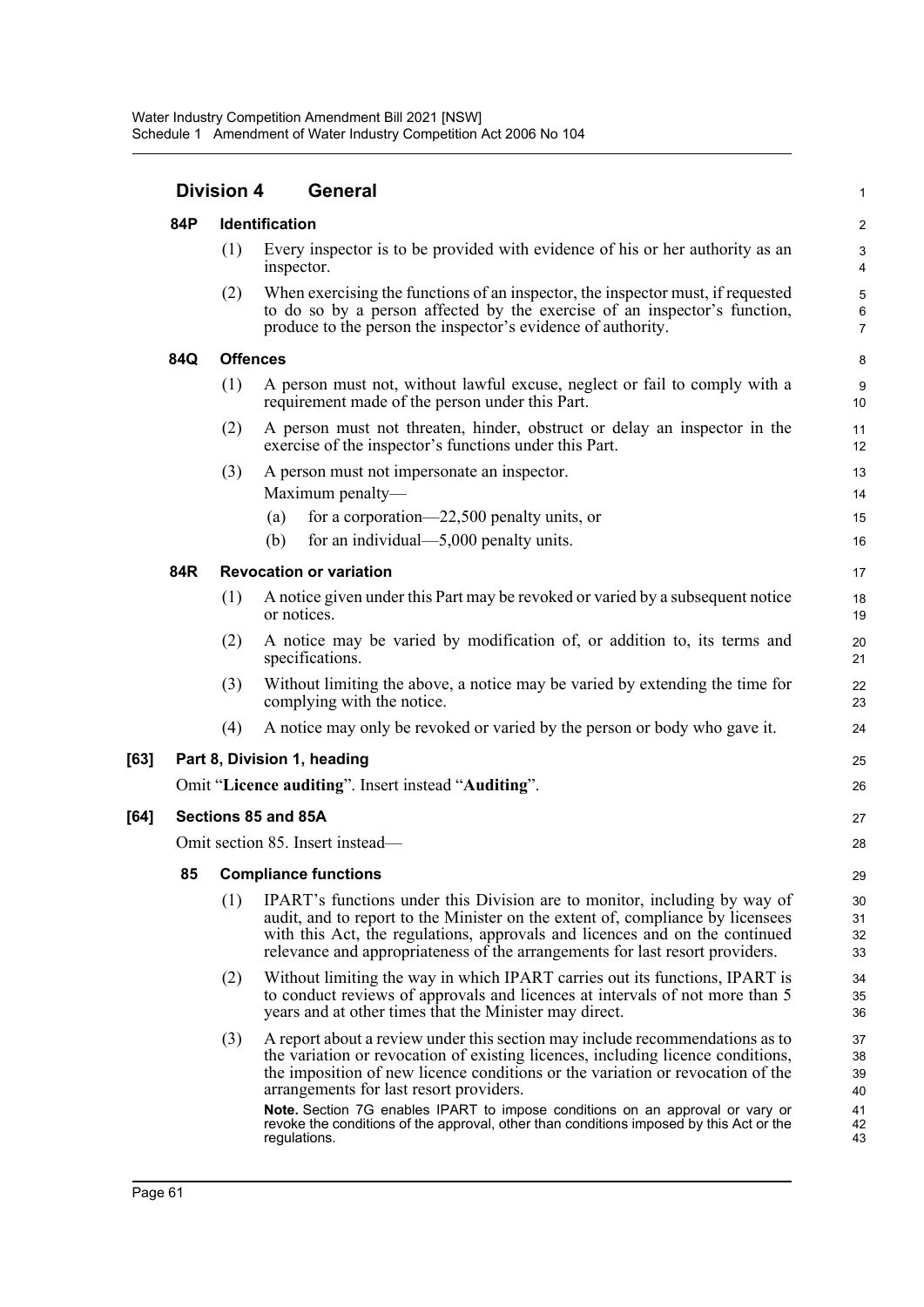|        | 85A       | <b>Compliance audits</b>            |                                                                                                                                                                                                    |                                     |  |  |  |
|--------|-----------|-------------------------------------|----------------------------------------------------------------------------------------------------------------------------------------------------------------------------------------------------|-------------------------------------|--|--|--|
|        |           | (1)                                 | IPART may, at any time, require a compliance audit to be conducted.                                                                                                                                | $\overline{2}$                      |  |  |  |
|        |           | (2)                                 | It is a condition of each approval and licence that the registered operator and<br>licensee, as applicable, (the <i>audit target</i> ) must co-operate with and facilitate a<br>compliance audit.  | $\ensuremath{\mathsf{3}}$<br>4<br>5 |  |  |  |
|        |           | (3)                                 | IPART is to give the audit target notice of the decision to require a compliance<br>audit, unless the giving of notice would defeat the purpose of the audit.                                      | $\,6\,$<br>$\overline{7}$           |  |  |  |
| [65]   |           |                                     | <b>Section 86 Recovery of IPART's costs</b>                                                                                                                                                        | 8                                   |  |  |  |
|        | $86(1)$ . |                                     | Insert "and the schemes for which the licensee is registered" after "the licensee" in section                                                                                                      | $\boldsymbol{9}$<br>10              |  |  |  |
| [66]   |           | Section 86(2)                       |                                                                                                                                                                                                    | 11                                  |  |  |  |
|        |           |                                     | Omit "a licence". Insert instead "an approval or licence".                                                                                                                                         | 12                                  |  |  |  |
| [67]   |           |                                     | Section 87, heading                                                                                                                                                                                | 13                                  |  |  |  |
|        |           |                                     | Insert "registered operators and" after "direct".                                                                                                                                                  | 14                                  |  |  |  |
| [68]   |           | <b>Section 87</b>                   |                                                                                                                                                                                                    | 15                                  |  |  |  |
|        |           |                                     | Omit "a licensee, require the licensee".                                                                                                                                                           | 16                                  |  |  |  |
|        |           |                                     | Insert instead "the registered operator of an approval or a licensee, require the registered<br>operator or licensee".                                                                             | 17<br>18                            |  |  |  |
| [69]   |           | Section 87(2)                       |                                                                                                                                                                                                    | 19                                  |  |  |  |
|        |           |                                     | Insert at the end of section 87—                                                                                                                                                                   | 20                                  |  |  |  |
|        |           | (2)                                 | A person must not, without reasonable excuse, refuse or fail to comply with a<br>notice under this section.                                                                                        | 21<br>22                            |  |  |  |
|        |           |                                     | Maximum penalty—<br>for a corporation—2,500 penalty units, or<br>(a)                                                                                                                               | 23<br>24                            |  |  |  |
|        |           |                                     | for an individual—500 penalty units.<br>(b)                                                                                                                                                        | 25                                  |  |  |  |
| $[70]$ |           |                                     | Section 88 Failure to keep records or furnish information                                                                                                                                          | 26                                  |  |  |  |
|        |           | Omit the section.                   |                                                                                                                                                                                                    | 27                                  |  |  |  |
| $[71]$ |           |                                     | <b>Section 89 Annual reports</b>                                                                                                                                                                   | 28                                  |  |  |  |
|        |           | Omit section 89(1). Insert instead— |                                                                                                                                                                                                    |                                     |  |  |  |
|        |           | (1)                                 | IPART must, on or before 31 October in each year, provide the Minister with<br>a report on the performance of its functions under this Division during the<br>preceding financial year, including— | 29<br>30<br>31<br>32                |  |  |  |
|        |           |                                     | details of the outcome of each audit conducted during the preceding<br>(a)<br>financial year, and                                                                                                  | 33<br>34                            |  |  |  |
|        |           |                                     | the extent to which approval and licence conditions have been<br>(b)<br>contravened during the preceding financial year.                                                                           | 35<br>36                            |  |  |  |
| $[72]$ |           |                                     | Part 8, Division 1A                                                                                                                                                                                | 37                                  |  |  |  |
|        |           |                                     | Insert after Division 1-                                                                                                                                                                           | 38                                  |  |  |  |
|        |           |                                     |                                                                                                                                                                                                    |                                     |  |  |  |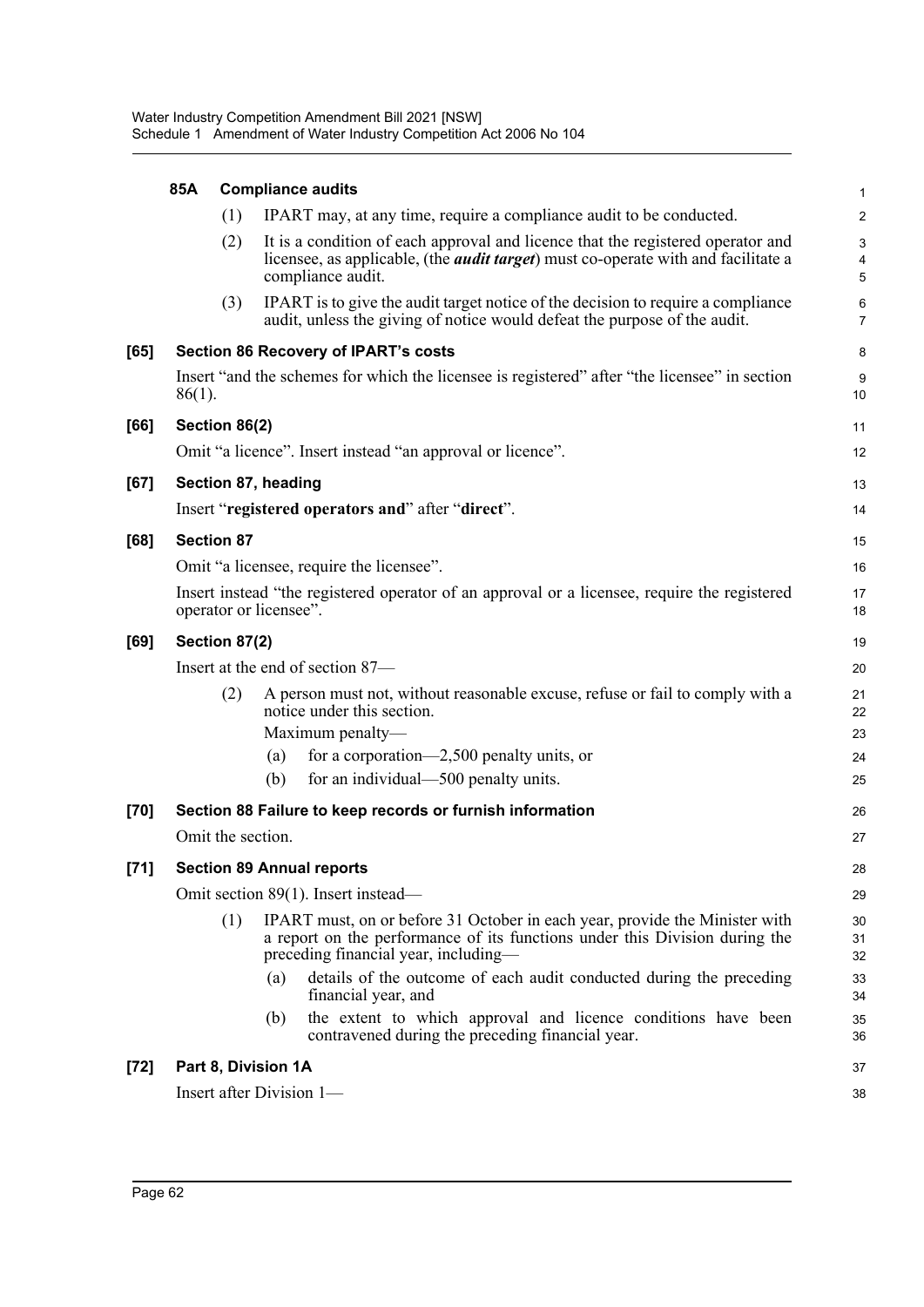| <b>Division 1A</b> |     |     | <b>Register</b>                                                                                                                                                                                     |                     |  |  |
|--------------------|-----|-----|-----------------------------------------------------------------------------------------------------------------------------------------------------------------------------------------------------|---------------------|--|--|
| 89A                |     |     | <b>Register of approvals and licences</b>                                                                                                                                                           |                     |  |  |
|                    |     |     | IPART is to maintain a register of the following and make the register publicly<br>available, free of charge, on IPART's website—                                                                   | 3<br>$\overline{4}$ |  |  |
|                    |     | (a) | schemes and associated approvals,                                                                                                                                                                   | 5                   |  |  |
|                    |     | (b) | licences,                                                                                                                                                                                           | 6                   |  |  |
|                    |     | (c) | registered operators,                                                                                                                                                                               | 7                   |  |  |
|                    |     | (d) | registered retailers.                                                                                                                                                                               | 8                   |  |  |
| 89B                |     |     | Information on register                                                                                                                                                                             | 9                   |  |  |
|                    | (1) |     | For each scheme, the register is to include the following information—                                                                                                                              | 10                  |  |  |
|                    |     | (a) | a copy of the scheme approval and the date that it was granted or varied,                                                                                                                           | 11                  |  |  |
|                    |     | (b) | a map showing the location or proposed location of the water industry<br>infrastructure to which the<br>approval<br>applies (the<br>approved<br><i>infrastructure</i> ) and the area of operations, | 12<br>13<br>14      |  |  |
|                    |     | (c) | a copy of an operational approval that is in force for the approved<br>infrastructure and the date the operational approval was granted,                                                            | 15<br>16            |  |  |
|                    |     | (d) | contact details for the registered operator and registered retailer, if any,<br>for the scheme,                                                                                                     | 17<br>18            |  |  |
|                    |     | (e) | a copy of a declaration under section 51 that applies to the scheme, if<br>any,                                                                                                                     | 19<br>20            |  |  |
|                    |     | (f) | whether or not the infrastructure is essential infrastructure,                                                                                                                                      | 21                  |  |  |
|                    |     | (g) | a copy of a declaration under section 56 that affects water or sewerage<br>services provided by means of the scheme, if any,                                                                        | 22<br>23            |  |  |
|                    |     | (h) | contact details for the designated last resort provider, if applicable,                                                                                                                             | 24                  |  |  |
|                    |     | (i) | for a scheme that is to be constructed in stages, a map showing the<br>following—                                                                                                                   | 25<br>26            |  |  |
|                    |     |     | (i)<br>the location or proposed location of the water industry<br>infrastructure to be constructed in each stage,                                                                                   | 27<br>28            |  |  |
|                    |     |     | the part of the area of operations within which the water industry<br>(ii)<br>infrastructure is to be constructed in each stage,                                                                    | 29<br>30            |  |  |
|                    |     |     | the infrastructure that is operational and that part of the area of<br>(iii)<br>operations that is currently being serviced,                                                                        | 31<br>32            |  |  |
|                    |     | (i) | whether there has been a determination of a pricing methodology under<br>section 52 in relation to a water or sewerage service provided, or to be<br>provided, by means of the scheme.              | 33<br>34<br>35      |  |  |
|                    | (2) |     | For each licence, the register is to include the following information—                                                                                                                             | 36                  |  |  |
|                    |     | (a) | a copy of the licence and the date that it was granted or varied,                                                                                                                                   | 37                  |  |  |
|                    |     | (b) | contact details of the licensee,                                                                                                                                                                    | 38                  |  |  |
|                    |     | (c) | details of disciplinary actions taken against the licensee,                                                                                                                                         | 39                  |  |  |
|                    |     | (d) | if the licensee is required to be a member of an ombudsman scheme<br>under Part 5, Division 1—details of the scheme.                                                                                | 40<br>41            |  |  |
|                    | (3) |     | For each licensee, the register is to include details of each scheme for which<br>the licensee is the registered operator or registered retailer.                                                   | 42<br>43            |  |  |
|                    | (4) |     | The register may include other information IPART considers appropriate.                                                                                                                             | 44                  |  |  |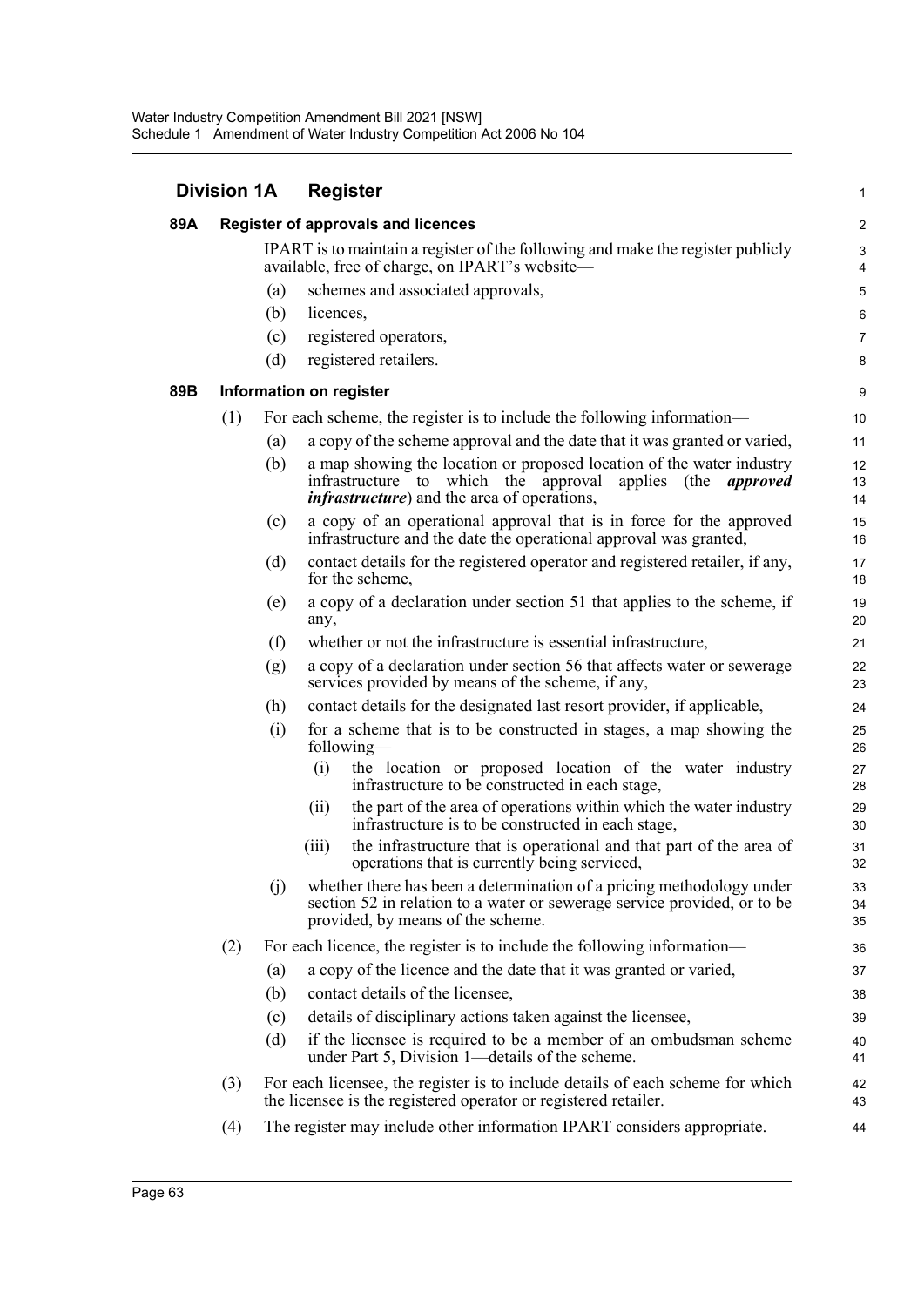## **89C Substitution of registered operator**

(1) The holder of an operator licence may apply to IPART to be registered as the registered operator for a specified scheme in the place of another registered operator if the water industry infrastructure is of a class that is authorised to be operated under the licence.

- (2) IPART may grant or refuse the application.
- (3) In determining an application, IPART must have regard to the following—
	- (a) the public interest,
	- (b) whether disciplinary action against the licensee is pending or, as a result of disciplinary action against the licensee, the licensee is prohibited from being registered as the registered operator under a further scheme approval,
	- (c) whether, in the reasonable suspicion of IPART, a statutory default within the meaning of Part 2, Division 6 has occurred within 2 years before the application was made and the applicant, or a related corporation of the applicant, is the alleged defaulter,
	- (d) whether the applicant, or a related corporation of the applicant, has failed to provide a service, or a connection to infrastructure, after granting a certificate of compliance relating to the service or infrastructure,
	- (e) whether disciplinary action against the existing registered operator is pending or, as a result of disciplinary action against the existing registered operator, the existing registered operator is prohibited from being registered as the registered operator under a scheme approval,
	- (f) whether, in the reasonable suspicion of IPART, a statutory default within the meaning of Part 2, Division 6 has occurred within 2 years before the application was made and the existing registered operator, or a related corporation of the existing registered operator, is the alleged defaulter,
	- (g) whether the existing registered operator, or a related corporation of the existing registered operator, has failed to provide a service, or a connection to infrastructure, after granting a certificate of compliance relating to the service or infrastructure.
- (4) Disciplinary action is pending from the time when notice is given to a person requiring the person to show cause why disciplinary action should not be taken against the person until—
	- (a) disciplinary action is taken against the person, or
	- (b) the decision is made that disciplinary action will not be taken against the person.
- (5) IPART must not grant an application under this section if the existing registered operator—
	- (a) satisfies IPART that it owns all the water industry infrastructure comprising the scheme to which the scheme approval relates, other than reticulation pipelines, and
	- (b) does not consent to the substitution.
- (6) IPART must not grant an application under this section if the scheme to which the scheme approval relates was constructed and in operation before the substitution of Part 2 by the *Water Industry Competition Amendment Act 2021*. 46 47 48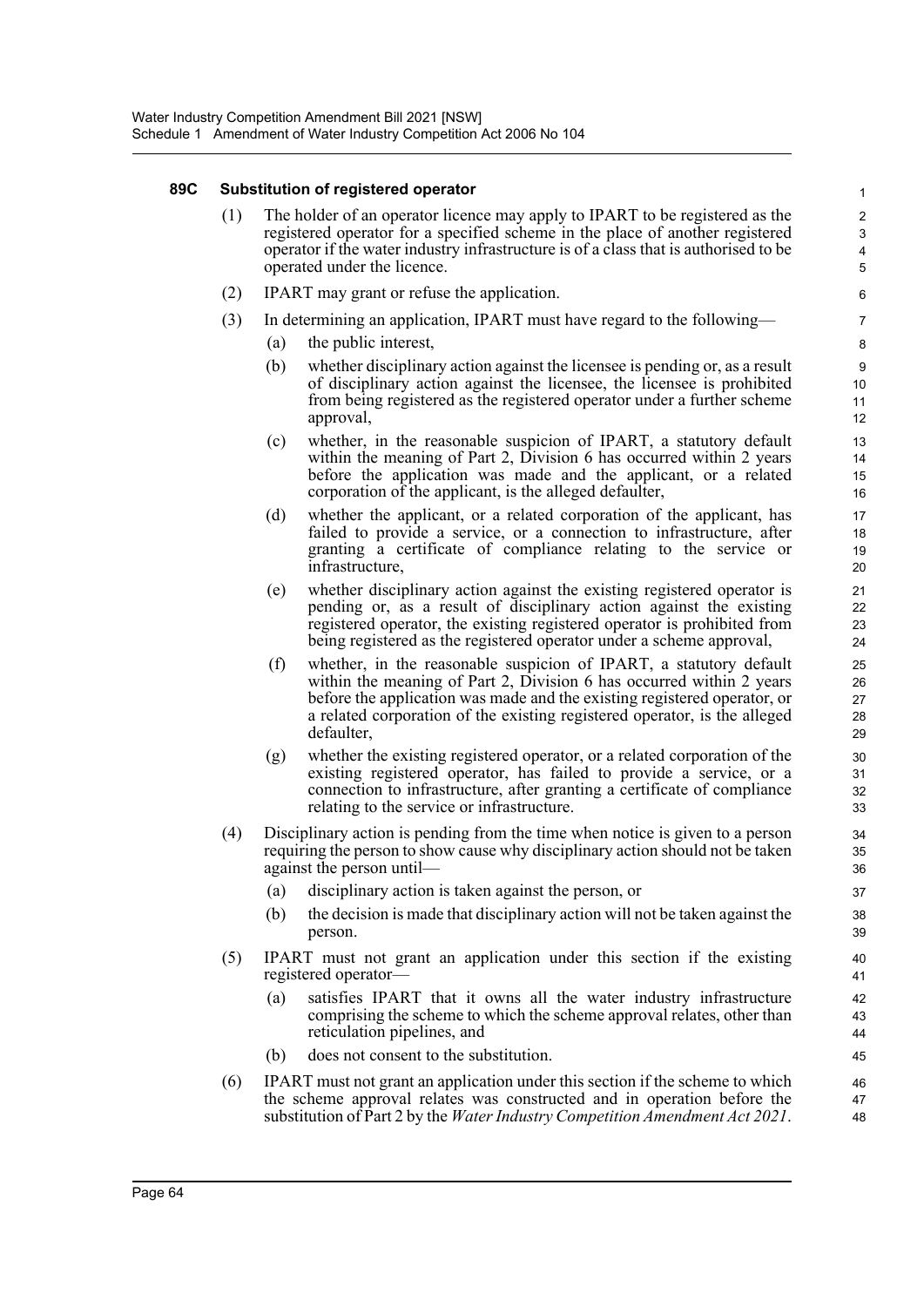# **89D Substitution of registered retailer**

(1) The holder of a retailer licence may apply to IPART to be registered as the registered retailer for a specified scheme in the place of another registered retailer.

- (2) IPART may grant or refuse the application.
- (3) In determining an application, IPART must have regard to the following—
	- (a) whether disciplinary action against the licensee is pending or, as a result of disciplinary action against the licensee, the licensee is prohibited from being registered as the registered retailer under a further operational approval,
	- (b) whether, in the reasonable suspicion of IPART, a statutory default within the meaning of Part 2, Division 6 has occurred within 2 years before the application was made and the applicant, or a related corporation of the applicant, is the alleged defaulter,
	- (c) whether the applicant, or a related corporation of the applicant, has failed to provide a service, or a connection to infrastructure, after granting a certificate of compliance relating to the service or infrastructure,
	- (d) whether disciplinary action against the existing registered retailer is pending or, as a result of disciplinary action against the existing registered retailer, the existing registered retailer is prohibited from being registered as the registered retailer under a scheme approval,
	- (e) whether, in the reasonable suspicion of IPART, a statutory default within the meaning of Part 2, Division 6 has occurred within 2 years before the application was made and the existing registered retailer, or a related corporation of the existing registered retailer, is the alleged defaulter,
	- (f) whether the existing registered retailer, or a related corporation of the existing registered retailer, has failed to provide a service, or a connection to infrastructure, after granting a certificate of compliance relating to the service or infrastructure.
- (4) Disciplinary action is pending from the time when notice is given to a person requiring the person to show cause why disciplinary action should not be taken against the person until—
	- (a) disciplinary action is taken against the person, or
	- (b) the decision is made that disciplinary action will not be taken against the person.
- (5) IPART must not grant an application under this section if the existing registered retailer—
	- (a) satisfies IPART that it owns all the water industry infrastructure comprising the scheme to which the scheme approval relates, other than reticulation pipelines, and
	- (b) does not consent to the substitution.
- (6) IPART must not grant an application under this section if the scheme to which the operational approval relates was constructed and in operation before the substitution of Part 2 by the *Water Industry Competition Amendment Act 2021*.

# **[73] Section 91A**

Insert after section 91—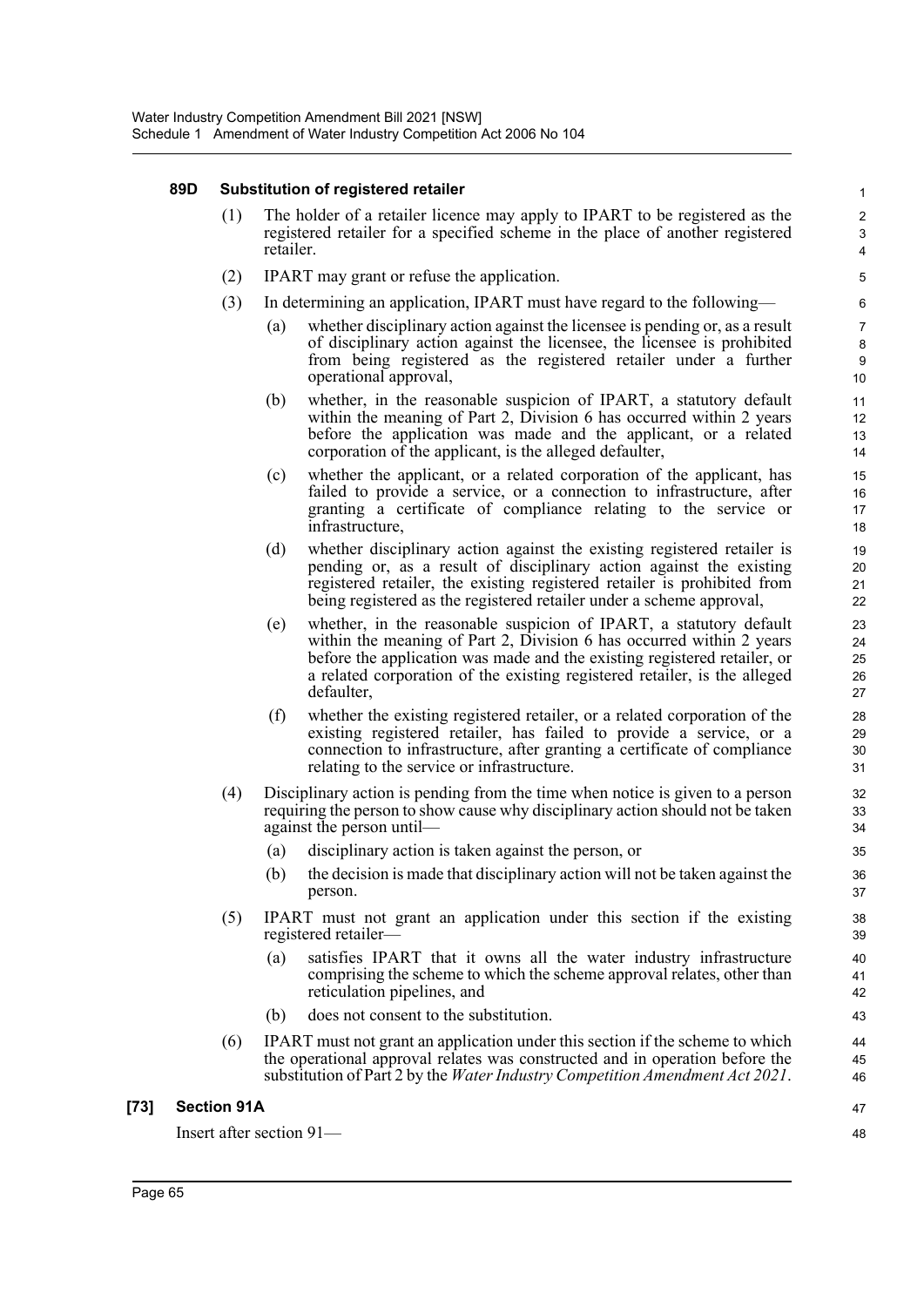# **91A Advice to Minister**

|        | 91A | <b>Advice to Minister</b> |                                                                                                                                                                                                                                                                                                                                                                                       |                                              |  |  |
|--------|-----|---------------------------|---------------------------------------------------------------------------------------------------------------------------------------------------------------------------------------------------------------------------------------------------------------------------------------------------------------------------------------------------------------------------------------|----------------------------------------------|--|--|
|        |     | (1)                       | IPART is to provide advice to the Minister on a matter concerning the<br>operation or administration of this Act on which the Minister requests<br>IPART's advice.                                                                                                                                                                                                                    | $\sqrt{2}$<br>$\mathbf{3}$<br>$\overline{4}$ |  |  |
|        |     | (2)                       | IPART may request the Minister to refer a matter concerning the operation or<br>administration of this Act to it for its advice.                                                                                                                                                                                                                                                      | 5<br>6                                       |  |  |
| $[74]$ |     |                           | Sections 93A and 93B                                                                                                                                                                                                                                                                                                                                                                  | 7                                            |  |  |
|        |     |                           | Insert after section 93-                                                                                                                                                                                                                                                                                                                                                              | 8                                            |  |  |
|        | 93A |                           | Extension of application of Parts 6 and 7 to declared operators                                                                                                                                                                                                                                                                                                                       | 9                                            |  |  |
|        |     | (1)                       | IPART may, by order published on IPART's website, declare a person who is<br>an owner or operator of water industry infrastructure to which Part 2 does not<br>apply to be a declared operator in relation to that infrastructure <i>(declared</i> )<br><i>operator</i> ).                                                                                                            | 10<br>11<br>12<br>13                         |  |  |
|        |     | (2)                       | A declaration under this section must specify—                                                                                                                                                                                                                                                                                                                                        | 14                                           |  |  |
|        |     |                           | the name of the declared operator, and<br>(a)                                                                                                                                                                                                                                                                                                                                         | 15                                           |  |  |
|        |     |                           | the water industry infrastructure subject to the declaration, and<br>(b)                                                                                                                                                                                                                                                                                                              | 16                                           |  |  |
|        |     |                           | the provisions of Parts 6 and 7 that are to apply, with or without<br>(c)<br>specified modification, to the declared operator as if the declared<br>operator were the registered operator of a scheme.                                                                                                                                                                                | 17<br>18<br>19                               |  |  |
|        |     | (3)                       | IPART is to maintain a public register of declarations made under this section.                                                                                                                                                                                                                                                                                                       | 20                                           |  |  |
|        |     | (4)                       | The provisions of Parts 6 and 7 specified in a declaration, with or without<br>specified modification, apply to a declared operator as if the declared operator<br>were a registered operator.                                                                                                                                                                                        | 21<br>22<br>23                               |  |  |
|        | 93B |                           | Time limit for determination of applications                                                                                                                                                                                                                                                                                                                                          | 24                                           |  |  |
|        |     | (1)                       | The Minister and IPART must use their best endeavours to determine<br>applications under this Act as quickly as reasonably practicable.                                                                                                                                                                                                                                               | 25<br>26                                     |  |  |
|        |     | (2)                       | If IPART has not advised an applicant under this Act of its decision on the<br>application within the period fixed by the regulations for the application (the<br><i>fixed period</i> ), the applicant may, after giving 14 days written notice to IPART,<br>apply to the Minister for a direction to IPART requiring the decision to be<br>made within a time fixed by the Minister. | 27<br>28<br>29<br>30<br>31                   |  |  |
|        |     | (3)                       | In determining whether the fixed period has passed, a period between the date<br>when, in accordance with this Act, the applicant is asked by the Minister or<br>IPART to provide further information or to take other action to enable the<br>application to be determined and the date when the information is provided or<br>the action taken is to be disregarded.                | 32<br>33<br>34<br>35<br>36                   |  |  |
|        |     | (4)                       | The regulations may provide that other periods of time are not to be taken into<br>consideration in determining whether the fixed period has passed.                                                                                                                                                                                                                                  | 37<br>38                                     |  |  |
| $[75]$ |     |                           | <b>Section 94 Delegation of functions</b>                                                                                                                                                                                                                                                                                                                                             | 39                                           |  |  |
|        |     |                           | Omit "and the Director-General may delegate to any person any of their functions under this<br>Act" from section $94(1)$ .                                                                                                                                                                                                                                                            | 40<br>41                                     |  |  |
|        |     |                           | Insert instead "may delegate a function of the Minister under this Act to a person or body".                                                                                                                                                                                                                                                                                          | 42                                           |  |  |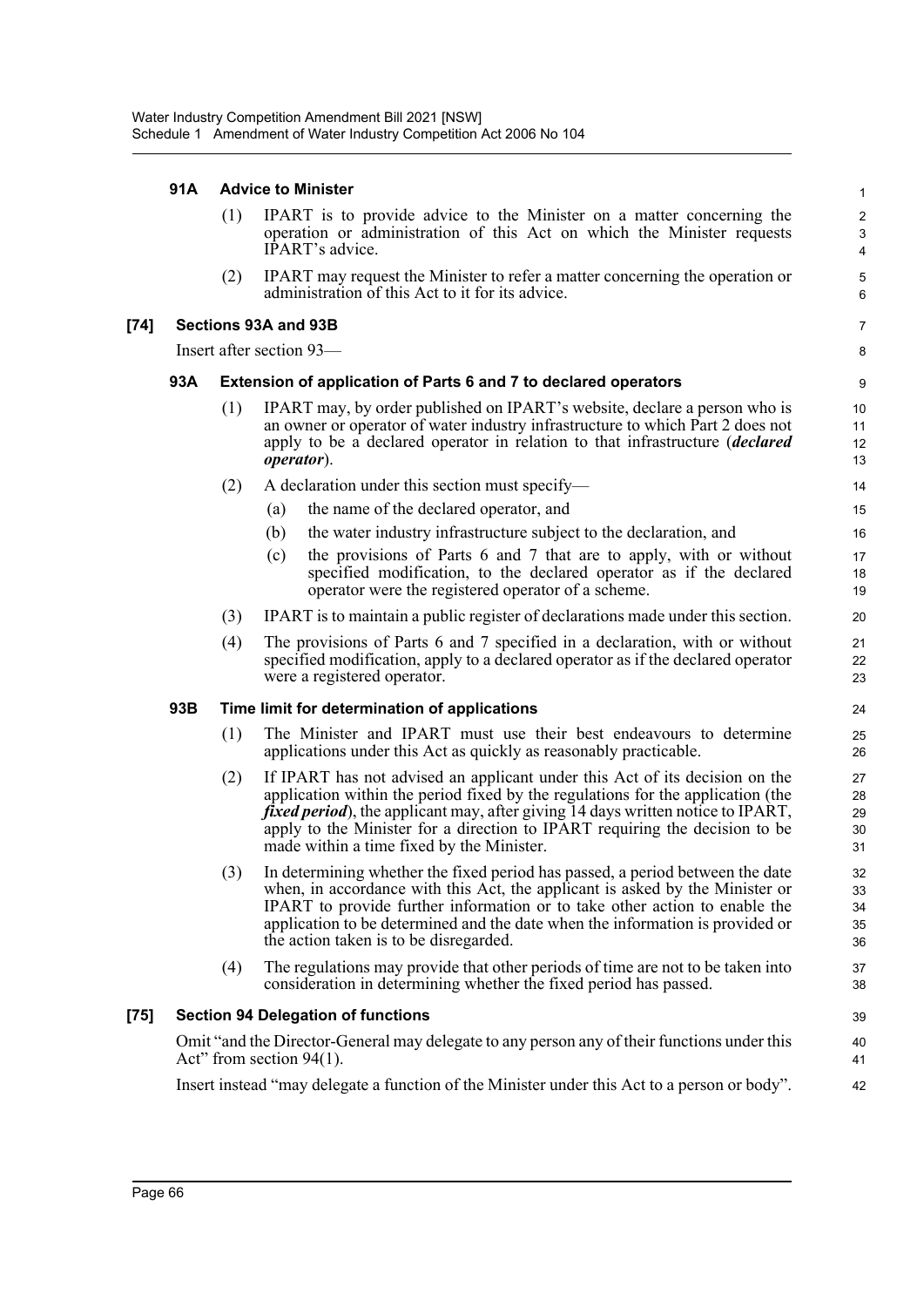| $[76]$ |                                  | Section 94(2)               |                     |                                                                                                                                                                                                                                                                                                                    | 1                    |  |  |
|--------|----------------------------------|-----------------------------|---------------------|--------------------------------------------------------------------------------------------------------------------------------------------------------------------------------------------------------------------------------------------------------------------------------------------------------------------|----------------------|--|--|
|        |                                  |                             |                     | Omit the subsection (but not the note).                                                                                                                                                                                                                                                                            | 2                    |  |  |
| [77]   | Sections 94A and 94B             |                             |                     |                                                                                                                                                                                                                                                                                                                    |                      |  |  |
|        | Insert after section 94-         |                             |                     |                                                                                                                                                                                                                                                                                                                    |                      |  |  |
|        | 94A                              |                             |                     | Disclosure of records and information                                                                                                                                                                                                                                                                              | 5                    |  |  |
|        |                                  | (1)                         |                     | The Minister and IPART may each disclose to the other records or information<br>obtained in the execution or administration of this Act.                                                                                                                                                                           | 6<br>7               |  |  |
|        |                                  | (2)                         |                     | This section extends to authorise the disclosure of records or information<br>despite an express or implied obligation not to disclose the records or<br>information, whether or not the obligation arises under law.                                                                                              | 8<br>g<br>10         |  |  |
|        | 94B                              |                             |                     | Sharing of land ownership information                                                                                                                                                                                                                                                                              | 11                   |  |  |
|        |                                  |                             |                     | The Registrar-General may disclose information relating to land ownership to<br>a registered operator, registered retailer or last resort provider in relation to<br>premises within the area of operations of the registered operator, registered<br>retailer or last resort provider for the following purposes— | 12<br>13<br>14<br>15 |  |  |
|        |                                  |                             | (a)                 | communicating with an owner of premises in relation to the provision<br>of a water or sewerage service by the registered operator, registered<br>retailer or last resort provider,                                                                                                                                 | 16<br>17<br>18       |  |  |
|        |                                  |                             | (b)                 | a purpose prescribed by the regulations.                                                                                                                                                                                                                                                                           | 19                   |  |  |
| [78]   |                                  |                             | Sections 95 and 95A |                                                                                                                                                                                                                                                                                                                    | 20                   |  |  |
|        | Omit section 95. Insert instead— |                             |                     |                                                                                                                                                                                                                                                                                                                    |                      |  |  |
|        | 95                               | <b>Service of documents</b> |                     |                                                                                                                                                                                                                                                                                                                    |                      |  |  |
|        |                                  | (1)                         |                     | A document that is authorised or required by this Act or the regulations to be<br>served on a person may be served by 1 or more of the following methods—                                                                                                                                                          | 23<br>24             |  |  |
|        |                                  |                             | (a)                 | for an individual—by personal delivery to the person,                                                                                                                                                                                                                                                              | 25                   |  |  |
|        |                                  |                             | (b)                 | by post to the address specified by the person for the service of<br>documents of that kind,                                                                                                                                                                                                                       | 26<br>27             |  |  |
|        |                                  |                             | (c)                 | for an individual who has not specified an address-by post to the<br>residential or business address of the person last known to the person<br>serving the document,                                                                                                                                               | 28<br>29<br>30       |  |  |
|        |                                  |                             |                     | (d) for a corporation—by post to the registered office or another office of<br>the corporation or by leaving it at the office with a person apparently<br>over the age of 16 years,                                                                                                                                | 31<br>32<br>33       |  |  |
|        |                                  |                             | (e)                 | by email to an email address specified by the person for the service of<br>documents of that kind,                                                                                                                                                                                                                 | 34<br>35             |  |  |
|        |                                  |                             | (f)                 | by another method authorised by the regulations for the service of<br>documents of that kind.                                                                                                                                                                                                                      | 36<br>37             |  |  |
|        |                                  | (2)                         |                     | Nothing in this section affects the operation of a provision of a law or of the<br>rules of a court authorising a document to be served on a person or IPART by<br>another method.                                                                                                                                 | 38<br>39<br>40       |  |  |
|        |                                  | (3)                         |                     | In this section, <i>serve</i> includes give or send.                                                                                                                                                                                                                                                               | 41                   |  |  |
|        |                                  |                             |                     |                                                                                                                                                                                                                                                                                                                    |                      |  |  |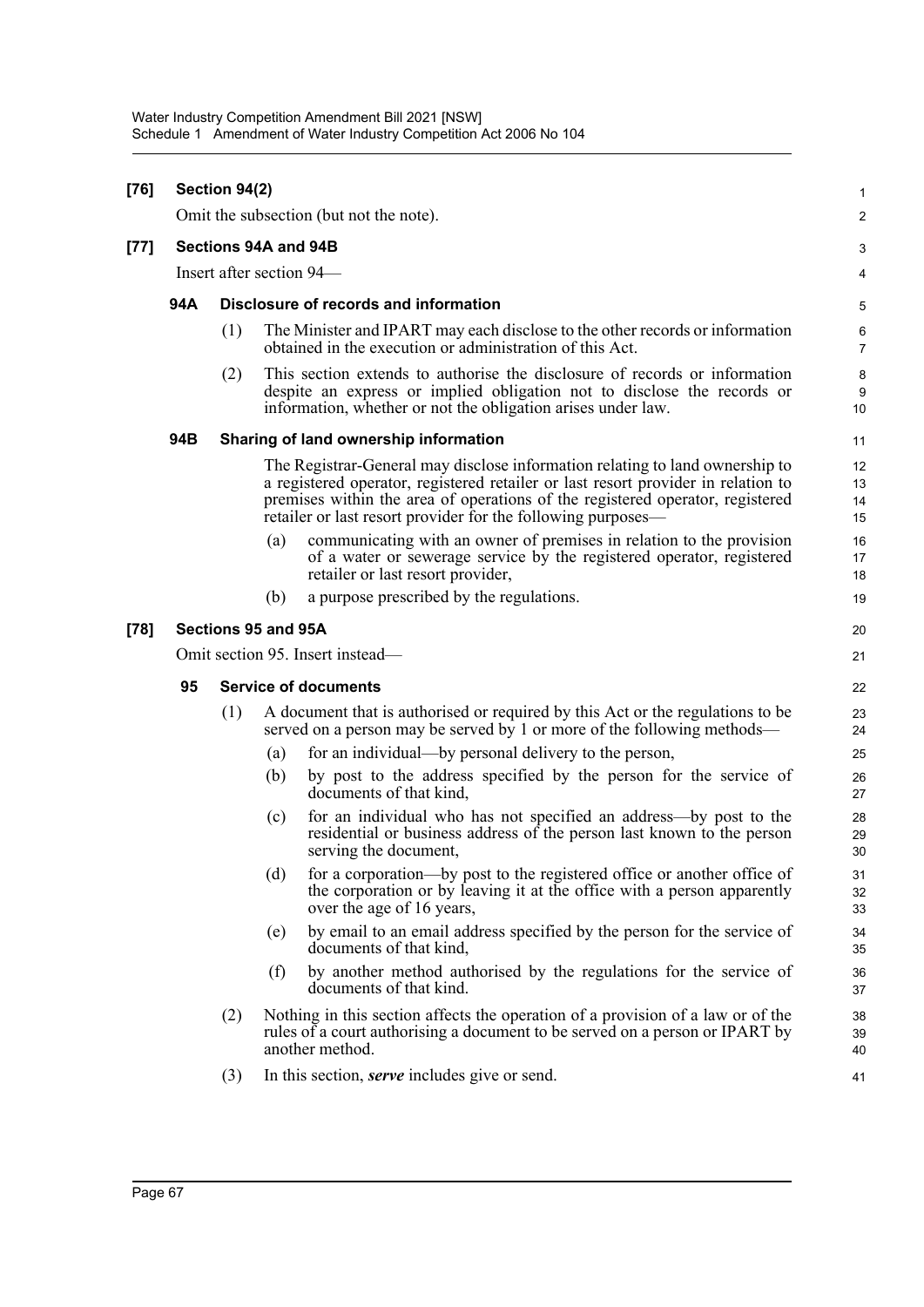### **95A Extraterritorial application**

An order, direction or notice may be given under this Act to a person about a matter even though the person is outside the State or the matter occurs or is located outside the State, so long as the matter affects a matter to which this Act relates.

#### **[79] Section 96**

Omit the section. Insert instead—

#### **96 Personal liability**

- (1) A matter or thing done or omitted to be done by the following persons does not, if the matter or thing was done or omitted to be done in good faith for the purpose of exercising a function under this Act, subject the person to personal action, liability, claim or demand—
	- (a) the Minister,
	- (b) an inspector,
	- (c) a person acting under the direction of the Minister or an inspector.
- (2) However, the liability attaches instead to the Crown.

#### **[80] Section 96A**

Insert after section 96—

#### **96A Continuing offences**

- (1) If an offence against a provision of this Act is committed by a person by reason of a continuing act or omission—
	- (a) the person is liable, in addition to the penalty otherwise applicable to the offence, to a penalty for each day during which the act or omission continues of not more than an amount equal to one-tenth of the maximum penalty prescribed for that offence, and
	- (b) if the act or omission continues after the person is convicted of the offence, the person is guilty of a further offence against that provision and liable, in addition to the penalty otherwise applicable to the further offence, to a penalty for each day during which the act or omission continues after that conviction of not more than an amount equal to one-tenth of the maximum penalty prescribed for that offence.
- (2) An obligation to do something is to be regarded as continuing until the act is done despite the fact that a period within which, or time before which, the act is required to be done has expired or passed.
- (3) An omission is to be regarded as continuing for as long as the thing required to be done remains undone after the end of the period for compliance with the requirement.

# **[81] Section 97, heading**

Omit the heading. Insert instead—

#### **97 Liability of directors and managers for offences by corporation—offences attracting executive liability**

#### **[82] Section 97(1)(a) and (b)**

Omit the paragraphs. Insert instead—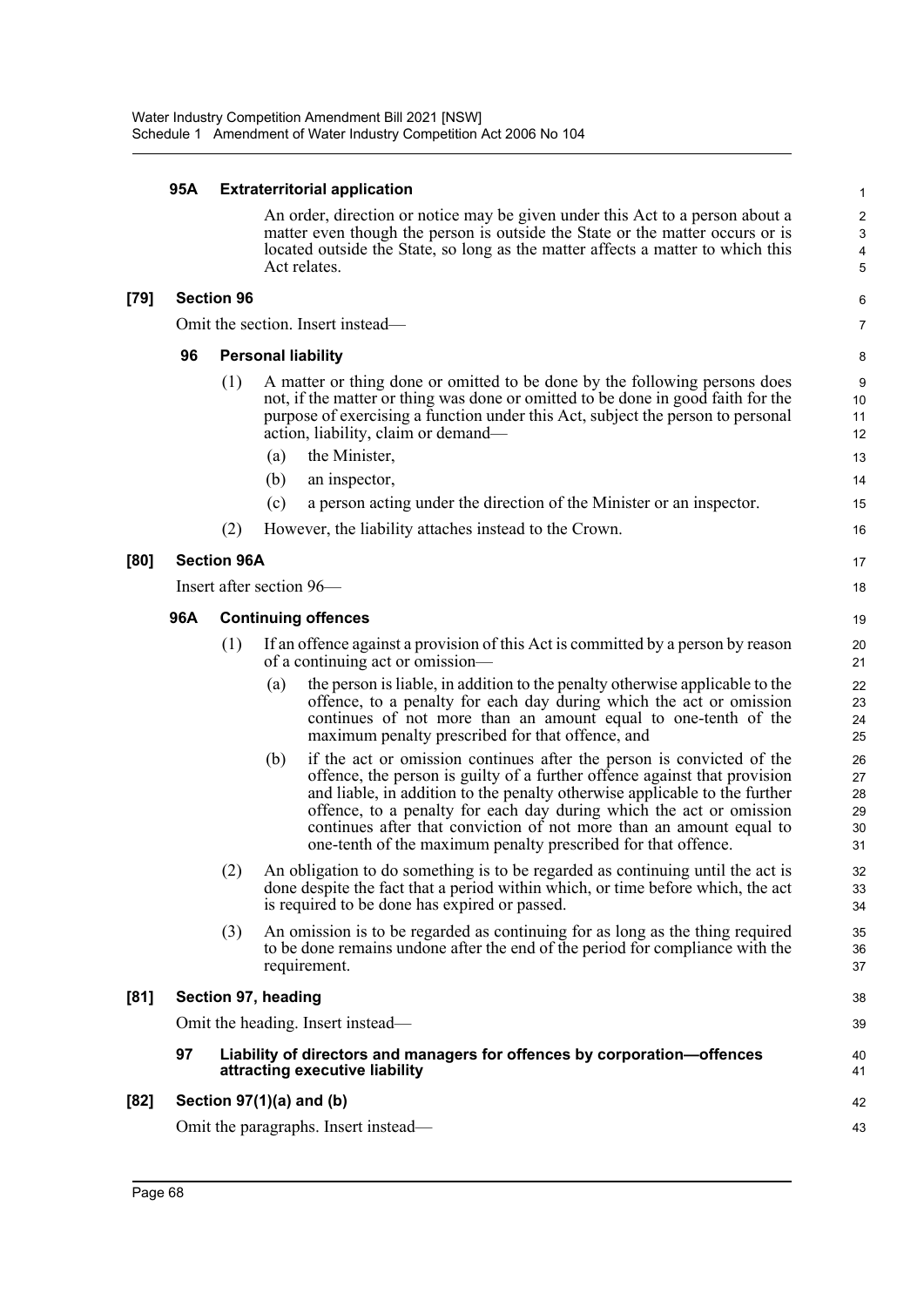|      |                          |                    | Part 2, Division 2,<br>(a)                                                                                                                                                                                                                                                                                                                                                                                                   | 1                          |  |  |  |
|------|--------------------------|--------------------|------------------------------------------------------------------------------------------------------------------------------------------------------------------------------------------------------------------------------------------------------------------------------------------------------------------------------------------------------------------------------------------------------------------------------|----------------------------|--|--|--|
|      |                          |                    | section $7H(2)$ ,<br>(b)                                                                                                                                                                                                                                                                                                                                                                                                     | 2                          |  |  |  |
|      |                          |                    | section $7I(2)$ ,<br>(c)                                                                                                                                                                                                                                                                                                                                                                                                     | 3                          |  |  |  |
|      |                          |                    | (d)<br>section 8J,                                                                                                                                                                                                                                                                                                                                                                                                           | 4                          |  |  |  |
|      |                          |                    | section $10B(3)$ .<br>(e)                                                                                                                                                                                                                                                                                                                                                                                                    | 5                          |  |  |  |
| [83] |                          | <b>Section 97C</b> |                                                                                                                                                                                                                                                                                                                                                                                                                              | 6                          |  |  |  |
|      |                          |                    | Insert after section 97B—                                                                                                                                                                                                                                                                                                                                                                                                    | 7                          |  |  |  |
|      | 97C                      |                    | <b>Corporations Act displacement</b>                                                                                                                                                                                                                                                                                                                                                                                         | 8                          |  |  |  |
|      |                          |                    | Sections 50A and 56G are declared to be Corporations legislation<br>displacement provisions for the purposes of section 5G of the Corporations<br><i>Act 2001</i> of the Commonwealth in relation to the provisions of Chapter 5 of<br>that Act.                                                                                                                                                                             | 9<br>10<br>11<br>12        |  |  |  |
|      |                          |                    | Note. Section 5G of the Corporations Act 2001 of the Commonwealth provides that if<br>a State or Territory law declares a provision of a State or Territory law to be a<br>Corporations legislation displacement provision, a provision of the Corporations<br>legislation with which the State or Territory provision would otherwise be inconsistent<br>does not apply to the extent necessary to avoid the inconsistency. | 13<br>14<br>15<br>16<br>17 |  |  |  |
| [84] |                          | <b>Section 98</b>  |                                                                                                                                                                                                                                                                                                                                                                                                                              | 18                         |  |  |  |
|      |                          |                    | Omit the section. Insert instead—                                                                                                                                                                                                                                                                                                                                                                                            | 19                         |  |  |  |
|      | 98                       |                    | <b>Proceedings for offences</b>                                                                                                                                                                                                                                                                                                                                                                                              | 20                         |  |  |  |
|      |                          |                    | Proceedings for an offence arising under this Act or the regulations may be<br>dealt with summarily before the Land and Environment Court in its summary<br>jurisdiction.                                                                                                                                                                                                                                                    | 21<br>22<br>23             |  |  |  |
| [85] |                          | <b>Section 98A</b> |                                                                                                                                                                                                                                                                                                                                                                                                                              | 24                         |  |  |  |
|      | Insert after section 98— |                    |                                                                                                                                                                                                                                                                                                                                                                                                                              |                            |  |  |  |
|      | 98A                      |                    | Time within which proceedings may be commenced                                                                                                                                                                                                                                                                                                                                                                               | 26                         |  |  |  |
|      |                          | (1)                | Proceedings for an offence against this Act or the regulations may be<br>commenced not later than 3 years after the date on which the offence is alleged<br>to have been committed.                                                                                                                                                                                                                                          | 27<br>28<br>29             |  |  |  |
|      |                          | (2)                | Proceedings for an offence against this Act or the regulations may also be<br>commenced within, but not later than, 3 years after the date on which evidence<br>of the alleged offence first came to the attention of the Minister, IPART or an<br>inspector.                                                                                                                                                                | 30<br>31<br>32<br>33       |  |  |  |
|      |                          | (3)                | If subsection (2) is relied on for the purpose of commencing proceedings for<br>an offence, the court attendance notice or application must contain particulars<br>of the date on which evidence of the offence first came to the attention of the<br>Minister, IPART or an inspector and need not contain particulars of the date<br>on which the offence was committed.                                                    | 34<br>35<br>36<br>37<br>38 |  |  |  |
|      |                          | (4)                | The date on which evidence first came to the attention of the Minister, IPART<br>or an inspector is the date specified in the court attendance notice or<br>application, unless the contrary is established.                                                                                                                                                                                                                 | 39<br>40<br>41             |  |  |  |
|      |                          | (5)                | This section applies despite anything in the Criminal Procedure Act 1986 or<br>any other Act.                                                                                                                                                                                                                                                                                                                                | 42<br>43                   |  |  |  |
|      |                          | (6)                | In this section-                                                                                                                                                                                                                                                                                                                                                                                                             | 44                         |  |  |  |
|      |                          |                    |                                                                                                                                                                                                                                                                                                                                                                                                                              |                            |  |  |  |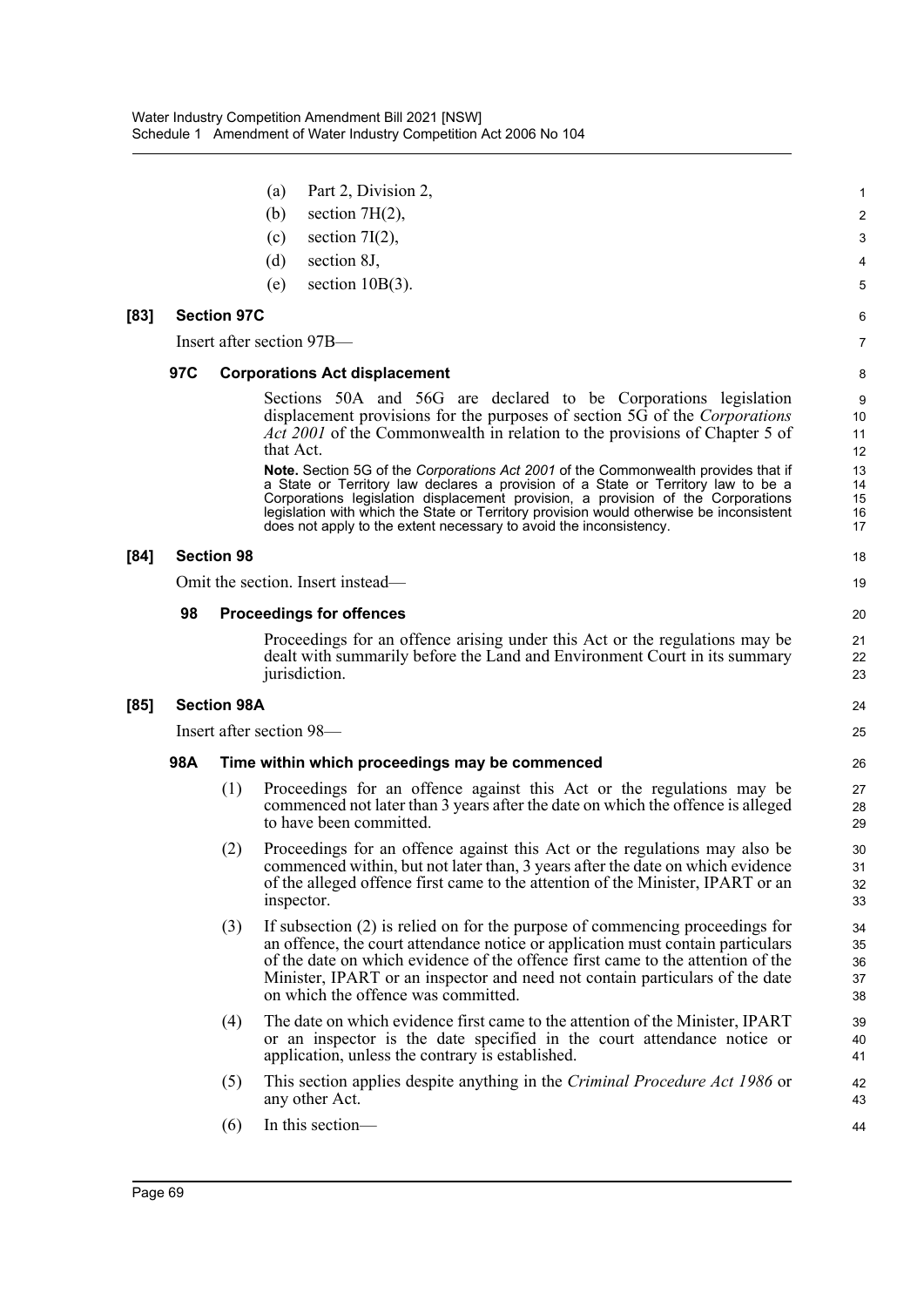|      |     |                    | offence.              | <i>evidence</i> of an offence means evidence of an act or omission constituting the                                                                                                                                          | $\mathbf{1}$<br>2 |
|------|-----|--------------------|-----------------------|------------------------------------------------------------------------------------------------------------------------------------------------------------------------------------------------------------------------------|-------------------|
| [86] |     |                    |                       | <b>Section 99 Recovery of monetary penalties</b>                                                                                                                                                                             | 3                 |
|      |     |                    | Omit "on a licensee". |                                                                                                                                                                                                                              | 4                 |
| [87] |     | <b>Section 99</b>  |                       |                                                                                                                                                                                                                              | $\mathbf 5$       |
|      |     |                    |                       | Insert "under this Act" before "may".                                                                                                                                                                                        | 6                 |
|      |     |                    |                       |                                                                                                                                                                                                                              |                   |
| [88] |     | <b>Section 100</b> |                       |                                                                                                                                                                                                                              | 7                 |
|      |     |                    |                       | Omit the section. Insert instead—                                                                                                                                                                                            | 8                 |
|      | 100 |                    |                       | <b>Evidentiary certificates</b>                                                                                                                                                                                              | 9                 |
|      |     |                    |                       | In proceedings, a certificate signed by the Minister or IPART certifying as to<br>a matter relating to 1 or more of the following constitutes proof, in the absence<br>of proof to the contrary, of the matter so certified— | 10<br>11<br>12    |
|      |     |                    | (a)                   | an approval or licence,                                                                                                                                                                                                      | 13                |
|      |     |                    | (b)                   | the appointment of a person as an inspector,                                                                                                                                                                                 | 14                |
|      |     |                    | (c)                   | a delegation under this Act,                                                                                                                                                                                                 | 15                |
|      |     |                    | (d)                   | a notice, order, requirement or direction of the Minister or IPART,                                                                                                                                                          | 16                |
|      |     |                    | (e)                   | another decision of the Minister or IPART,                                                                                                                                                                                   | 17                |
|      |     |                    | (f)                   | the receipt or non-receipt by the Minister or IPART of a notification or<br>information required to be given to the Minister or IPART under this<br>Act or the regulations,                                                  | 18<br>19<br>20    |
|      |     |                    | (g)                   | an entry in a register kept by IPART under this Act,                                                                                                                                                                         | 21                |
|      |     |                    | (h)                   | guidelines issued or published by IPART.                                                                                                                                                                                     | 22                |
| [89] |     |                    |                       | <b>Section 101 Regulations</b>                                                                                                                                                                                               | 23                |
|      |     |                    |                       | Omit section $101(2)$ –(4). Insert instead—                                                                                                                                                                                  | 24                |
|      |     | (2)                |                       | In particular, the regulations may—                                                                                                                                                                                          | 25                |
|      |     |                    | (a)                   | make provision for or about the matters set out in Schedule 2, and                                                                                                                                                           | 26                |
|      |     |                    | (b)                   | create an offence punishable by a penalty not exceeding, for a<br>corporation, 1,000 penalty units and, for an individual, 200 penalty<br>units, and                                                                         | 27<br>28<br>29    |
|      |     |                    | (c)                   | apply, adopt or incorporate the provisions of a standard, code,<br>specification or other document, either as in force on a particular day or<br>as in force for the time being, and                                         | 30<br>31<br>32    |
|      |     |                    | (d)                   | provide for conditional or unconditional exemptions from specified<br>provisions of this Act, and                                                                                                                            | 33<br>34          |
|      |     |                    | (e)                   | make provision for or about the payment of fees by instalments.                                                                                                                                                              | 35                |
| [90] |     |                    |                       | <b>Schedule 2 Regulation-making powers</b>                                                                                                                                                                                   | 36                |
|      |     |                    |                       | Insert ", operation" before "and maintenance" in the heading to clause 2.                                                                                                                                                    | 37                |
| [91] |     |                    | Schedule 2, clause 2  |                                                                                                                                                                                                                              | 38                |
|      |     |                    |                       | Insert ", operation" before "and maintenance of water industry infrastructure".                                                                                                                                              | 39                |
|      |     |                    |                       |                                                                                                                                                                                                                              |                   |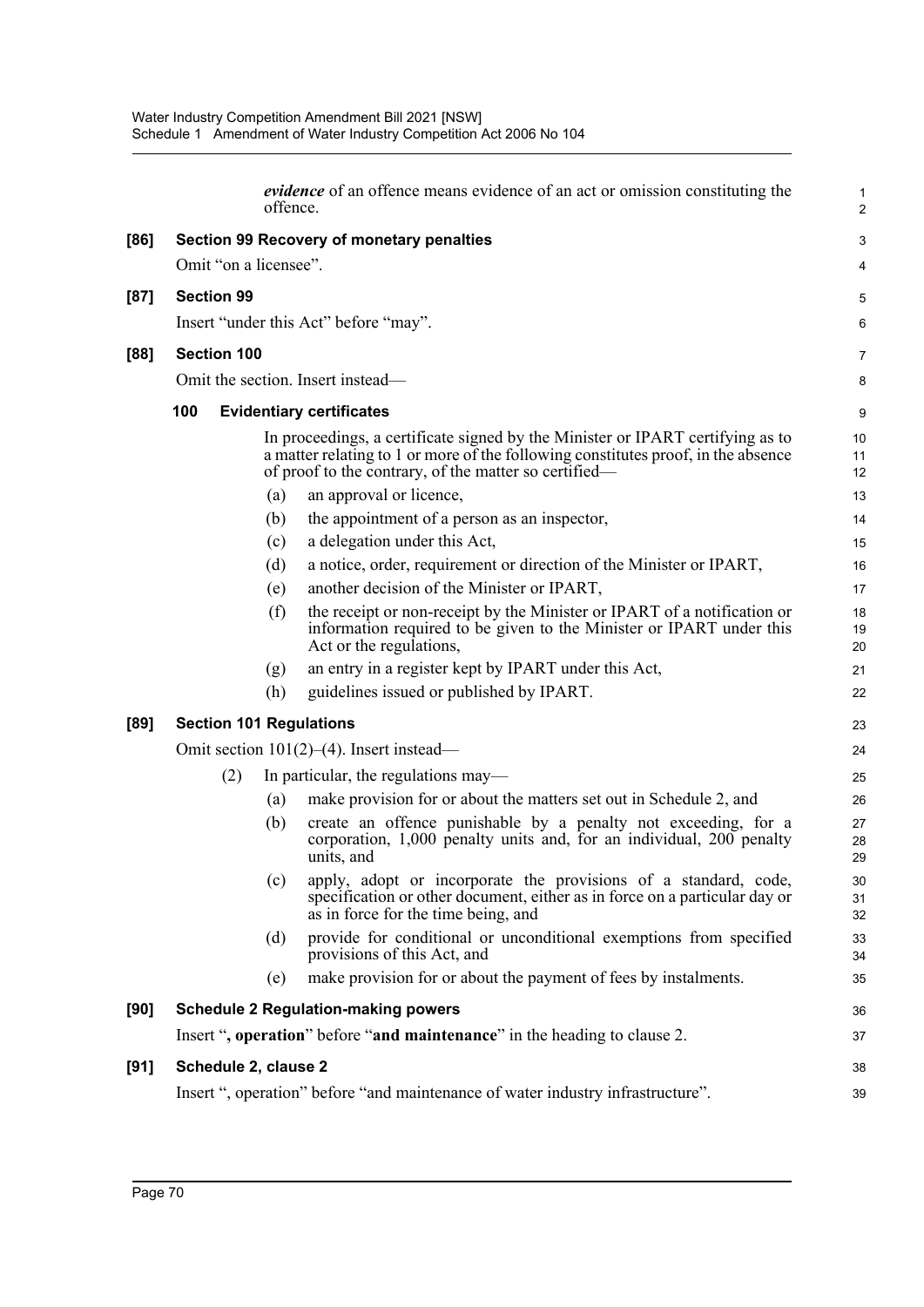| [92] |                              | Schedule 2, clause 2(a)      |                                                                                                                                                                                                                                                                                                                                                        | $\mathbf{1}$               |  |  |  |
|------|------------------------------|------------------------------|--------------------------------------------------------------------------------------------------------------------------------------------------------------------------------------------------------------------------------------------------------------------------------------------------------------------------------------------------------|----------------------------|--|--|--|
|      |                              |                              | Insert "operation," before "maintenance".                                                                                                                                                                                                                                                                                                              | $\boldsymbol{2}$           |  |  |  |
| [93] |                              | Schedule 2, clause 2(d)-(f)  |                                                                                                                                                                                                                                                                                                                                                        | 3                          |  |  |  |
|      |                              |                              | Omit "by licensed network operators" wherever occurring.                                                                                                                                                                                                                                                                                               | 4                          |  |  |  |
|      |                              |                              | Insert instead "by registered operators".                                                                                                                                                                                                                                                                                                              | $\mathbf 5$                |  |  |  |
| [94] |                              | Schedule 2, clause 3(c1)     |                                                                                                                                                                                                                                                                                                                                                        | 6                          |  |  |  |
|      | Insert after clause $3(c)$ — |                              |                                                                                                                                                                                                                                                                                                                                                        |                            |  |  |  |
|      |                              | (c1)                         | the implementation of other programs, including, for example, the<br>granting of payment assistance, discounts or rebates, to ensure that<br>water and sewerage services are available to people in need, including<br>people suffering financial hardship and people living in remote areas,                                                          | 8<br>9<br>10<br>11         |  |  |  |
| [95] |                              | Schedule 2, clause 3(m)      |                                                                                                                                                                                                                                                                                                                                                        | 12                         |  |  |  |
|      |                              | Insert after clause $3(1)$ — |                                                                                                                                                                                                                                                                                                                                                        | 13                         |  |  |  |
|      |                              | (m)                          | the provision to, and use by last resort providers, substituted registered<br>operators and substituted registered retailers, of customer information,<br>including personal information under the <i>Privacy and Personal</i><br>Information Protection Act 1998 and health information under the<br>Health Records and Information Privacy Act 2002. | 14<br>15<br>16<br>17<br>18 |  |  |  |
| [96] |                              | Schedule 2, clause 3A        |                                                                                                                                                                                                                                                                                                                                                        | 19                         |  |  |  |
|      |                              |                              | Omit "holder" wherever occurring. Insert instead "registered operator".                                                                                                                                                                                                                                                                                | 20                         |  |  |  |
| [97] |                              |                              | Schedule 2, clause 3A(a)(ii)(B)                                                                                                                                                                                                                                                                                                                        | 21                         |  |  |  |
|      |                              |                              | Omit ", installation or alteration".                                                                                                                                                                                                                                                                                                                   | 22                         |  |  |  |
| [98] |                              |                              | Schedule 2, clauses 5A and 5B                                                                                                                                                                                                                                                                                                                          | 23                         |  |  |  |
|      |                              | Insert after clause 5-       |                                                                                                                                                                                                                                                                                                                                                        | 24                         |  |  |  |
|      | <b>5A</b>                    |                              | <b>Water industry audits</b>                                                                                                                                                                                                                                                                                                                           | 25                         |  |  |  |
|      |                              |                              | Matters relating to audits under this Act, including the following—                                                                                                                                                                                                                                                                                    | 26                         |  |  |  |
|      |                              | (a)                          | the appointment of auditors and their functions,                                                                                                                                                                                                                                                                                                       | 27                         |  |  |  |
|      |                              | (b)                          | directions to applicants for approvals or licences and licensees ( <i>audit</i><br>targets) to engage auditors or otherwise co-operate with auditors<br>appointed by IPART,                                                                                                                                                                            | 28<br>29<br>30             |  |  |  |
|      |                              | (c)                          | the recovery of fees from audit targets as debts,                                                                                                                                                                                                                                                                                                      | 31                         |  |  |  |
|      |                              | (d)                          | functions, powers and duties of auditors,                                                                                                                                                                                                                                                                                                              | 32                         |  |  |  |
|      |                              | (e)                          | permitting an auditor to accompany an inspector who enters premises<br>under this Act, Part 7A for the purpose of exercising the auditor's<br>functions.                                                                                                                                                                                               | 33<br>34<br>35             |  |  |  |
|      | 5B                           | <b>Fees and charges</b>      |                                                                                                                                                                                                                                                                                                                                                        | 36                         |  |  |  |
|      |                              |                              | Fees and charges payable under this Act, including the following—                                                                                                                                                                                                                                                                                      | 37                         |  |  |  |
|      |                              | (a)                          | requiring the payment of fees and charges for the supply of a service or<br>product under this Act,                                                                                                                                                                                                                                                    | 38                         |  |  |  |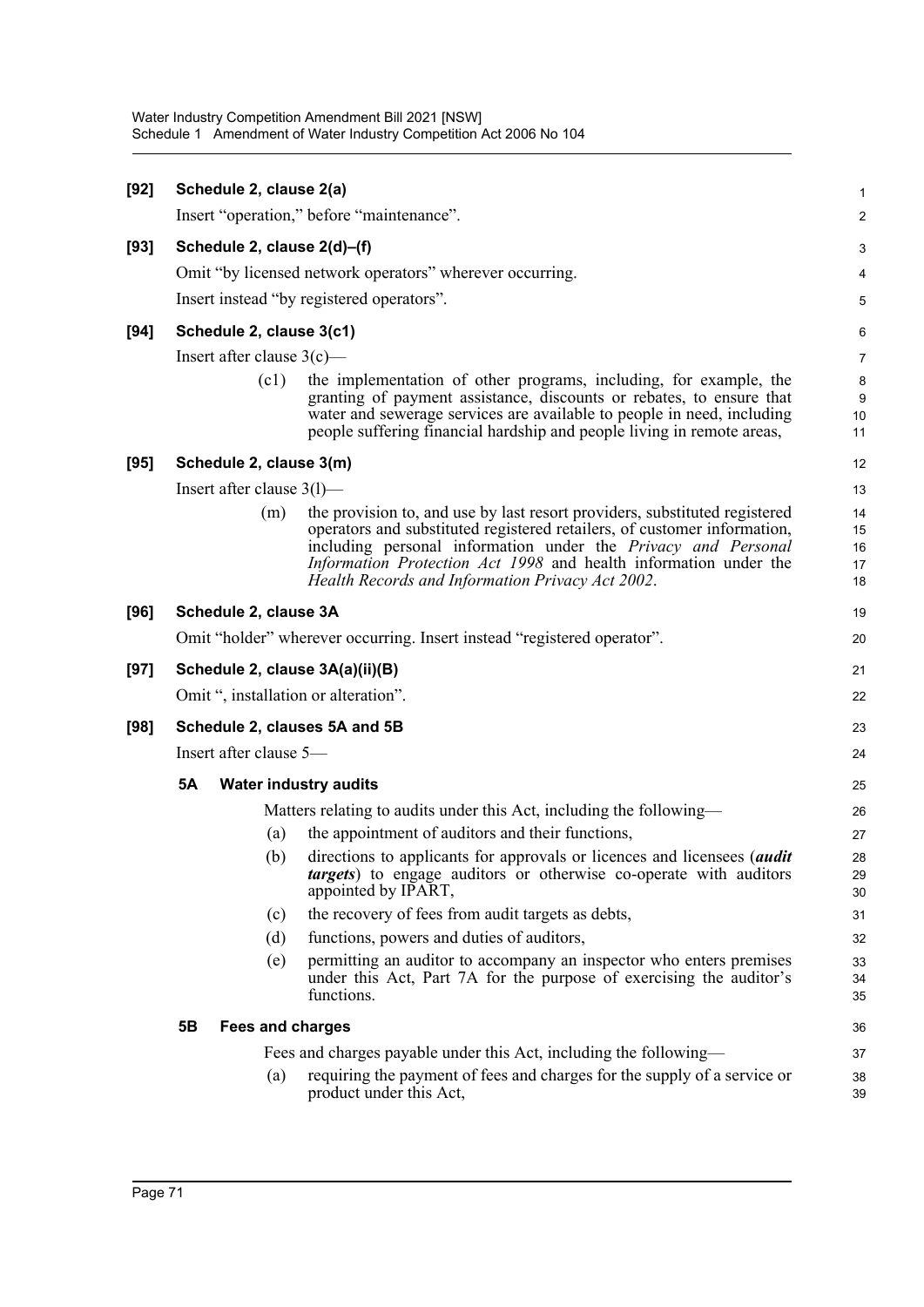|         |                              | (b)  | requiring the payment of charges by a person who is investigated,<br>reviewed or audited under this Act to cover the costs of the<br>investigation, review or audit,        | 1<br>$\boldsymbol{2}$<br>$\ensuremath{\mathsf{3}}$ |
|---------|------------------------------|------|-----------------------------------------------------------------------------------------------------------------------------------------------------------------------------|----------------------------------------------------|
|         |                              | (c)  | requiring the payment of fees or charges by a person at whose request<br>or for whose benefit research or an investigation is carried out under this<br>Act,                | 4<br>$\sqrt{5}$<br>6                               |
|         |                              | (d)  | providing for the amount of a fee or charge to be as determined in<br>accordance with the regulations, including as determined by a person<br>specified in the regulations, | $\overline{7}$<br>8<br>9                           |
|         |                              | (e)  | requiring a deposit or prepayment for a fee or charge.                                                                                                                      | 10                                                 |
| $[99]$  | Schedule 2, clause 6(c)      |      |                                                                                                                                                                             | 11                                                 |
|         |                              |      | Insert "and enforcement" after "imposition".                                                                                                                                | 12                                                 |
| [100]   | Schedule 2, clause 6(d1)     |      |                                                                                                                                                                             | 13                                                 |
|         | Insert after clause $6(d)$ — |      |                                                                                                                                                                             | 14                                                 |
|         |                              | (d1) | matters relating to the substitution of registered operators and registered<br>retailers,                                                                                   | 15<br>16                                           |
| [101]   |                              |      | Schedule 4 Savings, transitional and other provisions                                                                                                                       | 17                                                 |
|         |                              |      | Omit clause 1. Insert instead-                                                                                                                                              | 18                                                 |
|         | 1                            |      | <b>Savings or transitional regulations</b>                                                                                                                                  | 19                                                 |
|         | (1)                          |      | The regulations may contain provisions of a savings or transitional nature<br>consequent on the commencement of-                                                            | 20<br>21                                           |
|         |                              | (a)  | a provision of this Act, or                                                                                                                                                 | 22                                                 |
|         |                              | (b)  | a provision amending this Act.                                                                                                                                              | 23                                                 |
|         | (2)                          |      | A savings or transitional provision consequent on the commencement of a<br>provision must not be made more than 2 years after that commencement.                            | 24<br>25                                           |
|         | (3)                          |      | A savings or transitional provision made consequent on the commencement of<br>a provision is repealed 2 years after that commencement.                                      | 26<br>27                                           |
|         | (4)                          |      | A savings or transitional provision made consequent on the commencement of<br>a provision may take effect before that commencement but not before—                          | 28<br>29                                           |
|         |                              | (a)  | for a provision of this Act, the date of assent to this Act, or                                                                                                             | 30                                                 |
|         |                              |      | (b) for a provision amending this Act, the date of assent to the amending<br>Act.                                                                                           | 31<br>32                                           |
|         | (5)                          |      | A savings or transitional provision taking effect before its publication on the<br>NSW legislation website does not, before its publication—                                | 33<br>34                                           |
|         |                              | (a)  | affect the rights of a person in a way prejudicial to the person, or                                                                                                        | 35                                                 |
|         |                              | (b)  | impose liabilities on a person about anything done or omitted to be<br>done.                                                                                                | 36<br>37                                           |
|         | (6)                          |      | In this clause-                                                                                                                                                             | 38                                                 |
|         |                              |      | <b>person</b> does not include the State or an authority of the State.                                                                                                      | 39                                                 |
| $[102]$ | Schedule 4, Part 4           |      |                                                                                                                                                                             | 40                                                 |
|         | Insert after Part 3-         |      |                                                                                                                                                                             | 41                                                 |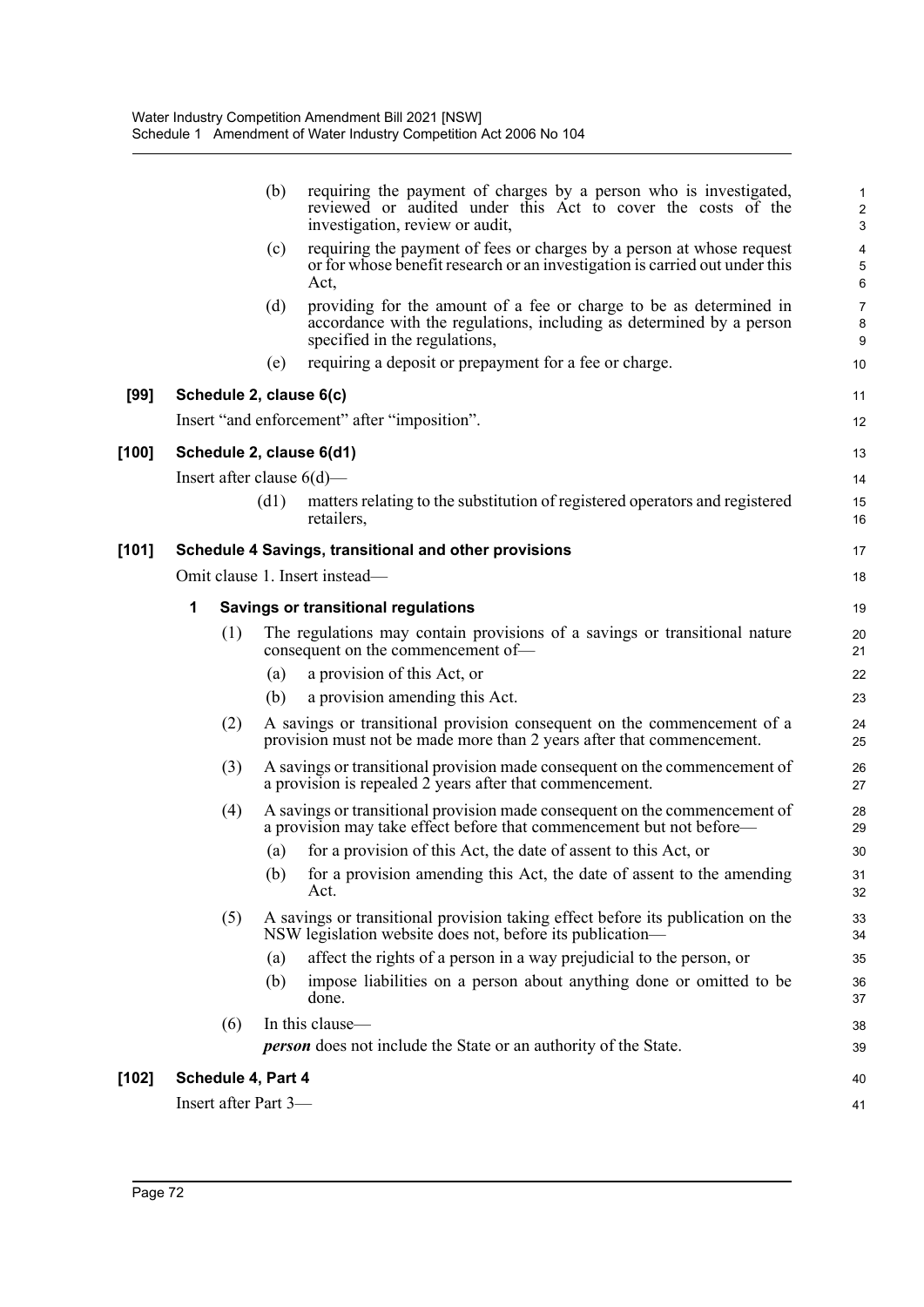# **Part 4 Provisions consequent on enactment of Water Industry Competition Amendment Act 2021**

# **8 Definitions**

In this Part—

*amending Act* means the *Water Industry Competition Amendment Act 2021*. *former Part 2* means this Act, Part 2 as in force immediately before its substitution by the amending Act. *substituted Part 2* means this Act, Part 2 as inserted by the amending Act.

1  $\overline{2}$ 

# **9 Existing licences to continue in force for transitional period**

- (1) If, immediately before the commencement of substituted Part 2, a licence was in force authorising the operation of water industry infrastructure to which former Part 2 applied and the supply of water or sewerage services provided by means of the infrastructure—
	- (a) the licence continues in force, and
	- (b) this Act, as in force immediately before the substitution of that Part by the amending Act, continues to apply to the licence, the operation of the water industry infrastructure and the supply of water or sewerage services provided by means of the infrastructure, and
	- (c) this Act, as in force after that substitution, does not apply to the licence, the operation of the water industry infrastructure and the supply of water or sewerage services provided by means of the infrastructure.
- (2) Regulations may be made for or about the application of this Act, Part 5A, or specified provisions of Part 5A, with or without modification, to the operation of the water industry infrastructure and the supply of water or sewerage services provided by means of the infrastructure.
- (3) This clause ceases to have effect on the later of the following—
	- (a) 12 months after the date of the commencement of substituted Part 2,
	- (b) a later date specified by the regulations, being a date not later than 2 years after that commencement date.

# **10 Approvals and licences granted to replace existing licences**

- (1) If, immediately before the commencement of substituted Part 2, a licence was in force under former Part 2, IPART must grant approvals and licences in accordance with this clause, as appropriate, for the construction and operation of the infrastructure and the sale of water or sewerage services as authorised by the licence.
- (2) An approval or licence granted by IPART in accordance with this clause is taken to be an approval or licence granted under substituted Part 2.
- (3) The provisions of substituted Part 2 apply to the grant of an approval or licence subject to this clause and the regulations.
- (4) Approvals and licences are to be granted in accordance with this clause without application or the payment of an application fee.
- (5) IPART may establish a process for the determination of matters relating to the grant of approvals and licences in accordance with this clause and, as reasonably necessary for that purpose, may require information to be provided, and verified in a specified way, by— 42 43 44 45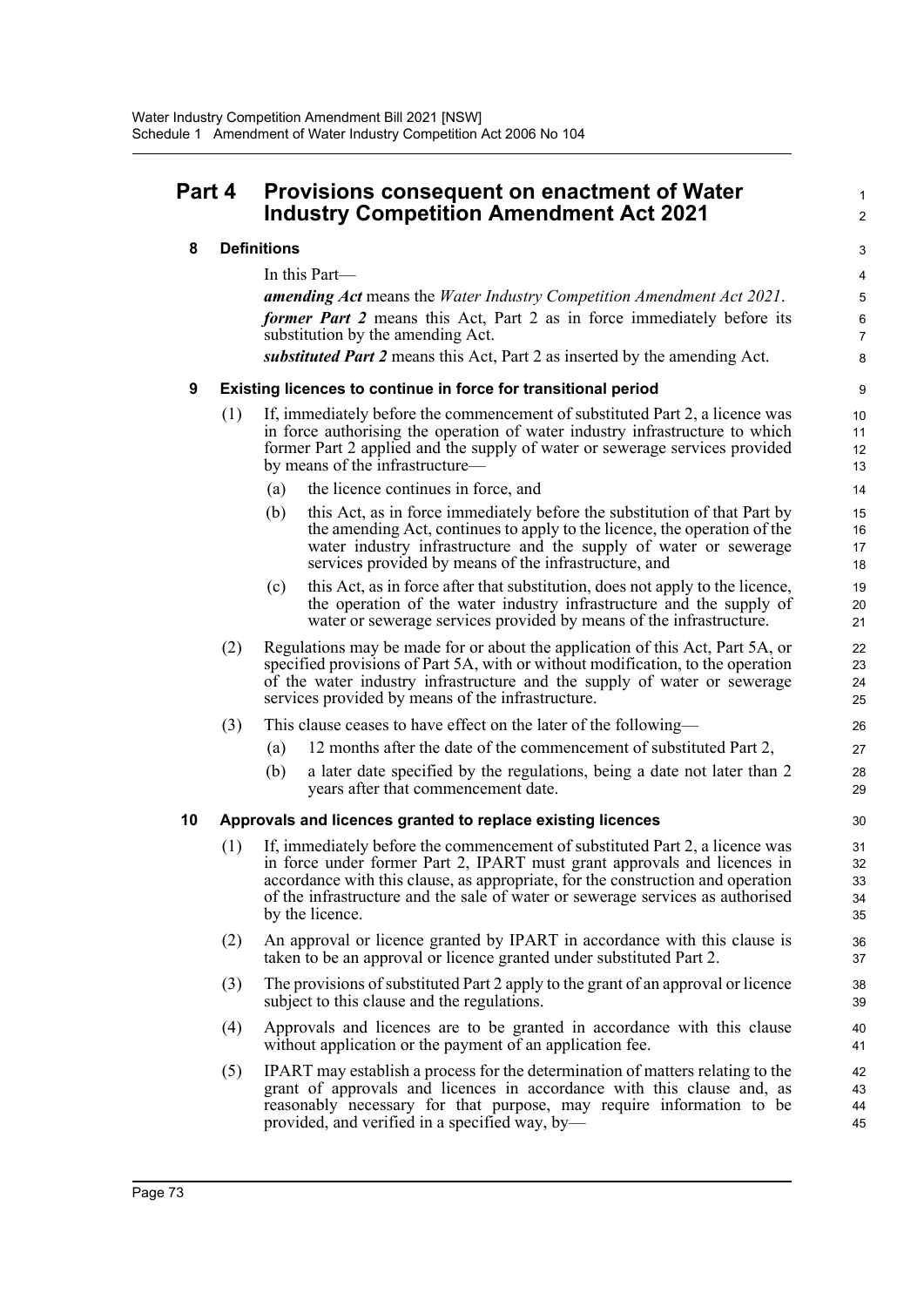|      | (a)               | a person proposed to be granted a licence or a proposed registered<br>operator, or                                                                                                                                                                                                                                                                                                                                   | 1<br>$\overline{2}$              |
|------|-------------------|----------------------------------------------------------------------------------------------------------------------------------------------------------------------------------------------------------------------------------------------------------------------------------------------------------------------------------------------------------------------------------------------------------------------|----------------------------------|
|      | (b)               | a licensed retail supplier of services provided by means of the<br>infrastructure or a person specified in the licence of the retail supplier.                                                                                                                                                                                                                                                                       | 3<br>4                           |
| (6)  |                   | This Act, sections 7F, 7G, 7H(1) and 7I(1) apply, and sections 7C–7E do not<br>apply, to the grant of approvals in accordance with this clause.                                                                                                                                                                                                                                                                      | 5<br>6                           |
| (7)  |                   | This Act, sections $8E$ , $8F$ , $8G$ , $8H(2)$ and $8I(2)$ apply, and section $8C$ does not<br>apply, to the grant of licences in accordance with this clause.                                                                                                                                                                                                                                                      | 7<br>8                           |
| (8)  |                   | To avoid doubt, IPART may, under this Act, section 54, determine whether the<br>water industry infrastructure that is to be the subject of an approval or licence<br>granted in accordance with this clause is essential infrastructure.                                                                                                                                                                             | 9<br>10 <sup>1</sup><br>11       |
| (9)  |                   | Before an approval or licence is granted for water industry infrastructure in<br>accordance with this clause, IPART must-                                                                                                                                                                                                                                                                                            | 12<br>13                         |
|      | (a)               | consult with the existing licensee, and                                                                                                                                                                                                                                                                                                                                                                              | 14                               |
|      | (b)               | allow the existing licensee at least 21 days to make a submission to<br>IPART.                                                                                                                                                                                                                                                                                                                                       | 15<br>16                         |
| (10) |                   | Subject to the regulations, IPART must cause details of approvals and licences<br>granted in accordance with this clause to be included in the register kept by<br>IPART under this Act, Part 8, Division 1A.                                                                                                                                                                                                        | 17<br>18<br>19                   |
| (11) |                   | An operational approval must not be granted unless IPART is satisfied, if the<br>water industry infrastructure concerned is or is likely to be essential<br>infrastructure, that a last resort provider has been designated for each essential<br>service provider unless the essential service provider is a council.                                                                                               | 20<br>21<br>22<br>23             |
| (12) |                   | An approval or licence may be granted in accordance with this clause despite<br>an irregularity regarding the licence in force under former Part 2.                                                                                                                                                                                                                                                                  | 24<br>25                         |
| (13) |                   | An approval granted in accordance with this clause may specify an area of<br>operations that differs in a non-substantial respect from an area, however<br>described, to which the relevant licence in force under former Part 2 applied.                                                                                                                                                                            | 26<br>27<br>28                   |
| (14) |                   | An approval granted in accordance with this clause may, with the written<br>consent of a licensee in force under former Part 2, specify an area of operations<br>that differs in a substantial respect from an area, however described, to which<br>the relevant licence applied, but only if IPART considers it necessary having<br>had regard to the following—                                                    | 29<br>30<br>31<br>32<br>33       |
|      | (a)               | whether services can be made available to all premises within the<br>proposed area of operations within a reasonable period of time,                                                                                                                                                                                                                                                                                 | 34<br>35                         |
|      | (b)               | whether the proposed area of operations excludes premises within the<br>outermost boundary of, or in the vicinity of, the area of operations,<br>including, for example, by excluded enclaves or unusual boundaries,<br>unless the exclusion is reasonable having regard to the characteristics of<br>the proposed scheme, the characteristics of the premises or the services<br>already available to the premises. | 36<br>37<br>38<br>39<br>40<br>41 |
| (15) |                   | A licence granted in accordance with this clause-                                                                                                                                                                                                                                                                                                                                                                    | 42                               |
|      | $\left( a\right)$ | must specify the matters referred to in section $8E(a)$ , (b) and (d) in a way<br>that authorises the licensee to carry out the activities that were<br>authorised to be carried out by the substituted licence, and                                                                                                                                                                                                 | 43<br>44<br>45                   |
|      | (b)               | must specify the matter referred to in section $8E(c)$ in a way that<br>authorises the licensee to construct or operate the schemes that were<br>authorised to be constructed or operated by the substituted licence, and                                                                                                                                                                                            | 46<br>47<br>48                   |
|      |                   |                                                                                                                                                                                                                                                                                                                                                                                                                      |                                  |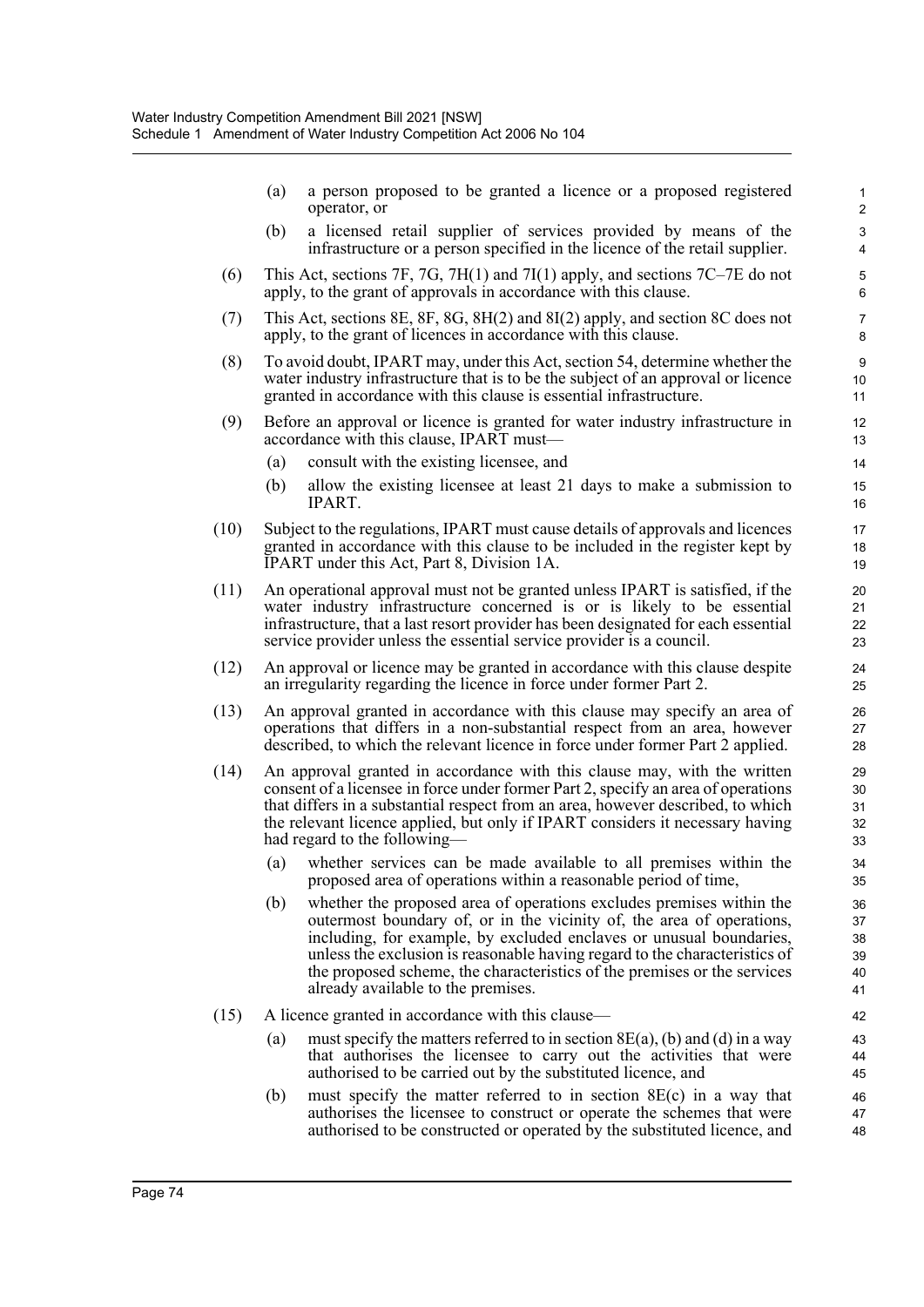(c) if the licensee, being a corporation, requests, may specify in the matter referred to in section 8E(c) a greater maximum number of schemes that the licensee is authorised to operate, but only if IPART is satisfied that the licensee is a suitable corporation, within the meaning of section 8D, for the greater maximum number of schemes.

# **11 Pending applications for licences**

- (1) If an application for a licence was made under former Part 2 and was not determined before the commencement of substituted Part 2, the application is taken to be an application for a licence or approval or both under substituted Part 2 and is to be dealt with accordingly, subject to the other provisions of this clause.
- (2) The regulations may make provision for either or both of the following—
	- (a) the modification of specified provisions of Part 2 that apply to an application for a licence or approval, including the determination of the application,
	- (b) the exemption of an application for a licence or approval from the operation of specified provisions of Part 2.
- (3) The Minister or IPART may, by written notice, at any time before making a decision about the application, require the applicant to provide, or require the applicant to authorise another person to provide, the Minister or IPART, as applicable, with further information in relation to the application as is specified in the notice and, until the information is provided, may defer consideration of the application.

### **12 Customer contracts**

- (1) This Act, Part 5, Division 1AA extends, after the commencement of that Division, to the provision of water or sewerage services that were provided to a customer immediately before the commencement of the Division regardless of the terms or conditions of a contract for the services then in force with the customer.
- (2) However, a contract for water or sewerage services with a customer in force immediately before the commencement of Part 5, Division 1AA is not to be regarded as having been terminated and, consequently, rights and obligations that have accrued under the contract before that commencement are not affected and no early termination charge becomes payable.

# **13 Monopoly suppliers**

- (1) An order in force under section 51 immediately before the commencement of Schedule 1[19] of the amending Act declaring that a specified licensed retail supplier or licensed network operator is a monopoly supplier in relation to a specified water or sewerage service, a specified area and a specified class of customers is to be taken to be a declaration in force under section 51 as substituted by the amending Act that the specified water or sewerage service provided in the specified area to the specified class of customers is a monopoly service.
- (2) A determination of IPART in force immediately before the commencement of Schedule 1<sup>[19]</sup> of the amending Act that specifies the price a monopoly supplier, as declared under section 51 as then in force, can charge its customers is to be read as specifying the price that may be charged for the water or sewerage service provided in the area to the class of customers specified in the declaration of the monopoly supplier under section 51 as then in force.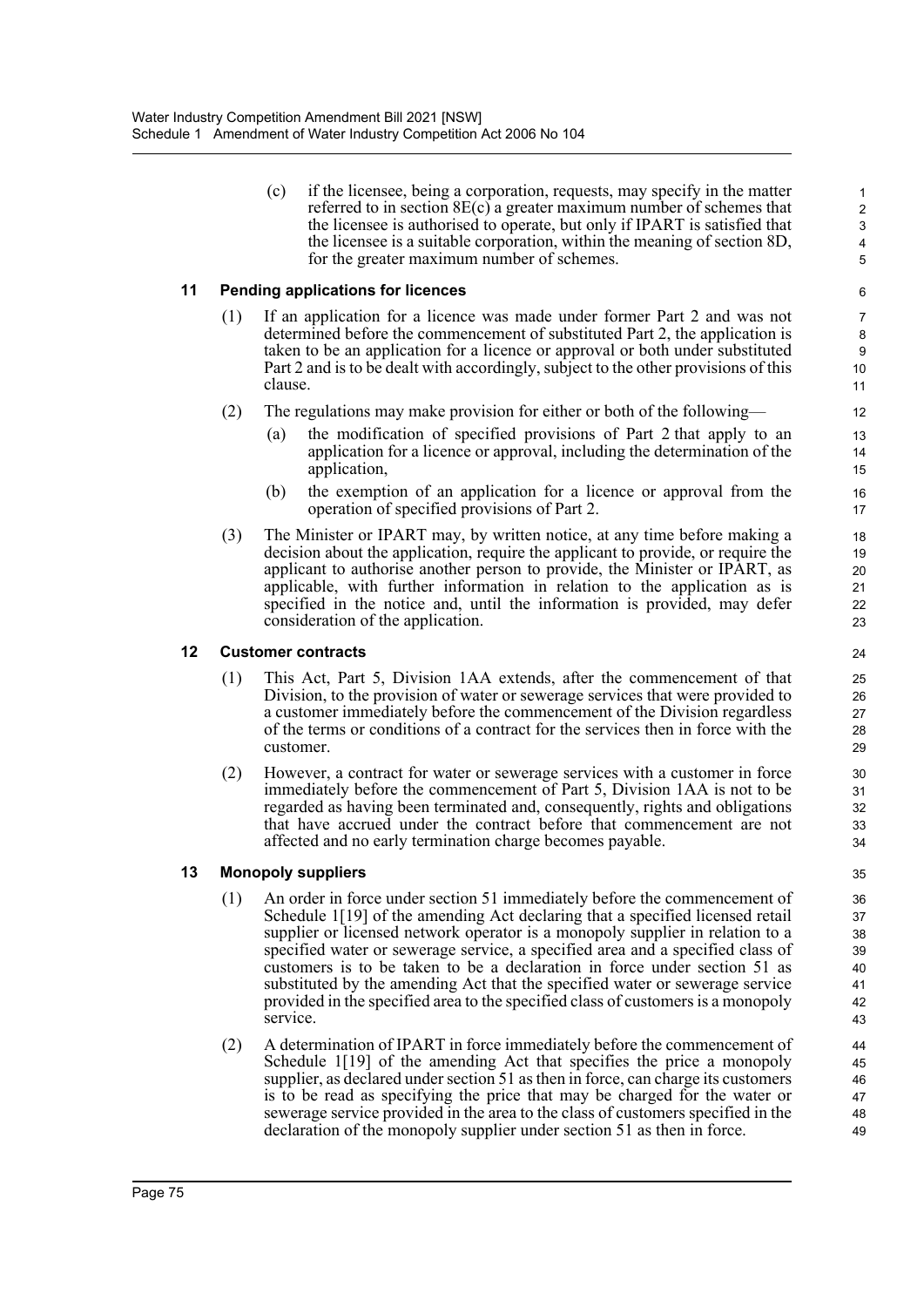# **14 Existing unlicensed schemes**

| This clause applies to an <i>existing unlicensed scheme</i> , being water industry<br>infrastructure to which— |  |
|----------------------------------------------------------------------------------------------------------------|--|
|                                                                                                                |  |

(a) former Part 2, as in force immediately before the commencement of substituted Part 2, did not apply, and

32

- (b) substituted Part 2 would, but for this clause, apply.
- (2) Substituted Part 2, Division 2
	- (a) does not apply to an existing unlicensed schemes—for the period of 12 months beginning on the date of the commencement of substituted Part 2, and
	- (b) if an application for a licence or approval in relation to an existing unlicensed scheme was lodged by a person before the end of the 12-month period—does not apply to the existing unlicensed scheme for a further period of 12 months.
- (3) A fee is not payable for an application for a licence or approval by a person in relation to an existing unlicensed scheme.
- (4) To avoid doubt, IPART may, under this Act, section 54, determine whether an existing unlicensed scheme is essential infrastructure.
- (5) The regulations may, for an existing unlicensed scheme, make provision for the modification of specified provisions of Part 2 that apply to an application for a licence or approval for the scheme, including the determination of the application.
- (6) The Minister or IPART may, by written notice, at any time before making a decision about the application, require the applicant to provide, or require the applicant to authorise another person to provide, the Minister or IPART, as applicable, with further information in relation to the application as is specified in the notice and, until the information is provided, may defer consideration of the application.
- (7) IPART may exempt an existing unlicensed scheme from the operation of specified provisions of Part 2, and the regulations under Part 2, if a licence and approval for the scheme is granted.

# **[103] Dictionary**

Omit the following definitions—

| llowing definitions—                 | 33 |
|--------------------------------------|----|
| area of operations                   | 34 |
| authorised licensed network operator | 35 |
| <b>Department</b>                    | 36 |
| <b>Director-General</b>              | 37 |
| land                                 | 38 |
| licence                              | 39 |
| licensed network operator            | 40 |
| <i>licensed retail supplier</i>      | 41 |
| monopoly supplier                    | 42 |
| network operator's licence           | 43 |
| <i>public water utility</i>          | 44 |
| recycled water                       | 45 |
| related person                       | 46 |
|                                      |    |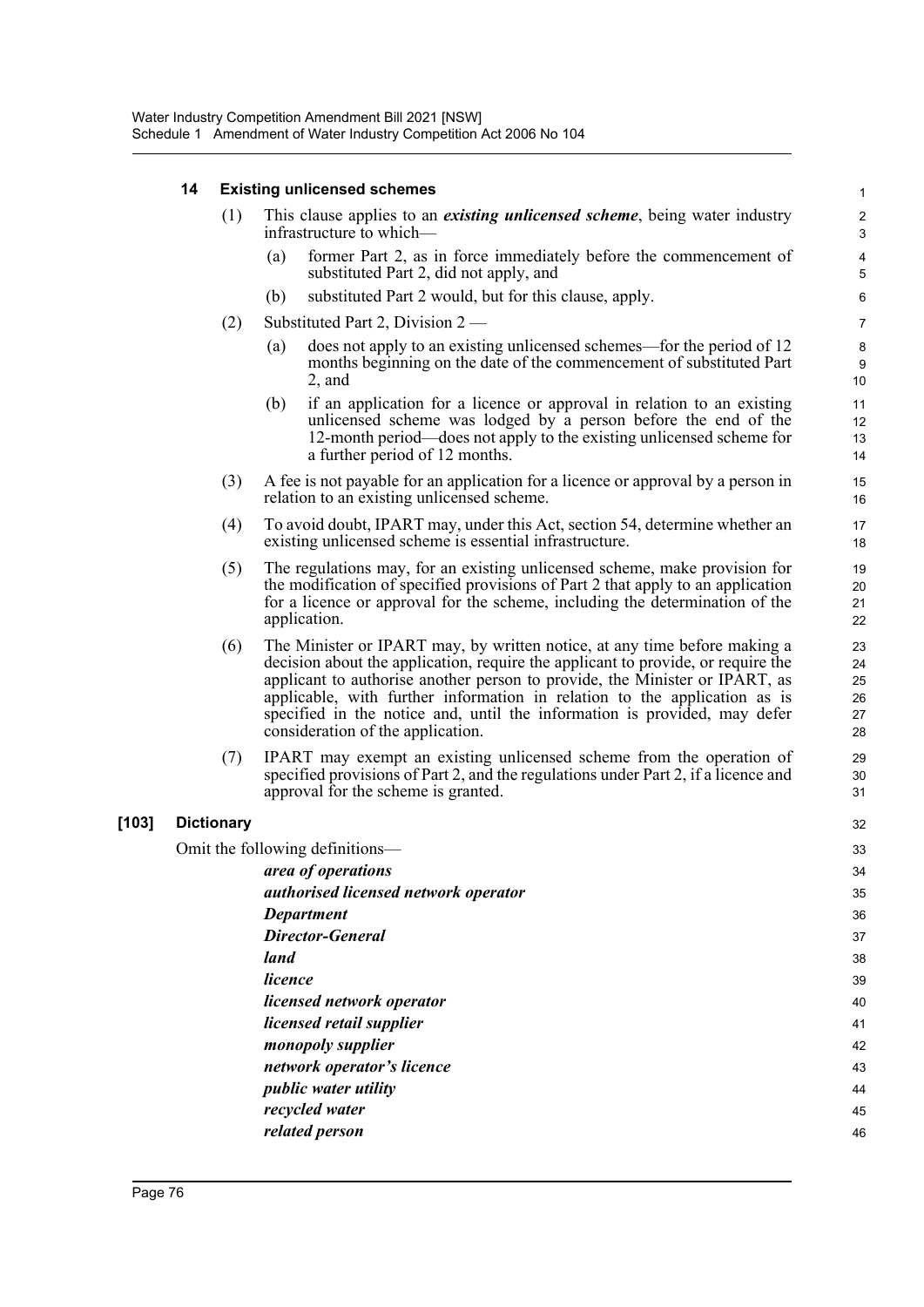|       |                   |       | retail supplier's licence                                                                                                                                                                           | 1              |
|-------|-------------------|-------|-----------------------------------------------------------------------------------------------------------------------------------------------------------------------------------------------------|----------------|
|       |                   |       | retailer of last resort                                                                                                                                                                             | $\overline{2}$ |
|       |                   |       | small retail customer                                                                                                                                                                               | 3              |
|       |                   | water |                                                                                                                                                                                                     | 4              |
|       |                   |       | water supply or sewerage service contract                                                                                                                                                           | 5              |
| [104] | <b>Dictionary</b> |       |                                                                                                                                                                                                     | 6              |
|       |                   |       | Insert the following definitions in alphabetical order—                                                                                                                                             | 7              |
|       |                   |       | <i>application audit</i> means an audit that is conducted for the purposes of<br>assessing an application for the grant of, or variation to, an approval or licence.                                | 8<br>9         |
|       |                   |       | <i>approval</i> for Parts 2 and 8, means a scheme approval or operational approval.                                                                                                                 | 10             |
|       |                   |       | area of operations of a public water utility—see public water utility.                                                                                                                              | 11             |
|       |                   |       | <i>audit</i> means an application audit or compliance audit.                                                                                                                                        | 12             |
|       |                   |       | <i>auditor</i> means a person appointed by IPART, in accordance with the<br>regulations, as an auditor.                                                                                             | 13<br>14       |
|       |                   |       | <b><i>authorised agent</i></b> of a registered operator—see section 58.                                                                                                                             | 15             |
|       |                   |       | class of water industry infrastructure—see section 3A.                                                                                                                                              | 16             |
|       |                   |       | <i>commission</i> , in relation to water industry infrastructure, means the process by                                                                                                              | 17             |
|       |                   |       | which the infrastructure, before being used to provide services, is tested to                                                                                                                       | 18             |
|       |                   |       | verify its functions against its design objectives or specifications, and includes<br>re-commission.                                                                                                | 19<br>20       |
|       |                   |       | <i>compliance audit</i> means an audit that is conducted for 1 or more of the                                                                                                                       | 21             |
|       |                   |       | following purposes—                                                                                                                                                                                 | 22             |
|       |                   | (a)   | to assess compliance with the requirements imposed by or under this<br>Act and the regulations, including requirements imposed by or under an<br>approval or licence,                               | 23<br>24<br>25 |
|       |                   | (b)   | to assess or identify a contravention or suspected contravention of the<br>requirements imposed by or under this Act, including a contravention or<br>other deficiency identified in another audit, | 26<br>27<br>28 |
|       |                   | (c)   | to identify measures for improved compliance with the requirements<br>imposed by or under this Act,                                                                                                 | 29<br>30       |
|       |                   | (d)   | to investigate or assess a matter identified by IPART that relates to a<br>scheme, approval or licence, including, for example, a matter relating to<br>the environment, public health or safety,   | 31<br>32<br>33 |
|       |                   | (e)   | to investigate or assess a statutory default,                                                                                                                                                       | 34             |
|       |                   | (f)   | a purpose prescribed by the regulations.                                                                                                                                                            | 35             |
|       |                   |       | <i>compliance notice</i> —see section 10B.                                                                                                                                                          | 36             |
|       |                   |       | <i>contract charge</i> —see section 46AA.                                                                                                                                                           | 37             |
|       |                   |       | <i>construction</i> of water industry infrastructure includes the commissioning,<br>alteration and installation of the infrastructure.                                                              | 38<br>39       |
|       |                   |       | <i>contingency plan—see section 55A.</i>                                                                                                                                                            | 40             |
|       |                   |       | <i>corporation</i> includes a body corporate.                                                                                                                                                       | 41             |
|       |                   |       | declared failure means a failure of an essential service provider declared<br>under section 56, beginning on the transfer date and ending on the end date.                                          | 42<br>43       |
|       |                   |       | <i>deemed customer contract</i> —see section 46AB.                                                                                                                                                  | 44             |
|       |                   |       | drinking water means water that is intended, or likely, to be used for human<br>consumption, or for purposes connected with human consumption, such as—                                             | 45<br>46       |
|       |                   | (a)   | the washing or cooling of food, or                                                                                                                                                                  | 47             |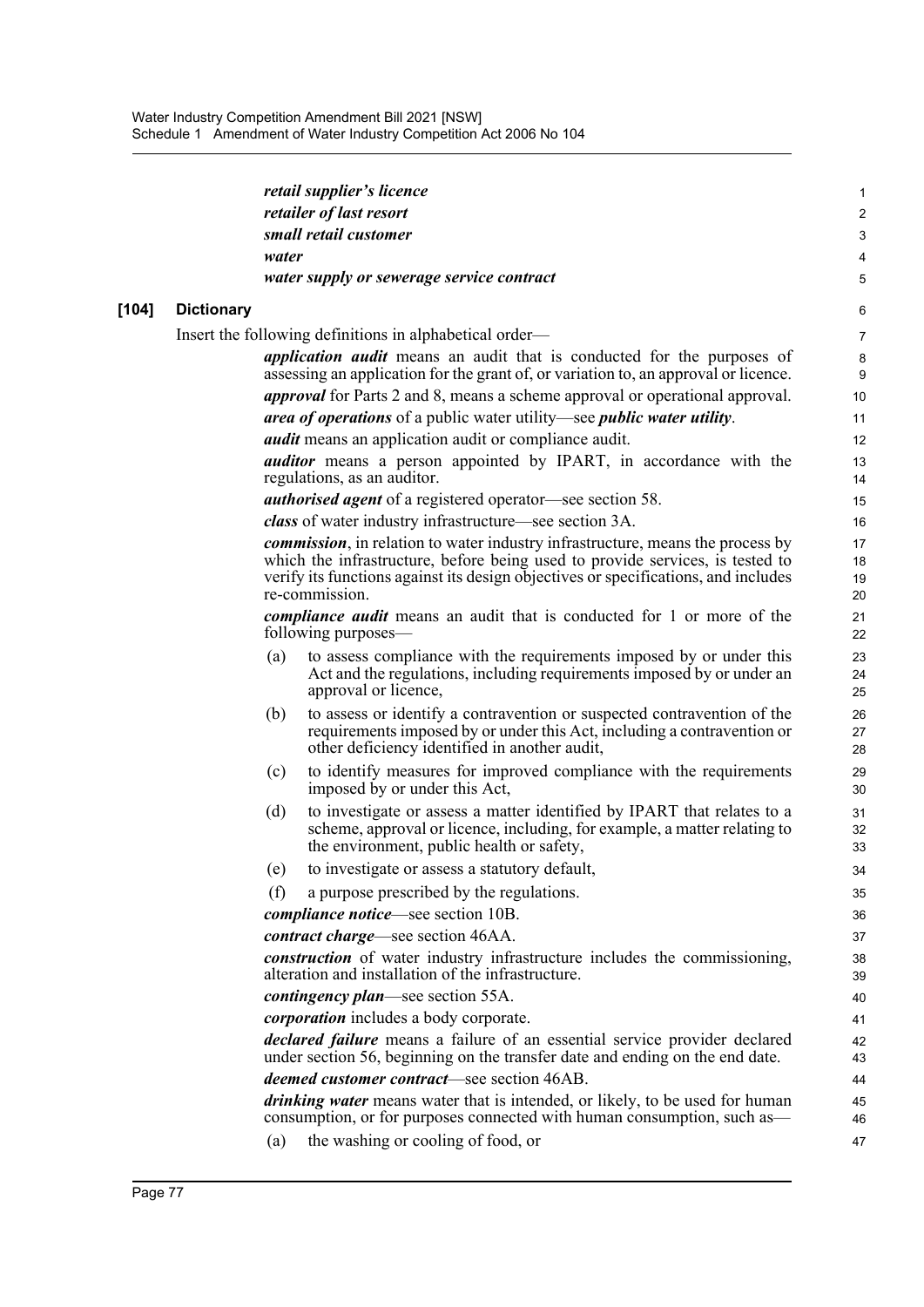(b) the making of ice for consumption, or for the preservation of unpackaged food, whether or not the water is used for other purposes. *end date* of a declared failure means the end date fixed under section 57B  $(2)(d)$ . *essential infrastructure*—see section 54. *essential service* means a water or sewerage service provided by means of essential infrastructure. *essential service provider* or *provider of an essential service* means a registered operator or registered retailer of a scheme that is essential infrastructure. *failed licensee*—see section 56(2)(c). *insolvency official* means a receiver, receiver and manager, administrator, provisional liquidator, liquidator, trustee in bankruptcy or person having a similar or analogous function. *land* includes (a) in Part 6, Division 2 and Part 7A, Division 3, any building or part of a building, or any structure or part of a structure, located on, under or above land. (b) in Part 7A, Division 3, premises. *last resort provider* means a person designated as a last resort provider under Part 5, Division 2. *licence* means an operator licence or a retailer licence. *licensed operator* means the licensee under an operator licence. *licensed retailer* means the licensee under a retailer licence. *long term lease* means a lease that confers a right, including a contingent or future right, to the use or possession of water industry infrastructure for a term extending to a time, or commencing, more than 25 years after the making of the lease. *monopoly service*—see section 50B. *monopoly supplier*—see section 50B. *national safety guidelines* means the guidelines or another document concerning the safe provision of water services or sewerage services prescribed by the regulations, whether as in force at a particular time or from time to time. *new licensee*—see section 57B(2)(b)(ii). *occupier* of premises includes a person having the care, control or management of premises. *operate* water industry infrastructure means operate a part of the infrastructure, and includes maintaining the infrastructure. *operational approval* means an operational approval granted by IPART under Part 2. *operator licence* means an operator licence granted by the Minister under Part 2. *owner* of water industry infrastructure means— (a) if the infrastructure is not subject to a long term lease—the person who owns the infrastructure as set out in section 64, or (b) if the infrastructure is subject to a long term lease—the lessee under the long term lease. 1 2 3 4 5 6 7 8 9 10 11 12 13 14 15 16 17 18 19 20 21 22 23 24 25 26 27 28  $29$ 30 31 32 33 34 35 36 37 38 39 40 41 42 43 44 45 46 47 48 49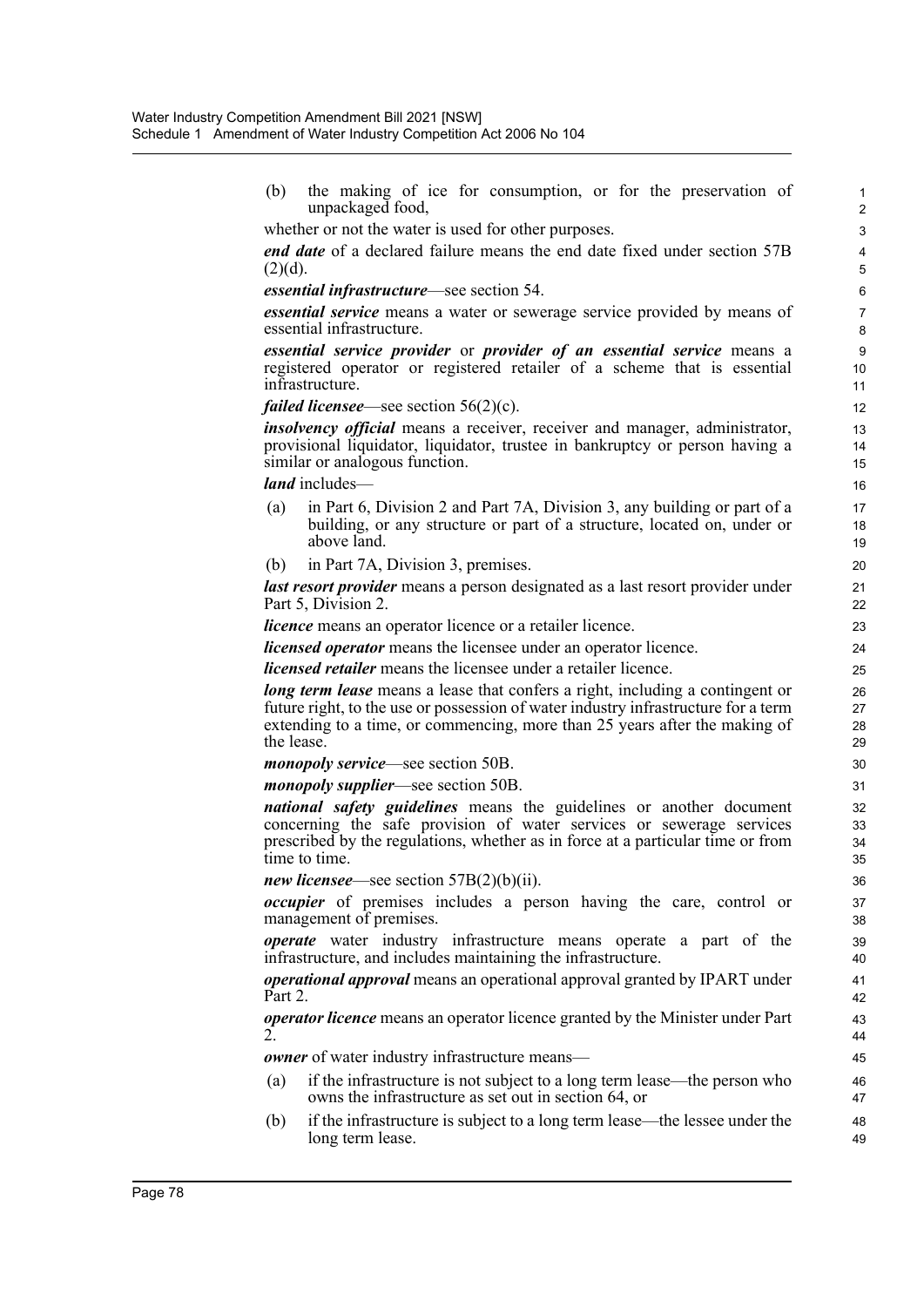#### *premises* includes land.

#### *provider of an essential service*—see *essential service provider*.

*providing* an essential service means—

- (a) if the service is provided by a registered operator or a person designated as the last resort provider for the registered operator—operating essential infrastructure, or
- (b) if the service is provided by a registered retailer or a person designated as the last resort provider for the registered retailer—selling water or sewerage services provided by means of essential infrastructure.

#### *public health and safety directions*—see section 9(1).

*public water utility*—each of the bodies listed below is a public water utility and the *utility's Act* and *area of operations* are as set out in the entry for the body—

| <b>Public water utility</b>                                                                                                                                                   | <b>Utility's Act</b>                                 | Utility's area of<br>operations                                               |
|-------------------------------------------------------------------------------------------------------------------------------------------------------------------------------|------------------------------------------------------|-------------------------------------------------------------------------------|
| Hunter Water Corporation Hunter Water Act 1991                                                                                                                                |                                                      | its area of operations under<br>section 16 of its Act                         |
| Sydney Water Corporation Sydney Water Act 1994                                                                                                                                |                                                      | its area of operations under<br>section 10 of its Act                         |
| Water NSW                                                                                                                                                                     | Water NSW Act 2014                                   | its area of operations under<br>section 15 of its Act                         |
| a county council providing Local Government Act<br>water or sewerage services                                                                                                 | 1993                                                 | its area of operations<br>established under section<br>393 of its Act         |
| a council providing water<br>or sewerage services in an<br>area that is not within the<br>area of operations of<br>Sydney Water Corporation<br>or Hunter Water<br>Corporation | Local Government Act<br>1993                         | its local government area<br>under its Act                                    |
| Hawkesbury City Council                                                                                                                                                       | <b>Local Government Act</b><br>1993                  | its local government area<br>under its Act                                    |
| water supply authority<br>within the meaning of the<br>Water Management Act<br>2000, other than an<br>authority listed above                                                  | the Act under which the<br>authority was established | its area of operations under<br>the Water Management Act<br>2000, section 289 |

*record* means a document or other source of information compiled, recorded or stored in written form or on film, or by electronic process, or in another way or by another means.

*recycled water* means water obtained from the processing of sewage or stormwater or both.

*registered operator*, for water industry infrastructure, means the holder of an operator licence who is registered as the registered operator for the water industry infrastructure.

*registered retailer*, for water industry infrastructure, means the holder of a retailer licence who is registered as the registered retailer for the water industry infrastructure.

24

14 15 16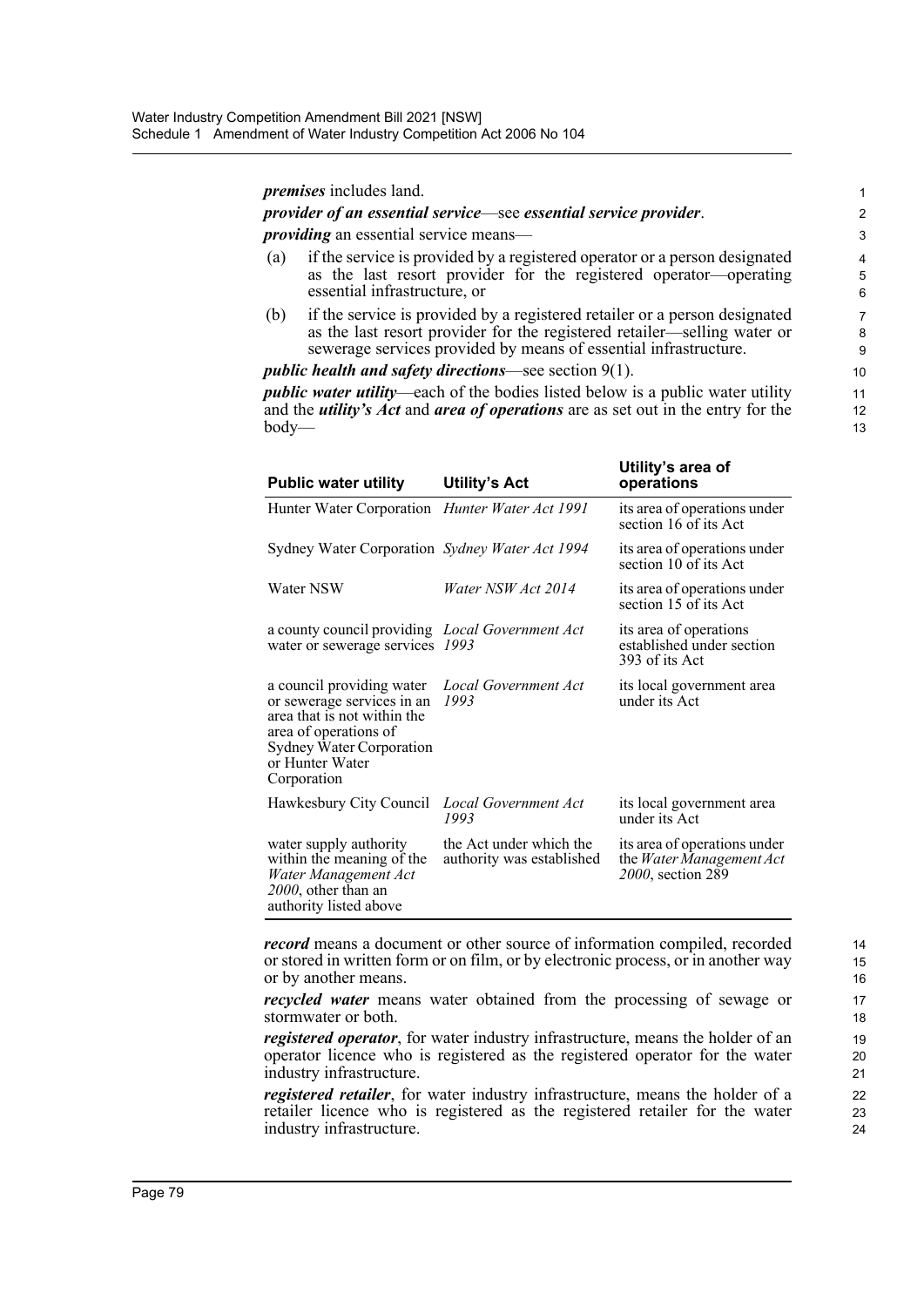*regulated scheme* means the following—

(a) water industry infrastructure that is a category A scheme within the meaning of section  $5(1)(a)$ , other than water industry infrastructure excluded by the regulations,

(b) water industry infrastructure to which Part 2 applies that is prescribed by the regulations for the purposes of this definition.

*regulated scheme licence*—see section 46AA.

*regulatory authority* means the following—

- (a) the Minister,
- (b) IPART.

*related corporation* of a corporation that is an applicant for or holds an approval or licence means a related corporation of the corporation within the meaning of the *Corporations Act 2001* of the Commonwealth that would have or has a direct or indirect interest in, or influence on, the carrying out of activities under the approval or licence.

*retailer licence* means a retailer licence granted by the Minister under Part 2.

*scheme* means the water industry infrastructure authorised to be constructed under a scheme approval.

*scheme approval* means a scheme approval granted by IPART under Part 2.

*sell* includes supply on a commercial basis or a not-for-profit or cost-recovery only basis.

*sewage* means material collected from internal household and other building drains, and includes faecal waste and urine from toilets and water from showers, baths, laundries and kitchens.

*sewerage service* includes a service of connecting premises to infrastructure for the treatment, storage, conveyance or reticulation of sewage.

*small business purposes* means the purpose of operating a business that employs less than  $20$  employees, but not a business of a class excluded by the regulations.

*small retail customer* means a person who owns or occupies small retail customer premises and receives or is proposed to receive, directly or indirectly, water or sewerage services.

#### *small retail customer premises* means—

- (a) premises, including each separate premises within community land scheme, company title scheme or strata scheme, that are used or proposed to be used for residential purposes or small business purposes, or
- (b) premises of a class declared by the regulations to be small retail customer premises,

but does not include premises of a class declared by the regulations not to be small retail customer premises.

#### *standard contract charges*—see section 46AA.

#### *stormwater*—

- (a) includes water of a kind prescribed by the regulations, and
- (b) does not include water of a kind excluded from this definition by the regulations.

*technical expert* means a person appointed as a technical expert under regulations made under section 55A.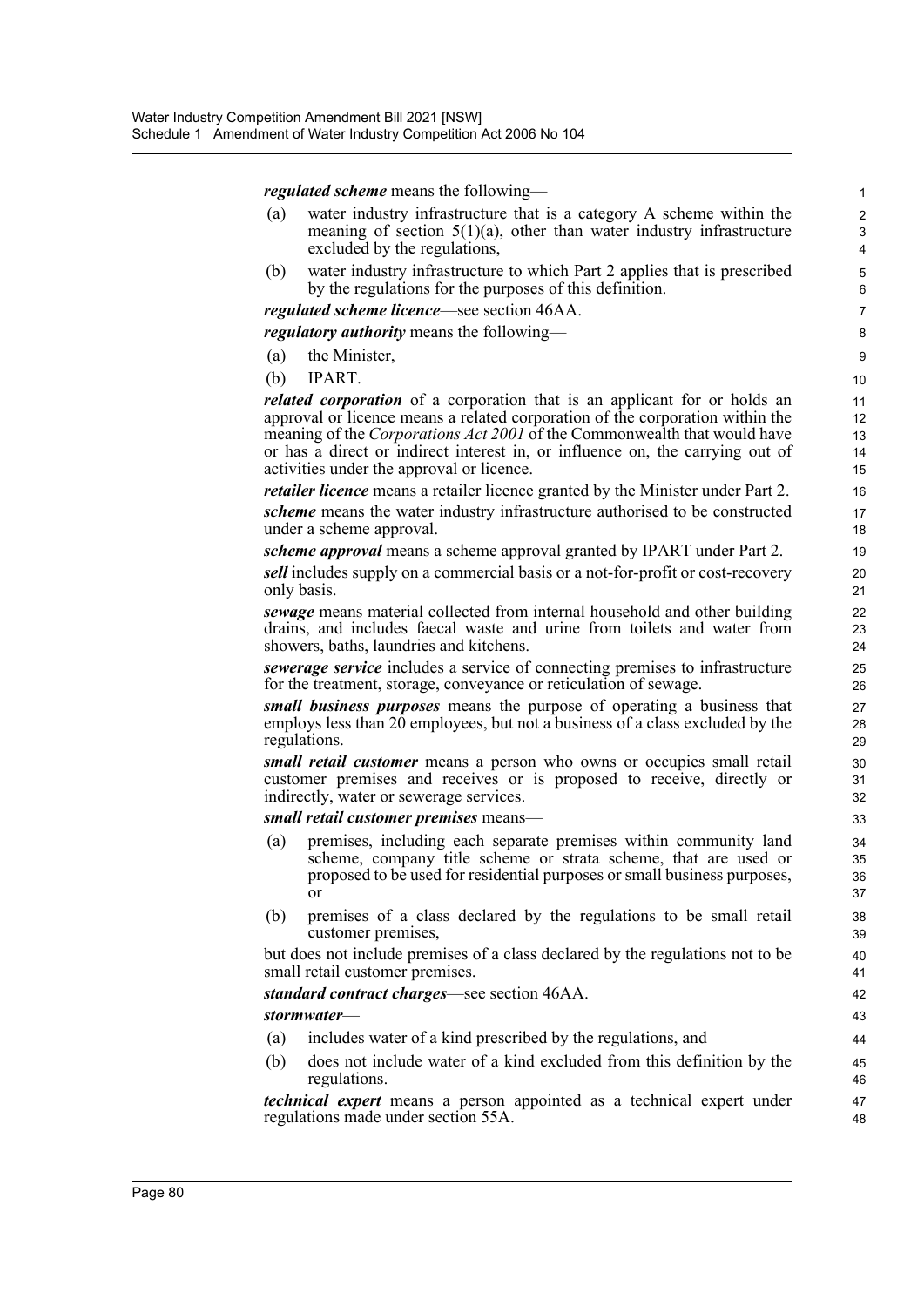|         | <i>transfer date</i> of a declared failure means the transfer date fixed under section<br>$56(2)(e)$ .                                                              | $\mathbf{1}$<br>$\overline{2}$ |
|---------|---------------------------------------------------------------------------------------------------------------------------------------------------------------------|--------------------------------|
|         | <i>utility's Act</i> —see <i>public water utility</i> .                                                                                                             | 3                              |
|         | water includes drinking water or recycled water.                                                                                                                    | $\overline{4}$                 |
|         | water service means a service of supplying water, including a service of<br>connecting premises to infrastructure for supplying water.                              | 5<br>6                         |
| [105]   | Dictionary, definition of "disqualified corporation", paragraph (a)                                                                                                 | $\overline{7}$                 |
|         | Omit ", pursuant to a declaration under section 16 (1)(e), has been declared to be".                                                                                | 8                              |
|         | Insert instead ", as a result of disciplinary action under this Act, is".                                                                                           | 9                              |
| [106]   | Dictionary, definition of "disqualified individual", paragraph (b)                                                                                                  | 10                             |
|         | Omit ", pursuant to a declaration under section 16 (1)(f),".                                                                                                        | 11                             |
|         | Insert instead ", as a result of disciplinary action under this Act,".                                                                                              | 12                             |
| $[107]$ | Dictionary, definition of "inspector"                                                                                                                               | 13                             |
|         | Omit "section 74". Insert instead "section 84B".                                                                                                                    | 14                             |
| [108]   | Dictionary, definition of "service provider"                                                                                                                        | 15                             |
|         | Omit "licensed network operator". Insert instead "registered operator".                                                                                             | 16                             |
| [109]   | Dictionary, definitions of "sewer main", "stormwater drain" and "water main"                                                                                        | 17                             |
|         | Omit "a network operator's" wherever occurring.                                                                                                                     | 18                             |
| [110]   | <b>Whole Act</b>                                                                                                                                                    | 19                             |
|         | Omit each term or expression set out in Column 1 below wherever occurring in the Act<br>except where otherwise amended by this Schedule and in the Act, Schedule 4. | 20<br>21                       |
|         | Insert instead the term or expression set out opposite in Column 2—                                                                                                 | 22                             |
|         |                                                                                                                                                                     |                                |

| Column 1                          | Column 2                           |
|-----------------------------------|------------------------------------|
| network operator                  | registered operator                |
| network operators                 | registered operators               |
| retail supplier                   | retailer                           |
| retail supplier's                 | retailer                           |
| retail suppliers                  | retailers                          |
| water supply or sewerage purposes | water or sewerage service purposes |
| water supply or sewerage service  | water or sewerage service          |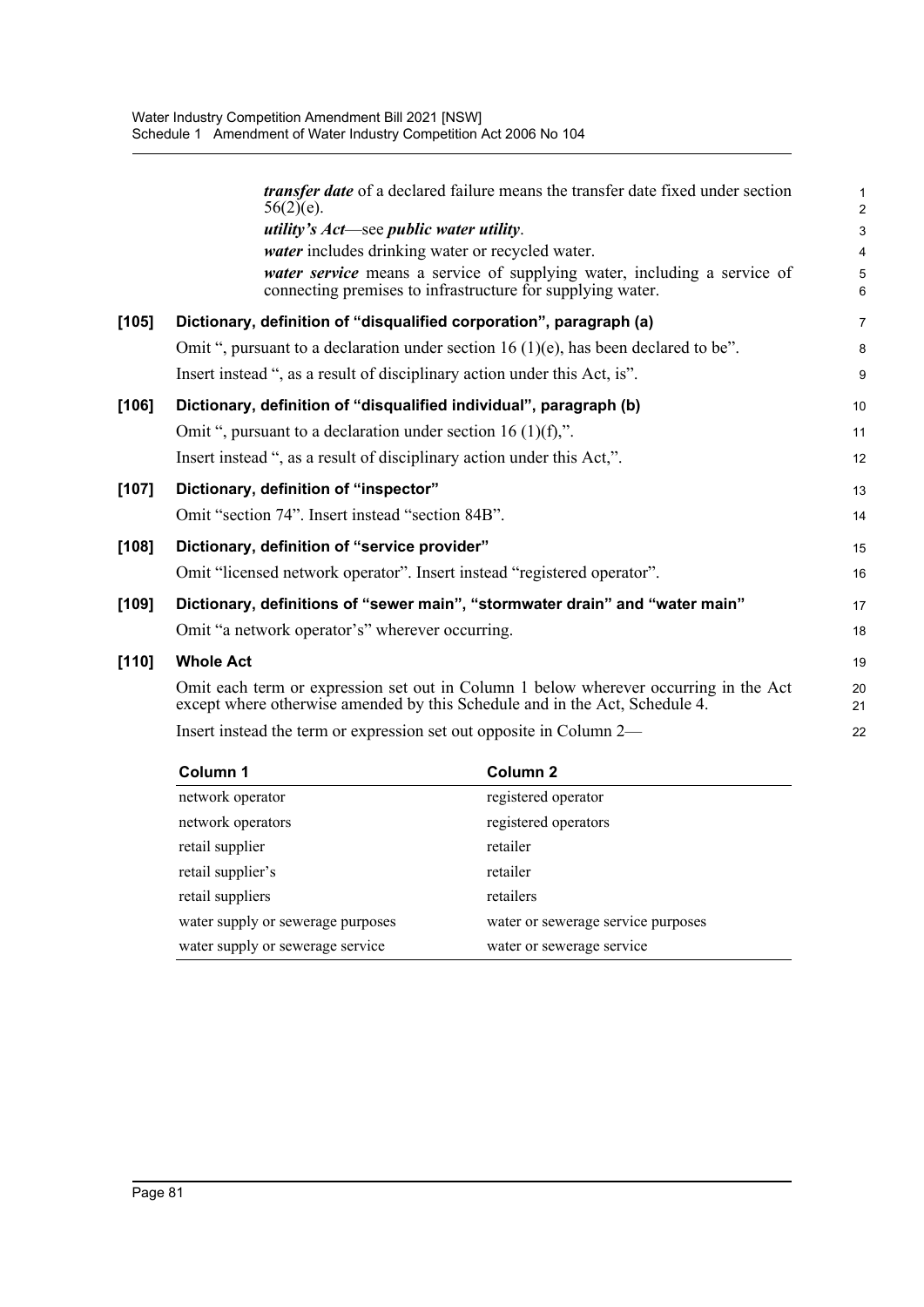|       | <b>Schedule 2</b><br><b>Consequential amendments to other legislation</b>                                                                                                                                                                                                                                                                                                                                                                                                                                                                                                                                                                                                                                                                                                                                                                                                                                                   | $\mathbf{1}$                                                   |
|-------|-----------------------------------------------------------------------------------------------------------------------------------------------------------------------------------------------------------------------------------------------------------------------------------------------------------------------------------------------------------------------------------------------------------------------------------------------------------------------------------------------------------------------------------------------------------------------------------------------------------------------------------------------------------------------------------------------------------------------------------------------------------------------------------------------------------------------------------------------------------------------------------------------------------------------------|----------------------------------------------------------------|
| 2.1   | <b>Conveyancing (Sale of Land) Regulation 2017</b>                                                                                                                                                                                                                                                                                                                                                                                                                                                                                                                                                                                                                                                                                                                                                                                                                                                                          | 2                                                              |
|       | <b>Clause 3 Definitions</b>                                                                                                                                                                                                                                                                                                                                                                                                                                                                                                                                                                                                                                                                                                                                                                                                                                                                                                 | 3                                                              |
|       | Omit clause $3(1)$ , definition of <i>recognised sewerage authority</i> , paragraph (c).                                                                                                                                                                                                                                                                                                                                                                                                                                                                                                                                                                                                                                                                                                                                                                                                                                    | 4                                                              |
|       | Insert instead-                                                                                                                                                                                                                                                                                                                                                                                                                                                                                                                                                                                                                                                                                                                                                                                                                                                                                                             | 5                                                              |
|       | a licensed operator within the meaning of the Water Industry<br>(c)<br>Competition Act 2006.                                                                                                                                                                                                                                                                                                                                                                                                                                                                                                                                                                                                                                                                                                                                                                                                                                | $\,6\,$<br>$\overline{7}$                                      |
| 2.2   | Energy and Utilities Administration Act 1987 No 103                                                                                                                                                                                                                                                                                                                                                                                                                                                                                                                                                                                                                                                                                                                                                                                                                                                                         | 8                                                              |
|       | <b>Section 3 Definitions</b>                                                                                                                                                                                                                                                                                                                                                                                                                                                                                                                                                                                                                                                                                                                                                                                                                                                                                                | 9                                                              |
|       | Omit section $3(1)$ , definition of <b><i>State water agency</i></b> , paragraph (c). Insert instead—                                                                                                                                                                                                                                                                                                                                                                                                                                                                                                                                                                                                                                                                                                                                                                                                                       | 10                                                             |
|       | a licensed operator, or licensed retailer, within the meaning of the Water<br>(c)<br>Industry Competition Act 2006, and                                                                                                                                                                                                                                                                                                                                                                                                                                                                                                                                                                                                                                                                                                                                                                                                     | 11<br>12                                                       |
| 2.3   | <b>Environmental Planning and Assessment Regulation 2000</b>                                                                                                                                                                                                                                                                                                                                                                                                                                                                                                                                                                                                                                                                                                                                                                                                                                                                | 13                                                             |
|       | <b>Schedule 4 Planning certificates</b>                                                                                                                                                                                                                                                                                                                                                                                                                                                                                                                                                                                                                                                                                                                                                                                                                                                                                     | 14                                                             |
|       | Insert at the end of the Schedule, with appropriate clause numbering-                                                                                                                                                                                                                                                                                                                                                                                                                                                                                                                                                                                                                                                                                                                                                                                                                                                       | 15                                                             |
|       | Water or sewerage services                                                                                                                                                                                                                                                                                                                                                                                                                                                                                                                                                                                                                                                                                                                                                                                                                                                                                                  | 16                                                             |
|       | If water or sewerage services are, or are to be, provided to the land under the<br>Water Industry Competition Act 2006, a statement to that effect.                                                                                                                                                                                                                                                                                                                                                                                                                                                                                                                                                                                                                                                                                                                                                                         | 17<br>18                                                       |
|       | Note. A public water utility may not be the provider of some or all of the services to the<br>land. If a water or sewerage service is provided to the land by a licensee under the<br>Water Industry Competition Act 2006, a contract for the service will be deemed to have<br>been entered into between the licensee and the owner of the land. A register relating<br>to approvals and licences necessary for the provision of water or sewerage services<br>under the Water Industry Competition Act 2006 is maintained by the Independent<br>Pricing and Regulatory Tribunal and provides information about the areas serviced, or<br>to be serviced, under that Act. Purchasers should check the register to understand who<br>will service the property. Outstanding charges for water or sewerage services provided<br>under the Water Industry Competition Act 2006 become the responsibility of the<br>purchaser. | 19<br>20<br>21<br>22<br>23<br>24<br>25<br>26<br>27<br>28<br>29 |
|       | 2.4 Fluoridation of Public Water Supplies Act 1957 No 58                                                                                                                                                                                                                                                                                                                                                                                                                                                                                                                                                                                                                                                                                                                                                                                                                                                                    | 30                                                             |
|       | <b>Section 6A Directions</b>                                                                                                                                                                                                                                                                                                                                                                                                                                                                                                                                                                                                                                                                                                                                                                                                                                                                                                | 31                                                             |
|       | Omit "licensed retail supplier" from section 6A(2A).                                                                                                                                                                                                                                                                                                                                                                                                                                                                                                                                                                                                                                                                                                                                                                                                                                                                        | 32                                                             |
|       | Insert instead "registered operator".                                                                                                                                                                                                                                                                                                                                                                                                                                                                                                                                                                                                                                                                                                                                                                                                                                                                                       | 33                                                             |
| 2.5   | Hunter Water Act 1991 No 53                                                                                                                                                                                                                                                                                                                                                                                                                                                                                                                                                                                                                                                                                                                                                                                                                                                                                                 | 34                                                             |
| [1]   | Section 36 Owner of land taken to have entered into customer contract                                                                                                                                                                                                                                                                                                                                                                                                                                                                                                                                                                                                                                                                                                                                                                                                                                                       | 35                                                             |
|       | Omit "licensed retail supplier" from section 36(3).                                                                                                                                                                                                                                                                                                                                                                                                                                                                                                                                                                                                                                                                                                                                                                                                                                                                         | 36                                                             |
|       | Insert instead "registered operator or registered retailer".                                                                                                                                                                                                                                                                                                                                                                                                                                                                                                                                                                                                                                                                                                                                                                                                                                                                | 37                                                             |
| $[2]$ | Section 36(4)                                                                                                                                                                                                                                                                                                                                                                                                                                                                                                                                                                                                                                                                                                                                                                                                                                                                                                               | 38                                                             |
|       | Omit the subsection.                                                                                                                                                                                                                                                                                                                                                                                                                                                                                                                                                                                                                                                                                                                                                                                                                                                                                                        | 39                                                             |
|       |                                                                                                                                                                                                                                                                                                                                                                                                                                                                                                                                                                                                                                                                                                                                                                                                                                                                                                                             |                                                                |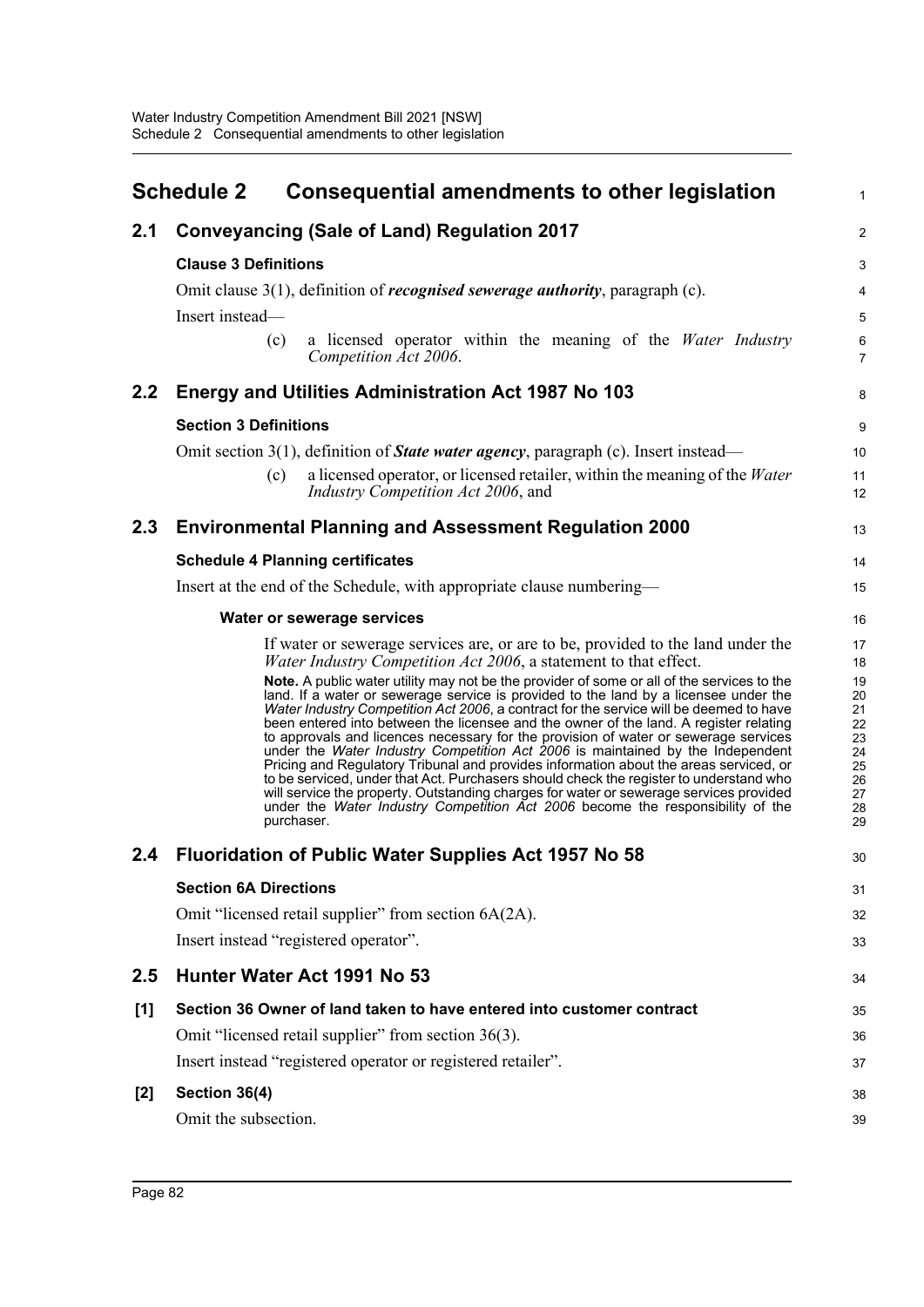| 2.6   | Independent Commission Against Corruption Act 1988 No 35         |                |                                                         |                                                                                      |                                                                                                                                                            | 1              |
|-------|------------------------------------------------------------------|----------------|---------------------------------------------------------|--------------------------------------------------------------------------------------|------------------------------------------------------------------------------------------------------------------------------------------------------------|----------------|
|       | <b>Section 3 Definitions</b>                                     |                |                                                         |                                                                                      |                                                                                                                                                            |                |
|       |                                                                  |                |                                                         | Insert after section 3(1), definition of <i>public official</i> , paragraph $(k1)$ — |                                                                                                                                                            | 3              |
|       |                                                                  | (k2)           | 2006,                                                   |                                                                                      | an auditor within the meaning of the Water Industry Competition Act                                                                                        | 4<br>5         |
| 2.7   |                                                                  |                |                                                         | Land and Environment Court Act 1979 No 204                                           |                                                                                                                                                            | 6              |
| [1]   | Section 17 Class 1-environmental planning and protection appeals |                |                                                         |                                                                                      |                                                                                                                                                            | 7              |
|       | Insert after section $17(1)$ —                                   |                |                                                         |                                                                                      |                                                                                                                                                            | 8              |
|       |                                                                  | (m)            |                                                         | appeals under the <i>Water Industry Competition Act 2006</i> , section 11A.          |                                                                                                                                                            | 9              |
| $[2]$ |                                                                  |                |                                                         |                                                                                      | Section 21 Class 5—environmental planning and protection summary enforcement                                                                               | 10             |
|       | Insert before section $21(i)$ —                                  |                |                                                         |                                                                                      |                                                                                                                                                            | 11             |
|       |                                                                  | (hh)           | 2006,                                                   |                                                                                      | proceedings for an offence under the Water Industry Competition Act                                                                                        | 12<br>13       |
| 2.8   |                                                                  |                |                                                         | Law Enforcement (Powers and Responsibilities) Act 2002 No 103                        |                                                                                                                                                            | 14             |
|       |                                                                  |                | <b>Schedule 2 Search warrants under other Acts</b>      |                                                                                      |                                                                                                                                                            | 15             |
|       |                                                                  |                |                                                         | Omit "Water Industry Competition Act 2006, section 80".                              |                                                                                                                                                            | 16             |
|       |                                                                  |                |                                                         | Insert instead "Water Industry Competition Act 2006, sections 65H and 84K".          |                                                                                                                                                            | 17             |
|       |                                                                  |                |                                                         |                                                                                      |                                                                                                                                                            |                |
| 2.9   |                                                                  |                | <b>Local Government Act 1993 No 30</b>                  |                                                                                      |                                                                                                                                                            | 18             |
| [1]   |                                                                  |                | <b>Section 56 Application of Division</b>               |                                                                                      |                                                                                                                                                            | 19             |
|       | Insert after section $56(2)$ —                                   |                |                                                         |                                                                                      |                                                                                                                                                            | 20             |
|       | (3)                                                              |                |                                                         | prescribed by the regulation for the purposes of this section.                       | Despite subsection (1), the provisions of this Division relating to sewerage, but<br>not water supply, do apply to land within the City of Hawkesbury area | 21<br>22<br>23 |
| $[2]$ | <b>Section 124 Orders</b>                                        |                |                                                         |                                                                                      |                                                                                                                                                            | 24             |
|       |                                                                  |                |                                                         | Omit items 23 and 24 from the Table. Insert instead—                                 |                                                                                                                                                            | 25             |
|       | 23                                                               | date           | To connect premises to a<br>water supply by a specified | The premises are situated<br>within 225 metres of a water<br>pipe                    | Owner or occupier of land                                                                                                                                  |                |
|       | 24                                                               | specified date | To connect premises with a<br>sewerage system by a      | The premises are situated<br>within 75 metres of a sewer                             | Owner or occupier of<br>premises                                                                                                                           |                |
| $[3]$ |                                                                  |                | private water supply or sewerage                        |                                                                                      | Section 553A Special rates and charges not payable in relation to land provided with                                                                       | 26<br>27       |
|       |                                                                  |                |                                                         | land and a licensed retail supplier" from section 553A(1).                           | Omit "during the term of any contract in that regard entered into between the owner of the                                                                 | 28<br>29       |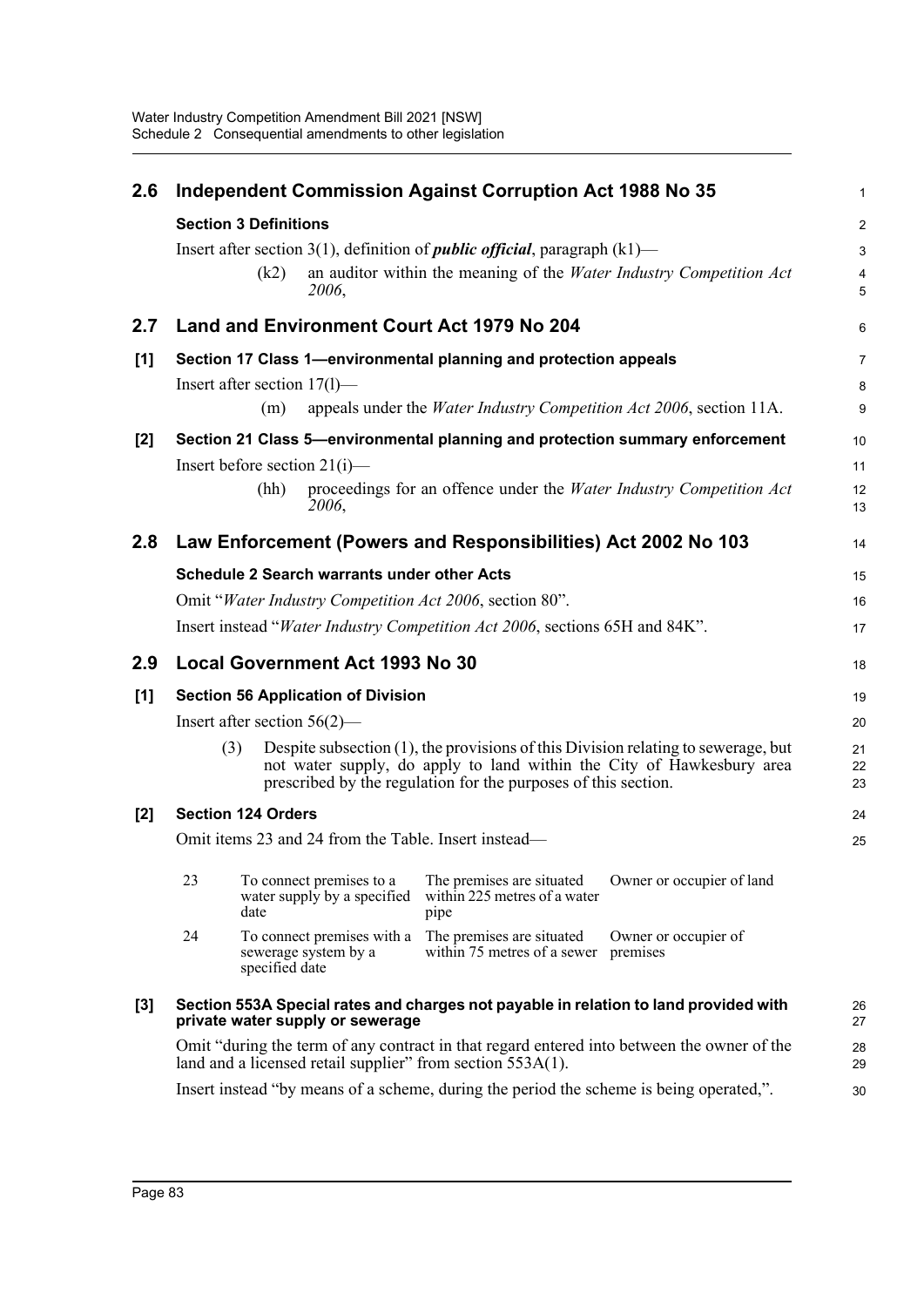| [4] | <b>Section 553A(2)</b>                                                                                                                                                                                  |                     |  |  |
|-----|---------------------------------------------------------------------------------------------------------------------------------------------------------------------------------------------------------|---------------------|--|--|
|     | Omit the subsection.                                                                                                                                                                                    | $\overline{2}$      |  |  |
|     | 2.10 Local Government (General) Regulation 2005                                                                                                                                                         | 3                   |  |  |
|     | Clause 48 Activities for which approval is not required                                                                                                                                                 | 4                   |  |  |
|     | Omit clause $48(g)$ . Insert instead—                                                                                                                                                                   | 5                   |  |  |
|     | Activities authorised by approval or licence under Water Industry<br>(g)<br><b>Competition Act 2006</b>                                                                                                 | 6<br>$\overline{7}$ |  |  |
|     | An activity referred to in the Act, section 68, the Table, Part B or C if it<br>is carried out under the authority of an approval or licence in force under<br>the Water Industry Competition Act 2006. | 8<br>9<br>10        |  |  |
|     | 2.11 Plumbing and Drainage Act 2011 No 59                                                                                                                                                               | 11                  |  |  |
|     | <b>Section 3 Definitions</b>                                                                                                                                                                            | 12                  |  |  |
|     | Omit "licensed network operator" from section $3(1)$ , definition of <i>network utility operator</i> ,<br>paragraph (c).                                                                                | 13<br>14            |  |  |
|     | Insert instead "registered operator".                                                                                                                                                                   | 15                  |  |  |
|     | 2.12 Public Health Act 2010 No 127                                                                                                                                                                      | 16                  |  |  |
|     | <b>Section 5 Definitions</b>                                                                                                                                                                            | 17                  |  |  |
|     | Omit section $5(1)$ , definition of <i>supplier of drinking water</i> , paragraph (f). Insert instead—                                                                                                  | 18                  |  |  |
|     | a licensed operator or licensed retailer within the meaning of the Water<br>(f)<br>Industry Competition Act 2006,                                                                                       | 19<br>20            |  |  |
|     | 2.13 State Environmental Planning Policy (Infrastructure) 2007                                                                                                                                          | 21                  |  |  |
| [1] | Clause 106 Development permitted with or without consent                                                                                                                                                | 22                  |  |  |
|     | Omit "network operator's licence" from clause $106(1)(b)$ .                                                                                                                                             | 23                  |  |  |
|     | Insert instead "scheme approval".                                                                                                                                                                       | 24                  |  |  |
| [2] | <b>Clause 106(6)</b>                                                                                                                                                                                    | 25                  |  |  |
|     | Omit the subclause. Insert instead—                                                                                                                                                                     | 26                  |  |  |
|     | In this clause, <i>scheme approval</i> and <i>water industry infrastructure</i> have the<br>(6)<br>same meanings as in the $\bar{W}$ ater Industry Competition Act 2006.                                | 27<br>28            |  |  |
|     | 2.14 Sydney Water Act 1994 No 88                                                                                                                                                                        | 29                  |  |  |
| [1] | Section 55 Owner of land taken to have entered into customer contract                                                                                                                                   | 30                  |  |  |
|     | Omit "licensed retail supplier" from section 55(3A).                                                                                                                                                    | 31                  |  |  |
|     | Insert instead "registered operator or registered retailer".                                                                                                                                            | 32                  |  |  |
| [2] | Section 55(3B)                                                                                                                                                                                          | 33                  |  |  |
|     | Omit the subsection.                                                                                                                                                                                    | 34                  |  |  |
|     |                                                                                                                                                                                                         |                     |  |  |